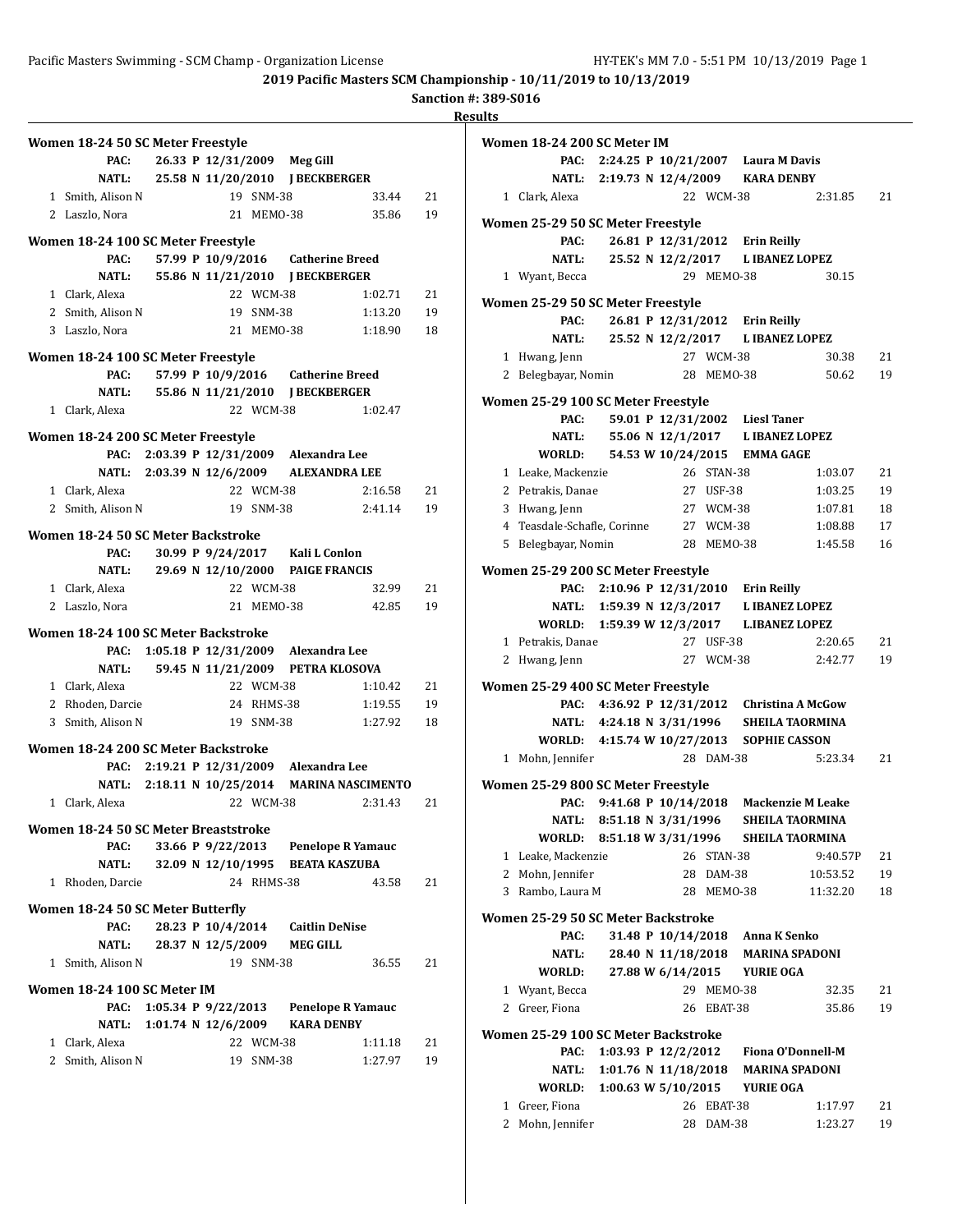# **Sanction #: 389-S016**

|   | Women 25-29 200 SC Meter Backstroke       |                           |                                          |            |                                         |                                        |    |
|---|-------------------------------------------|---------------------------|------------------------------------------|------------|-----------------------------------------|----------------------------------------|----|
|   |                                           |                           |                                          |            | PAC: 2:30.60 P 10/11/2013 Alexandra Lee |                                        |    |
|   |                                           |                           |                                          |            | NATL: 2:14.77 N 11/17/2001 LIA OBERSTAR |                                        |    |
|   | WORLD: 2:12.84 W 11/20/2005 KANA OHASHI   |                           |                                          |            |                                         |                                        |    |
|   | 1 Greer, Fiona                            |                           |                                          | 26 EBAT-38 |                                         | 2:46.27                                | 21 |
|   | 2 Mohn, Jennifer                          |                           |                                          | 28 DAM-38  |                                         | 2:54.18                                | 19 |
|   |                                           |                           |                                          |            |                                         |                                        |    |
|   | Women 25-29 50 SC Meter Breaststroke      |                           |                                          |            |                                         |                                        |    |
|   | PAC:<br><b>NATL:</b>                      |                           | 34.58 P 12/31/2012<br>31.87 N 11/21/2010 |            | <b>Katy Houston</b>                     |                                        |    |
|   | WORLD:                                    |                           | 30.50 W 6/8/2014                         |            |                                         | <b>MEGAN JENDRICK</b><br>PETRA CHOCOVA |    |
|   | 1 Leake, Mackenzie                        |                           |                                          | 26 STAN-38 |                                         | 37.06                                  | 21 |
|   | 2 Hwang, Jenn                             |                           |                                          | 27 WCM-38  |                                         | 40.01                                  | 19 |
|   | --- Belegbayar, Nomin                     |                           |                                          | 28 MEM0-38 |                                         | DQ                                     |    |
|   |                                           |                           |                                          |            |                                         |                                        |    |
|   | Women 25-29 100 SC Meter Breaststroke     |                           |                                          |            |                                         |                                        |    |
|   | PAC:                                      |                           | 1:14.32 P 12/2/2012                      |            | <b>Katy Houston</b>                     |                                        |    |
|   |                                           | NATL: 1:10.04 N 4/15/2012 |                                          |            |                                         | <b>MEGAN JENDRICK</b>                  |    |
|   | WORLD: 1:06.83 W 6/7/2014                 |                           |                                          |            |                                         | PETRA CHOCOVA                          |    |
|   | 1 Petrakis, Danae                         |                           |                                          | 27 USF-38  |                                         | 1:15.83                                | 21 |
|   | 2 Leake, Mackenzie                        |                           |                                          | 26 STAN-38 |                                         | 1:22.42                                | 19 |
|   | 3 Teasdale-Schafle, Corinne               |                           |                                          | 27 WCM-38  |                                         | 1:28.82                                | 18 |
|   | 4 Hwang, Jenn                             |                           |                                          | 27 WCM-38  |                                         | 1:30.44                                | 17 |
|   | 5 Mohn, Jennifer                          |                           |                                          | 28 DAM-38  |                                         | 1:32.61                                | 16 |
|   | Women 25-29 200 SC Meter Breaststroke     |                           |                                          |            |                                         |                                        |    |
|   | PAC:                                      |                           | 2:44.19 P 12/31/2003                     |            | <b>Helen Salcedo</b>                    |                                        |    |
|   |                                           | NATL: 2:29.80 N 4/14/2012 |                                          |            |                                         | <b>MEGAN JENDRICK</b>                  |    |
|   | WORLD: 2:29.80 W 4/14/2012                |                           |                                          |            |                                         | <b>MEGAN JENDRICK</b>                  |    |
|   | 1 Mohn, Jennifer                          |                           |                                          | 28 DAM-38  |                                         | 3:20.81                                | 21 |
|   |                                           |                           |                                          |            |                                         |                                        |    |
|   | Women 25-29 50 SC Meter Butterfly<br>PAC: |                           |                                          |            |                                         |                                        |    |
|   | <b>NATL:</b>                              |                           | 26.31 N 10/11/2015                       |            | 28.71 P 12/31/2010 Erin Reilly          | <b>CLAIRE DONAHUE</b>                  |    |
|   | WORLD:                                    |                           | 26.14 W 1/19/2018                        |            |                                         | <b>ELINORE DE IONG</b>                 |    |
|   | 1 Leake, Mackenzie                        |                           |                                          | 26 STAN-38 |                                         | 31.59                                  | 21 |
|   | 2 Rambo, Laura M                          |                           |                                          | 28 MEMO-38 |                                         | 35.24                                  | 19 |
|   |                                           |                           |                                          |            |                                         |                                        |    |
|   | Women 25-29 100 SC Meter Butterfly        |                           |                                          |            |                                         |                                        |    |
|   | PAC:                                      |                           | 1:04.03 P 12/31/2010                     |            | <b>Erin Reilly</b>                      |                                        |    |
|   | NATL:                                     |                           | 58.11 N 12/12/2015                       |            |                                         | <b>CLAIRE DONAHUE</b>                  |    |
|   | WORLD:                                    |                           | 58.11 W 12/12/2015                       |            |                                         | <b>CLAIRE DONAHUE</b>                  |    |
|   | 1 Petrakis, Danae                         |                           |                                          | 27 USF-38  |                                         | 1:08.55                                | 21 |
|   | 2 Wyant, Becca                            |                           | 29                                       | MEMO-38    |                                         | 1:12.71                                | 19 |
|   | Women 25-29 100 SC Meter IM               |                           |                                          |            |                                         |                                        |    |
|   | PAC:                                      |                           | 1:06.99 P 12/31/2004                     |            | <b>Allison Wagner</b>                   |                                        |    |
|   | NATL:                                     |                           | 1:03.41 N 1/23/2011                      |            |                                         | <b>MEGAN JENDRICK</b>                  |    |
|   | WORLD:                                    |                           | 1:02.29 W 6/8/2014                       |            |                                         | PETRA CHOCOVA                          |    |
|   | 1 Yamauchi, Penelope R                    |                           |                                          | 29 ALB-38  |                                         | 1:08.31                                | 21 |
|   | 2 Yamauchi, Sophia                        |                           |                                          | 26 ALB-38  |                                         | 1:08.38                                | 19 |
|   | 3 Wyant, Becca                            |                           |                                          | 29 MEMO-38 |                                         | 1:14.01                                | 18 |
|   | 4 Hwang, Jenn                             |                           |                                          | 27 WCM-38  |                                         | 1:21.38                                | 17 |
|   |                                           |                           |                                          |            |                                         |                                        |    |
|   | Women 25-29 200 SC Meter IM               |                           |                                          |            |                                         |                                        |    |
|   | PAC:                                      |                           |                                          |            |                                         | 2:26.38 P 10/13/2013 Lauren A Beaudrea |    |
|   | NATL:                                     | 2:21.79 N 12/12/1998      |                                          |            |                                         | <b>WENKE HANSEN</b>                    |    |
|   | WORLD:                                    | 2:17.17 W 4/23/2006       |                                          |            |                                         | <b>HITOMI MATSUDA</b>                  |    |
| 1 | Leake, Mackenzie                          |                           | 26                                       | STAN-38    |                                         | 2:31.47                                | 21 |
| 2 | Greer, Fiona                              |                           | 26                                       | EBAT-38    |                                         | 2:49.95                                | 19 |

| <b>Results</b> |                                           |                           |  |            |                                  |                                              |    |
|----------------|-------------------------------------------|---------------------------|--|------------|----------------------------------|----------------------------------------------|----|
|                | 3 Hwang, Jenn                             |                           |  | 27 WCM-38  |                                  | 2:54.46                                      | 18 |
|                | 4 Rambo, Laura M                          |                           |  | 28 MEM0-38 |                                  | 3:02.43                                      | 17 |
|                | Women 25-29 400 SC Meter IM               |                           |  |            |                                  |                                              |    |
|                | PAC:                                      |                           |  |            |                                  | 5:16.49 P 9/23/2018 Mackenzie M Leake        |    |
|                |                                           |                           |  |            |                                  | NATL: 5:02.54 N 12/13/1998 WENKE HANSEN      |    |
|                |                                           |                           |  |            |                                  | WORLD: 4:44.98 W 9/27/2015 K.BARANOWSKA      |    |
|                | 1 Mohn, Jennifer                          |                           |  | 28 DAM-38  |                                  | 6:11.30                                      | 21 |
|                | Women 30-34 50 SC Meter Freestyle         |                           |  |            |                                  |                                              |    |
|                | PAC:                                      |                           |  |            | 25.98 P 12/31/2004 Katrina Radke |                                              |    |
|                | <b>NATL:</b>                              |                           |  |            | 25.69 N 11/10/2012 ERIKA ERNDL   |                                              |    |
|                | WORLD:                                    |                           |  |            | 25.17 W 11/29/2014 S.KNIAGININA  |                                              |    |
|                | 1 Ballenger, Marie A                      |                           |  | 33 CGM-38  |                                  | 28.97                                        | 21 |
|                | 2 Gaudinier, Lindsay                      |                           |  | 30 WCM-38  |                                  | 29.38                                        | 19 |
|                | 3 Petrakis, Kristina                      |                           |  | 30 USF-38  |                                  | 29.67                                        | 18 |
|                | 4 Greer, Margaret                         |                           |  | 31 EBAT-38 |                                  | 29.99                                        | 17 |
|                | 5 Aquino Perez, Elizabeth                 |                           |  | 34 VPP     |                                  | 35.92                                        | 16 |
|                | 6 Cohen, Rivkah                           |                           |  | 31 MEMO-38 |                                  | 39.80                                        | 15 |
|                | 7 Encina, Emily                           |                           |  | 34 MEMO-38 |                                  | 41.37                                        | 14 |
|                | Women 30-34 100 SC Meter Freestyle        |                           |  |            |                                  |                                              |    |
|                | PAC:                                      |                           |  |            | 57.46 P 12/31/2003 Katrina Radke |                                              |    |
|                | <b>NATL:</b>                              |                           |  |            | 54.75 N 10/13/2012 ERIKA ERNDL   |                                              |    |
|                | WORLD:                                    |                           |  |            | 54.75 W 10/13/2012 ERIKA ERNDL   |                                              |    |
|                | 1 Gaudinier, Lindsay                      |                           |  | 30 WCM-38  |                                  | 1:04.38                                      | 21 |
|                | 2 Beier, Genna                            |                           |  | 33 MEM0-38 |                                  | 1:11.39                                      | 19 |
|                | 3 Hoag, Stephanie                         |                           |  | 30 CSTS-38 |                                  | 1:13.30                                      | 18 |
|                | 4 Aquino Perez, Elizabeth                 |                           |  | 34 VPP     |                                  | 1:17.60                                      | 17 |
|                | 5 Rodriguez, Caylan                       |                           |  | 31 MEMO-38 |                                  | 1:25.23                                      | 16 |
|                | 6 Danna, Nicole                           |                           |  | 32 MEM0-38 |                                  | 1:25.28                                      | 15 |
|                | 7 Fogelson, Julia                         |                           |  | 30 ALB-38  |                                  | 1:28.93                                      | 14 |
|                | 8 Cohen, Rivkah                           |                           |  |            | 31 MEMO-38                       | 1:30.70                                      | 13 |
|                | Women 30-34 200 SC Meter Freestyle        |                           |  |            |                                  |                                              |    |
|                | PAC:                                      |                           |  |            |                                  |                                              |    |
|                |                                           |                           |  |            |                                  | NATL: 2:04.64 N 12/15/1996 K PIPES-NEILSEN   |    |
|                | WORLD: 2:02.03 W 10/27/2017 SOPHIE CASSON |                           |  |            |                                  |                                              |    |
|                | 1 Encina, Emily                           |                           |  | 34 MEMO-38 |                                  | 3:24.68                                      | 21 |
|                | Women 30-34 400 SC Meter Freestyle        |                           |  |            |                                  |                                              |    |
|                |                                           |                           |  |            |                                  | PAC: 4:28.31 P 12/7/2014 Jennifer D Radeck   |    |
|                |                                           |                           |  |            |                                  | NATL: 4:17.82 N 12/4/2011 DAWN HECKMAN       |    |
|                | WORLD: 4:14.56 W 10/28/2017 SOPHIE CASSON |                           |  |            |                                  |                                              |    |
|                | 1 Gaudinier, Lindsay                      |                           |  | 30 WCM-38  |                                  | 4:59.31                                      | 21 |
|                | Women 30-34 800 SC Meter Freestyle        |                           |  |            |                                  |                                              |    |
|                | PAC:                                      |                           |  |            |                                  | 9:27.20 P 10/12/2014 Jennifer D Radeck       |    |
|                |                                           | NATL: 8:38.58 N 12/4/2011 |  |            |                                  | DAWN HECKMAN                                 |    |
|                | WORLD: 8:38.58 W 12/4/2011                |                           |  |            |                                  | <b>DAWN HECKMAN</b>                          |    |
|                | 1 Peter, Hannah                           |                           |  | 30 MEMO-38 |                                  | 12:32.96                                     | 21 |
|                | 2 Danna, Nicole                           |                           |  | 32 MEMO-38 |                                  | 13:37.80                                     | 19 |
|                | Women 30-34 1500 SC Meter Freestyle       |                           |  |            |                                  |                                              |    |
|                |                                           |                           |  |            |                                  | PAC: 17:44.19 P 12/31/2004 Alison H Zamanian |    |
|                |                                           |                           |  |            |                                  | NATL: 16:26.93 N 12/2/2011 DAWN HECKMAN      |    |
|                | WORLD: 16:26.93 W 12/2/2011               |                           |  |            |                                  | <b>DAWN HECKMAN</b>                          |    |
|                | 1 Te, Paula M                             |                           |  | 30 MEMO-38 |                                  | 25:22.26                                     | 21 |
|                |                                           |                           |  |            |                                  |                                              |    |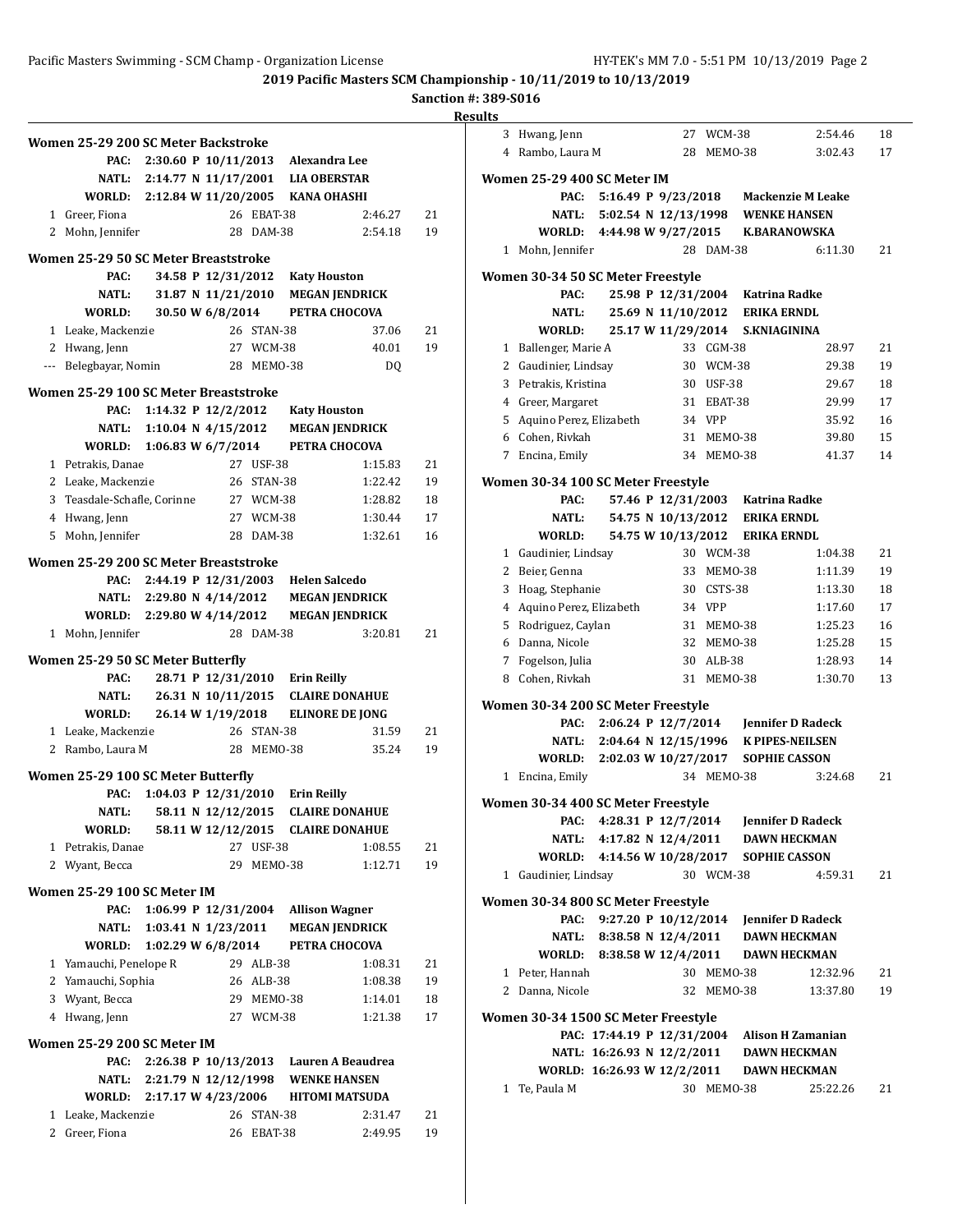# **Sanction #: 389-S016**

|    | Women 30-34 50 SC Meter Backstroke          |                            |                      |               |                                  |                                        |    |
|----|---------------------------------------------|----------------------------|----------------------|---------------|----------------------------------|----------------------------------------|----|
|    | PAC:                                        |                            | 30.58 P 10/14/2018   |               |                                  | Sarah M Hernandez                      |    |
|    | NATL:                                       |                            |                      |               | 27.61 N 11/21/2009 NORIKO INADA  |                                        |    |
|    | WORLD:                                      |                            | 27.43 W 4/19/2009    |               |                                  | <b>MAI NAKAMURA</b>                    |    |
|    | 1 Greer, Margaret                           |                            |                      | 31 EBAT-38    |                                  | 34.91                                  | 21 |
|    | 2 Rodriguez, Caylan                         |                            |                      | 31 MEMO-38    |                                  | 42.92                                  | 19 |
|    | 3 Aquino Perez, Elizabeth                   |                            |                      | 34 VPP        |                                  | 43.49                                  | 18 |
|    | 4 Cohen, Rivkah                             |                            |                      | 31 MEM0-38    |                                  | 49.00                                  | 17 |
|    | Women 30-34 100 SC Meter Backstroke         |                            |                      |               |                                  |                                        |    |
|    | PAC:                                        |                            |                      |               |                                  | 1:05.26 P 10/12/2014 Sarah M Hernandez |    |
|    | NATL:                                       |                            |                      |               | 59.53 N 11/22/2009 NORIKO INADA  |                                        |    |
|    | WORLD:                                      | 1:00.90 W 3/7/2010         |                      |               |                                  | <b>KANA YAMAGUCHI</b>                  |    |
|    | 1 Greer, Margaret                           |                            |                      | 31 EBAT-38    |                                  | 1:16.25                                | 21 |
|    |                                             |                            |                      | 32 RHMS-38    |                                  | 1:32.16                                | 19 |
|    | 2 Burton, Sarah                             |                            |                      |               |                                  |                                        |    |
| 3  | Aquino Perez, Elizabeth                     |                            |                      | 34 VPP        |                                  | 1:35.32                                | 18 |
|    | Women 30-34 200 SC Meter Backstroke<br>PAC: | 2:24.16 P 12/6/2013        |                      |               |                                  | Naoko Watanabe                         |    |
|    |                                             |                            |                      |               |                                  |                                        |    |
|    |                                             | NATL: 2:12.47 N 11/22/2008 |                      |               |                                  | <b>L OBERSTAR-BROWN</b>                |    |
|    | WORLD: 2:11.86 W 4/21/2012                  |                            |                      |               |                                  | <b>KANA YAMAGUCHI</b>                  |    |
|    | 1 Aquino Perez, Elizabeth                   |                            |                      | 34 VPP        |                                  | 3:24.75                                | 21 |
|    | Women 30-34 50 SC Meter Breaststroke        |                            |                      |               |                                  |                                        |    |
|    | PAC:                                        |                            | 34.57 P 9/27/2015    |               | <b>Carly Geehr</b>               |                                        |    |
|    | NATL:                                       |                            | 32.17 N 12/4/2011    |               |                                  | <b>HANNAH CALDAS</b>                   |    |
|    | WORLD:                                      |                            | 31.35 W 11/29/2015   |               |                                  | <b>NICOLE HEIDEMANN</b>                |    |
|    | 1 Petrakis, Kristina                        |                            |                      | 30 USF-38     |                                  | 39.13                                  | 21 |
|    | 2 Te, Paula M                               |                            |                      | 30 MEMO-38    |                                  | 43.91                                  | 19 |
|    | 3 Beier, Genna                              |                            |                      | 33 MEMO-38    |                                  | 44.01                                  | 18 |
|    | 4 Burton, Sarah                             |                            |                      | 32 RHMS-38    |                                  | 49.57                                  | 17 |
|    | Women 30-34 200 SC Meter Breaststroke       |                            |                      |               |                                  |                                        |    |
|    | PAC:                                        | 2:53.24 P 12/31/1986       |                      |               | <b>Gayle Benty</b>               |                                        |    |
|    |                                             | NATL: 2:30.65 N 12/10/2000 |                      |               |                                  | <b>WENKE HANSEN</b>                    |    |
|    | WORLD: 2:26.96 W 4/18/2009                  |                            |                      |               |                                  | <b>HITOMI MATSUDA</b>                  |    |
|    | 1 Encina, Emily                             |                            |                      | 34 MEMO-38    |                                  | 3:52.08                                | 21 |
|    |                                             |                            |                      |               |                                  |                                        |    |
|    | Women 30-34 50 SC Meter Butterfly<br>PAC:   |                            |                      |               | 28.05 P 12/31/2004 Katrina Radke |                                        |    |
|    | <b>NATL:</b>                                |                            | 27.89 N 12/10/2011   |               |                                  |                                        |    |
|    |                                             |                            | 27.08 W 1/10/2016    |               | <b>NORIKO INADA</b>              |                                        |    |
|    | WORLD:                                      |                            |                      |               | YUKA KATO                        |                                        |    |
| 1  | Petrakis, Kristina                          |                            | 30                   | USF-38        |                                  | 32.65                                  | 21 |
| 2  | Gaudinier, Lindsay                          |                            | 30                   | <b>WCM-38</b> |                                  | 32.77                                  | 19 |
| 3  | Greer, Margaret                             |                            | 31                   | EBAT-38       |                                  | 33.06                                  | 18 |
| 4  | Te, Paula M                                 |                            | 30                   | MEMO-38       |                                  | 38.42                                  | 17 |
| 5  | Aquino Perez, Elizabeth                     |                            |                      | 34 VPP        |                                  | 40.04                                  | 16 |
| 6  | Burton, Sarah                               |                            | 32                   | RHMS-38       |                                  | 40.27                                  | 15 |
| 7  | Peter, Hannah                               |                            | 30                   | MEMO-38       |                                  | 40.41                                  | 14 |
| 8  | Hoag, Stephanie                             |                            | 30                   | CSTS-38       |                                  | 40.48                                  | 13 |
| 9  | Fogelson, Julia                             |                            | 30                   | ALB-38        |                                  | 46.64                                  | 12 |
| 10 | Danna, Nicole                               |                            | 32                   | MEMO-38       |                                  | 47.85                                  | 11 |
|    | Women 30-34 100 SC Meter Butterfly          |                            |                      |               |                                  |                                        |    |
|    | PAC:                                        |                            | 1:03.21 P 12/31/2003 |               | <b>Katrina Radke</b>             |                                        |    |
|    | NATL:                                       |                            | 1:00.34 N 10/13/2012 |               | <b>ERIKA ERNDL</b>               |                                        |    |
|    | WORLD:                                      |                            | 59.82 W 11/20/2016   |               |                                  | <b>ANNA POLIAKOVA</b>                  |    |
| 1  | Ballenger, Marie A                          |                            | 33                   | CGM-38        |                                  | 1:08.61                                | 21 |
| 2  | Gaudinier, Lindsay                          |                            |                      | 30 WCM-38     |                                  | 1:14.82                                | 19 |

|              | Women 30-34 200 SC Meter Butterfly         |                        |                   |            |                                            |                                        |    |
|--------------|--------------------------------------------|------------------------|-------------------|------------|--------------------------------------------|----------------------------------------|----|
|              | PAC:                                       |                        |                   |            | 2:19.34 P 12/31/2003 Katrina Radke         |                                        |    |
|              | <b>NATL:</b>                               |                        |                   |            | 2:19.34 N 10/5/2003 KATRINA RADKE          |                                        |    |
|              | <b>WORLD:</b>                              | 2:13.09 W 5/25/2008    |                   |            |                                            | <b>HITOMI MATSUDA</b>                  |    |
| 1            | Gaudinier, Lindsay                         |                        |                   | 30 WCM-38  |                                            | 2:49.45                                | 21 |
|              | Women 30-34 100 SC Meter IM                |                        |                   |            |                                            |                                        |    |
|              | PAC:                                       |                        |                   |            |                                            | 1:06.85 P 10/14/2018 Sarah M Hernandez |    |
|              | NATL:                                      | 1:02.52 N $10/13/2012$ |                   |            | <b>ERIKA ERNDL</b>                         |                                        |    |
|              | WORLD:                                     | 1:02.52 W 10/13/2012   |                   |            | <b>ERIKA ERNDL</b>                         |                                        |    |
|              | 1 Gaudinier, Lindsay                       |                        |                   | 30 WCM-38  |                                            | 1:15.85                                | 21 |
|              | 2 Aquino Perez, Elizabeth                  |                        |                   | 34 VPP     |                                            | 1:38.32                                | 19 |
|              | 3 Rodriguez, Caylan                        |                        |                   | 31 MEM0-38 |                                            | 1:39.90                                | 18 |
|              | 4 Cohen, Rivkah                            |                        |                   | 31 MEMO-38 |                                            | 1:45.85                                | 17 |
|              | 5 Encina, Emily                            |                        |                   | 34 MEMO-38 |                                            | 1:48.75                                | 16 |
|              | Women 30-34 200 SC Meter IM                |                        |                   |            |                                            |                                        |    |
|              | PAC:                                       |                        |                   |            | 2:22.72 P 12/31/2003 Katrina Radke         |                                        |    |
|              | <b>NATL:</b>                               |                        |                   |            | 2:18.79 N 12/7/1996 K PIPES-NEILSEN        |                                        |    |
|              | WORLD:                                     | 2:13.41 W 11/14/2009   |                   |            |                                            | <b>HITOMI MATSUDA</b>                  |    |
| $\mathbf{1}$ | Hoag, Stephanie                            |                        |                   | 30 CSTS-38 |                                            | 3:02.98                                | 21 |
| $\mathbf{2}$ | Burton, Sarah                              |                        |                   | 32 RHMS-38 |                                            | 3:19.16                                | 19 |
|              | Women 30-34 400 SC Meter IM                |                        |                   |            |                                            |                                        |    |
|              | PAC:                                       |                        |                   |            | 5:15.90 P 12/31/2003 Jody Smith            |                                        |    |
|              |                                            |                        |                   |            | NATL: 4:53.85 N 12/15/1996 K PIPES-NEILSEN |                                        |    |
|              | WORLD: 4:45.07 W 4/17/2010                 |                        |                   |            |                                            | <b>HITOMI MATSUDA</b>                  |    |
| $\mathbf{1}$ | Te, Paula M                                |                        |                   | 30 MEMO-38 |                                            | 7:36.47                                | 21 |
|              |                                            |                        |                   |            |                                            |                                        |    |
|              | Women 35-39 50 SC Meter Freestyle<br>PAC:  |                        |                   |            | 26.49 P 12/7/2014 Ericka L Richards        |                                        |    |
|              | NATL:                                      |                        | 25.10 N 12/3/2006 |            | <b>DARA TORRES</b>                         |                                        |    |
|              | WORLD:                                     |                        | 25.10 W 12/3/2006 |            | <b>DARA TORRES</b>                         |                                        |    |
| $\mathbf{1}$ | Coggshall, Kathleen                        |                        |                   | 37 UC38-38 |                                            | 32.32                                  | 21 |
|              | 2 Reilly, Marley                           |                        | 37                | MEMO-38    |                                            | 33.02                                  | 19 |
|              | 3 Jones, Amanda M                          |                        |                   | 36 SMAC-38 |                                            | 34.41                                  | 18 |
|              | 4 Sintetos, Nerissa                        |                        |                   | 35 DAM-38  |                                            | 34.54                                  | 17 |
| 5.           | Sitzmann, Amy                              |                        |                   | 39 TVM-38  |                                            | 35.64                                  | 16 |
|              | 6 Flecker, Donita L                        |                        |                   | 37 SMAC-38 |                                            | 35.86                                  | 15 |
| 7            | Johnson, Jacqueline                        |                        |                   | 35 MEMO-38 |                                            | 37.75                                  | 14 |
| 8            | Klensch, Sabine A                          |                        | 39                | $ALB-38$   |                                            | 38.25                                  | 13 |
|              | 9 Lapidario, Millie                        |                        |                   | 38 MEMO-38 |                                            | 45.05                                  | 12 |
|              |                                            |                        |                   |            |                                            |                                        |    |
|              | Women 35-39 100 SC Meter Freestyle<br>PAC: |                        | 58.44 P 12/7/2014 |            | Ericka L Richards                          |                                        |    |
|              | NATL:                                      |                        | 54.95 N 12/3/2006 |            | <b>DARA TORRES</b>                         |                                        |    |
|              | WORLD:                                     |                        | 54.95 W 12/3/2006 |            | <b>DARA TORRES</b>                         |                                        |    |
| 1            | Lawrence, Laura                            |                        |                   | 39 WCM-38  |                                            | 1:04.39                                | 21 |
|              | 2 Corwin, Elyse                            |                        | 37                | MEMO-38    |                                            | 1:04.66                                | 19 |
|              | 3 Reilly, Marley                           |                        |                   | 37 MEMO-38 |                                            | 1:13.33                                | 18 |
|              | 4 Groskopf, Sarah                          |                        |                   | 39 TVM-38  |                                            | 1:18.83                                | 17 |
|              | 5 Klensch, Sabine A                        |                        | 39                | ALB-38     |                                            | 1:22.89                                | 16 |
|              | 6 Lapidario, Millie                        |                        | 38                | MEMO-38    |                                            | 1:44.68                                | 15 |
|              |                                            |                        |                   |            |                                            |                                        |    |
|              | Women 35-39 200 SC Meter Freestyle<br>PAC: | 2:06.86 P 12/31/1999   |                   |            | <b>Jill S Hernandez</b>                    |                                        |    |
|              | NATL:                                      | 2:03.56 N 12/14/1997   |                   |            | <b>K PIPES-NEILSEN</b>                     |                                        |    |
|              | WORLD: 2:03.12 W 3/25/2012                 |                        |                   |            |                                            | <b>HITOMI MATSUDA</b>                  |    |
| $\mathbf{1}$ | Lawrence, Laura                            |                        |                   | 39 WCM-38  |                                            | 2:19.80                                | 21 |
|              |                                            |                        |                   |            |                                            |                                        |    |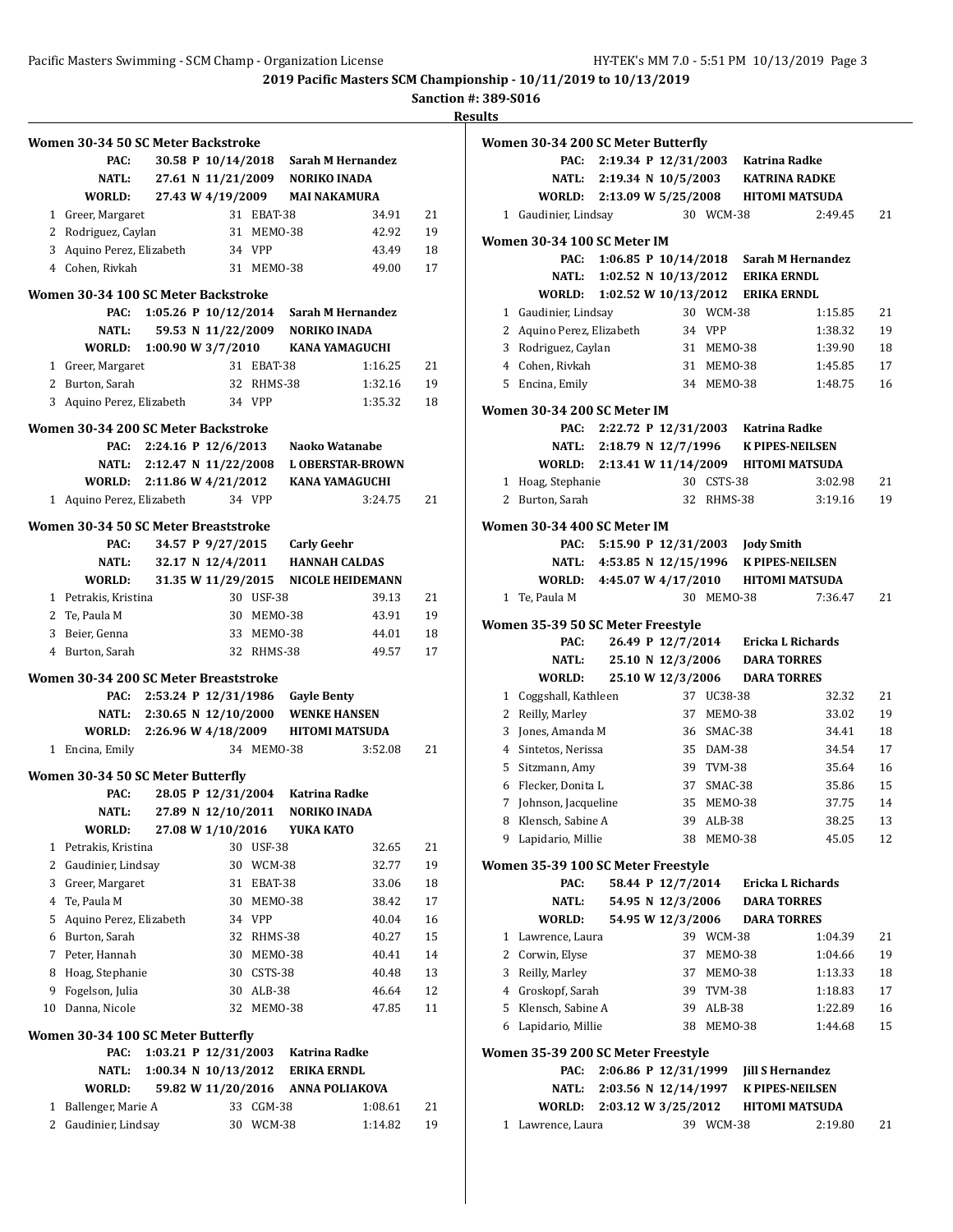**2019 Pacific Masters SCM Championship - 10/11/2019 to 10/13/2019**

**Sanction #: 389-S016 Results**

|                | (Women 35-39 200 SC Meter Freestyle) |                                             |    |               |                                      |                        |    |
|----------------|--------------------------------------|---------------------------------------------|----|---------------|--------------------------------------|------------------------|----|
| 2              | Nehrebecki, Helene                   |                                             |    | 39 DAM-38     |                                      | 2:31.86                | 19 |
|                | 3 Sitzmann, Amy                      |                                             | 39 | <b>TVM-38</b> |                                      | 2:41.01                | 18 |
|                | 4 Jones, Amanda M                    |                                             |    | 36 SMAC-38    |                                      | 2:46.91                | 17 |
|                | 5 Reilly, Marley                     |                                             |    | 37 MEMO-38    |                                      | 2:51.96                | 16 |
|                | 6 Klensch, Sabine A                  |                                             |    | 39 ALB-38     |                                      | 2:58.17                | 15 |
|                | 7 Sintetos, Nerissa                  |                                             |    | 35 DAM-38     |                                      | 3:00.38                | 14 |
| 8              | Flecker, Donita L                    |                                             | 37 | SMAC-38       |                                      | 3:07.75                | 13 |
|                |                                      |                                             |    |               |                                      |                        |    |
|                | Women 35-39 200 SC Meter Freestyle   |                                             |    |               |                                      |                        |    |
|                | PAC:                                 | 2:06.86 P 12/31/1999                        |    |               | <b>Jill S Hernandez</b>              |                        |    |
|                |                                      | NATL: 2:03.56 N 12/14/1997                  |    |               | <b>K PIPES-NEILSEN</b>               |                        |    |
|                | WORLD:                               | 2:03.12 W 3/25/2012                         |    |               | <b>HITOMI MATSUDA</b>                |                        |    |
|                | 1 Rueda, Marcela                     |                                             | 37 | <b>SRM-38</b> |                                      | 2:39.74                | 21 |
|                | 2 Doyle, Nia                         |                                             |    | 38 MEMO-38    |                                      | 2:40.33                | 19 |
| 3              | Reilly, Marley                       |                                             | 37 | MEMO-38       |                                      | 2:53.13                | 18 |
|                | Women 35-39 400 SC Meter Freestyle   |                                             |    |               |                                      |                        |    |
|                | PAC:                                 | 4:26.57 P 12/31/1999                        |    |               | <b>Jill S Hernandez</b>              |                        |    |
|                |                                      | NATL: 4:22.56 N 12/12/1999 K PIPES-NEILSEN  |    |               |                                      |                        |    |
|                |                                      | WORLD: 4:22.56 W 12/12/1999 K.PIPES-NEILSEN |    |               |                                      |                        |    |
|                | 1 Sitzmann, Amy                      |                                             |    | 39 TVM-38     |                                      | 5:38.94                | 21 |
|                | 2 Jones, Amanda M                    |                                             |    | 36 SMAC-38    |                                      | 5:48.63                | 19 |
|                | 3 Doyle, Nia                         |                                             |    | 38 MEMO-38    |                                      | 6:22.34                | 18 |
|                | 4 Flecker, Donita L                  |                                             | 37 | SMAC-38       |                                      | 6:48.22                | 17 |
|                |                                      |                                             |    |               |                                      |                        |    |
|                | Women 35-39 400 SC Meter Freestyle   |                                             |    |               |                                      |                        |    |
|                | PAC:                                 | 4:26.57 P 12/31/1999                        |    |               | <b>Jill S Hernandez</b>              |                        |    |
|                | NATL:                                |                                             |    |               | 4:22.56 N 12/12/1999 K PIPES-NEILSEN |                        |    |
|                | WORLD:                               | 4:22.56 W 12/12/1999 K.PIPES-NEILSEN        |    |               |                                      |                        |    |
|                | *1 Rueda, Marcela                    |                                             |    | 37 SRM-38     |                                      | 5:28.01                | 21 |
|                | *1 Nehrebecki, Helene                |                                             |    | 39 DAM-38     |                                      | 5:33.95                |    |
|                | Women 35-39 800 SC Meter Freestyle   |                                             |    |               |                                      |                        |    |
|                | PAC:                                 | 8:57.60 P 9/27/2015                         |    |               | <b>Heidi S George</b>                |                        |    |
|                |                                      | NATL: 8:57.60 N 9/27/2015                   |    |               | <b>HEIDI GEORGE</b>                  |                        |    |
|                | WORLD:                               | 8:57.28 W 10/8/2010                         |    |               |                                      | <b>KIRSTEN CAMERON</b> |    |
|                | 1 Rueda, Marcela                     |                                             |    | 37 SRM-38     |                                      | 11:08.13               | 21 |
|                |                                      |                                             |    |               |                                      |                        |    |
|                | Women 35-39 800 SC Meter Freestyle   |                                             |    |               |                                      |                        |    |
|                | PAC:                                 | 8:57.60 P 9/27/2015                         |    |               | <b>Heidi S George</b>                |                        |    |
|                | NATL:                                | 8:57.60 N 9/27/2015                         |    |               | <b>HEIDI GEORGE</b>                  |                        |    |
|                | <b>WORLD:</b>                        | 8:57.28 W 10/8/2010                         |    |               |                                      | <b>KIRSTEN CAMERON</b> |    |
| $\mathbf{1}$   | Nehrebecki, Helene                   |                                             |    | 39 DAM-38     |                                      | 11:11.03               | 21 |
|                | 2 Doyle, Nia                         |                                             |    | 38 MEMO-38    |                                      | 12:59.30               | 19 |
|                | --- Coggshall, Kathleen              |                                             | 37 | UC38-38       |                                      | DQ                     |    |
|                | Women 35-39 1500 SC Meter Freestyle  |                                             |    |               |                                      |                        |    |
|                |                                      | PAC: 16:52.94 P 9/27/2015                   |    |               | <b>Heidi S George</b>                |                        |    |
|                |                                      | NATL: 16:52.94 N 9/27/2015                  |    |               | <b>HEIDI GEORGE</b>                  |                        |    |
|                |                                      | WORLD: 16:52.94 W 9/27/2015                 |    |               | <b>HEIDI GEORGE</b>                  |                        |    |
| 1              | Rueda, Marcela                       |                                             | 37 | SRM-38        |                                      | 21:10.93               | 21 |
| $\overline{2}$ | Reilly, Marley                       |                                             | 37 | MEMO-38       |                                      | 24:32.68               | 19 |
| 3              | Doyle, Nia                           |                                             | 38 | MEMO-38       |                                      | 25:28.54               | 18 |
|                |                                      |                                             |    |               |                                      |                        |    |
|                |                                      |                                             |    |               |                                      |                        |    |
|                |                                      |                                             |    |               |                                      |                        |    |

|   | Women 35-39 50 SC Meter Backstroke                |                        |                   |            |                                      |                                        |    |
|---|---------------------------------------------------|------------------------|-------------------|------------|--------------------------------------|----------------------------------------|----|
|   | PAC:                                              |                        |                   |            |                                      | 32.02 P 10/12/2014 Ericka L Richards   |    |
|   | NATL:                                             |                        |                   |            | 27.63 N 11/13/2016 NORIKO INADA      |                                        |    |
|   | WORLD:                                            |                        |                   |            | 27.63 W 11/13/2016 NORIKO INADA      |                                        |    |
|   | 1 Nehrebecki, Helene                              |                        |                   | 39 DAM-38  |                                      | 38.67                                  | 21 |
|   | 2 Flecker, Donita L                               |                        |                   | 37 SMAC-38 |                                      | 41.71                                  | 19 |
|   | 3 Klensch, Sabine A                               |                        |                   | 39 ALB-38  |                                      | 45.08                                  | 18 |
|   | --- Johnson, Jacqueline                           |                        |                   | 35 MEMO-38 |                                      | DQ                                     |    |
|   |                                                   |                        |                   |            |                                      |                                        |    |
|   | Women 35-39 100 SC Meter Backstroke               |                        |                   |            |                                      |                                        |    |
|   | PAC:                                              |                        |                   |            |                                      | 1:09.60 P 12/31/2006 Alison H Zamanian |    |
|   | NATL:<br>WORLD: 1:00.43 W 11/19/2017 NORIKO INADA |                        |                   |            | 1:00.43 N 11/19/2017 NORIKO INADA    |                                        |    |
|   | 1 Johnson, Jacqueline                             |                        |                   | 35 MEMO-38 |                                      | 1:48.51                                |    |
|   |                                                   |                        |                   |            |                                      |                                        |    |
|   | Women 35-39 100 SC Meter Backstroke               |                        |                   |            |                                      |                                        |    |
|   | PAC:                                              |                        |                   |            |                                      | 1:09.60 P 12/31/2006 Alison H Zamanian |    |
|   | <b>NATL:</b>                                      |                        |                   |            | 1:00.43 N 11/19/2017 NORIKO INADA    |                                        |    |
|   | <b>WORLD:</b>                                     |                        |                   |            | 1:00.43 W 11/19/2017 NORIKO INADA    |                                        |    |
|   | 1 Groskopf, Sarah                                 |                        |                   | 39 TVM-38  |                                      | 1:26.61                                | 21 |
|   | 2 Klensch, Sabine A                               |                        |                   | 39 ALB-38  |                                      | 1:33.93                                | 19 |
|   | 3 Chaiyasane, Koung                               |                        |                   | 35 MEMO-38 |                                      | 2:11.64                                | 18 |
|   | Women 35-39 200 SC Meter Backstroke               |                        |                   |            |                                      |                                        |    |
|   | PAC:                                              |                        |                   |            |                                      | 2:29.14 P 12/31/2006 Alison H Zamanian |    |
|   | <b>NATL:</b>                                      |                        |                   |            | 2:14.10 N 12/14/1997 K PIPES-NEILSEN |                                        |    |
|   | WORLD:                                            |                        |                   |            | 2:13.37 W 11/16/2013 KANA OHASHI     |                                        |    |
| 1 | Lawrence, Laura                                   |                        |                   | 39 WCM-38  |                                      | 2:45.06                                | 21 |
| 2 | Sitzmann, Amy                                     |                        |                   | 39 TVM-38  |                                      | 3:08.72                                | 19 |
| 3 | Flecker, Donita L                                 |                        |                   | 37 SMAC-38 |                                      | 3:41.83                                | 18 |
|   |                                                   |                        |                   |            |                                      |                                        |    |
|   | Women 35-39 50 SC Meter Breaststroke<br>PAC:      |                        |                   |            | 32.48 P 10/10/2015 Katie Glenn       |                                        |    |
|   | <b>NATL:</b>                                      |                        |                   |            | 32.48 N 10/10/2015 KATIE GLENN       |                                        |    |
|   | WORLD:                                            |                        | 31.87 W 3/25/2012 |            |                                      | <b>HITOMI MATSUDA</b>                  |    |
|   | 1 Nehrebecki, Helene                              |                        |                   | 39 DAM-38  |                                      | 39.55                                  | 21 |
|   | 2 Rueda, Marcela                                  |                        |                   | 37 SRM-38  |                                      | 39.69                                  | 19 |
|   | 3 Reilly, Marley                                  |                        |                   | 37 MEMO-38 |                                      | 44.34                                  | 18 |
|   | 4 Limon, Rachel                                   |                        |                   | 39 CSTS-38 |                                      | 45.71                                  | 17 |
|   | 5 Hieb-Stock, Lisa                                |                        |                   | 39 TCAM-38 |                                      | 47.16                                  | 16 |
|   | 6 Klensch, Sabine A                               |                        |                   | 39 ALB-38  |                                      | 47.71                                  | 15 |
|   | 7 Chaiyasane, Koung                               |                        | 35                | MEMO-38    |                                      | 56.64                                  | 14 |
| 8 | Lapidario, Millie                                 |                        | 38                | MEMO-38    |                                      | 57.60                                  | 13 |
|   |                                                   |                        |                   |            |                                      |                                        |    |
|   | Women 35-39 100 SC Meter Breaststroke             |                        |                   |            |                                      |                                        |    |
|   | PAC:                                              | 1:10.59 P $10/10/2015$ |                   |            | <b>Katie Glenn</b>                   |                                        |    |
|   | NATL:                                             | 1:09.41 N $12/6/2014$  |                   |            | <b>CYNTHIA LEWIS</b>                 |                                        |    |
|   | WORLD:                                            | 1:09.20 W 4/29/2012    |                   |            |                                      | <b>HITOMI MATSUDA</b>                  |    |
| 1 | Rueda, Marcela                                    |                        | 37                | SRM-38     |                                      | 1:23.12                                | 21 |
|   | 2 Reilly, Marley                                  |                        | 37                | MEMO-38    |                                      | 1:36.56                                | 19 |
| 3 | Limon, Rachel                                     |                        |                   | 39 CSTS-38 |                                      | 1:40.22                                | 18 |
|   | 4 Hieb-Stock, Lisa                                |                        |                   | 39 TCAM-38 |                                      | 1:40.64                                | 17 |
| 5 | Chaiyasane, Koung                                 |                        | 35                | MEMO-38    |                                      | 2:01.40                                | 16 |
|   | Women 35-39 200 SC Meter Breaststroke             |                        |                   |            |                                      |                                        |    |
|   | PAC:                                              | 2:37.13 P 10/10/2015   |                   |            | Katie Glenn                          |                                        |    |
|   | NATL:                                             | 2:33.73 N 11/23/2014   |                   |            | <b>CYNTHIA LEWIS</b>                 |                                        |    |
|   | WORLD: 2:30.63 W 3/10/2012                        |                        |                   |            |                                      | <b>HITOMI MATSUDA</b>                  |    |

1 Rueda, Marcela 37 SRM-38 2:59.21 21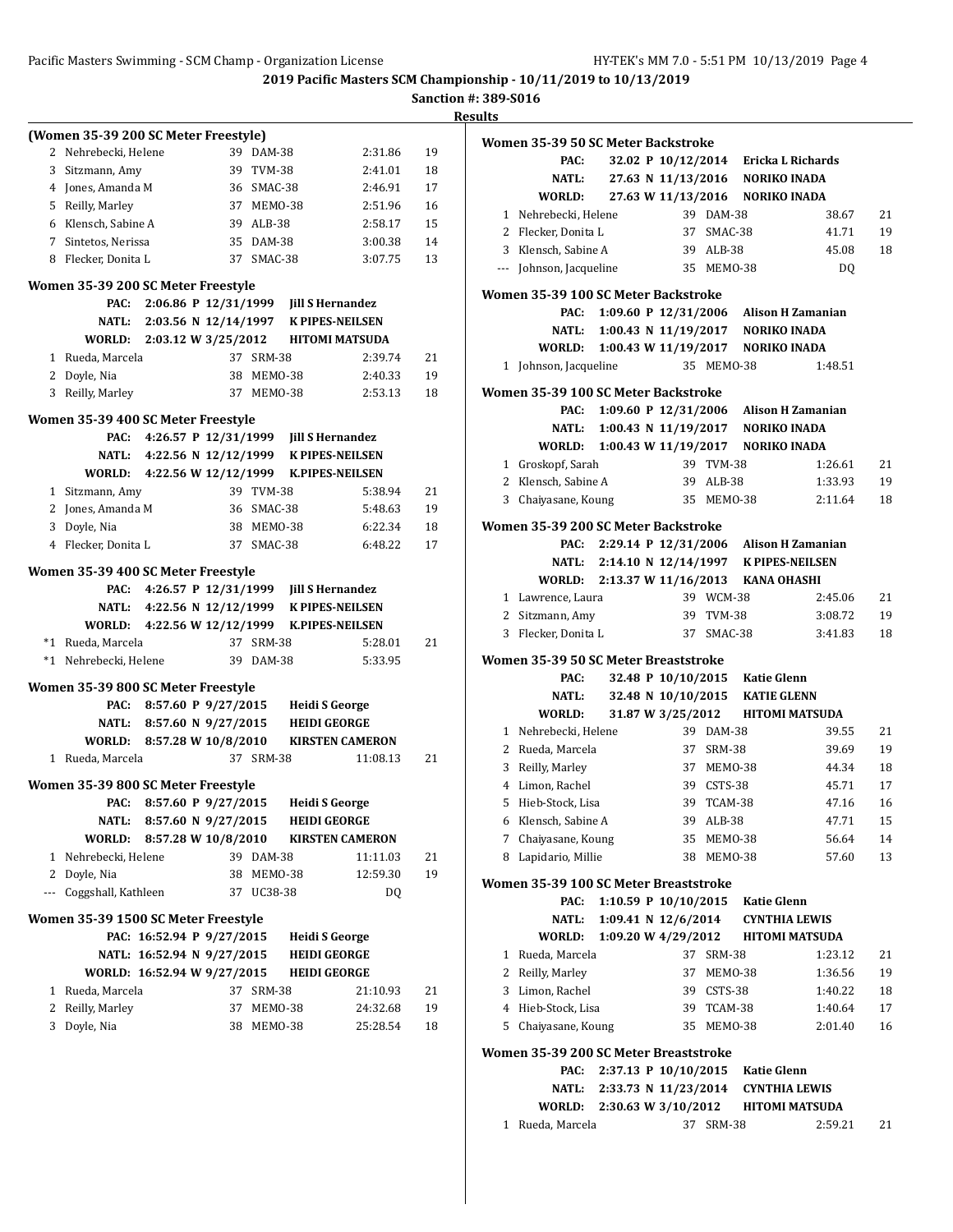$\overline{\phantom{0}}$ 

**2019 Pacific Masters SCM Championship - 10/11/2019 to 10/13/2019**

**Sanction #: 389-S016**

|              | Women 35-39 50 SC Meter Butterfly  |                      |                      |               |                                       |                                            |    |
|--------------|------------------------------------|----------------------|----------------------|---------------|---------------------------------------|--------------------------------------------|----|
|              | PAC:                               |                      |                      |               |                                       | 29.77 P 12/7/2014 Ericka L Richards        |    |
|              | NATL:                              |                      |                      |               | 27.45 N 11/1/2015 NORIKO INADA        |                                            |    |
|              | WORLD:                             |                      | 27.45 W 11/1/2015    |               | NORIKO INADA                          |                                            |    |
|              | 1 Nehrebecki, Helene               |                      |                      | 39 DAM-38     |                                       | 33.56                                      | 21 |
|              | 2 Corwin, Elyse                    |                      |                      | 37 MEMO-38    |                                       | 34.02                                      | 19 |
|              | 3 Hieb-Stock, Lisa                 |                      |                      | 39 TCAM-38    |                                       | 39.83                                      | 18 |
|              | 4 Chaiyasane, Koung                |                      |                      | 35 MEM0-38    |                                       | 1:06.03                                    | 17 |
|              |                                    |                      |                      |               |                                       |                                            |    |
|              | Women 35-39 100 SC Meter Butterfly |                      |                      |               |                                       |                                            |    |
|              | PAC:                               |                      |                      |               | 1:05.83 P 12/31/1999 Jill S Hernandez |                                            |    |
|              |                                    |                      |                      |               |                                       | NATL: 1:03.29 N 12/14/1997 K PIPES-NEILSEN |    |
|              | WORLD: 1:01.88 W 5/4/2014          |                      |                      |               |                                       | HITOMI MATSUDA                             |    |
|              | 1 Lawrence, Laura                  |                      |                      | 39 WCM-38     |                                       | 1:13.95                                    | 21 |
|              | Women 35-39 200 SC Meter Butterfly |                      |                      |               |                                       |                                            |    |
|              | PAC:                               |                      |                      |               | 2:25.06 P 12/31/1997 Jill S Hernandez |                                            |    |
|              | <b>NATL:</b>                       |                      |                      |               |                                       | 2:18.41 N 12/14/1997 K PIPES-NEILSEN       |    |
|              | WORLD:                             |                      |                      |               |                                       | 2:16.67 W 8/25/2012 HITOMI MATSUDA         |    |
|              | 1 Lawrence, Laura                  |                      |                      | 39 WCM-38     |                                       | 2:46.02                                    | 21 |
|              | 2 Nehrebecki, Helene               |                      |                      | 39 DAM-38     |                                       | 3:09.72                                    | 19 |
|              |                                    |                      |                      |               |                                       |                                            |    |
|              | Women 35-39 100 SC Meter IM        |                      |                      |               |                                       |                                            |    |
|              | PAC:                               |                      |                      |               | 1:06.34 P 10/10/2015 Katie Glenn      |                                            |    |
|              | NATL:                              |                      |                      |               | 1:04.61 N 11/22/2009 SHERI HART       |                                            |    |
|              |                                    |                      |                      |               |                                       | WORLD: 1:03.17 W 3/10/2012 HITOMI MATSUDA  |    |
| 1            | Rueda, Marcela                     |                      |                      | 37 SRM-38     |                                       | 1:15.29                                    | 21 |
|              | 2 Reilly, Marley                   |                      |                      | 37 MEM0-38    |                                       | 1:29.61                                    | 19 |
| 3            | Jones, Amanda M                    |                      |                      | 36 SMAC-38    |                                       | 1:31.82                                    | 18 |
|              | 4 Flecker, Donita L                |                      |                      | 37 SMAC-38    |                                       | 1:35.07                                    | 17 |
|              | 5 Doyle, Nia                       |                      |                      | 38 MEM0-38    |                                       | 1:38.40                                    | 16 |
|              | --- Klensch, Sabine A              |                      |                      | 39 ALB-38     |                                       | DQ                                         |    |
|              | --- Lapidario, Millie              |                      |                      | 38 MEMO-38    |                                       | DQ                                         |    |
|              | Women 35-39 200 SC Meter IM        |                      |                      |               |                                       |                                            |    |
|              | PAC:                               |                      |                      |               | 2:25.39 P 12/31/1997 Jill S Hernandez |                                            |    |
|              |                                    |                      |                      |               |                                       | NATL: 2:19.08 N 12/10/2000 K PIPES-NEILSEN |    |
|              | WORLD:                             |                      |                      |               |                                       | 2:17.69 W 11/18/2012 HITOMI MATSUDA        |    |
| $\mathbf{1}$ | Lawrence, Laura                    |                      |                      | 39 WCM-38     |                                       | 2:38.31                                    | 21 |
| 2            | Rueda, Marcela                     |                      |                      | 37 SRM-38     |                                       | 2:49.13                                    | 19 |
|              | 3 Nehrebecki, Helene               |                      |                      | 39 DAM-38     |                                       | 2:51.59                                    | 18 |
| 4            | Groskopf, Sarah                    |                      |                      | 39 TVM-38     |                                       | 3:12.55                                    | 17 |
| 5            | Hieb-Stock, Lisa                   |                      | 39                   | TCAM-38       |                                       | 3:19.39                                    | 16 |
| 6            | Limon, Rachel                      |                      | 39                   | CSTS-38       |                                       | 3:24.94                                    | 15 |
| 7            | Chaiyasane, Koung                  |                      | 35                   | MEMO-38       |                                       | 4:13.04                                    | 14 |
|              |                                    |                      |                      |               |                                       |                                            |    |
|              | Women 35-39 400 SC Meter IM        |                      |                      |               |                                       |                                            |    |
|              | PAC:                               |                      | 5:10.43 P 12/31/1999 |               | <b>Jill S Hernandez</b>               |                                            |    |
|              | NATL:                              | 4:52.85 N 12/14/1997 |                      |               |                                       | <b>K PIPES-NEILSEN</b>                     |    |
|              | WORLD:                             |                      | 4:52.85 W 12/14/1997 |               |                                       | <b>K.PIPES-NEILSEN</b>                     |    |
| 1            | Radecke-Noble, Jennifer            |                      | 35                   | TVM-38        |                                       | 5:29.12                                    | 21 |
| 2            | Lawrence, Laura                    |                      |                      | 39 WCM-38     |                                       | 5:31.02                                    | 19 |
| 3            | Rueda, Marcela                     |                      | 37                   | <b>SRM-38</b> |                                       | 5:55.27                                    | 18 |
| 4            | Chaiyasane, Koung                  |                      | 35                   | MEMO-38       |                                       | 8:56.67                                    | 17 |
|              |                                    |                      |                      |               |                                       |                                            |    |
|              |                                    |                      |                      |               |                                       |                                            |    |

|              | Women 40-44 50 SC Meter Freestyle           |                                |                                |            |                                            |    |
|--------------|---------------------------------------------|--------------------------------|--------------------------------|------------|--------------------------------------------|----|
|              | PAC:                                        |                                |                                |            | 27.54 P 12/31/2000 Jill S Hernandez        |    |
|              | <b>NATL:</b>                                |                                | 26.02 N 12/14/2014 ERIKA BRAUN |            |                                            |    |
|              | WORLD:                                      | 26.02 W 12/14/2014 ERIKA BRAUN |                                |            |                                            |    |
|              | 1 Maidenberg, Eve G                         |                                |                                | 43 CVMM-33 | 31.03                                      | 21 |
|              | 2 Schley, Kelly                             |                                |                                | 40 MEMO-38 | 35.17                                      | 19 |
|              | 3 Lindahl, Sarah                            |                                |                                | 43 MEMO-38 | 36.60                                      | 18 |
|              | Women 40-44 100 SC Meter Freestyle          |                                |                                |            |                                            |    |
|              | PAC:                                        |                                |                                |            | 58.81 P 12/31/2000 Jill S Hernandez        |    |
|              | <b>NATL:</b>                                |                                | 57.08 N 12/14/2014 ERIKA BRAUN |            |                                            |    |
|              | WORLD:                                      |                                | 57.08 W 12/14/2014 ERIKA BRAUN |            |                                            |    |
|              | 1 Maidenberg, Eve G                         |                                |                                | 43 CVMM-33 | 1:08.39                                    | 21 |
|              | 2 Stretch, Sarah                            |                                |                                | 40 MEMO-38 | 1:10.05                                    | 19 |
|              | 3 Belluomini, Melanie                       |                                |                                | 42 DAM-38  | 1:14.95                                    | 18 |
|              | 4 Schley, Kelly                             |                                |                                | 40 MEMO-38 | 1:20.83                                    | 17 |
|              | 5 Lindahl, Sarah                            |                                |                                | 43 MEMO-38 | 1:25.58                                    | 16 |
|              | 6 Condie, Gabriella                         |                                |                                | 43 MEMO-38 | 1:33.42                                    | 15 |
|              | Women 40-44 100 SC Meter Freestyle          |                                |                                |            |                                            |    |
|              | PAC:                                        |                                |                                |            | 58.81 P 12/31/2000 Jill S Hernandez        |    |
|              | <b>NATL:</b>                                |                                | 57.08 N 12/14/2014 ERIKA BRAUN |            |                                            |    |
|              | <b>WORLD:</b>                               |                                | 57.08 W 12/14/2014 ERIKA BRAUN |            |                                            |    |
| $\mathbf{1}$ | Flynn, Elizabeth                            |                                |                                | 40 MEMO-38 | 1:19.11                                    |    |
|              | Women 40-44 200 SC Meter Freestyle          |                                |                                |            |                                            |    |
|              | PAC:                                        |                                |                                |            | 2:06.81 P 12/31/2000 Jill S Hernandez      |    |
|              |                                             |                                |                                |            | NATL: 2:05.26 N 12/14/2003 K PIPES-NEILSEN |    |
|              | WORLD: 2:05.26 W 12/14/2003 K.PIPES-NEILSEN |                                |                                |            |                                            |    |
|              | 1 Maidenberg, Eve G                         |                                |                                | 43 CVMM-33 | 2:24.13                                    | 21 |
|              | Women 40-44 400 SC Meter Freestyle          |                                |                                |            |                                            |    |
|              | PAC:                                        |                                |                                |            | 4:22.78 P 12/2/2017 Heidi S George         |    |
|              |                                             |                                |                                |            | NATL: 4:21.75 N 12/14/2003 K PIPES-NEILSEN |    |
|              | <b>WORLD:</b>                               |                                |                                |            | 4:21.75 W 12/14/2003 K.PIPES-NEILSEN       |    |
|              | 1 Maidenberg, Eve G                         |                                |                                | 43 CVMM-33 | 5:11.96                                    | 21 |
|              | 2 Lindahl, Sarah                            |                                |                                | 43 MEM0-38 | 7:16.79                                    | 19 |
|              |                                             |                                |                                |            |                                            |    |
|              | Women 40-44 800 SC Meter Freestyle<br>PAC:  |                                |                                |            | 8:55.95 P 12/3/2017 Heidi S George         |    |
|              | NATL: 8:55.95 N 12/3/2017 HEIDI GEORGE      |                                |                                |            |                                            |    |
|              | WORLD:                                      | 8:55.34 W 1/24/2016            |                                |            | <b>KIRSTEN CAMERON</b>                     |    |
| 1            | Maidenberg, Eve G                           |                                | 43                             | CVMM-33    | 10:34.23                                   | 21 |
| 2            | Stretch, Sarah                              |                                | 40                             | MEMO-38    | 11:18.00                                   | 19 |
| 3            | Schley, Kelly                               |                                | 40                             | MEMO-38    | 13:00.81                                   | 18 |
|              | 4 Lindahl, Sarah                            |                                | 43                             | MEMO-38    | 15:22.36                                   | 17 |
| 5            | Condie, Gabriella                           |                                | 43                             | MEMO-38    | 15:33.94                                   | 16 |
| 6            | Agocs, Melissa                              |                                | 43                             | MEMO-38    | 18:26.15                                   | 15 |
|              |                                             |                                |                                |            |                                            |    |
|              | Women 40-44 1500 SC Meter Freestyle         |                                |                                |            |                                            |    |
|              | NATL: 16:50.92 N 12/1/2017                  | PAC: 16:50.92 P 12/1/2017      |                                |            | <b>Heidi S George</b>                      |    |
|              | WORLD: 16:50.92 W 12/1/2017                 |                                |                                |            | <b>HEIDI GEORGE</b><br><b>HEIDI GEORGE</b> |    |
| 1            | Readal, Stacy                               |                                | 42                             | MEMO-38    | 23:12.43                                   | 21 |
| 2            | Hansel, Neila                               |                                | 43                             | WCM-38     | 23:17.39                                   | 19 |
| 3            | Nonaka, Marissa                             |                                | 41                             | WCM-38     | 24:17.92                                   | 18 |
|              | 4 Lindahl, Sarah                            |                                | 43                             | MEMO-38    | 29:05.98                                   | 17 |
|              |                                             |                                |                                |            |                                            |    |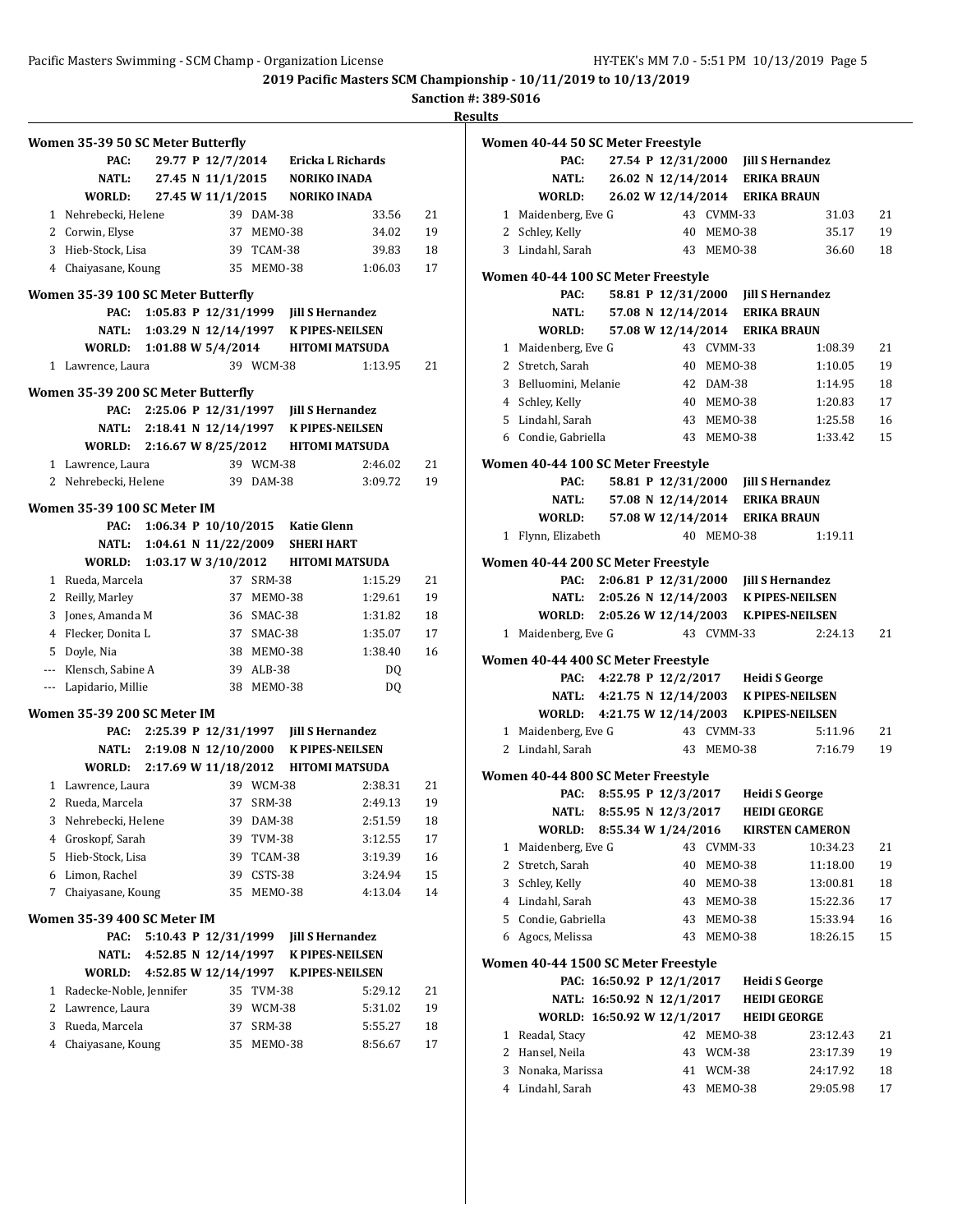**2019 Pacific Masters SCM Championship - 10/11/2019 to 10/13/2019**

**Sanction #: 389-S016**

| Women 40-44 50 SC Meter Backstroke    |                           |                        |            |                                            |         |    |
|---------------------------------------|---------------------------|------------------------|------------|--------------------------------------------|---------|----|
| PAC:                                  |                           |                        |            | 30.72 P 12/31/2009 Jody Smith              |         |    |
| <b>NATL:</b>                          |                           |                        |            | 30.02 N 10/14/2012 SHERI HART              |         |    |
| WORLD:                                |                           |                        |            | 28.86 W 1/14/2017 R.JOHANNA LUOTO          |         |    |
| 1 Flynn, Elizabeth                    |                           |                        | 40 MEMO-38 |                                            | 39.36   | 21 |
| 2 Schley, Kelly                       |                           |                        | 40 MEMO-38 |                                            | 42.92   | 19 |
| Women 40-44 100 SC Meter Backstroke   |                           |                        |            |                                            |         |    |
| PAC:                                  |                           |                        |            | 1:05.91 P 12/31/2009 Jody Smith            |         |    |
|                                       |                           |                        |            | NATL: 1:03.48 N 10/29/2011 SHERI HART      |         |    |
|                                       |                           |                        |            | WORLD: 1:03.22 W 3/24/2018 RAAKEL LUOTO    |         |    |
| 1 Flynn, Elizabeth                    |                           |                        | 40 MEMO-38 |                                            | 1:25.80 | 21 |
|                                       |                           |                        |            |                                            |         |    |
| Women 40-44 200 SC Meter Backstroke   |                           |                        |            |                                            |         |    |
|                                       | PAC: 2:19.06 P 12/31/2009 |                        |            | <b>Jody Smith</b>                          |         |    |
|                                       |                           |                        |            | NATL: 2:19.06 N 12/4/2009 JODY SMITH       |         |    |
| WORLD: 2:17.28 W 5/27/2018            |                           |                        |            | <b>KANA MORIHISA</b>                       |         |    |
| 1 Flynn, Elizabeth                    |                           |                        | 40 MEMO-38 |                                            | 3:07.29 | 21 |
| Women 40-44 50 SC Meter Breaststroke  |                           |                        |            |                                            |         |    |
| PAC:                                  |                           |                        |            | 34.79 P 9/25/2017 Katie Glenn              |         |    |
| <b>NATL:</b>                          |                           | 32.16 N 12/2/2018      |            | <b>KATIE GLENN</b>                         |         |    |
| <b>WORLD:</b>                         |                           | 32.20 W 8/5/2012       |            | <b>LINLEY FRAME</b>                        |         |    |
| 1 Flynn, Elizabeth                    |                           |                        | 40 MEMO-38 |                                            | 41.69   | 21 |
| Women 40-44 100 SC Meter Breaststroke |                           |                        |            |                                            |         |    |
|                                       |                           |                        |            | PAC: 1:19.61 P 12/31/2009 Debbie M Santos  |         |    |
|                                       |                           |                        |            | NATL: 1:09.95 N 12/5/2015 CYNTHIA LEWIS    |         |    |
| WORLD: 1:09.95 W 12/5/2015            |                           |                        |            | CYNTHIA LEWIS                              |         |    |
| 1 Flynn, Elizabeth                    |                           |                        | 40 MEMO-38 |                                            | 1:29.66 | 21 |
| 2 Agocs, Melissa                      |                           |                        | 43 MEMO-38 |                                            | 2:00.90 | 19 |
|                                       |                           |                        |            |                                            |         |    |
| Women 40-44 200 SC Meter Breaststroke |                           |                        |            |                                            |         |    |
| PAC:                                  |                           |                        |            | 2:52.36 P 12/31/2009 Debbie M Santos       |         |    |
|                                       |                           |                        |            | NATL: 2:32.37 N 11/16/2008 S VON DER LIPPE |         |    |
| WORLD: 2:32.37 W 11/16/2008           |                           |                        |            | <b>S.VON DER LIPPE</b>                     |         |    |
| 1 Flynn, Elizabeth                    |                           |                        | 40 MEMO-38 |                                            | 3:22.57 | 21 |
| Women 40-44 50 SC Meter Butterfly     |                           |                        |            |                                            |         |    |
| PAC:                                  |                           | 29.86 P 12/31/2009     |            | <b>Jody Smith</b>                          |         |    |
| <b>NATL:</b>                          | 28.19 N 3/16/2013         |                        |            | <b>ERIKA BRAUN</b>                         |         |    |
| <b>WORLD:</b>                         |                           |                        |            | 28.19 W 3/16/2013 ERIKA BRAUN              |         |    |
| 1 Belluomini, Melanie                 |                           |                        | 42 DAM-38  |                                            | 34.49   | 21 |
| 2 Stretch, Sarah                      |                           | 40                     | MEMO-38    |                                            | 36.25   | 19 |
| 3 Schley, Kelly                       |                           | 40                     | MEMO-38    |                                            | 41.18   | 18 |
| 4 Lindahl, Sarah                      |                           | 43                     | MEMO-38    |                                            | 48.65   | 17 |
| Women 40-44 200 SC Meter Butterfly    |                           |                        |            |                                            |         |    |
| PAC:                                  | 2:29.19 P 12/31/1993      |                        |            | Laura B Val                                |         |    |
|                                       |                           |                        |            | NATL: 2:20.66 N 11/19/2006 S VON DER LIPPE |         |    |
| WORLD: 2:20.66 W 11/19/2006           |                           |                        |            | <b>S.VON DER LIPPE</b>                     |         |    |
| 1 Lindahl, Sarah                      |                           |                        | 43 MEMO-38 |                                            | 4:48.43 | 21 |
|                                       |                           |                        |            |                                            |         |    |
| Women 40-44 100 SC Meter IM           |                           |                        |            |                                            |         |    |
| PAC:                                  |                           | 1:08.91 P $12/31/2004$ |            | <b>Jill S Hernandez</b>                    |         |    |
| NATL:                                 | 1:04.19 N 10/10/2015      |                        |            | <b>LISA BLACKBURN</b>                      |         |    |
| WORLD:                                | 1:04.19 W 10/10/2015      |                        |            | LISA BLACKBURN                             |         |    |
| 1 Maidenberg, Eve G                   |                           |                        | 43 CVMM-33 |                                            | 1:21.71 | 21 |
| 2 Schley, Kelly                       |                           | 40                     | MEMO-38    |                                            | 1:30.68 | 19 |

|              | Women 40-44 200 SC Meter IM                |  |                                |            |                                          |                                            |          |
|--------------|--------------------------------------------|--|--------------------------------|------------|------------------------------------------|--------------------------------------------|----------|
|              | PAC:                                       |  |                                |            | 2:22.51 P 12/31/2000 Jill S Hernandez    |                                            |          |
|              | <b>NATL:</b>                               |  |                                |            |                                          | 2:19.21 N 12/2/2007 S VON DER LIPPE        |          |
|              | WORLD:                                     |  | 2:19.21 W 12/2/2007            |            |                                          | <b>S.VON DER LIPPE</b>                     |          |
| $\mathbf{1}$ | Maidenberg, Eve G                          |  |                                | 43 CVMM-33 |                                          | 2:54.04                                    | 21       |
|              | 2 Flynn, Elizabeth                         |  |                                | 40 MEMO-38 |                                          | 3:09.09                                    | 19       |
|              | 3 Agocs, Melissa                           |  |                                | 43 MEMO-38 |                                          | 4:15.65                                    | 18       |
|              |                                            |  |                                |            |                                          |                                            |          |
|              | Women 40-44 400 SC Meter IM<br>PAC:        |  | 5:02.17 P 12/31/2000           |            | <b>Jill S Hernandez</b>                  |                                            |          |
|              |                                            |  |                                |            |                                          | NATL: 5:00.82 N 11/24/2002 K PIPES-NEILSEN |          |
|              | WORLD: 5:00.82 W 11/24/2002                |  |                                |            |                                          | <b>K.PIPES-NEILSEN</b>                     |          |
|              |                                            |  |                                |            |                                          |                                            |          |
|              | 1 Belluomini, Melanie                      |  |                                | 42 DAM-38  |                                          | 6:39.31                                    | 21<br>19 |
|              | 2 Readal, Stacy                            |  |                                | 42 MEMO-38 |                                          | 6:42.91<br>6:51.86                         | 18       |
|              | 3 Nonaka, Marissa                          |  |                                | 41 WCM-38  |                                          |                                            |          |
|              | Women 45-49 50 SC Meter Freestyle          |  |                                |            |                                          |                                            |          |
|              | PAC:                                       |  |                                |            | 28.58 P 12/31/2000 Laura B Val           |                                            |          |
|              | NATL:                                      |  |                                |            | 26.29 N 10/13/2018 ERIKA BRAUN           |                                            |          |
|              | WORLD:                                     |  | 26.37 W 5/18/2013              |            |                                          | <b>M.THERESE FUZZATI</b>                   |          |
|              | 1 Zamanian, Alison                         |  |                                | 49 WCM-38  |                                          | 29.26                                      |          |
|              | 2 Lowe, Tonia                              |  |                                | 48 ALB-38  |                                          | 41.60                                      |          |
|              | Women 45-49 50 SC Meter Freestyle          |  |                                |            |                                          |                                            |          |
|              | PAC:                                       |  |                                |            | 28.58 P 12/31/2000 Laura B Val           |                                            |          |
|              | NATL:                                      |  | 26.29 N 10/13/2018             |            | <b>ERIKA BRAUN</b>                       |                                            |          |
|              | WORLD:                                     |  | 26.37 W 5/18/2013              |            |                                          | <b>M.THERESE FUZZATI</b>                   |          |
|              | 1 Mcclafferty, Christine                   |  |                                | 46 OREG-37 |                                          | 29.85                                      | 21       |
|              | 2 Broussard, Kelli A                       |  |                                | 47 SRM-38  |                                          | 30.72                                      | 19       |
|              | 3 Darling, Colleen                         |  |                                | 45 WCM-38  |                                          | 35.20                                      | 18       |
|              | 4 Gilkyson, Renate                         |  |                                | 49 CSTS-38 |                                          | 35.39                                      | 17       |
|              | 5 Ongerth, Ann Michelle                    |  |                                | 45 WCM-38  |                                          | 35.53                                      | 16       |
|              | 6 Clarke, Sunne                            |  |                                | 45 MEMO-38 |                                          | 36.21                                      | 15       |
|              | 7 Long, Rebecca                            |  |                                | 47 ALB-38  |                                          | 45.24                                      | 14       |
|              | 8 Espinosa, Rebecca                        |  |                                | 49 MEM0-38 |                                          | 47.66                                      | 13       |
|              |                                            |  |                                |            |                                          |                                            |          |
|              | Women 45-49 100 SC Meter Freestyle<br>PAC: |  |                                |            |                                          |                                            |          |
|              | <b>NATL:</b>                               |  | 57.89 N 12/9/2018              |            | 1:02.00 P 12/31/1998 Laura B Val         |                                            |          |
|              | WORLD:                                     |  |                                |            | <b>ERIKA BRAUN</b><br><b>ERIKA BRAUN</b> |                                            |          |
| 1            | Zamanian, Alison                           |  | 58.21 W 11/5/2017              | 49 WCM-38  |                                          | 1:03.08                                    |          |
|              |                                            |  |                                |            |                                          |                                            |          |
|              | Women 45-49 100 SC Meter Freestyle         |  |                                |            |                                          |                                            |          |
|              | PAC:                                       |  | 1:02.00 P 12/31/1998           |            | Laura B Val                              |                                            |          |
|              | NATL:                                      |  | 57.89 N 12/9/2018              |            | <b>ERIKA BRAUN</b>                       |                                            |          |
|              | WORLD:                                     |  | 58.21 W 11/5/2017              |            | <b>ERIKA BRAUN</b>                       |                                            |          |
|              | 1 Broussard, Kelli A                       |  |                                | 47 SRM-38  |                                          | 1:07.56                                    | 21       |
|              | 2 Wagner, Johanna                          |  |                                | 49 WCM-38  |                                          | 1:13.72                                    | 19       |
|              | 3 Lowe, Tonia                              |  |                                | 48 ALB-38  |                                          | 1:17.11                                    | 18       |
|              | 4 Darling, Colleen                         |  |                                | 45 WCM-38  |                                          | 1:17.12                                    | 17       |
|              | 5 Ongerth, Ann Michelle                    |  |                                | 45 WCM-38  |                                          | 1:20.75                                    | 16       |
|              | 6 Stynes, Kelly                            |  |                                | 48 WCM-38  |                                          | 1:25.07                                    | 15       |
|              | Women 45-49 200 SC Meter Freestyle         |  |                                |            |                                          |                                            |          |
|              | PAC:                                       |  | 2:10.91 P 12/31/2003           |            |                                          | <b>Suzanne M Heim-Bo</b>                   |          |
|              | NATL:                                      |  | $2:05.94 \text{ N } 12/2/2007$ |            |                                          | <b>K PIPES-NEILSEN</b>                     |          |
|              | WORLD:                                     |  | 2:05.94 W 12/2/2007            |            |                                          | <b>K.PIPES-NEILSEN</b>                     |          |
| 1            | Zamanian, Alison                           |  |                                | 49 WCM-38  |                                          | 2:13.97                                    | 21       |
|              | 2 Lowe, Tonia                              |  |                                | 48 ALB-38  |                                          | 2:49.36                                    | 19       |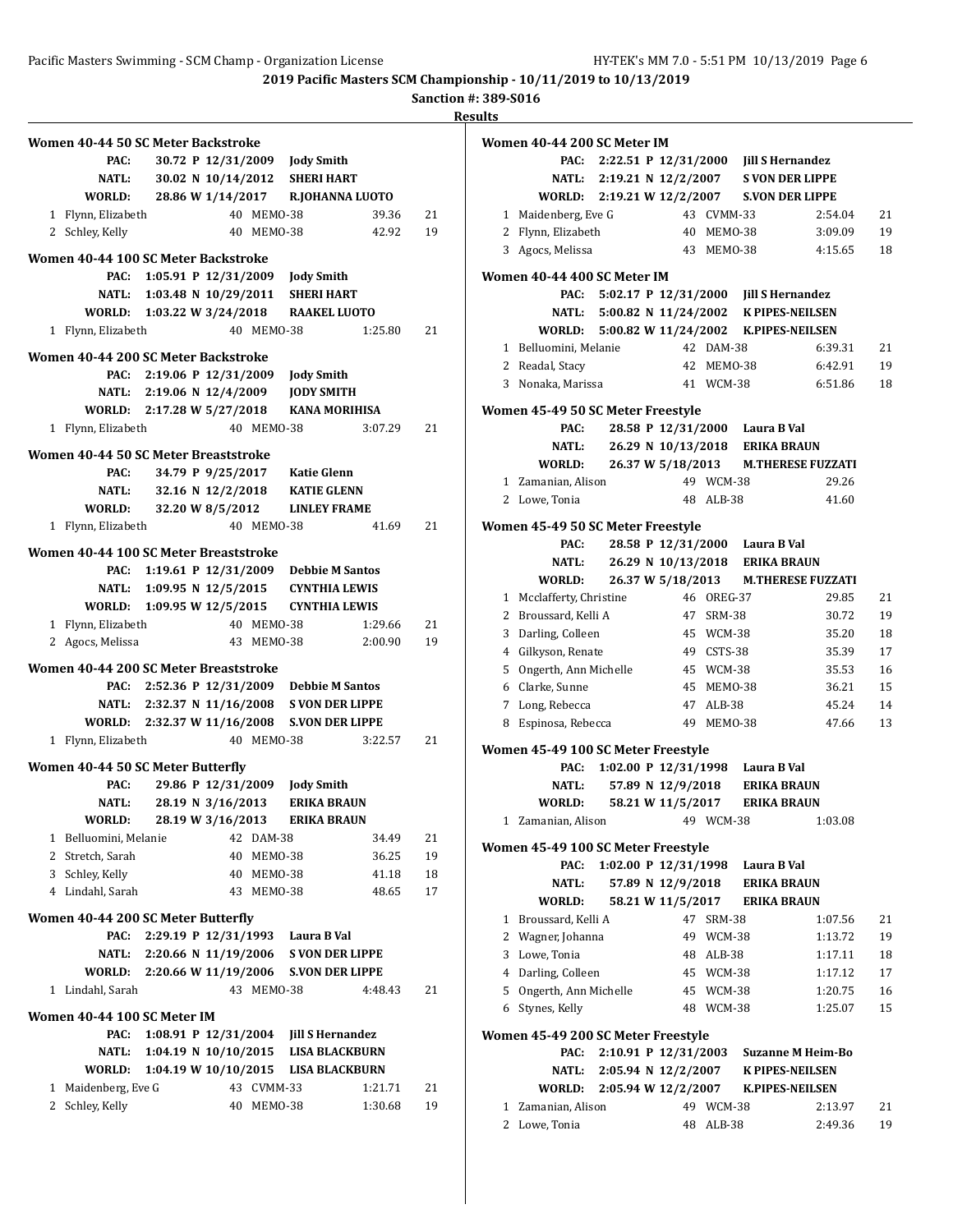|                | (Women 45-49 200 SC Meter Freestyle) |                                            |                    |            |             |                                                    |    |
|----------------|--------------------------------------|--------------------------------------------|--------------------|------------|-------------|----------------------------------------------------|----|
| 3              | Ongerth, Ann Michelle                |                                            |                    | 45 WCM-38  |             | 3:10.80                                            | 18 |
| 4              | Espinosa, Rebecca                    |                                            | 49                 | MEMO-38    |             | 3:57.04                                            | 17 |
|                |                                      |                                            |                    |            |             |                                                    |    |
|                | Women 45-49 400 SC Meter Freestyle   |                                            |                    |            |             |                                                    |    |
|                | PAC:                                 | 4:30.98 P 12/31/2003                       |                    |            |             | <b>Suzanne M Heim-Bo</b>                           |    |
|                | NATL:                                | 4:25.34 N 5/16/2009                        |                    |            |             | <b>K PIPES-NEILSEN</b>                             |    |
|                | WORLD:                               | 4:25.34 W 5/16/2009                        |                    |            |             | <b>K.PIPES-NEILSEN</b>                             |    |
|                | 1 Lowe, Tonia                        |                                            |                    | 48 ALB-38  |             | 6:02.22                                            |    |
|                | Women 45-49 400 SC Meter Freestyle   |                                            |                    |            |             |                                                    |    |
|                | PAC:                                 | 4:30.98 P 12/31/2003                       |                    |            |             | <b>Suzanne M Heim-Bo</b>                           |    |
|                |                                      | NATL: 4:25.34 N 5/16/2009                  |                    |            |             | <b>K PIPES-NEILSEN</b>                             |    |
|                | WORLD:                               | 4:25.34 W 5/16/2009                        |                    |            |             | <b>K.PIPES-NEILSEN</b>                             |    |
|                | 1 Zamanian, Alison                   |                                            |                    | 49 WCM-38  |             | 4:34.96                                            | 21 |
|                | 2 Stynes, Kelly                      |                                            |                    | 48 WCM-38  |             | 6:38.48                                            | 19 |
|                | 3 Chung, Heejay A                    |                                            |                    | 48 UCSF-38 |             | 6:46.44                                            | 18 |
|                | 4 Espinosa, Rebecca                  |                                            |                    | 49 MEM0-38 |             | 8:22.30                                            | 17 |
|                |                                      |                                            |                    |            |             |                                                    |    |
|                | Women 45-49 800 SC Meter Freestyle   |                                            |                    |            |             |                                                    |    |
|                | PAC:<br>NATL:                        | 9:21.83 P 10/9/2016<br>9:11.37 N 5/15/2009 |                    |            |             | <b>Alison H Zamanian</b><br><b>K PIPES-NEILSEN</b> |    |
|                | <b>WORLD:</b>                        | 9:11.37 W 5/15/2009                        |                    |            |             | <b>K.PIPES-NEILSEN</b>                             |    |
|                | 1 Zamanian, Alison                   |                                            |                    | 49 WCM-38  |             | 9:28.18                                            | 21 |
|                | 2 Mcclafferty, Christine             |                                            |                    | 46 OREG-37 |             | 10:36.57                                           | 19 |
| 3              | Lowe, Tonia                          |                                            |                    | 48 ALB-38  |             | 12:03.83                                           | 18 |
|                | 4 Miller, Janet                      |                                            |                    | 47 WCM-38  |             | 13:06.69                                           | 17 |
| 5              | Stynes, Kelly                        |                                            |                    | 48 WCM-38  |             | 13:32.69                                           | 16 |
| 6              | Chung, Heejay A                      |                                            |                    | 48 UCSF-38 |             | 13:51.49                                           | 15 |
|                |                                      |                                            |                    |            |             |                                                    |    |
|                | Women 45-49 1500 SC Meter Freestyle  |                                            |                    |            |             |                                                    |    |
|                |                                      | PAC: 17:22.01 P 1/24/2015                  |                    |            |             | <b>Alison H Zamanian</b>                           |    |
|                |                                      | NATL: 17:22.01 N 1/24/2015                 |                    |            |             | <b>ALISON ZAMANIAN</b>                             |    |
|                | WORLD: 17:22.01 W 1/24/2015          |                                            |                    |            |             | <b>ALISON ZAMANIAN</b>                             |    |
|                | 1 Mcclafferty, Christine             |                                            |                    | 46 OREG-37 |             | 20:14.98                                           | 21 |
|                | 2 Lowe, Tonia                        |                                            |                    | 48 ALB-38  |             | 22:49.44                                           | 19 |
| 3              | Rogers, Lori                         |                                            |                    | 49 WCM-38  |             | 22:54.61                                           | 18 |
| $\overline{4}$ | Maze, Ghislaine                      |                                            |                    | 45 USF-38  |             | 25:44.30                                           | 17 |
| 5              | Chung, Heejay A                      |                                            |                    | 48 UCSF-38 |             | 26:13.85                                           | 16 |
| 6              | Espinosa, Rebecca                    |                                            |                    | 49 MEMO-38 |             | 33:36.82                                           | 15 |
|                | Women 45-49 50 SC Meter Backstroke   |                                            |                    |            |             |                                                    |    |
|                | PAC:                                 |                                            | 32.67 P 12/31/1999 |            | Laura B Val |                                                    |    |
|                | <b>NATL:</b>                         |                                            | 30.58 N 12/2/2007  |            |             | <b>K PIPES-NEILSEN</b>                             |    |
|                | WORLD:                               |                                            | 30.25 W 4/26/2014  |            |             | <b>CINDY MABEE</b>                                 |    |
| 1              | Broussard, Kelli A                   |                                            |                    | 47 SRM-38  |             | 37.12                                              | 21 |
| 2              | Darling, Colleen                     |                                            |                    | 45 WCM-38  |             | 39.73                                              | 19 |
| 3              | Duggan, Karen                        |                                            |                    | 49 WCM-38  |             | 40.03                                              | 18 |
| 4              | Clarke, Sunne                        |                                            |                    | 45 MEMO-38 |             | 44.57                                              | 17 |
|                | 5 Long, Rebecca                      |                                            |                    | 47 ALB-38  |             | 50.22                                              | 16 |
|                | Women 45-49 100 SC Meter Backstroke  |                                            |                    |            |             |                                                    |    |
|                | PAC:                                 | 1:10.17 P 10/18/2009                       |                    |            | Lisa A Ward |                                                    |    |
|                | <b>NATL:</b>                         | 1:04.79 N 5/16/2009                        |                    |            |             | <b>K PIPES-NEILSEN</b>                             |    |
|                | WORLD:                               | 1:04.46 W 2/27/2009                        |                    |            |             | <b>K.PIPES-NEILSEN</b>                             |    |
|                | 1 Zamanian, Alison                   |                                            |                    | 49 WCM-38  |             | 1:11.99                                            | 21 |
| 2              | Broussard, Kelli A                   |                                            |                    | 47 SRM-38  |             | 1:19.88                                            | 19 |
| 3              | Darling, Colleen                     |                                            |                    | 45 WCM-38  |             | 1:27.49                                            | 18 |
| 4              | Duggan, Karen                        |                                            |                    | 49 WCM-38  |             | 1:31.61                                            | 17 |
|                |                                      |                                            |                    |            |             |                                                    |    |
|                |                                      |                                            |                    |            |             |                                                    |    |

|                       | Wagner, Johanna                              |                      |                      | 49 WCM-38     |                                      | DQ                                   |    |
|-----------------------|----------------------------------------------|----------------------|----------------------|---------------|--------------------------------------|--------------------------------------|----|
|                       | Women 45-49 200 SC Meter Backstroke          |                      |                      |               |                                      |                                      |    |
|                       | PAC:                                         |                      |                      |               | 2:28.11 P 12/31/2009 Lisa A Ward     |                                      |    |
|                       | NATL:                                        |                      |                      |               | 2:18.95 N 5/15/2009 K PIPES-NEILSEN  |                                      |    |
|                       | WORLD:                                       | 2:18.15 W 2/26/2009  |                      |               | K.PIPES-NEILSEN                      |                                      |    |
|                       | 1 Duggan, Karen                              |                      |                      | 49 WCM-38     |                                      | 3:25.28                              | 21 |
|                       | 2 Chung, Heejay A                            |                      |                      | 48 UCSF-38    |                                      | 4:03.72                              | 19 |
|                       | 3 Espinosa, Rebecca                          |                      |                      | 49 MEMO-38    |                                      | 5:02.60                              | 18 |
|                       | --- Long, Rebecca                            |                      |                      | 47 ALB-38     |                                      | DQ                                   |    |
|                       |                                              |                      |                      |               |                                      |                                      |    |
|                       | Women 45-49 50 SC Meter Breaststroke<br>PAC: |                      |                      |               | 37.32 P 12/31/2004 Leianne S Critten |                                      |    |
|                       | NATL:                                        |                      |                      |               | 33.82 N 10/10/2010 S VON DER LIPPE   |                                      |    |
|                       | WORLD:                                       |                      |                      |               | 33.01 W 7/16/2017 LINLEY FRAME       |                                      |    |
|                       | 1 Mcclafferty, Christine                     |                      |                      | 46 OREG-37    |                                      | 40.13                                | 21 |
| $\mathbf{2}^{\prime}$ | Duggan, Karen                                |                      |                      | 49 WCM-38     |                                      | 45.56                                | 19 |
| 3                     | Clarke, Sunne                                |                      | 45                   | MEMO-38       |                                      | 49.00                                | 18 |
|                       |                                              |                      |                      |               |                                      |                                      |    |
|                       | Women 45-49 100 SC Meter Breaststroke        |                      |                      |               |                                      |                                      |    |
|                       | PAC:                                         |                      |                      |               | 1:20.45 P 10/18/2009 Lisa A Ward     |                                      |    |
|                       | NATL:                                        |                      |                      |               | 1:12.93 N 3/26/2017 LISA BLACKBURN   |                                      |    |
|                       | <b>WORLD:</b>                                |                      |                      |               | 1:10.63 W 7/16/2017 LINLEY FRAME     |                                      |    |
|                       | 1 Zamanian, Alison                           |                      |                      | 49 WCM-38     |                                      | 1:22.30                              | 21 |
|                       | 2 Duggan, Karen                              |                      |                      | 49 WCM-38     |                                      | 1:37.99                              | 19 |
| 3                     | Clarke, Sunne                                |                      | 45                   | MEMO-38       |                                      | 1:47.80                              | 18 |
|                       | Women 45-49 200 SC Meter Breaststroke        |                      |                      |               |                                      |                                      |    |
|                       | PAC:                                         |                      |                      |               | 2:51.75 P 10/18/2009 Lisa A Ward     |                                      |    |
|                       | NATL:                                        |                      |                      |               | 2:38.00 N 11/21/2010 S VON DER LIPPE |                                      |    |
|                       | <b>WORLD:</b>                                | 2:38.00 W 11/21/2010 |                      |               | <b>S.VON DER LIPPE</b>               |                                      |    |
| 1                     | Duggan, Karen                                |                      |                      | 49 WCM-38     |                                      | 3:32.82                              | 21 |
|                       |                                              |                      |                      |               |                                      |                                      |    |
|                       | Women 45-49 50 SC Meter Butterfly            |                      |                      |               |                                      |                                      |    |
|                       | PAC:<br>NATL:                                |                      | 28.60 N 4/2/2017     |               | <b>ERIKA BRAUN</b>                   | 30.78 P 12/31/2010 Laureen K Welting |    |
|                       | WORLD:                                       |                      |                      |               | 28.53 W 10/15/2017 YURIKO IKEDA      |                                      |    |
|                       | 1 Mcclafferty, Christine                     |                      |                      | 46 OREG-37    |                                      | 31.32                                | 21 |
|                       | 2 Broussard, Kelli A                         |                      |                      | 47 SRM-38     |                                      | 33.21                                | 19 |
| 3                     | Darling, Colleen                             |                      |                      | 45 WCM-38     |                                      | 37.58                                | 18 |
|                       | 4 Wagner, Johanna                            |                      |                      | 49 WCM-38     |                                      | 39.52                                | 17 |
|                       | 5 Clarke, Sunne                              |                      |                      | 45 MEMO-38    |                                      | 42.44                                | 16 |
| 6                     | Ongerth, Ann Michelle                        |                      |                      | 45 WCM-38     |                                      | 43.54                                | 15 |
| $7^{\circ}$           | Espinosa, Rebecca                            |                      | 49                   | MEMO-38       |                                      | 57.96                                | 14 |
|                       |                                              |                      |                      |               |                                      |                                      |    |
|                       | Women 45-49 100 SC Meter Butterfly           |                      |                      |               |                                      |                                      |    |
|                       | PAC:                                         |                      | 1:08.10 P 12/31/1999 |               | Laura B Val                          |                                      |    |
|                       | NATL:                                        |                      | 1:03.47 N 11/20/2010 |               | <b>S VON DER LIPPE</b>               |                                      |    |
|                       | WORLD:                                       |                      | 1:03.47 W 11/20/2010 |               | <b>S.VON DER LIPPE</b>               |                                      |    |
| 1                     | Zamanian, Alison                             |                      |                      | 49 WCM-38     |                                      | 1:09.88                              | 21 |
|                       | 2 Broussard, Kelli A                         |                      | 47                   | <b>SRM-38</b> |                                      | 1:16.61                              | 19 |
| 3                     | Darling, Colleen                             |                      |                      | 45 WCM-38     |                                      | 1:27.02                              | 18 |
| 4                     | Ongerth, Ann Michelle                        |                      |                      | 45 WCM-38     |                                      | 1:41.72                              | 17 |
|                       | Women 45-49 200 SC Meter Butterfly           |                      |                      |               |                                      |                                      |    |
|                       | PAC:                                         |                      | 2:30.21 P 9/25/2017  |               |                                      | <b>Alison H Zamanian</b>             |    |
|                       | NATL:                                        |                      |                      |               | 2:23.18 N 12/13/2009 K PIPES-NEILSEN |                                      |    |
|                       | <b>WORLD:</b>                                |                      | 2:23.18 W 12/13/2009 |               |                                      | <b>K.PIPES-NEILSEN</b>               |    |
| 1                     | Ongerth, Ann Michelle                        |                      |                      | 45 WCM-38     |                                      | 3:46.49                              | 21 |
| 2                     | Philpott, Patti                              |                      | 49                   | TCAM-38       |                                      | 3:56.27                              | 19 |
|                       |                                              |                      |                      |               |                                      |                                      |    |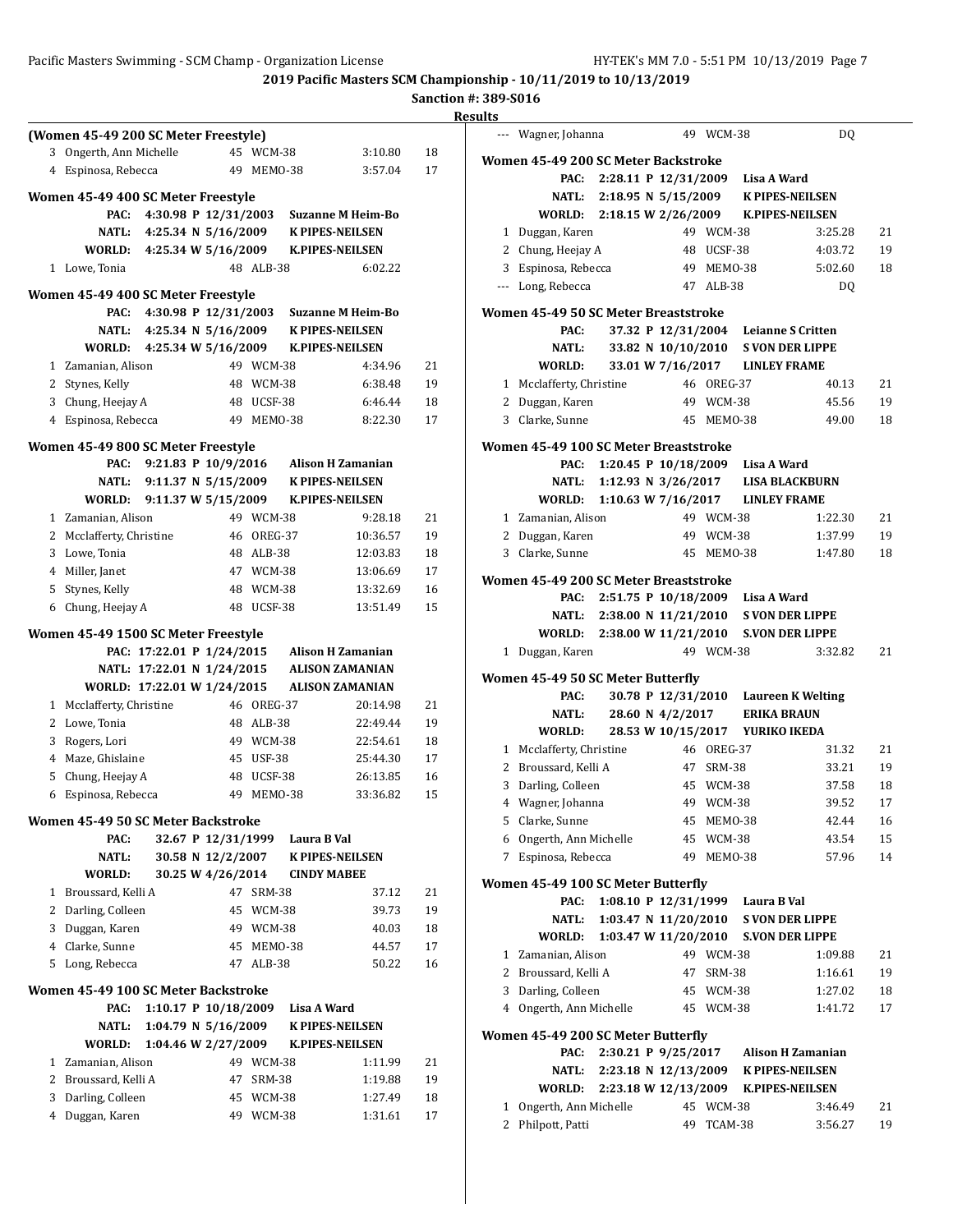**2019 to 10/13/2019** 

| Sanction #: 389-S016<br><b>Results</b><br>5 Caval |                                                                                                                                                                                                                                 |
|---------------------------------------------------|---------------------------------------------------------------------------------------------------------------------------------------------------------------------------------------------------------------------------------|
|                                                   |                                                                                                                                                                                                                                 |
|                                                   |                                                                                                                                                                                                                                 |
|                                                   | 6 Gray,                                                                                                                                                                                                                         |
| 7 Voigh                                           |                                                                                                                                                                                                                                 |
| 8 Chacl                                           |                                                                                                                                                                                                                                 |
| 9 Asta,                                           |                                                                                                                                                                                                                                 |
|                                                   |                                                                                                                                                                                                                                 |
|                                                   |                                                                                                                                                                                                                                 |
|                                                   |                                                                                                                                                                                                                                 |
|                                                   | V                                                                                                                                                                                                                               |
|                                                   |                                                                                                                                                                                                                                 |
|                                                   |                                                                                                                                                                                                                                 |
|                                                   |                                                                                                                                                                                                                                 |
|                                                   |                                                                                                                                                                                                                                 |
|                                                   |                                                                                                                                                                                                                                 |
| 6 Chacl                                           |                                                                                                                                                                                                                                 |
|                                                   |                                                                                                                                                                                                                                 |
|                                                   |                                                                                                                                                                                                                                 |
|                                                   |                                                                                                                                                                                                                                 |
|                                                   |                                                                                                                                                                                                                                 |
|                                                   | M                                                                                                                                                                                                                               |
|                                                   |                                                                                                                                                                                                                                 |
|                                                   |                                                                                                                                                                                                                                 |
|                                                   |                                                                                                                                                                                                                                 |
|                                                   |                                                                                                                                                                                                                                 |
|                                                   |                                                                                                                                                                                                                                 |
|                                                   |                                                                                                                                                                                                                                 |
|                                                   |                                                                                                                                                                                                                                 |
|                                                   |                                                                                                                                                                                                                                 |
|                                                   |                                                                                                                                                                                                                                 |
|                                                   |                                                                                                                                                                                                                                 |
|                                                   | V                                                                                                                                                                                                                               |
|                                                   |                                                                                                                                                                                                                                 |
|                                                   |                                                                                                                                                                                                                                 |
| Women 50                                          |                                                                                                                                                                                                                                 |
|                                                   |                                                                                                                                                                                                                                 |
|                                                   |                                                                                                                                                                                                                                 |
|                                                   | V                                                                                                                                                                                                                               |
| $1$ Shu,                                          |                                                                                                                                                                                                                                 |
| 2                                                 | Nelso                                                                                                                                                                                                                           |
|                                                   | Bulm                                                                                                                                                                                                                            |
|                                                   | <b>Burg</b>                                                                                                                                                                                                                     |
|                                                   | Gray,                                                                                                                                                                                                                           |
|                                                   | Harri                                                                                                                                                                                                                           |
| <b>Women 50</b>                                   |                                                                                                                                                                                                                                 |
|                                                   |                                                                                                                                                                                                                                 |
|                                                   |                                                                                                                                                                                                                                 |
|                                                   | V                                                                                                                                                                                                                               |
| 1 Bulm                                            |                                                                                                                                                                                                                                 |
|                                                   |                                                                                                                                                                                                                                 |
|                                                   |                                                                                                                                                                                                                                 |
|                                                   |                                                                                                                                                                                                                                 |
|                                                   | V                                                                                                                                                                                                                               |
|                                                   |                                                                                                                                                                                                                                 |
| 1 Bulm                                            |                                                                                                                                                                                                                                 |
|                                                   | Women 50<br>1 Burg<br>2 Harri<br>3 Asmu<br>4 Walk<br>5 Good<br><b>Women 50</b><br>$1$ Shu,<br>2 Boon<br>3 Nelsc<br>4 Burg<br>5 Cann<br>6 Walk<br>7 Good<br><b>Women 50</b><br>1 Bulm<br>2 Harri<br>3<br>4<br>5<br>6<br>Women 50 |

|   | 5 Cavalli, Christina                |                            | 51 | MEMO-38    | 1:19.66                                | 16 |
|---|-------------------------------------|----------------------------|----|------------|----------------------------------------|----|
|   | 6 Gray, Kara L                      |                            |    | 54 WCM-38  | 1:21.07                                | 15 |
|   | 7 Voight, Tina                      |                            |    | 50 MEMO-38 | 1:21.43                                | 14 |
|   | 8 Chachkin, Myra                    |                            |    | 51 MAM-38  | 1:40.51                                | 13 |
|   | 9 Asta, Lisa                        |                            |    | 54 WCM-38  | 2:02.85                                | 12 |
|   | Women 50-54 200 SC Meter Freestyle  |                            |    |            |                                        |    |
|   | PAC:                                |                            |    |            | 2:10.72 P 12/31/2009 Suzanne M Heim-Bo |    |
|   | NATL:                               | 2:10.72 N 12/6/2009        |    |            | <b>SHEIM-BOWEN</b>                     |    |
|   | WORLD: 2:10.72 W 12/6/2009          |                            |    |            | <b>S.HEIM-BOWEN</b>                    |    |
|   | 1 Burger, Clare                     |                            |    | 52 MEMO-38 | 2:41.20                                | 21 |
|   | 2 Harris, Karen                     |                            |    | 53 RPM-38  | 2:56.37                                | 19 |
|   | 3 Asmus, Paula                      |                            |    | 54 WCM-38  | 3:11.43                                | 18 |
|   | 4 Walker, Malinda                   |                            |    | 50 UCSF-38 | 3:17.69                                | 17 |
|   | 5 Goodbrake, Carol S                |                            |    | 54 PAC1-38 | 3:37.73                                | 16 |
|   | 6 Chachkin, Myra                    |                            |    | 51 MAM-38  | 3:44.49                                | 15 |
|   | Women 50-54 400 SC Meter Freestyle  |                            |    |            |                                        |    |
|   | PAC:                                |                            |    |            | 4:35.54 P 12/31/2009 Suzanne M Heim-Bo |    |
|   | NATL:                               | 4:35.54 N 12/5/2009        |    |            | <b>SHEIM-BOWEN</b>                     |    |
|   | WORLD: 4:34.81 W 1/29/2011          |                            |    |            | LYNN MARSHALL                          |    |
|   | 1 Shu, Vicki                        |                            |    | 51 MEMO-38 | 5:34.44                                | 21 |
|   | 2 Boone, Danielle                   |                            |    | 54 WCM-38  | 5:34.56                                | 19 |
|   | 3 Nelson, Sheila                    |                            |    | 51 SRM-38  | 5:47.96                                | 18 |
|   | 4 Burger, Clare                     |                            |    | 52 MEM0-38 | 5:48.38                                | 17 |
|   | 5 Cannon, Lindsey                   |                            |    | 53 WCM-38  | 6:15.79                                | 16 |
|   | 6 Walker, Malinda                   |                            |    | 50 UCSF-38 | 6:52.93                                | 15 |
|   | 7 Goodbrake, Carol S                |                            |    | 54 PAC1-38 | 7:24.64                                | 14 |
|   | Women 50-54 400 SC Meter Freestyle  |                            |    |            |                                        |    |
|   | PAC:                                |                            |    |            | 4:35.54 P 12/31/2009 Suzanne M Heim-Bo |    |
|   | NATL:                               | 4:35.54 N 12/5/2009        |    |            | <b>SHEIM-BOWEN</b>                     |    |
|   | WORLD:                              |                            |    |            | 4:34.81 W 1/29/2011 LYNN MARSHALL      |    |
| 1 | Bulman, Robin                       |                            |    | 54 SRM-38  | 5:44.07                                |    |
|   | 2 Harris, Karen                     |                            |    | 53 RPM-38  | 6:31.95                                |    |
|   |                                     |                            |    |            |                                        |    |
|   | Women 50-54 800 SC Meter Freestyle  |                            |    |            |                                        |    |
|   | PAC:                                |                            |    |            | 9:29.62 P 12/31/2009 Suzanne M Heim-Bo |    |
|   | WORLD: 9:23.45 W 1/9/2011           | NATL: 9:29.62 N 12/4/2009  |    |            | <b>SHEIM-BOWEN</b><br>LYNN MARSHALL    |    |
|   | 1 Shu, Vicki                        |                            |    | 51 MEM0-38 | 11:34.38                               | 21 |
|   | 2 Nelson, Sheila                    |                            |    | 51 SRM-38  | 11:35.64                               | 19 |
| 3 | Bulman, Robin                       |                            |    | 54 SRM-38  | 11:45.17                               | 18 |
|   | 4 Burger, Clare                     |                            |    | 52 MEM0-38 | 11:52.44                               | 17 |
|   | 5 Gray, Kara L                      |                            |    | 54 WCM-38  | 12:35.91                               | 16 |
|   | 6 Harris, Karen                     |                            |    | 53 RPM-38  | 13:14.11                               | 15 |
|   |                                     |                            |    |            |                                        |    |
|   | Women 50-54 800 SC Meter Freestyle  |                            |    |            |                                        |    |
|   | PAC:                                |                            |    |            | 9:29.62 P 12/31/2009 Suzanne M Heim-Bo |    |
|   |                                     | NATL: 9:29.62 N 12/4/2009  |    |            | <b>SHEIM-BOWEN</b>                     |    |
|   | WORLD: 9:23.45 W 1/9/2011           |                            |    |            | <b>LYNN MARSHALL</b>                   |    |
|   | 1 Bulman, Robin                     |                            |    | 54 SRM-38  | 11:37.87                               |    |
|   | Women 50-54 1500 SC Meter Freestyle |                            |    |            |                                        |    |
|   |                                     | PAC: 17:51.33 P 12/31/2009 |    |            | <b>Suzanne M Heim-Bo</b>               |    |
|   |                                     | NATL: 17:51.33 N 12/4/2009 |    |            | <b>SHEIM-BOWEN</b>                     |    |
|   | WORLD: 17:49.23 W 3/2/2013          |                            |    |            | LYNN MARSHALL                          |    |
|   | 1 Bulman, Robin                     |                            |    | 54 SRM-38  | 22:03.15                               | 21 |
|   | 2 Shu, Vicki                        |                            |    | 51 MEMO-38 | 22:19.11                               | 19 |

3 Nelson, Sheila 51 SRM-38 22:19.30 18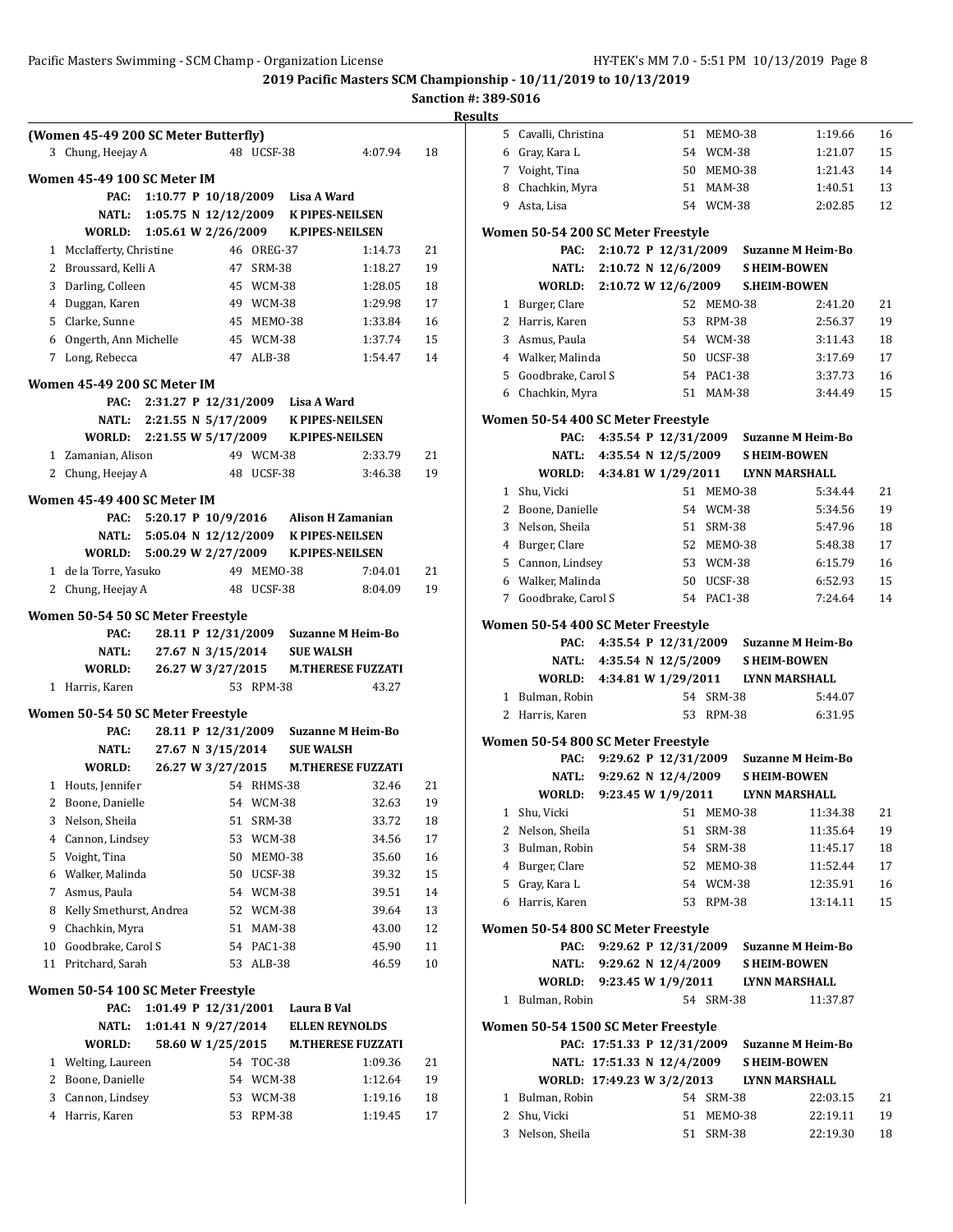|              | (Women 50-54 1500 SC Meter Freestyle)     |                          |                      |                          |                                |                                      |          |
|--------------|-------------------------------------------|--------------------------|----------------------|--------------------------|--------------------------------|--------------------------------------|----------|
|              | 4 Cavalli, Christina                      |                          |                      | 51 MEM0-38               |                                | 24:23.96                             | 17       |
|              |                                           |                          |                      |                          |                                |                                      |          |
|              | <b>Women 50-54 50 SC Meter Backstroke</b> |                          |                      |                          |                                |                                      |          |
|              | PAC:                                      |                          |                      |                          | 32.72 P 12/31/2005 Laura B Val |                                      |          |
|              | NATL:                                     |                          |                      |                          |                                | 30.27 N 12/13/2015 LESLIE LIVINGSTON |          |
|              | WORLD:                                    |                          |                      |                          |                                | 30.27 W 12/13/2015 LESLIE LIVINGSTON |          |
|              | 1 Welting, Laureen                        |                          |                      | 54 TOC-38                |                                | 37.05                                | 21       |
| 3            | 2 Burger, Clare                           |                          |                      | 52 MEMO-38<br>54 RHMS-38 |                                | 41.21                                | 19       |
|              | Houts, Jennifer<br>4 Santos, Debbie       |                          |                      | 51 WCM-38                |                                | 42.08<br>43.71                       | 18       |
|              |                                           |                          |                      | 51 MEM0-38               |                                |                                      | 17       |
| 5.           | Cavalli, Christina                        |                          |                      | 53 RPM-38                |                                | 44.99<br>47.76                       | 16<br>15 |
|              | 6 Harris, Karen                           |                          |                      | 50 UCSF-38               |                                |                                      |          |
|              | 7 Walker, Malinda                         |                          |                      | 51 MEM0-38               |                                | 52.61                                | 14       |
| 8<br>9       | Laszlo, Zsuzsanna<br>Goodbrake, Carol S   |                          |                      | 54 PAC1-38               |                                | 55.33<br>58.84                       | 13<br>12 |
| 10           | Chachkin, Myra                            |                          |                      | 51 MAM-38                |                                | 1:00.57                              | 11       |
|              |                                           |                          |                      |                          |                                |                                      |          |
|              | Women 50-54 100 SC Meter Backstroke       |                          |                      |                          |                                |                                      |          |
|              | PAC:                                      |                          |                      |                          |                                | 1:12.19 P 10/18/2009 Bonnie M Bilich |          |
|              | NATL:                                     |                          | 1:05.89 N $3/8/2014$ |                          |                                | <b>ELLEN REYNOLDS</b>                |          |
|              | WORLD: 1:05.89 W 3/8/2014                 |                          |                      |                          |                                | <b>ELLEN REYMOLDS</b>                |          |
| 1            | Burger, Clare                             |                          |                      | 52 MEM0-38               |                                | 1:29.99                              |          |
|              | 2 Cavalli, Christina                      |                          |                      | 51 MEMO-38               |                                | 1:34.86                              |          |
|              | Women 50-54 100 SC Meter Backstroke       |                          |                      |                          |                                |                                      |          |
|              | PAC:                                      |                          |                      |                          |                                | 1:12.19 P 10/18/2009 Bonnie M Bilich |          |
|              |                                           | NATL: 1:05.89 N 3/8/2014 |                      |                          |                                | <b>ELLEN REYNOLDS</b>                |          |
|              | WORLD:                                    | 1:05.89 W 3/8/2014       |                      |                          |                                | <b>ELLEN REYMOLDS</b>                |          |
|              | 1 Welting, Laureen                        |                          |                      | 54 TOC-38                |                                | 1:20.14                              | 21       |
|              | 2 Santos, Debbie                          |                          |                      | 51 WCM-38                |                                | 1:34.94                              | 19       |
|              | 3 Cavalli, Christina                      |                          |                      | 51 MEMO-38               |                                | 1:35.49                              | 18       |
|              | 4 Harris, Karen                           |                          |                      | 53 RPM-38                |                                | 1:41.20                              | 17       |
|              | 5 Laszlo, Zsuzsanna                       |                          |                      | 51 MEMO-38               |                                | 2:00.46                              | 16       |
|              | 6 Asta, Lisa                              |                          |                      | 54 WCM-38                |                                | 2:09.86                              | 15       |
| 7            | Chachkin, Myra                            |                          |                      | 51 MAM-38                |                                | 2:17.64                              | 14       |
|              | Women 50-54 200 SC Meter Backstroke       |                          |                      |                          |                                |                                      |          |
|              | PAC:                                      |                          |                      |                          |                                | 2:35.02 P 12/31/2010 Bonnie M Bilich |          |
|              | <b>NATL:</b>                              |                          | 2:22.37 N 3/8/2014   |                          |                                | <b>ELLEN REYNOLDS</b>                |          |
|              | WORLD:                                    |                          | 2:22.37 W 3/8/2014   |                          |                                | <b>ELLEN REYNOLDS</b>                |          |
| $\mathbf{1}$ | Cavalli, Christina                        |                          |                      | 51 MEMO-38               |                                | 3:16.63                              | 21       |
| 2            | Burger, Clare                             |                          |                      | 52 MEM0-38               |                                | 3:19.26                              | 19       |
| 3            | Santos, Debbie                            |                          |                      | 51 WCM-38                |                                | 3:30.39                              | 18       |
| 4            | Harris, Karen                             |                          |                      | 53 RPM-38                |                                | 3:57.04                              | 17       |
| 5            | Laszlo, Zsuzsanna                         |                          | 51                   | MEMO-38                  |                                | 4:32.35                              | 16       |
|              | Women 50-54 50 SC Meter Breaststroke      |                          |                      |                          |                                |                                      |          |
|              | PAC:                                      |                          | 35.61 P 10/21/2007   |                          | <b>Patty L Harris</b>          |                                      |          |
|              | <b>NATL:</b>                              |                          | 36.31 N 11/22/2015   |                          |                                | <b>CAROLINE KRATTLI</b>              |          |
|              | WORLD:                                    |                          | 33.96 W 11/24/2012   |                          |                                | <b>MONICA CORO</b>                   |          |
| 1            | Welting, Laureen                          |                          |                      | 54 TOC-38                |                                | 41.35                                | 21       |
| 2            | Bulman, Robin                             |                          | 54                   | <b>SRM-38</b>            |                                | 42.34                                | 19       |
| 3            | Houts, Jennifer                           |                          |                      | 54 RHMS-38               |                                | 43.93                                | 18       |
| 4            | Voight, Tina                              |                          |                      | 50 MEMO-38               |                                | 46.37                                | 17       |
| 5            | Kelly Smethurst, Andrea                   |                          |                      | 52 WCM-38                |                                | 47.86                                | 16       |
| 6            | Santos, Debbie                            |                          |                      | 51 WCM-38                |                                | 48.69                                | 15       |
| 7            | Cavalli, Christina                        |                          | 51                   | MEMO-38                  |                                | 49.53                                | 14       |
|              |                                           |                          |                      |                          |                                |                                      |          |

| lts          |                                       |                                                                                 |                         |                  |                          |          |
|--------------|---------------------------------------|---------------------------------------------------------------------------------|-------------------------|------------------|--------------------------|----------|
| 8            | Hoite, Johanna                        |                                                                                 | 53 ALB-38               |                  | 51.34                    | 13       |
| 9            | Huse, Green                           | 51                                                                              | MEMO-38                 |                  | 55.16                    | 12       |
| 10           | Chachkin, Myra                        |                                                                                 | 51 MAM-38               |                  | 1:02.14                  | 11       |
|              | Women 50-54 100 SC Meter Breaststroke |                                                                                 |                         |                  |                          |          |
|              | PAC:                                  | 1:22.47 P 10/18/2009 Cokie Lepinski                                             |                         |                  |                          |          |
|              | NATL:                                 | 1:19.23 N 5/18/2014                                                             |                         |                  | <b>CORRIN POPPS</b>      |          |
|              | <b>WORLD:</b>                         | 1:15.02 W 3/21/2015                                                             |                         | <b>UTE HASSE</b> |                          |          |
| $\mathbf{1}$ | Bulman, Robin                         |                                                                                 | 54 SRM-38               |                  | 1:30.78                  | 21       |
| 2            | Kelly Smethurst, Andrea               |                                                                                 | 52 WCM-38               |                  | 1:39.26                  | 19       |
|              | 3 Houts, Jennifer                     |                                                                                 | 54 RHMS-38              |                  | 1:39.28                  | 18       |
|              | 4 Huse, Green                         |                                                                                 | 51 MEMO-38              |                  | 1:58.45                  | 17       |
|              | 5 Asta, Lisa                          |                                                                                 | 54 WCM-38               |                  | 2:26.27                  | 16       |
|              | Women 50-54 200 SC Meter Breaststroke |                                                                                 |                         |                  |                          |          |
|              | PAC:                                  | 2:57.30 P 12/31/2009                                                            |                         | Cokie Lepinski   |                          |          |
|              | NATL:                                 | 2:50.36 N 12/4/2016                                                             |                         |                  | <b>ELLEN REYNOLDS</b>    |          |
|              | <b>WORLD:</b>                         | 2:46.24 W 3/26/2017                                                             |                         |                  | <b>MARZENA KULIS</b>     |          |
|              | 1 Bulman, Robin                       |                                                                                 | 54 SRM-38               |                  | 3:14.79                  | 21       |
|              | 2 Nelson, Sheila                      |                                                                                 | 51 SRM-38               |                  | 3:28.42                  | 19       |
| 3            | Kelly Smethurst, Andrea               |                                                                                 | 52 WCM-38               |                  | 3:41.93                  | 18       |
|              | 4 Walker, Malinda                     |                                                                                 | 50 UCSF-38              |                  | 3:44.28                  | 17       |
| 5            | Santos, Debbie                        |                                                                                 | 51 WCM-38               |                  | 3:57.87                  | 16       |
| 6            | Chachkin, Myra                        |                                                                                 | 51 MAM-38               |                  | 4:57.34                  | 15       |
|              | Women 50-54 50 SC Meter Butterfly     |                                                                                 |                         |                  |                          |          |
|              | PAC:                                  | 31.16 P 12/31/2001                                                              |                         | Laura B Val      |                          |          |
|              | NATL:                                 | 29.25 N 3/16/2013                                                               |                         |                  | <b>LESLIE LIVINGSTON</b> |          |
|              | WORLD:                                | 29.25 W 3/16/2013                                                               |                         |                  | <b>LESLIE LIVINGSTON</b> |          |
|              | 1 Welting, Laureen                    |                                                                                 | 54 TOC-38               |                  | 33.96                    | 21       |
|              | 2 Boone, Danielle                     |                                                                                 | 54 WCM-38               |                  | 36.09                    | 19       |
| 3            | Nelson, Sheila<br>4 Houts, Jennifer   |                                                                                 | 51 SRM-38               |                  | 36.91                    | 18       |
| 5            | Cannon, Lindsey                       |                                                                                 | 54 RHMS-38<br>53 WCM-38 |                  | 37.20<br>39.11           | 17<br>16 |
|              | 6 Gray, Kara L                        |                                                                                 | 54 WCM-38               |                  | 42.60                    | 15       |
|              | 7 Voight, Tina                        |                                                                                 | 50 MEMO-38              |                  | 43.58                    | 14       |
|              | 8 Asta, Lisa                          |                                                                                 | 54 WCM-38               |                  | 1:10.77                  | 13       |
|              |                                       |                                                                                 |                         |                  |                          |          |
|              | Women 50-54 100 SC Meter Butterfly    |                                                                                 |                         |                  |                          |          |
|              | PAC:                                  | 1:08.91 P 10/11/2013 Jill S Hernandez<br>NATL: 1:07.82 N 11/8/2014 KARLYN PIPES |                         |                  |                          |          |
|              | <b>WORLD:</b>                         | 1:06.88 W 4/3/2016                                                              |                         |                  | <b>DANIELA DE PONTI</b>  |          |
| 1            | Welting, Laureen                      |                                                                                 | 54 TOC-38               |                  | 1:20.41                  | 21       |
| 2            | Shu, Vicki                            | 51                                                                              | MEMO-38                 |                  | 1:22.33                  | 19       |
|              | 3 Boone, Danielle                     |                                                                                 | 54 WCM-38               |                  | 1:24.49                  | 18       |
|              | 4 Cannon, Lindsey                     |                                                                                 | 53 WCM-38               |                  | 1:32.22                  | 17       |
|              | Women 50-54 200 SC Meter Butterfly    |                                                                                 |                         |                  |                          |          |
|              | PAC:                                  | 2:35.36 P 10/11/2013 Jill S Hernandez                                           |                         |                  |                          |          |
|              |                                       | NATL: 2:32.29 N 12/9/2012 KARLYN PIPES                                          |                         |                  |                          |          |
|              | WORLD: 2:28.08 W 5/8/2011             |                                                                                 |                         |                  | LYNN MARSHALL            |          |
|              | 1 Shu, Vicki                          |                                                                                 | 51 MEMO-38              |                  | 3:05.94                  | 21       |
|              | 2 Burger, Clare                       |                                                                                 | 52 MEMO-38              |                  | 3:41.05                  | 19       |
|              | 3 Cannon, Lindsey                     |                                                                                 | 53 WCM-38               |                  | 3:48.04                  | 18       |
|              | 4 Asta, Lisa                          |                                                                                 | 54 WCM-38               |                  | 5:14.82                  | 17       |
|              |                                       |                                                                                 |                         |                  |                          |          |
|              |                                       |                                                                                 |                         |                  |                          |          |
|              |                                       |                                                                                 |                         |                  |                          |          |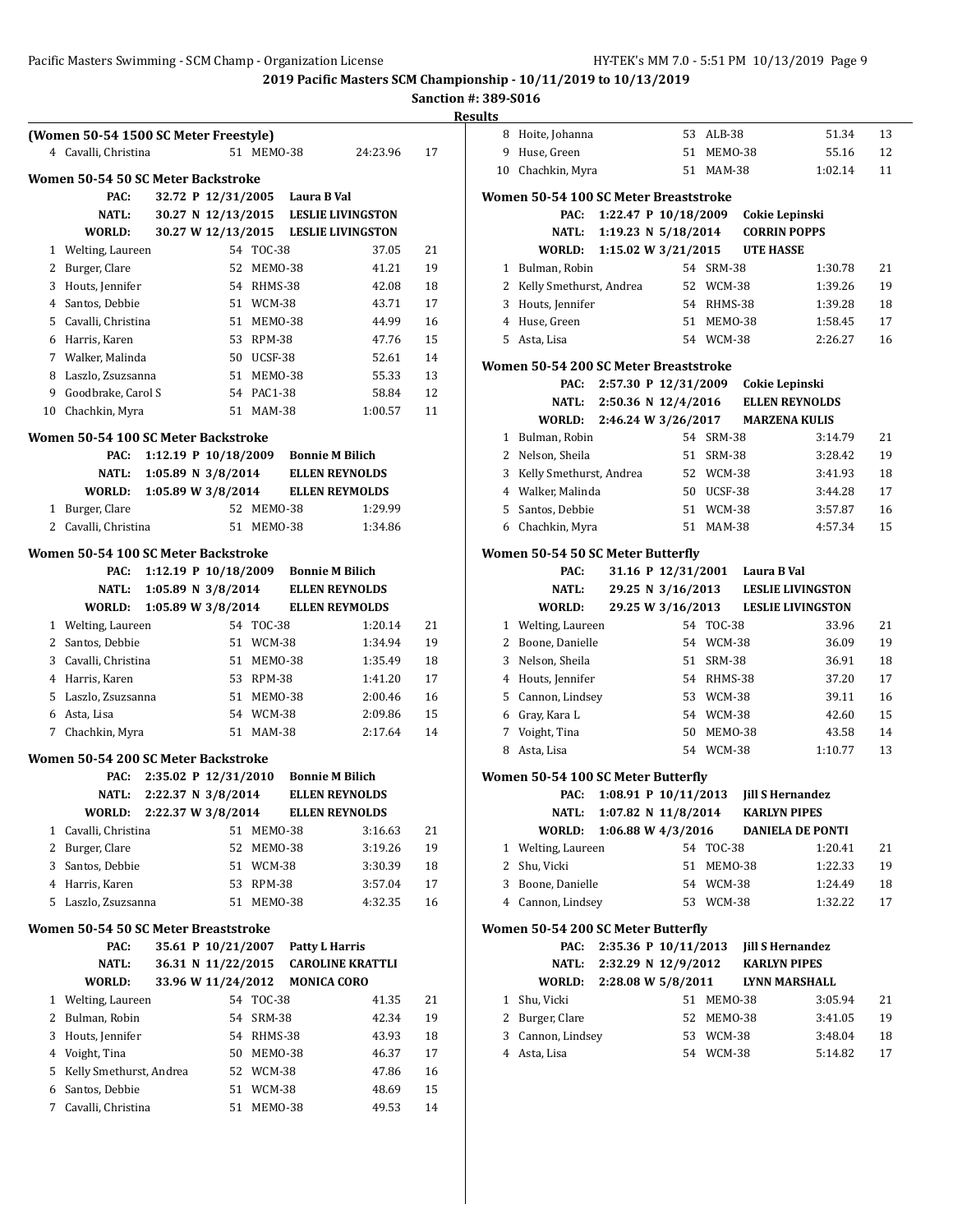|              | Women 50-54 100 SC Meter IM               |                        |                                      |                         |                                  |                                       |          |
|--------------|-------------------------------------------|------------------------|--------------------------------------|-------------------------|----------------------------------|---------------------------------------|----------|
|              | PAC:                                      |                        |                                      |                         | 1:13.92 P 12/31/2002 Laura B Val |                                       |          |
|              | NATL:                                     |                        |                                      |                         |                                  | 1:08.79 N 11/18/2018 ELLEN REYNOLDS   |          |
|              | WORLD:                                    |                        |                                      |                         |                                  | 1:07.85 W 11/7/2015 ANETTE PHILIPSSON |          |
|              | 1 Bulman, Robin                           |                        |                                      | 54 SRM-38               |                                  | 1:25.84                               | 21       |
|              | 2 Houts, Jennifer                         |                        |                                      | 54 RHMS-38              |                                  | 1:26.14                               | 19       |
|              | 3 Johnson, Carliane<br>4 Harris, Karen    |                        |                                      | 54 MEMO-38              |                                  | 1:39.67                               | 18       |
|              | 5 Walker, Malinda                         |                        |                                      | 53 RPM-38<br>50 UCSF-38 |                                  | 1:41.06<br>1:41.49                    | 17<br>16 |
|              | 6 Goodbrake, Carol S                      |                        |                                      | 54 PAC1-38              |                                  | 2:02.46                               | 15       |
|              | 7 Pritchard, Sarah                        |                        |                                      | 53 ALB-38               |                                  | 2:03.78                               | 14       |
|              | Women 50-54 200 SC Meter IM               |                        |                                      |                         |                                  |                                       |          |
|              | PAC:                                      |                        |                                      |                         |                                  | 2:31.96 P 10/11/2013 Jill S Hernandez |          |
|              | NATL:                                     |                        |                                      |                         |                                  | 2:27.39 N 11/17/2018 ELLEN REYNOLDS   |          |
|              | WORLD: 2:28.64 W 9/28/2014                |                        |                                      |                         |                                  | <b>ELLEN REYNOLDS</b>                 |          |
|              | 1 Welting, Laureen                        |                        |                                      | 54 TOC-38               |                                  | 2:53.36                               | 21       |
|              | 2 Bulman, Robin                           |                        |                                      | 54 SRM-38               |                                  | 3:04.97                               | 19       |
|              | 3 Burger, Clare                           |                        |                                      | 52 MEM0-38              |                                  | 3:09.13                               | 18       |
|              | 4 Nelson, Sheila                          |                        |                                      | 51 SRM-38               |                                  | 3:09.67                               | 17       |
|              | 5 Santos, Debbie                          |                        |                                      | 51 WCM-38               |                                  | 3:28.83                               | 16       |
|              | 6 Huse, Green                             |                        |                                      | 51 MEM0-38              |                                  | 4:03.01                               | 15       |
| 7            | Asta, Lisa                                |                        |                                      | 54 WCM-38               |                                  | 4:50.73                               | 14       |
|              | Women 50-54 400 SC Meter IM               |                        |                                      |                         |                                  |                                       |          |
|              | PAC:                                      |                        |                                      |                         | 5:36.28 P 12/31/2002 Laura B Val |                                       |          |
|              | NATL:                                     |                        |                                      |                         |                                  | 5:10.96 N 9/26/2014 ELLEN REYNOLDS    |          |
|              | WORLD:                                    | 5:10.96 W 9/26/2014    |                                      |                         |                                  | <b>ELLEN REYNOLDS</b>                 |          |
|              | 1 Shu, Vicki                              |                        |                                      | 51 MEMO-38              |                                  | 6:26.62                               | 21       |
|              | 2 Huse, Green                             |                        |                                      | 51 MEM0-38              |                                  | 8:47.23                               | 19       |
|              | 3 Asta, Lisa                              |                        |                                      | 54 WCM-38               |                                  | 9:40.03                               | 18       |
|              | Women 55-59 50 SC Meter Freestyle         |                        |                                      |                         |                                  |                                       |          |
|              | PAC:<br><b>NATL:</b>                      |                        |                                      |                         | 28.49 P 12/31/2009 Laura B Val   | <b>LESLIE LIVINGSTON</b>              |          |
|              | WORLD:                                    |                        | 27.81 N 3/5/2016<br>27.81 W 3/5/2016 |                         |                                  | <b>LESLIE LIVINGSTON</b>              |          |
|              | 1 Phalen, Jennifer                        |                        |                                      | 55 DAM-38               |                                  | 43.02                                 | 21       |
| $\mathbf{2}$ | Focha, Teresa M                           |                        |                                      | 58 MAAC-38              |                                  | 53.68                                 |          |
|              |                                           |                        |                                      |                         |                                  |                                       |          |
|              | Women 55-59 50 SC Meter Freestyle<br>PAC: |                        |                                      |                         | 28.49 P 12/31/2009 Laura B Val   |                                       |          |
|              | NATL:                                     |                        | 27.81 N 3/5/2016                     |                         |                                  | <b>LESLIE LIVINGSTON</b>              |          |
|              | WORLD:                                    |                        | 27.81 W 3/5/2016                     |                         |                                  | <b>LESLIE LIVINGSTON</b>              |          |
| 1            | Zuppan-Hood, Patricia                     |                        |                                      | 55 WCM-38               |                                  | 31.74                                 | 21       |
| 2            | Cook, Amy                                 |                        | 55                                   | WCM-38                  |                                  | 32.95                                 | 19       |
| 3            | Loomis, Caroline                          |                        | 56                                   | DAM-38                  |                                  | 34.25                                 | 18       |
|              | 4 Connolly, Cindi                         |                        | 55                                   | SMAC-38                 |                                  | 34.41                                 | 17       |
|              | 5 Taylor, Catherine                       |                        |                                      | 56 WCM-38               |                                  | 34.71                                 | 16       |
|              | 6 Crow, Joan A                            |                        | 55                                   | DAM-38                  |                                  | 37.43                                 | 15       |
| 7            | Bennett, Sue                              |                        | 57                                   | MEMO-38                 |                                  | 59.49                                 | 14       |
|              | Women 55-59 100 SC Meter Freestyle        |                        |                                      |                         |                                  |                                       |          |
|              | PAC:                                      | 1:01.33 P $12/31/2009$ |                                      |                         | Laura B Val                      |                                       |          |
|              | NATL:                                     | 1:00.61 N 1/20/2017    |                                      |                         | <b>KARLYN PIPES</b>              |                                       |          |
|              | <b>WORLD:</b>                             | 1:00.61 W 1/20/2017    |                                      |                         | <b>KARLYN PIPES</b>              |                                       |          |
| 1            | Cook, Amy                                 |                        | 55                                   | WCM-38                  |                                  | 1:12.72                               | 21       |
| 2            | Connolly, Cindi                           |                        | 55                                   | SMAC-38                 |                                  | 1:13.76                               | 19       |
| 3            | Russell, Jane                             |                        | 56                                   | DAM-38                  |                                  | 1:14.79                               | 18       |
| 4            | Dibley, Allison M                         |                        | 57                                   | <b>WCM-38</b>           |                                  | 1:28.42                               | 17       |

|   | 5 Adler, Felicia                           |                                                                                   |  | 57 WCM-38                |                                  | 1:33.56               | 16       |
|---|--------------------------------------------|-----------------------------------------------------------------------------------|--|--------------------------|----------------------------------|-----------------------|----------|
|   | 6 Carboni, Lisa                            |                                                                                   |  | 58 MEMO-38               |                                  | 1:35.68               | 15       |
|   | 7 Focha, Teresa M                          |                                                                                   |  | 58 MAAC-38               |                                  | 1:55.93               | 14       |
|   |                                            |                                                                                   |  |                          |                                  |                       |          |
|   | Women 55-59 100 SC Meter Freestyle<br>PAC: |                                                                                   |  |                          |                                  |                       |          |
|   |                                            | 1:01.33 P 12/31/2009 Laura B Val                                                  |  |                          |                                  |                       |          |
|   |                                            | NATL: 1:00.61 N 1/20/2017 KARLYN PIPES<br>WORLD: 1:00.61 W 1/20/2017 KARLYN PIPES |  |                          |                                  |                       |          |
|   | 1 Phalen, Jennifer                         |                                                                                   |  | 55 DAM-38                |                                  | 1:30.23               | 21       |
|   |                                            |                                                                                   |  |                          |                                  |                       |          |
|   | Women 55-59 200 SC Meter Freestyle         |                                                                                   |  |                          |                                  |                       |          |
|   | PAC:                                       |                                                                                   |  |                          | 2:14.45 P 12/31/2009 Laura B Val |                       |          |
|   |                                            | NATL: 2:13.89 N 4/22/2017 KARLYN PIPES                                            |  |                          |                                  |                       |          |
|   |                                            | WORLD: 2:13.58 W 2/28/2016 LYNN MARSHALL                                          |  |                          |                                  |                       |          |
|   | 1 Phalen, Jennifer                         |                                                                                   |  | 55 DAM-38                |                                  | 3:07.67               | 21       |
|   | Women 55-59 200 SC Meter Freestyle         |                                                                                   |  |                          |                                  |                       |          |
|   |                                            | PAC: 2:14.45 P 12/31/2009 Laura B Val                                             |  |                          |                                  |                       |          |
|   |                                            | NATL: 2:13.89 N 4/22/2017 KARLYN PIPES                                            |  |                          |                                  |                       |          |
|   |                                            | WORLD: 2:13.58 W 2/28/2016 LYNN MARSHALL                                          |  |                          |                                  |                       |          |
|   | 1 Cook, Amy                                |                                                                                   |  | 55 WCM-38                |                                  | 2:40.35               | 21       |
|   | 2 Taylor, Catherine                        |                                                                                   |  | 56 WCM-38                |                                  | 2:51.24               | 19       |
|   | 3 Zuppan-Hood, Patricia                    |                                                                                   |  | 55 WCM-38                |                                  | 2:57.33               | 18       |
|   | 4 Adler, Felicia                           |                                                                                   |  | 57 WCM-38                |                                  | 3:22.89               | 17       |
|   | 5 Carboni, Lisa                            |                                                                                   |  | 58 MEMO-38               |                                  | 3:26.98               | 16       |
|   | 6 Bennett, Sue                             |                                                                                   |  | 57 MEMO-38               |                                  | 4:52.52               | 15       |
|   | Women 55-59 400 SC Meter Freestyle         |                                                                                   |  |                          |                                  |                       |          |
|   |                                            | PAC: 4:42.97 P 12/31/2009 Laura B Val                                             |  |                          |                                  |                       |          |
|   |                                            | NATL: 4:42.97 N 10/4/2009 LAURA VAL                                               |  |                          |                                  |                       |          |
|   |                                            | WORLD: 4:37.35 W 1/23/2016 LYNN MARSHALL                                          |  |                          |                                  |                       |          |
|   | 1 Phalen, Jennifer                         |                                                                                   |  | 55 DAM-38                |                                  | 6:20.54               | 21       |
|   | Women 55-59 400 SC Meter Freestyle         |                                                                                   |  |                          |                                  |                       |          |
|   |                                            | PAC: 4:42.97 P 12/31/2009 Laura B Val                                             |  |                          |                                  |                       |          |
|   |                                            | NATL: 4:42.97 N 10/4/2009 LAURA VAL                                               |  |                          |                                  |                       |          |
|   |                                            | WORLD: 4:37.35 W 1/23/2016 LYNN MARSHALL                                          |  |                          |                                  |                       |          |
|   | 1 Taylor, Catherine                        |                                                                                   |  | 56 WCM-38                |                                  | 5:54.70               | 21       |
|   | 2 Dibley, Allison M                        |                                                                                   |  | 57 WCM-38                |                                  | 7:16.51               | 19       |
|   | 3 Bennett, Sue                             |                                                                                   |  | 57 MEMO-38               |                                  | 10:47.52              | 18       |
|   | Women 55-59 800 SC Meter Freestyle         |                                                                                   |  |                          |                                  |                       |          |
|   | PAC:                                       | 9:46.35 P 10/13/2018                                                              |  |                          | <b>Jill S Hernandez</b>          |                       |          |
|   | <b>NATL:</b>                               | 9:46.35 N 10/13/2018                                                              |  |                          |                                  | <b>JILL HERNANDEZ</b> |          |
|   |                                            | WORLD: 9:32.63 W 4/23/2017                                                        |  |                          |                                  | <b>LYNN MARSHALL</b>  |          |
|   | 1 Phalen, Jennifer                         |                                                                                   |  | 55 DAM-38                |                                  | 12:45.72              | 21       |
|   |                                            |                                                                                   |  |                          |                                  |                       |          |
|   | Women 55-59 800 SC Meter Freestyle<br>PAC: | 9:46.35 P 10/13/2018                                                              |  |                          | <b>Jill S Hernandez</b>          |                       |          |
|   |                                            | NATL: 9:46.35 N 10/13/2018 JILL HERNANDEZ                                         |  |                          |                                  |                       |          |
|   |                                            | WORLD: 9:32.63 W 4/23/2017                                                        |  |                          |                                  | LYNN MARSHALL         |          |
| 1 | Cook, Amy                                  |                                                                                   |  | 55 WCM-38                |                                  | 11:51.30              | 21       |
|   | 2 Carboni, Lisa                            |                                                                                   |  | 58 MEMO-38               |                                  | 15:23.52              | 19       |
|   |                                            |                                                                                   |  |                          |                                  |                       |          |
|   | Women 55-59 1500 SC Meter Freestyle        |                                                                                   |  |                          |                                  |                       |          |
|   |                                            | PAC: 18:43.73 P 12/31/2010                                                        |  |                          | Laura B Val                      |                       |          |
|   |                                            | NATL: 18:43.73 N 1/16/2010                                                        |  |                          | LAURA VAL                        |                       |          |
|   |                                            | WORLD: 18:01.79 W 4/23/2017                                                       |  |                          |                                  | LYNN MARSHALL         |          |
|   | 1 Phalen, Jennifer                         |                                                                                   |  | 55 DAM-38                |                                  | 23:59.78              | 21       |
|   | 2 Carboni, Lisa<br>3 Bennett, Sue          |                                                                                   |  | 58 MEM0-38<br>57 MEMO-38 |                                  | 28:43.75<br>39:49.85  | 19<br>18 |
|   |                                            |                                                                                   |  |                          |                                  |                       |          |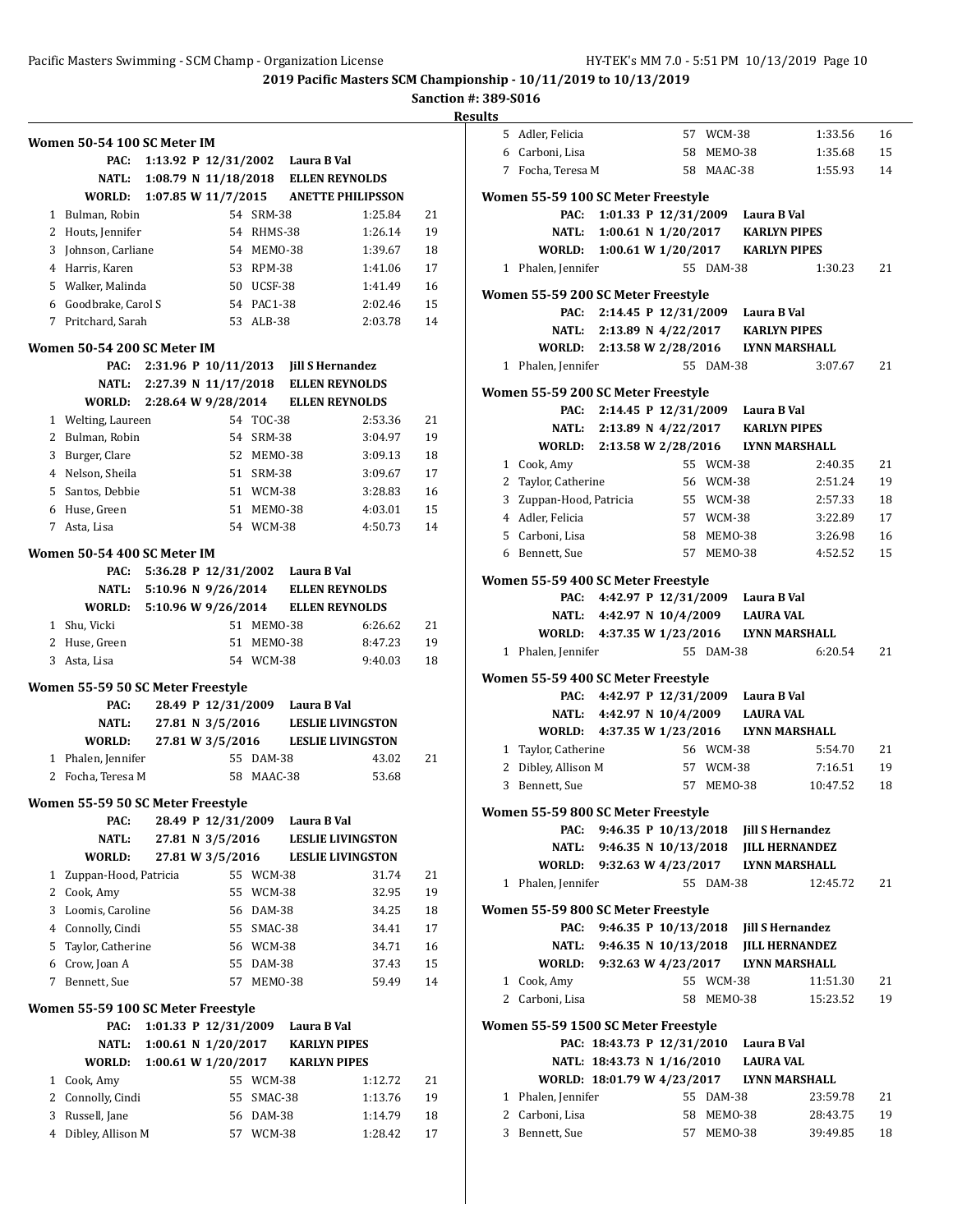**Sanction #: 389-S016**

|              | Women 55-59 50 SC Meter Backstroke           |                            |                                       |            |                                 |                          |    |
|--------------|----------------------------------------------|----------------------------|---------------------------------------|------------|---------------------------------|--------------------------|----|
|              | PAC:                                         |                            | 32.62 P 12/31/2009                    |            | Laura B Val                     |                          |    |
|              | NATL:                                        |                            | 30.12 N 3/5/2016                      |            |                                 | <b>LESLIE LIVINGSTON</b> |    |
|              | WORLD:                                       |                            | 30.12 W 3/5/2016                      |            |                                 | <b>LESLIE LIVINGSTON</b> |    |
| $\mathbf{1}$ | Ward, Lisa                                   |                            | 55                                    | WCM-38     |                                 | 35.19                    | 21 |
|              | 2 Russell, Jane                              |                            | 56                                    | DAM-38     |                                 | 38.67                    | 19 |
|              | 3 Connolly, Cindi                            |                            | 55                                    | SMAC-38    |                                 | 39.42                    | 18 |
|              | 4 Cook, Amy                                  |                            | 55                                    | WCM-38     |                                 | 40.67                    | 17 |
| 5            | Loomis, Caroline                             |                            | 56                                    | DAM-38     |                                 | 41.41                    | 16 |
| 6            | Zuppan-Hood, Patricia                        |                            | 55                                    | WCM-38     |                                 | 43.12                    | 15 |
|              | 7 Taylor, Catherine                          |                            | 56                                    | WCM-38     |                                 | 43.75                    | 14 |
|              | 8 Carboni, Lisa                              |                            | 58                                    | MEMO-38    |                                 | 56.85                    | 13 |
| 9            | Bennett, Sue                                 |                            | 57                                    | MEMO-38    |                                 | 1:14.14                  | 12 |
|              | Women 55-59 100 SC Meter Backstroke          |                            |                                       |            |                                 |                          |    |
|              | PAC:                                         | 1:12.23 P 12/31/2008       |                                       |            | Laura B Val                     |                          |    |
|              | <b>NATL:</b>                                 | 1:08.33 N 1/20/2017        |                                       |            | <b>KARLYN PIPES</b>             |                          |    |
|              | WORLD:                                       | 1:08.33 W 1/20/2017        |                                       |            | <b>KARLYN PIPES</b>             |                          |    |
| 1            | Ward, Lisa                                   |                            |                                       | 55 WCM-38  |                                 | 1:14.40                  | 21 |
| 2            | Perry, Rebecca                               |                            | 55                                    | MAM-38     |                                 | 1:23.08                  | 19 |
| 3            | Connolly, Cindi                              |                            | 55                                    | SMAC-38    |                                 | 1:24.66                  | 18 |
| 4            | Russell, Jane                                |                            | 56                                    | DAM-38     |                                 | 1:24.88                  | 17 |
| 5            | Couch, Stephanie                             |                            | 55                                    | MELO-38    |                                 | 1:26.27                  | 16 |
| 6            | Cook, Amy                                    |                            | 55                                    | WCM-38     |                                 | 1:28.06                  | 15 |
| 7            | Dibley, Allison M                            |                            |                                       | 57 WCM-38  |                                 | 1:49.89                  | 14 |
|              | 8 Carroll, Leah                              |                            | 58                                    | ALB-38     |                                 | 1:57.22                  | 13 |
| 9            | Carboni, Lisa                                |                            | 58                                    | MEMO-38    |                                 | 1:59.40                  | 12 |
| 10           | Focha, Teresa M                              |                            | 58                                    | MAAC-38    |                                 | 2:10.05                  | 11 |
|              | Women 55-59 200 SC Meter Backstroke          |                            |                                       |            |                                 |                          |    |
|              | PAC:                                         | 2:32.58 P 10/14/2018       |                                       |            | <b>Jill S Hernandez</b>         |                          |    |
|              | NATL:                                        | 2:29.22 N 1/22/2017        |                                       |            | <b>KARLYN PIPES</b>             |                          |    |
|              | WORLD:                                       | 2:29.22 W 1/22/2017        |                                       |            | <b>KARLYN PIPES</b>             |                          |    |
|              | 1 Ward, Lisa                                 |                            |                                       | 55 WCM-38  |                                 | 2:41.04                  | 21 |
|              | 2 Russell, Jane                              |                            | 56                                    | DAM-38     |                                 | 3:07.18                  | 19 |
|              | 3 Cook, Amy                                  |                            | 55                                    | WCM-38     |                                 | 3:08.73                  | 18 |
|              |                                              |                            |                                       |            |                                 |                          |    |
| 4            | Carroll, Leah                                |                            | 58                                    | ALB-38     |                                 | 4:01.57                  | 17 |
| 5            | Bennett, Sue                                 |                            | 57                                    | MEMO-38    |                                 | 6:09.00                  | 16 |
|              |                                              |                            |                                       |            |                                 |                          |    |
|              | Women 55-59 50 SC Meter Breaststroke<br>PAC: |                            |                                       |            |                                 |                          |    |
|              | <b>NATL:</b>                                 |                            |                                       |            | 40.27 P 12/31/2001 Carolyn Boak | <b>CAROLINE KRATTLI</b>  |    |
|              | <b>WORLD:</b>                                |                            | 36.47 N 11/5/2017<br>35.15 W 4/9/2017 |            | <b>MONICA CORO</b>              |                          |    |
| 1            | Focha, Teresa M                              |                            |                                       | 58 MAAC-38 |                                 | 1:09.34                  |    |
|              |                                              |                            |                                       |            |                                 |                          |    |
|              | Women 55-59 50 SC Meter Breaststroke         |                            |                                       |            |                                 |                          |    |
|              | PAC:                                         |                            | 40.27 P 12/31/2001                    |            | <b>Carolyn Boak</b>             |                          |    |
|              | <b>NATL:</b>                                 |                            | 36.47 N 11/5/2017                     |            |                                 | <b>CAROLINE KRATTLI</b>  |    |
|              | WORLD:                                       |                            | 35.15 W 4/9/2017                      | 55 SMAC-38 | <b>MONICA CORO</b>              | 43.47                    | 21 |
|              | 1 Connolly, Cindi                            |                            |                                       | 55 DAM-38  |                                 | 47.79                    | 19 |
|              | 2 Crow, Joan A                               |                            |                                       | 55 MELO-38 |                                 | 48.04                    | 18 |
|              | 3 Couch, Stephanie<br>4 Adler, Felicia       |                            |                                       | 57 WCM-38  |                                 | 54.04                    | 17 |
|              |                                              |                            |                                       |            |                                 |                          |    |
|              | Women 55-59 100 SC Meter Breaststroke        |                            |                                       |            |                                 |                          |    |
|              | PAC:                                         | 1:29.06 P 10/13/2018       |                                       |            | <b>Merrie E Walts</b>           |                          |    |
|              | WORLD: 1:18.01 W 4/9/2017                    | NATL: 1:21.18 N 11/18/2017 |                                       |            | <b>MONICA CORO</b>              | <b>CAROLINE KRATTLI</b>  |    |

| 2 | Connolly, Cindi                            |                           | 55               | SMAC-38    |                                        | 1:36.77                  | 19 |
|---|--------------------------------------------|---------------------------|------------------|------------|----------------------------------------|--------------------------|----|
| 3 | Perry, Rebecca                             |                           |                  | 55 MAM-38  |                                        | 1:38.46                  | 18 |
|   | 4 Russell, Jane                            |                           |                  | 56 DAM-38  |                                        | 1:40.57                  | 17 |
|   | 5 Carroll, Leah                            |                           |                  | 58 ALB-38  |                                        | 2:00.82                  | 16 |
|   | 6 Dibley, Allison M                        |                           |                  | 57 WCM-38  |                                        | 2:13.58                  | 15 |
|   | 7 Focha, Teresa M                          |                           |                  | 58 MAAC-38 |                                        | 2:23.86                  | 14 |
|   | Women 55-59 200 SC Meter Breaststroke      |                           |                  |            |                                        |                          |    |
|   | PAC:                                       | 3:07.11 P 9/23/2018       |                  |            | Lucille R Glassma                      |                          |    |
|   |                                            | NATL: 3:00.66 N 3/16/2019 |                  |            | <b>CORRIN BUCK</b>                     |                          |    |
|   | WORLD: 2:53.16 W 4/22/2017 MONICA CORO     |                           |                  |            |                                        |                          |    |
|   | 1 Loomis, Caroline                         |                           |                  | 56 DAM-38  |                                        | 3:27.81                  | 21 |
|   | 2 Adler, Felicia                           |                           |                  | 57 WCM-38  |                                        | 4:11.73                  | 19 |
|   | 3 Carroll, Leah                            |                           |                  | 58 ALB-38  |                                        | 4:16.79                  | 18 |
|   | Women 55-59 50 SC Meter Butterfly          |                           |                  |            |                                        |                          |    |
|   | PAC:                                       |                           |                  |            | 31.13 P 10/18/2009 Laura B Val         |                          |    |
|   | <b>NATL:</b>                               |                           | 29.39 N 3/5/2016 |            |                                        | <b>LESLIE LIVINGSTON</b> |    |
|   | WORLD:                                     |                           | 29.39 W 3/5/2016 |            |                                        | <b>LESLIE LIVINGSTON</b> |    |
|   | 1 Perry, Rebecca                           |                           |                  | 55 MAM-38  |                                        | 34.45                    | 21 |
|   | 2 Couch, Stephanie                         |                           |                  | 55 MELO-38 |                                        | 40.69                    | 19 |
|   | 3 Focha, Teresa M                          |                           |                  | 58 MAAC-38 |                                        | 57.59                    | 18 |
|   | 4 Carboni, Lisa                            |                           |                  | 58 MEMO-38 |                                        | 1:04.46                  | 17 |
|   | Women 55-59 50 SC Meter Butterfly          |                           |                  |            |                                        |                          |    |
|   | PAC:                                       |                           |                  |            | 31.13 P 10/18/2009 Laura B Val         |                          |    |
|   | NATL:                                      |                           | 29.39 N 3/5/2016 |            |                                        | <b>LESLIE LIVINGSTON</b> |    |
|   | WORLD:                                     |                           | 29.39 W 3/5/2016 |            |                                        | <b>LESLIE LIVINGSTON</b> |    |
|   | 1 Ward, Lisa                               |                           |                  | 55 WCM-38  |                                        | 35.75                    |    |
| 3 | Focha, Teresa M                            |                           | 58               | MAAC-38    |                                        | 1:00.07                  |    |
|   | Women 55-59 100 SC Meter Butterfly         |                           |                  |            |                                        |                          |    |
|   | PAC:                                       |                           |                  |            | 1:09.23 P 12/31/2009 Laura B Val       |                          |    |
|   |                                            |                           |                  |            | NATL: 1:08.15 N 1/21/2017 KARLYN PIPES |                          |    |
|   | WORLD: 1:08.15 W 1/21/2017 KARLYN PIPES    |                           |                  |            |                                        |                          |    |
|   | 1 Russell, Jane                            |                           |                  | 56 DAM-38  |                                        | 1:22.80                  | 21 |
|   | 2 Carroll, Leah                            |                           |                  | 58 ALB-38  |                                        | 1:53.64                  | 19 |
|   | Women 55-59 100 SC Meter Butterfly         |                           |                  |            |                                        |                          |    |
|   | PAC:                                       |                           |                  |            | 1:09.23 P 12/31/2009 Laura B Val       |                          |    |
|   |                                            |                           |                  |            | NATL: 1:08.15 N 1/21/2017 KARLYN PIPES |                          |    |
|   | WORLD: 1:08.15 W 1/21/2017 KARLYN PIPES    |                           |                  |            |                                        |                          |    |
|   | 1 Ward, Lisa                               |                           |                  | 55 WCM-38  |                                        | 1:19.03                  | 21 |
|   | 2 Focha, Teresa M                          |                           |                  | 58 MAAC-38 |                                        | 2:09.78                  |    |
|   |                                            |                           |                  |            |                                        |                          |    |
|   | Women 55-59 200 SC Meter Butterfly<br>PAC: |                           |                  |            | 2:31.13 P 12/31/2008 Laura B Val       |                          |    |
|   |                                            |                           |                  |            | NATL: 2:31.13 N 9/14/2008 LAURA VAL    |                          |    |
|   | WORLD: 2:31.13 W 9/14/2008 LAURA VAL       |                           |                  |            |                                        |                          |    |
|   | 1 Couch, Stephanie                         |                           |                  | 55 MELO-38 |                                        | 3:18.59                  | 21 |
|   | 2 Carroll, Leah                            |                           |                  | 58 ALB-38  |                                        | 4:02.75                  | 19 |
|   | 3 Focha, Teresa M                          |                           |                  | 58 MAAC-38 |                                        | 4:35.34                  | 18 |
|   |                                            |                           |                  |            |                                        |                          |    |
|   | Women 55-59 100 SC Meter IM<br>PAC:        |                           |                  |            | 1:12.90 P 12/31/2009 Laura B Val       |                          |    |
|   | NATL:                                      |                           |                  |            | 1:09.08 N 1/21/2017 KARLYN PIPES       |                          |    |
|   | WORLD: 1:09.08 W 1/21/2017 KARLYN PIPES    |                           |                  |            |                                        |                          |    |
|   | 1 Ward, Lisa                               |                           |                  | 55 WCM-38  |                                        | 1:15.57                  | 21 |
|   | 2 Connolly, Cindi                          |                           |                  | 55 SMAC-38 |                                        | 1:25.06                  | 19 |
|   | 3 Zuppan-Hood, Patricia 55 WCM-38          |                           |                  |            |                                        | 1:30.02                  | 18 |
|   |                                            |                           |                  |            |                                        |                          |    |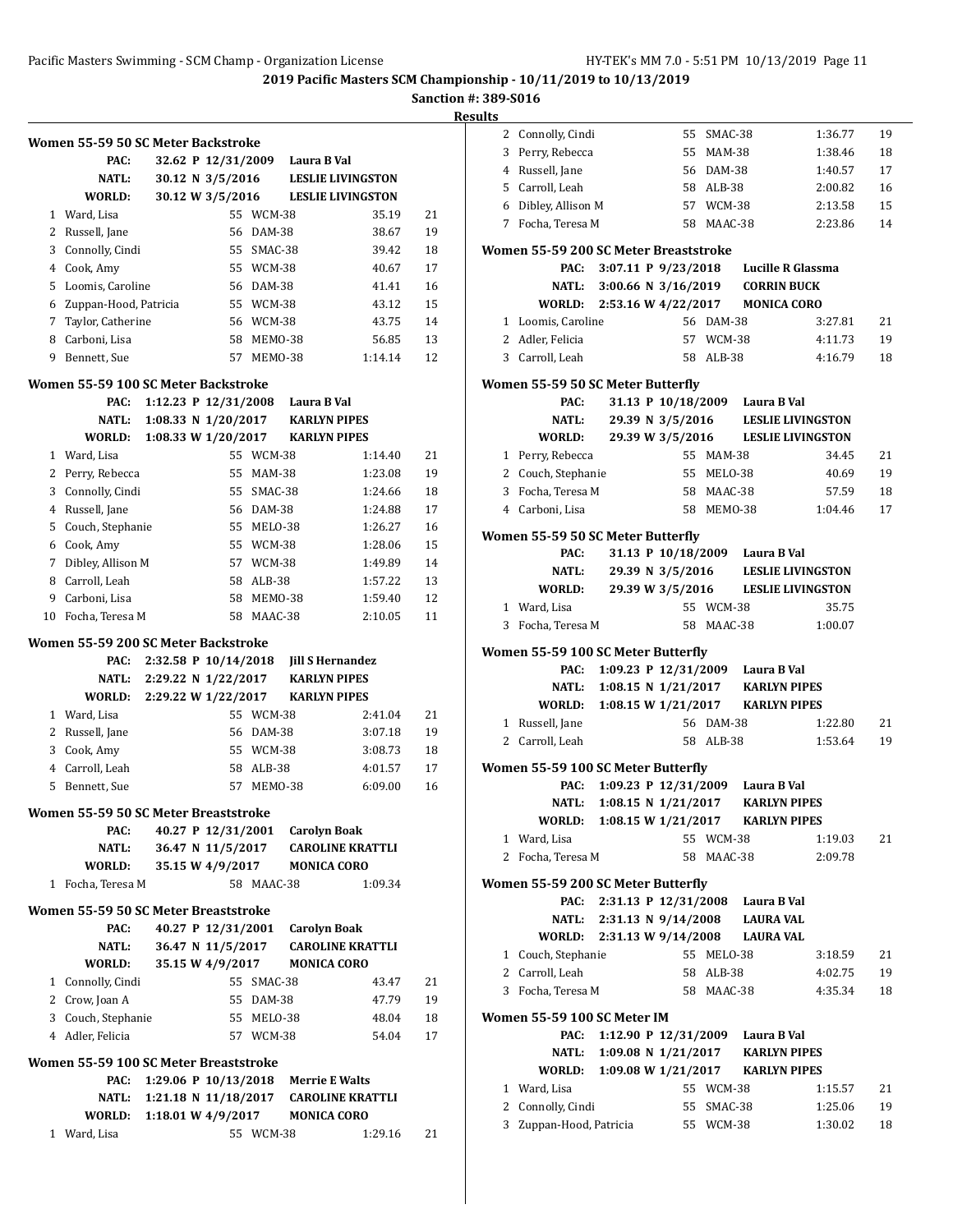**2019 Pacific Masters SCM Championship - 10/11/2019 to 10/13/2019**

|  | anction #: 389-S016 |  |
|--|---------------------|--|
|  |                     |  |

|    |                                         |                                            |                     |                                           |                                      | <b>Sanction #: 38</b> | <b>Results</b> |
|----|-----------------------------------------|--------------------------------------------|---------------------|-------------------------------------------|--------------------------------------|-----------------------|----------------|
|    | (Women 55-59 100 SC Meter IM)           |                                            |                     |                                           |                                      |                       |                |
|    | 4 Taylor, Catherine                     |                                            |                     | 56 WCM-38                                 | 1:31.46                              | 17                    | Wo             |
|    | 5 Dibley, Allison M                     |                                            |                     | 57 WCM-38                                 | 1:52.85                              | 16                    |                |
|    |                                         |                                            |                     |                                           |                                      |                       |                |
|    | Women 55-59 200 SC Meter IM             |                                            |                     |                                           |                                      |                       |                |
|    | PAC:                                    |                                            |                     | 2:33.57 P 10/13/2018 Jill S Hernandez     |                                      |                       |                |
|    |                                         |                                            |                     | NATL: 2:33.57 N 10/13/2018 JILL HERNANDEZ |                                      |                       |                |
|    |                                         |                                            |                     | WORLD: 2:31.06 W 1/28/2017 KARLYN PIPES   |                                      |                       | Wo             |
|    | 1 Ward, Lisa                            |                                            |                     | 55 WCM-38                                 | 2:44.05                              | 21                    |                |
|    | 2 Perry, Rebecca                        |                                            |                     | 55 MAM-38                                 | 3:00.85                              | 19                    |                |
|    | 3 Russell, Jane                         |                                            |                     | 56 DAM-38<br>57 WCM-38                    | 3:03.76                              | 18                    |                |
|    | 4 Adler, Felicia<br>5 Dibley, Allison M |                                            |                     | 57 WCM-38                                 | 3:55.40<br>4:08.91                   | 17<br>16              |                |
|    | 6 Focha, Teresa M                       |                                            |                     | 58 MAAC-38                                | 4:34.20                              | 15                    |                |
|    |                                         |                                            |                     |                                           |                                      |                       |                |
|    | Women 55-59 400 SC Meter IM             |                                            |                     |                                           |                                      |                       |                |
|    | PAC:                                    |                                            |                     | 5:39.30 P 12/31/2009 Laura B Val          |                                      |                       |                |
|    | NATL:                                   |                                            |                     | 5:25.71 N 4/23/2017 KARLYN PIPES          |                                      |                       |                |
|    |                                         |                                            |                     | WORLD: 5:23.08 W 4/1/2016 LYNN MARSHALL   |                                      |                       | Wo             |
|    | 1 Ward, Lisa                            |                                            |                     | 55 WCM-38                                 | 5:52.33                              | 21                    |                |
|    | 2 Phalen, Jennifer                      |                                            |                     | 55 DAM-38                                 | 7:27.30                              | 19                    |                |
|    | 3 Carroll, Leah                         |                                            |                     | 58 ALB-38                                 | 8:29.37                              | 18                    |                |
|    | Women 60-64 50 SC Meter Freestyle       |                                            |                     |                                           |                                      |                       |                |
|    | PAC:                                    |                                            |                     | 29.23 P 12/6/2013 Laura B Val             |                                      |                       |                |
|    | NATL:                                   |                                            |                     | 29.23 N 12/7/2013 LAURA VAL               |                                      |                       | Wo             |
|    | WORLD:                                  |                                            |                     |                                           |                                      |                       |                |
|    | 1 Nip, Carol                            |                                            |                     | 62 ALB-38                                 | 54.94                                |                       |                |
|    | Women 60-64 50 SC Meter Freestyle       |                                            |                     |                                           |                                      |                       |                |
|    | PAC:                                    |                                            |                     | 29.23 P 12/6/2013 Laura B Val             |                                      |                       |                |
|    | NATL:                                   |                                            |                     | 29.23 N 12/7/2013 LAURA VAL               |                                      |                       |                |
|    | WORLD:                                  |                                            | 28.50 W 5/26/2018   |                                           | <b>JENNY WHITELEY</b>                |                       | Wo             |
|    | 1 Kahn, Mary J                          |                                            |                     | 60 DAM-38                                 | 34.04                                | 21                    |                |
|    | 2 Rafkin, Louise                        |                                            |                     | 61 MEMO-38                                | 35.85                                | 19                    |                |
|    | 3 Lai, Denise                           |                                            |                     | 63 MEM0-38                                | 44.99                                | 18                    |                |
|    | 4 Loyd, Susan M                         |                                            |                     | 60 TCAM-38                                | 48.20                                | 17                    |                |
| 5. | Meyer, Kathleen                         |                                            |                     | 61 ALB-38                                 | 48.23                                | 16                    |                |
|    | 6 Gregoriev, Maria                      |                                            |                     | 61 NUTS-38                                | 58.00                                | 15                    |                |
|    |                                         |                                            |                     |                                           |                                      |                       |                |
|    | Women 60-64 100 SC Meter Freestyle      |                                            |                     |                                           |                                      |                       | Wo             |
|    | PAC:                                    | 1:03.48 P 12/7/2014                        |                     | Laura B Val                               |                                      |                       |                |
|    | NATL:                                   | 1:03.48 N 12/5/2014<br>1:03.48 W 12/5/2014 |                     |                                           | <b>LAURA VAL</b><br><b>LAURA VAL</b> |                       |                |
|    | WORLD:                                  |                                            |                     |                                           |                                      |                       |                |
|    | 1 Kahn, Mary J<br>2 Rafkin, Louise      |                                            | 61                  | 60 DAM-38<br>MEMO-38                      | 1:14.99<br>1:20.56                   | 21<br>19              |                |
| 3  | Maldonado, Laurie                       |                                            |                     | 63 TCAM-38                                | 1:23.05                              | 18                    |                |
|    | 4 Loyd, Susan M                         |                                            |                     | 60 TCAM-38                                | 1:45.25                              | 17                    |                |
|    |                                         |                                            |                     |                                           |                                      |                       | Wo             |
|    | Women 60-64 100 SC Meter Freestyle      |                                            |                     |                                           |                                      |                       |                |
|    |                                         |                                            |                     |                                           | Laura B Val                          |                       |                |
|    | PAC:                                    |                                            | 1:03.48 P 12/7/2014 |                                           |                                      |                       |                |
|    | NATL:                                   | 1:03.48 N 12/5/2014                        |                     |                                           | <b>LAURA VAL</b>                     |                       |                |
|    | WORLD:<br>2 Nip, Carol                  | 1:03.48 W 12/5/2014                        |                     | 62 ALB-38                                 | <b>LAURA VAL</b><br>1:55.16          |                       |                |

|   | Women 60-64 200 SC Meter Freestyle  |                             |            |                                       |          |    |
|---|-------------------------------------|-----------------------------|------------|---------------------------------------|----------|----|
|   | PAC:                                |                             |            | 2:20.16 P 12/4/2014 Laura B Val       |          |    |
|   |                                     |                             |            | NATL: 2:20.16 N 12/4/2011 LAURA VAL   |          |    |
|   |                                     | WORLD: 2:20.16 W 12/4/2011  |            | LAURA VAL                             |          |    |
|   | 1 Kahn, Mary J                      |                             | 60 DAM-38  |                                       | 2:45.80  | 21 |
|   | Nip, Carol<br>2                     |                             | 62 ALB-38  |                                       | 4:10.33  |    |
|   |                                     |                             |            |                                       |          |    |
|   | Women 60-64 200 SC Meter Freestyle  |                             |            |                                       |          |    |
|   | PAC:                                |                             |            | 2:20.16 P 12/4/2014 Laura B Val       |          |    |
|   |                                     | NATL: 2:20.16 N 12/4/2011   |            | <b>LAURA VAL</b>                      |          |    |
|   | <b>WORLD:</b>                       |                             |            | 2:20.16 W 12/4/2011 LAURA VAL         |          |    |
|   | 1 O'Brien, Charlene                 |                             | 63 WCM-38  |                                       | 2:38.26  | 21 |
|   | 2 Benjamin, Marcia                  |                             | 63 MEMO-38 |                                       | 3:09.06  | 19 |
| 3 | Maldonado, Laurie                   |                             | 63 TCAM-38 |                                       | 3:27.94  | 18 |
|   | 4 Nip, Carol                        |                             | 62 ALB-38  |                                       | 3:32.55  | 17 |
|   | 5 Loyd, Susan M                     |                             | 60 TCAM-38 |                                       | 3:51.56  | 16 |
|   | 6 Gregoriev, Maria                  |                             | 61 NUTS-38 |                                       | 5:03.80  | 15 |
|   | Women 60-64 400 SC Meter Freestyle  |                             |            |                                       |          |    |
|   | PAC:                                |                             |            | 4:53.24 P 8/24/2013 Laura B Val       |          |    |
|   |                                     | NATL: 4:53.24 N 8/24/2013   |            | LAURA VAL                             |          |    |
|   |                                     | WORLD: 4:53.24 W 8/24/2013  |            | <b>LAURA VAL</b>                      |          |    |
|   | 1 Johnson, Julie                    |                             | 62 MEM0-38 |                                       | 7:42.40  | 21 |
|   | Women 60-64 800 SC Meter Freestyle  |                             |            |                                       |          |    |
|   |                                     |                             |            | PAC: 10:21.68 P 1/15/2011 Laura B Val |          |    |
|   |                                     | NATL: 10:21.68 N 1/15/2011  |            | <b>LAURA VAL</b>                      |          |    |
|   |                                     | WORLD: 10:21.68 W 1/15/2011 |            | <b>LAURA VAL</b>                      |          |    |
| 1 | O'Brien, Charlene                   |                             | 63 WCM-38  |                                       | 11:15.63 | 21 |
|   | 2 Nip, Carol                        |                             | 62 ALB-38  |                                       | 16:48.74 | 19 |
|   |                                     |                             |            |                                       |          |    |
|   | Women 60-64 1500 SC Meter Freestyle |                             |            |                                       |          |    |
|   |                                     |                             |            | PAC: 19:38.63 P 1/15/2011 Laura B Val |          |    |
|   |                                     | NATL: 19:38.63 N 1/15/2011  |            | <b>LAURA VAL</b>                      |          |    |
|   |                                     | WORLD: 19:38.63 W 1/15/2011 |            | <b>LAURA VAL</b>                      |          |    |
|   | 1 Quinn, Phyllis                    |                             | 64 TOC-38  |                                       | 25:12.60 | 21 |
|   | 2 Loyd, Susan M                     |                             | 60 TCAM-38 |                                       | 30:35.72 | 19 |
|   | 3 Parrish, Karen                    |                             | 62 WCM-38  |                                       | 31:40.59 | 18 |
|   | 4 Lai, Denise                       |                             | 63 MEMO-38 |                                       | 32:46.38 | 17 |
|   | Women 60-64 50 SC Meter Backstroke  |                             |            |                                       |          |    |
|   | PAC:                                | 33.01 P 12/6/2013           |            | Laura B Val                           |          |    |
|   | <b>NATL:</b>                        | 33.01 N 12/8/2013           |            | <b>LAURA VAL</b>                      |          |    |
|   | WORLD:                              | 33.01 W 12/8/2013           |            | <b>LAURA VAL</b>                      |          |    |
| 1 | Kahn, Mary J                        | 60                          | DAM-38     |                                       | 39.90    | 21 |
| 2 | Maldonado, Laurie                   | 63                          | TCAM-38    |                                       | 46.34    | 19 |
| 3 | Lai, Denise                         | 63                          | MEMO-38    |                                       | 59.85    | 18 |
|   | Women 60-64 100 SC Meter Backstroke |                             |            |                                       |          |    |
|   | PAC:                                | 1:12.39 P 10/13/2018        |            | <b>Bonnie M Bilich</b>                |          |    |
|   | NATL:                               | 1:12.39 N 10/13/2018        |            | <b>BONNIE BILICH</b>                  |          |    |
|   | WORLD:                              | 1:12.72 W 12/7/2013         |            | <b>LAURA VAL</b>                      |          |    |
| 1 | O'Brien, Charlene                   | 63                          | WCM-38     |                                       | 1:23.55  | 21 |
| 2 | Kahn, Mary J                        | 60                          | DAM-38     |                                       | 1:26.50  | 19 |
| 3 | Maldonado, Laurie                   | 63                          | TCAM-38    |                                       | 1:43.08  | 18 |
| 4 | Nip, Carol                          | 62                          | ALB-38     |                                       | 1:51.28  | 17 |
| 5 | Loyd, Susan M                       | 60                          | TCAM-38    |                                       | 2:21.37  | 16 |
|   |                                     |                             |            |                                       |          |    |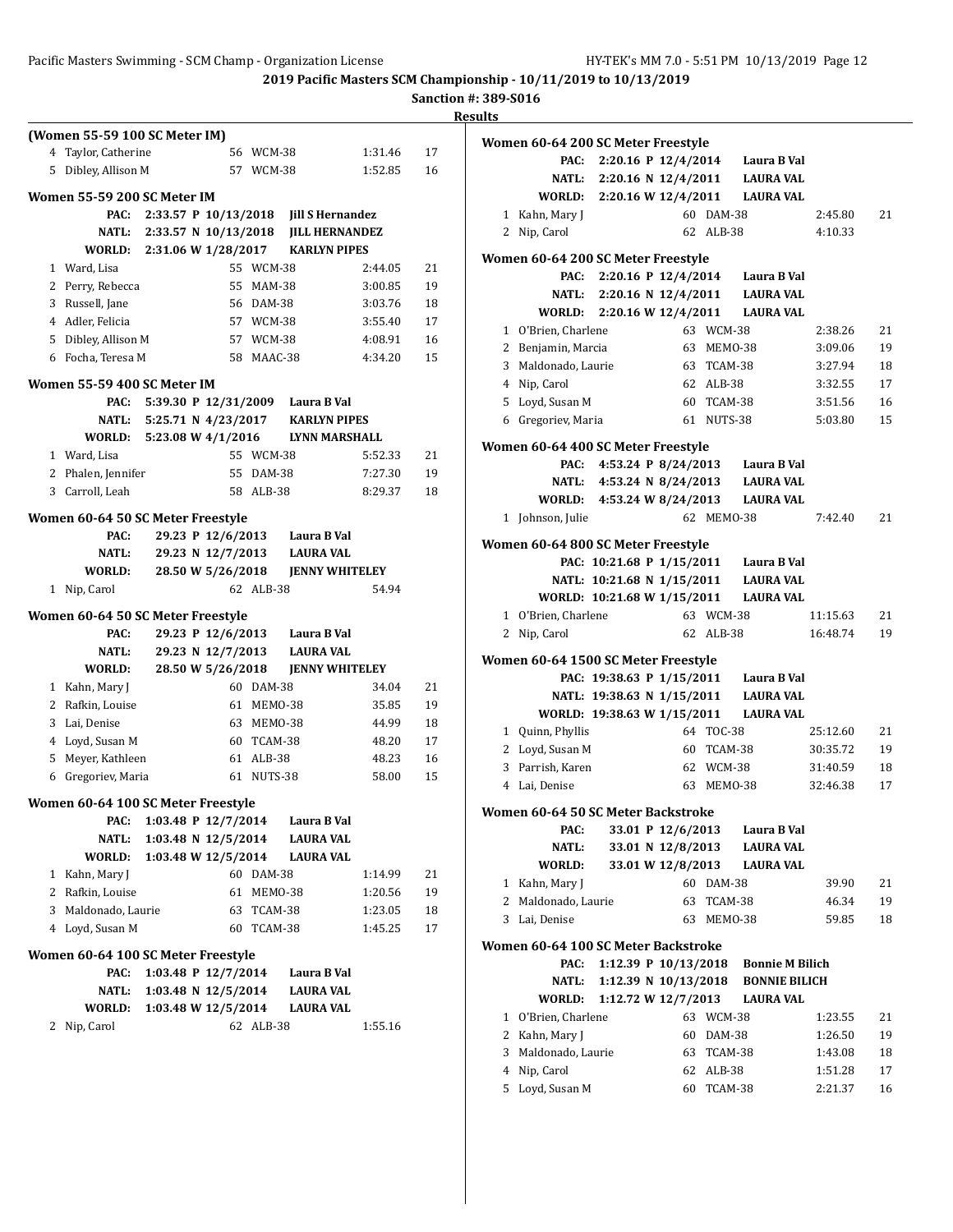**2019 Pacific Masters SCM Championship - 10/11/2019 to 10/13/2019**

**Sanction #: 389-S016**

| Women 60-64 200 SC Meter Backstroke           |                           |                   |                         |                                                                    |                    |          |
|-----------------------------------------------|---------------------------|-------------------|-------------------------|--------------------------------------------------------------------|--------------------|----------|
| PAC:                                          |                           |                   |                         | 2:35.84 P 10/14/2018 Bonnie M Bilich                               |                    |          |
|                                               |                           |                   |                         | NATL: 2:35.84 N 10/14/2018 BONNIE BILICH                           |                    |          |
|                                               |                           |                   |                         | WORLD: 2:40.04 W 11/21/2015 LAURA VAL                              |                    |          |
| 1 Kahn, Mary J                                |                           |                   | 60 DAM-38               |                                                                    | 3:11.05            | 21       |
| Women 60-64 50 SC Meter Breaststroke          |                           |                   |                         |                                                                    |                    |          |
| PAC:                                          |                           |                   |                         | 42.29 P 10/11/2013 Laura B Val                                     |                    |          |
| NATL:                                         |                           |                   |                         | 38.87 N 12/4/2016 COLETTE CRABBE                                   |                    |          |
| WORLD:                                        |                           | 37.08 W 5/26/2018 |                         | <b>JENNY WHITELEY</b>                                              |                    |          |
| 1 Maldonado, Laurie                           |                           |                   | 63 TCAM-38              |                                                                    | 49.32              | 21       |
|                                               |                           |                   |                         |                                                                    |                    |          |
| Women 60-64 100 SC Meter Breaststroke<br>PAC: |                           |                   |                         |                                                                    |                    |          |
|                                               | 1:28.84 P 10/13/2018      |                   |                         | <b>Bonnie M Bilich</b><br>NATL: 1:24.39 N 12/3/2016 COLETTE CRABBE |                    |          |
|                                               |                           |                   |                         | WORLD: 1:20.50 W 5/26/2018 JENNY WHITELEY                          |                    |          |
| 1 Maldonado, Laurie                           |                           |                   | 63 TCAM-38              |                                                                    | 1:49.63            | 21       |
| 2 Benjamin, Marcia                            |                           |                   | 63 MEMO-38              |                                                                    | 1:56.73            | 19       |
|                                               |                           |                   |                         |                                                                    |                    |          |
| Women 60-64 200 SC Meter Breaststroke         |                           |                   |                         |                                                                    |                    |          |
|                                               |                           |                   |                         | PAC: 3:10.29 P 10/14/2018 Bonnie M Bilich                          |                    |          |
|                                               |                           |                   |                         | NATL: 3:04.70 N 12/4/2016 LO KNAPP                                 |                    |          |
|                                               |                           |                   |                         | WORLD: 2:57.05 W 5/26/2018 JENNY WHITELEY                          |                    |          |
| 1 Gregoriev, Maria                            |                           |                   | 61 NUTS-38              |                                                                    | 5:04.91            | 21       |
| Women 60-64 50 SC Meter Butterfly             |                           |                   |                         |                                                                    |                    |          |
| PAC:                                          |                           |                   |                         | 32.42 P 10/6/2013 Laura B Val                                      |                    |          |
|                                               |                           |                   |                         | NATL: 32.42 N 10/6/2013 LAURA VAL                                  |                    |          |
| <b>WORLD:</b>                                 |                           | 32.42 W 10/6/2013 |                         | LAURA VAL                                                          |                    |          |
| 1 O'Brien, Charlene                           |                           |                   | 63 WCM-38               |                                                                    | 35.64              | 21       |
| 2 Loyd, Susan M                               |                           |                   | 60 TCAM-38              |                                                                    | 53.17              | 19       |
| 3 Lai, Denise                                 |                           |                   | 63 MEM0-38              |                                                                    | 57.40              | 18       |
| Women 60-64 100 SC Meter Butterfly            |                           |                   |                         |                                                                    |                    |          |
|                                               |                           |                   |                         | PAC: 1:11.47 P 12/6/2013 Laura B Val                               |                    |          |
|                                               |                           |                   |                         | NATL: 1:11.47 N 12/8/2013 LAURA VAL                                |                    |          |
|                                               |                           |                   |                         | WORLD: 1:11.47 W 12/8/2013 LAURA VAL                               |                    |          |
| 1 Rafkin, Louise                              |                           |                   | 61 MEMO-38              |                                                                    | 1:34.53            | 21       |
| Women 60-64 200 SC Meter Butterfly            |                           |                   |                         |                                                                    |                    |          |
|                                               |                           |                   |                         | PAC: 2:41.25 P 12/31/2011 Laura B Val                              |                    |          |
|                                               |                           |                   |                         | NATL: 2:41.25 N 12/3/2011 LAURA VAL                                |                    |          |
| WORLD:                                        | 2:41.25 W 12/3/2011       |                   |                         | <b>LAURA VAL</b>                                                   |                    |          |
| 1 Rafkin, Louise                              |                           |                   | 61 MEMO-38              |                                                                    | 3:43.18            | 21       |
|                                               |                           |                   |                         |                                                                    |                    |          |
| Women 60-64 100 SC Meter IM                   |                           |                   |                         |                                                                    |                    |          |
| PAC:                                          | 1:15.07 P $10/6/2013$     |                   |                         | Laura B Val                                                        |                    |          |
|                                               | NATL: 1:15.07 N 10/6/2013 |                   |                         | <b>LAURA VAL</b>                                                   |                    |          |
| WORLD:                                        | 1:15.07 W 10/6/2013       |                   |                         | <b>LAURA VAL</b>                                                   |                    |          |
| 1 Maldonado, Laurie                           |                           |                   | 63 TCAM-38              |                                                                    | 1:39.32            | 21       |
| 2 Benjamin, Marcia                            |                           |                   | 63 MEMO-38              |                                                                    | 1:42.63            | 19       |
| 3 Lai, Denise                                 |                           |                   | 63 MEMO-38              |                                                                    | 1:59.31            | 18       |
| 4 Mehler, Kate<br>5 Loyd, Susan M             |                           |                   | 62 ALB-38<br>60 TCAM-38 |                                                                    | 2:03.62<br>2:03.75 | 17<br>16 |
|                                               |                           |                   |                         |                                                                    |                    |          |
| Women 60-64 200 SC Meter IM                   |                           |                   |                         |                                                                    |                    |          |
| PAC:                                          | 2:41.53 P 12/6/2013       |                   |                         | Laura B Val                                                        |                    |          |
|                                               | NATL: 2:41.53 N 12/6/2013 |                   |                         | <b>LAURA VAL</b>                                                   |                    |          |
| WORLD: 2:41.53 W 12/6/2013                    |                           |                   |                         | <b>LAURA VAL</b>                                                   |                    |          |
| 1 Rafkin, Louise                              |                           |                   | 61 MEMO-38              |                                                                    | 3:16.27            | 21       |

|   | Women 60-64 400 SC Meter IM                |                            |                   |            |                                           |          |        |
|---|--------------------------------------------|----------------------------|-------------------|------------|-------------------------------------------|----------|--------|
|   | PAC:                                       |                            |                   |            | 5:51.81 P 9/25/2011 Laura B Val           |          |        |
|   |                                            |                            |                   |            | NATL: 5:50.34 N 12/2/2017 COLETTE CRABBE  |          |        |
|   |                                            |                            |                   |            | WORLD: 5:50.34 W 12/2/2017 COLETTE CRABBE |          |        |
|   | 1 Rafkin, Louise                           |                            |                   | 61 MEMO-38 |                                           | 7:05.26  | 21     |
|   | 2 Quinn, Phyllis                           |                            |                   | 64 TOC-38  |                                           | 7:42.66  | 19     |
|   | 3 Nip, Carol                               |                            |                   | 62 ALB-38  |                                           | 8:10.28  | 18     |
|   | Women 65-69 50 SC Meter Freestyle          |                            |                   |            |                                           |          |        |
|   | PAC:                                       |                            |                   |            | 29.30 P 11/19/2016 Laura B Val            |          |        |
|   | NATL:                                      |                            |                   |            | 29.30 N 11/19/2016 LAURA VAL              |          |        |
|   | WORLD:                                     |                            |                   |            | 29.30 W 11/19/2016 LAURA VAL              |          |        |
|   | 1 Val, Laura                               |                            |                   | 68 TAM-38  |                                           | 30.08    | 21     |
|   | 2 Gill, Kathy                              |                            |                   | 65 DAM-38  |                                           | 46.94    | 19     |
|   |                                            |                            |                   |            |                                           |          |        |
|   | Women 65-69 100 SC Meter Freestyle         |                            |                   |            |                                           |          |        |
|   | PAC:                                       |                            |                   |            | 1:04.40 P 12/1/2017 Laura B Val           |          |        |
|   | NATL:                                      |                            |                   |            | 1:04.40 N 12/1/2017 LAURA VAL             |          |        |
|   |                                            |                            |                   |            | WORLD: 1:04.40 W 12/1/2017 LAURA VAL      |          |        |
|   | 1 Guthrie, Sally                           |                            |                   | 69 DAM-38  |                                           | 1:20.69  | 21     |
|   | 2 Welsh, Mary                              |                            |                   | 66 TCAM-38 |                                           | 1:22.11  | 19     |
|   | 3 Hepworth, Linda                          |                            |                   | 66 RHMS-38 |                                           | 1:22.99  | 18     |
|   | 4 Thomas, Elaine                           |                            |                   | 65 MVM-38  |                                           | 1:38.78  | 17     |
|   | Women 65-69 200 SC Meter Freestyle         |                            |                   |            |                                           |          |        |
|   | PAC:                                       |                            |                   |            | 2:23.26 P 11/18/2017 Laura B Val          |          |        |
|   |                                            |                            |                   |            | NATL: 2:23.26 N 11/18/2017 LAURA VAL      |          |        |
|   |                                            |                            |                   |            | WORLD: 2:23.26 W 11/18/2017 LAURA VAL     |          |        |
| 1 | Guthrie, Sally                             |                            |                   | 69 DAM-38  |                                           | 2:57.26  | 21     |
|   | 2 Palmer, Teddy                            |                            |                   | 65 MAM-38  |                                           | 4:05.01  | 19     |
|   |                                            |                            |                   |            |                                           |          |        |
|   | Women 65-69 400 SC Meter Freestyle<br>PAC: | 5:02.08 P 9/25/2017        |                   |            | Laura B Val                               |          |        |
|   |                                            | NATL: 5:02.08 N 9/24/2017  |                   |            | LAURA VAL                                 |          |        |
|   | WORLD: 5:02.08 W 9/24/2017                 |                            |                   |            | <b>LAURA VAL</b>                          |          |        |
|   | 1 Guthrie, Sally                           |                            |                   | 69 DAM-38  |                                           | 6:10.16  | 21     |
|   |                                            |                            |                   |            |                                           |          |        |
|   | Women 65-69 800 SC Meter Freestyle         |                            |                   |            |                                           |          |        |
|   |                                            | PAC: 10:34.67 P 1/30/2016  |                   |            | Laura B Val                               |          |        |
|   |                                            | NATL: 10:34.67 N 1/30/2016 |                   |            | LAURA VAL                                 |          |        |
|   | WORLD: 10:34.67 W 1/30/2016                |                            |                   |            | <b>LAURA VAL</b>                          |          |        |
| 1 | Guthrie, Sally                             |                            |                   | 69 DAM-38  |                                           | 12:39.27 | 21     |
| 2 | Thomas, Elaine                             |                            | 65                | MVM-38     |                                           | 15:47.03 | 19     |
|   | Women 65-69 1500 SC Meter Freestyle        |                            |                   |            |                                           |          |        |
|   |                                            | PAC: 20:21.61 P 1/30/2016  |                   |            | Laura B Val                               |          |        |
|   |                                            | NATL: 20:21.61 N 1/30/2016 |                   |            | <b>LAURA VAL</b>                          |          |        |
|   | WORLD: 20:21.61 W 1/30/2016                |                            |                   |            | <b>LAURA VAL</b>                          |          |        |
| 1 | Guthrie, Sally                             |                            |                   | 69 DAM-38  |                                           | 24:11.85 | 21     |
|   |                                            |                            |                   |            |                                           |          |        |
|   | Women 65-69 50 SC Meter Backstroke         |                            |                   |            |                                           |          |        |
|   | PAC:                                       |                            | 33.41 P 9/22/2019 |            | Laura B Val                               |          |        |
|   | NATL:                                      |                            | 33.71 N 12/2/2018 |            | <b>LAURA VAL</b>                          |          |        |
|   | WORLD:                                     |                            | 33.99 W 12/3/2017 |            | <b>LAURA VAL</b>                          |          |        |
|   | 1 Val, Laura                               |                            |                   | 68 TAM-38  |                                           | 33.96W   | 21     |
|   | 2 Hepworth, Linda                          |                            |                   | 66 RHMS-38 |                                           | 45.19    | 19     |
|   | 3 Gill, Kathy                              |                            |                   | 65 DAM-38  |                                           | 52.32    | 18     |
|   | 4 Taub, Pamela                             |                            |                   | 69 WCM-38  |                                           | 1:11.68  | $17\,$ |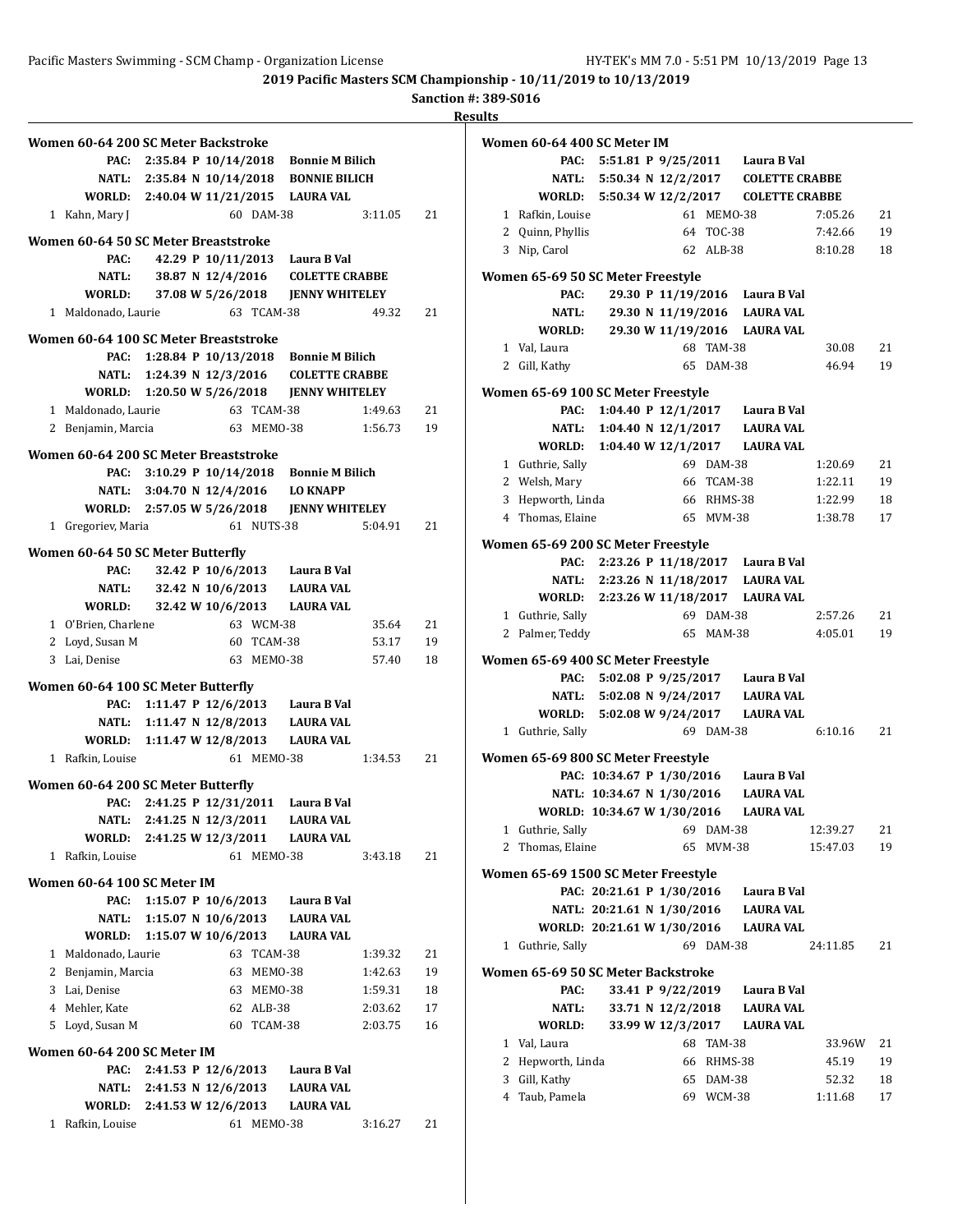#### **Sanction #: 389-S016**

**Result Women 65-69 100 SC Meter Backstroke PAC: 1:13.08 P 12/1/2018 Laura B Val NATL: 1:13.08 N 12/1/2018 LAURA VAL WORLD: 1:14.35 W 12/2/2017 LAURA VAL** 1 Welsh, Mary 66 TCAM-38 1:37.04 21 2 Guthrie, Sally 69 DAM-38 1:37.41 19 3 Hepworth, Linda 66 RHMS-38 1:39.52 18 4 Thomas, Elaine 65 MVM-38 1:48.91 17 5 Gill, Kathy 65 DAM-38 1:59.86 16 **Women 65-69 200 SC Meter Backstroke PAC: 2:42.87 P 12/1/2017 Laura B Val NATL: 2:42.87 N 12/1/2017 LAURA VAL WORLD: 2:42.87 W 12/1/2017 LAURA VAL** 1 Taub, Pamela 69 WCM-38 5:24.71 21 **Women 65-69 50 SC Meter Breaststroke PAC: 42.13 P 11/20/2016 Laura B Val NATL: 41.55 N 4/13/2019 LO KNAPP WORLD: 40.90 W 5/9/2010 NOBUKO YASUDA** 1 Val, Laura 68 TAM-38 42.96 21 2 Welsh, Mary 66 TCAM-38 50.62 19 3 Hepworth, Linda 66 RHMS-38 57.65 18 **Women 65-69 100 SC Meter Breaststroke PAC: 1:34.92 P 10/9/2016 Laura B Val NATL: 1:29.76 N 4/13/2019 LO KNAPP WORLD: 1:28.73 W 1/24/2010 NOBUKO YASUDA** 1 Welsh, Mary 66 TCAM-38 1:52.49 21 **Women 65-69 200 SC Meter Breaststroke PAC: 3:31.96 P 12/31/2009 Daniela Barnea NATL: 3:10.94 N 4/14/2019 LO KNAPP WORLD: 3:10.75 W 7/18/2015 JANETTE JEFFREY** 1 Hepworth, Linda 66 RHMS-38 4:19.57 21 **Women 65-69 50 SC Meter Butterfly PAC: 33.06 P 11/19/2017 Laura B Val NATL: 33.06 N 11/19/2017 LAURA VAL WORLD: 33.06 W 11/19/2017 LAURA VAL** 1 Val, Laura 68 TAM-38 33.86 21 2 Welsh, Mary 66 TCAM-38 43.72 19 3 Hepworth, Linda 66 RHMS-38 44.50 18 4 Holland, Jenny 69 ALB-38 55.45 17 5 Gill, Kathy 65 DAM-38 55.57 16 **Women 65-69 100 SC Meter Butterfly PAC: 1:14.89 P 12/2/2018 Laura B Val NATL: 1:14.89 N 12/2/2018 LAURA VAL WORLD: 1:15.40 W 11/20/2016 LAURA VAL** 1 Val, Laura 68 TAM-38 1:13.74P 21 2 Guthrie, Sally 69 DAM-38 1:40.56 19 3 Gill, Kathy 65 DAM-38 2:08.07 18 **Women 65-69 100 SC Meter IM PAC: 1:16.67 P 11/19/2016 Laura B Val NATL: 1:16.67 N 11/19/2016 LAURA VAL WORLD: 1:16.67 W 11/19/2016 LAURA VAL** 1 Val, Laura 68 TAM-38 1:16.53P 21 2 Hepworth, Linda 66 RHMS-38 1:41.02 19

| lts |                                    |                            |                    |            |                                           |         |    |
|-----|------------------------------------|----------------------------|--------------------|------------|-------------------------------------------|---------|----|
| 3   | Taub, Pamela                       |                            |                    | 69 WCM-38  |                                           | 2:34.32 | 18 |
|     | Women 65-69 200 SC Meter IM        |                            |                    |            |                                           |         |    |
|     | PAC:                               |                            |                    |            | 2:48.15 P 9/18/2016 Laura B Val           |         |    |
|     |                                    | NATL: 2:48.15 N 9/18/2016  |                    |            | <b>LAURA VAL</b>                          |         |    |
|     | WORLD:                             | 2:48.15 W 9/18/2016        |                    |            | <b>LAURA VAL</b>                          |         |    |
|     | 1 Val, Laura                       |                            |                    | 68 TAM-38  |                                           | 2:48.29 | 21 |
|     | 2 Welsh, Mary                      |                            | 66                 | TCAM-38    |                                           | 3:31.77 | 19 |
| 3   | Taub, Pamela                       |                            |                    | 69 WCM-38  |                                           | 5:38.27 | 18 |
|     |                                    |                            |                    |            |                                           |         |    |
|     | Women 70-74 50 SC Meter Freestyle  |                            |                    |            |                                           |         |    |
|     | PAC:                               |                            | 34.93 P 10/14/2018 |            | <b>Ruth Y Shaps</b>                       |         |    |
|     | <b>NATL:</b>                       |                            |                    |            | 32.38 N 12/10/2016 DIANN UUSTAL           |         |    |
|     | WORLD:                             |                            |                    |            | 32.38 W 12/10/2016 DIANN UUSTAL           |         |    |
| 1   | Shaps, Ruth                        |                            |                    | 72 MAM-38  |                                           | 35.36   | 21 |
|     | 2 Boettler, Lori                   |                            |                    | 73 WCM-38  |                                           | 42.45   | 19 |
| 3   | Tevis, Maggie                      |                            |                    | 71 RHMS-38 |                                           | 43.89   | 18 |
|     | 4 Caso, Susie                      |                            |                    | 73 MAM-38  |                                           | 46.66   | 17 |
|     | 5 Thursby, Nancy L                 |                            |                    | 72 WCM-38  |                                           | 53.15   | 16 |
|     | 6 Rothrock, Gretchen A             |                            |                    | 70 WCM-38  |                                           | 53.18   | 15 |
|     | Women 70-74 100 SC Meter Freestyle |                            |                    |            |                                           |         |    |
|     | PAC:                               |                            |                    |            | 1:18.26 P 10/13/2018 Ruth Y Shaps         |         |    |
|     | NATL:                              |                            |                    |            | 1:12.58 N 5/22/2016 DIANN UUSTAL          |         |    |
|     | WORLD: 1:12.58 W 5/22/2016         |                            |                    |            | DIANN UUSTAL                              |         |    |
|     | 1 Shaps, Ruth                      |                            |                    | 72 MAM-38  |                                           | 1:18.91 | 21 |
|     | 2 Boettler, Lori                   |                            |                    | 73 WCM-38  |                                           | 1:37.20 | 19 |
|     | 3 Coholan, Annette                 |                            |                    | 71 RHMS-38 |                                           | 1:40.92 | 18 |
|     | 4 Tevis, Maggie                    |                            |                    | 71 RHMS-38 |                                           | 1:42.57 | 17 |
|     | 5 Armstrong, Judy K                |                            |                    | 72 MEM0-38 |                                           | 1:56.51 | 16 |
|     | 6 Thursby, Nancy L                 |                            |                    | 72 WCM-38  |                                           | 2:02.79 | 15 |
|     |                                    |                            |                    |            |                                           |         |    |
|     | Women 70-74 100 SC Meter Freestyle |                            |                    |            |                                           |         |    |
|     | PAC:                               | 1:18.26 P 10/13/2018       |                    |            | <b>Ruth Y Shaps</b>                       |         |    |
|     | NATL:                              | 1:12.58 N $5/22/2016$      |                    |            | <b>DIANN UUSTAL</b>                       |         |    |
|     | WORLD:                             | 1:12.58 W 5/22/2016        |                    |            | DIANN UUSTAL                              |         |    |
|     | 1 Armstrong, Judy K                |                            |                    | 72 MEM0-38 |                                           | 1:58.69 |    |
|     | Women 70-74 200 SC Meter Freestyle |                            |                    |            |                                           |         |    |
|     | PAC:                               | 2:55.90 P 10/14/2018       |                    |            | <b>Ruth Y Shaps</b>                       |         |    |
|     | NATL:                              | 2:43.60 N 11/20/2016       |                    |            | <b>DIANN UUSTAL</b>                       |         |    |
|     | <b>WORLD:</b>                      | 2:43.60 W 11/20/2016       |                    |            | <b>DIANN UUSTAL</b>                       |         |    |
|     | 1 Armstrong, Judy K                |                            |                    | 72 MEM0-38 |                                           | 4:34.87 | 21 |
|     |                                    |                            |                    |            |                                           |         |    |
|     | Women 70-74 200 SC Meter Freestyle |                            |                    |            | <b>Ruth Y Shaps</b>                       |         |    |
|     | PAC:                               | 2:55.90 P 10/14/2018       |                    |            |                                           |         |    |
|     |                                    | NATL: 2:43.60 N 11/20/2016 |                    |            | <b>DIANN UUSTAL</b>                       |         |    |
|     |                                    |                            |                    |            | WORLD: 2:43.60 W 11/20/2016 DIANN UUSTAL  |         |    |
|     | 1 Shaps, Ruth                      |                            |                    | 72 MAM-38  |                                           | 3:03.30 | 21 |
|     | 2 Collins, Susan                   |                            |                    | 70 WCM-38  |                                           | 3:25.70 | 19 |
|     | 3 Coholan, Annette                 |                            |                    | 71 RHMS-38 |                                           | 3:44.10 | 18 |
|     | 4 Armstrong, Judy K                |                            |                    | 72 MEM0-38 |                                           | 4:32.10 | 17 |
|     | Women 70-74 400 SC Meter Freestyle |                            |                    |            |                                           |         |    |
|     | PAC:                               | 6:17.01 P 1/26/2019        |                    |            | <b>Ruth Y Shaps</b>                       |         |    |
|     |                                    |                            |                    |            | NATL: 5:56.79 N 11/12/2016 CAROLYN BOAK   |         |    |
|     |                                    |                            |                    |            | WORLD: 5:50.41 W 11/15/2008 YOSHIKO OSAKI |         |    |
| 1   | Scott, Stephanie                   |                            |                    | 72 WCM-38  |                                           | 7:13.12 | 21 |
| 2   | Coholan, Annette                   |                            |                    | 71 RHMS-38 |                                           | 7:38.75 | 19 |
|     | 3 Armstrong, Judy K                |                            |                    | 72 MEM0-38 |                                           | 9:22.08 | 18 |
|     |                                    |                            |                    |            |                                           |         |    |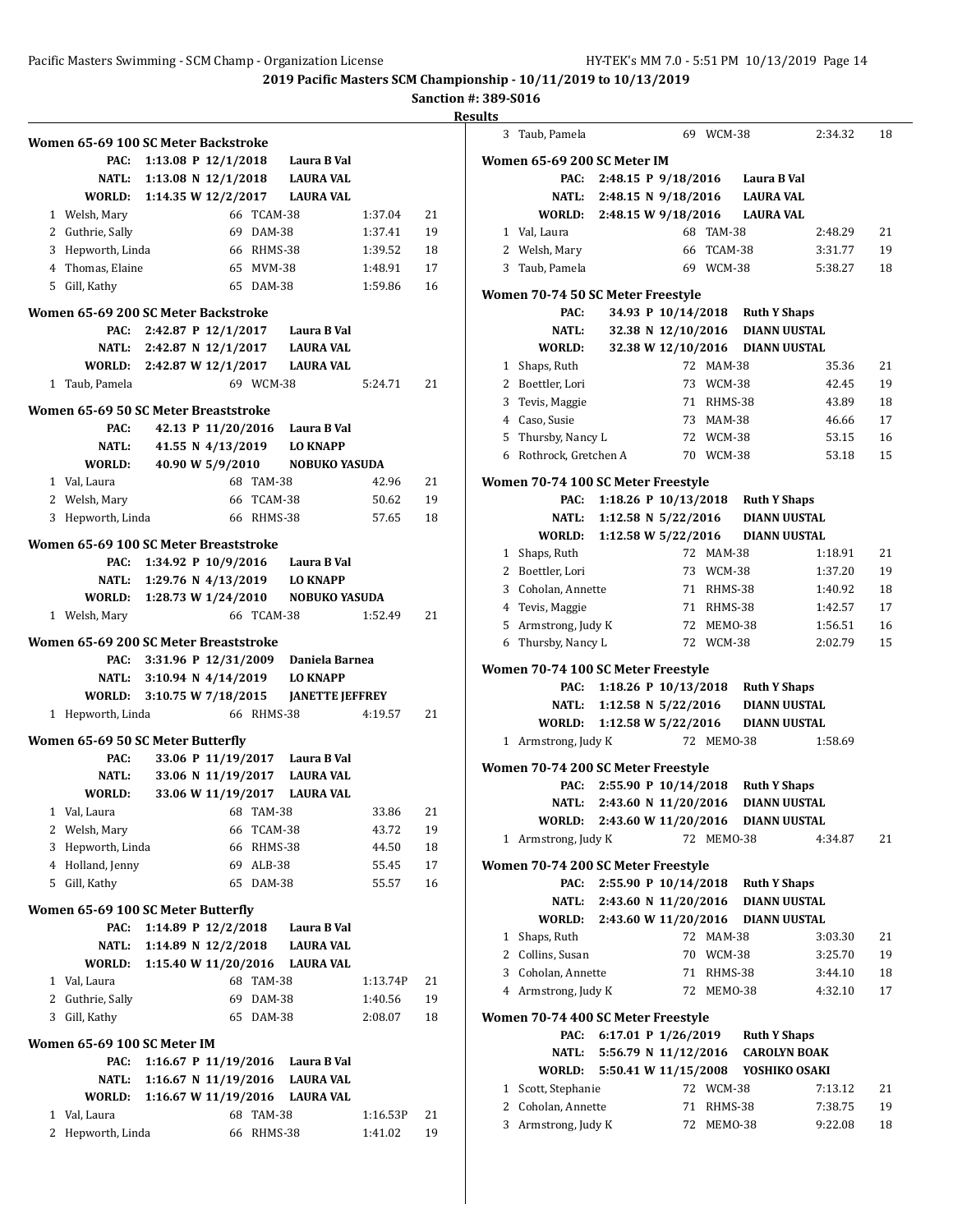**Sanction #: 389-S016**

|   | Women 70-74 800 SC Meter Freestyle         |                                           |                    |                     |                                    |                         |          |
|---|--------------------------------------------|-------------------------------------------|--------------------|---------------------|------------------------------------|-------------------------|----------|
|   |                                            | PAC: 12:43.75 P 1/26/2019 Ruth Y Shaps    |                    |                     |                                    |                         |          |
|   |                                            | NATL: 12:11.34 N 11/13/2016 CAROLYN BOAK  |                    |                     |                                    |                         |          |
|   |                                            | WORLD: 12:11.34 W 11/13/2016 CAROLYN BOAK |                    |                     |                                    |                         |          |
| 1 | Scott, Stephanie                           |                                           |                    | 72 WCM-38           |                                    | 14:51.99                | 21       |
|   | 2 Coholan, Annette                         |                                           | 71                 | RHMS-38             |                                    | 15:33.36                | 19       |
|   | 3 Tevis, Maggie                            |                                           |                    | 71 RHMS-38          |                                    | 16:23.80                | 18       |
|   | 4 Armstrong, Judy K                        |                                           |                    | 72 MEM0-38          |                                    | 18:34.56                | 17       |
|   | Women 70-74 1500 SC Meter Freestyle        |                                           |                    |                     |                                    |                         |          |
|   |                                            | PAC: 24:03.42 P 1/26/2019                 |                    |                     | <b>Ruth Y Shaps</b>                |                         |          |
|   |                                            | NATL: 23:39.90 N 11/3/2018                |                    |                     | <b>MARCIA BARRY</b>                |                         |          |
|   |                                            | WORLD: 23:54.74 W 11/28/2004 JANE ASHER   |                    |                     |                                    |                         |          |
|   | 1 Scott, Stephanie                         |                                           |                    | 72 WCM-38           |                                    | 27:39.53                | 21       |
|   | 2 Coholan, Annette                         |                                           | 71                 | RHMS-38             |                                    | 30:15.65                | 19       |
|   | 3 Armstrong, Judy K                        |                                           | 72                 | MEMO-38             |                                    | 34:09.20                | 18       |
|   | 4 Rothrock, Gretchen A                     |                                           |                    | 70 WCM-38           |                                    | 34:54.16                | 17       |
|   |                                            |                                           |                    |                     |                                    |                         |          |
|   | Women 70-74 50 SC Meter Backstroke         |                                           |                    |                     |                                    |                         |          |
|   | PAC:                                       |                                           |                    |                     | 43.73 P 10/14/2018 Ruth Y Shaps    |                         |          |
|   | NATL:                                      |                                           |                    |                     | 38.21 N 12/11/2016 DIANN UUSTAL    |                         |          |
|   | WORLD:                                     |                                           | 37.50 W 3/21/2015  |                     |                                    | <b>MARGIT OHLSSON</b>   |          |
|   | 1 Tevis, Maggie                            |                                           |                    | 71 RHMS-38          |                                    | 53.29                   | 21       |
|   | 2 Ewing, Nancy                             |                                           | 72                 | ALB-38<br>72 WCM-38 |                                    | 58.32<br>1:13.26        | 19<br>18 |
|   | 3 Thursby, Nancy L                         |                                           | 72                 | MAM-38              |                                    |                         |          |
|   | --- Shaps, Ruth                            |                                           |                    |                     |                                    | DQ                      |          |
|   | Women 70-74 100 SC Meter Backstroke        |                                           |                    |                     |                                    |                         |          |
|   | PAC:                                       | 1:35.92 P $10/13/2018$                    |                    |                     | <b>Ruth Y Shaps</b>                |                         |          |
|   | NATL:                                      | 1:22.75 N 12/11/2016                      |                    |                     | <b>DIANN UUSTAL</b>                |                         |          |
|   | WORLD:                                     | 1:22.15 W 3/22/2015                       |                    |                     |                                    | <b>MARGIT OHLSSON</b>   |          |
|   | 1 Shaps, Ruth                              |                                           |                    | 72 MAM-38           |                                    | 1:37.46                 | 21       |
|   | 2 Tevis, Maggie                            |                                           | 71                 | RHMS-38             |                                    | 1:57.50                 | 19       |
| 3 | Ewing, Nancy                               |                                           |                    | 72 ALB-38           |                                    | 2:20.54                 | 18       |
|   | <b>Women 70-74 200 SC Meter Backstroke</b> |                                           |                    |                     |                                    |                         |          |
|   | PAC:                                       |                                           |                    |                     | 3:39.87 P 9/28/2014 Daniela Barnea |                         |          |
|   | NATL:                                      | 3:04.82 N 10/28/2017 DIANN UUSTAL         |                    |                     |                                    |                         |          |
|   | WORLD:                                     | 3:04.82 W 10/28/2017                      |                    |                     | <b>DIANN UUSTAL</b>                |                         |          |
| 1 | Shaps, Ruth                                |                                           | 72                 | <b>MAM-38</b>       |                                    | 3:27.59P                | 21       |
| 2 | Tevis, Maggie                              |                                           |                    | 71 RHMS-38          |                                    | 4:38.90                 | 19       |
|   | Women 70-74 50 SC Meter Breaststroke       |                                           |                    |                     |                                    |                         |          |
|   | PAC:                                       |                                           | 47.10 P 10/13/2018 |                     | Daniela Barnea                     |                         |          |
|   | NATL:                                      |                                           | 44.22 N 11/13/2011 |                     | JOANN LEILICH                      |                         |          |
|   | <b>WORLD:</b>                              |                                           | 42.80 W 2/27/2005  |                     |                                    | <b>SHOKO YONEZAWA</b>   |          |
|   | 1 Caso, Susie                              |                                           |                    | 73 MAM-38           |                                    | 56.07                   | 21       |
|   | 2 Collins, Susan                           |                                           |                    | 70 WCM-38           |                                    | 57.07                   | 19       |
|   | 3 Hornof, Kristine                         |                                           |                    | 72 DAM-38           |                                    | 59.50                   | 18       |
|   | 4 Ewing, Nancy                             |                                           |                    | 72 ALB-38           |                                    | 1:01.48                 | 17       |
|   | 5 Tevis, Maggie                            |                                           |                    | 71 RHMS-38          |                                    | 1:03.82                 | 16       |
|   | 6 Thursby, Nancy L                         |                                           |                    | 72 WCM-38           |                                    | 1:08.77                 | 15       |
| 7 | Armstrong, Judy K                          |                                           | 72                 | MEMO-38             |                                    | 1:37.95                 | 14       |
|   |                                            |                                           |                    |                     |                                    |                         |          |
|   | Women 70-74 100 SC Meter Breaststroke      |                                           |                    |                     |                                    |                         |          |
|   | PAC:                                       | 1:44.50 P $12/31/2001$                    |                    |                     | Ann M Hirsch                       |                         |          |
|   | NATL:                                      | 1:36.93 N $12/3/2016$                     |                    |                     |                                    | <b>MARGOT PETTIJOHN</b> |          |
|   | WORLD:                                     | 1:33.92 W 4/12/2015                       |                    |                     |                                    | <b>NOBUKO YASUDA</b>    |          |
| 1 | Collins, Susan                             |                                           |                    | 70 WCM-38           |                                    | 2:02.00                 | 21       |

|              | 2 Caso, Susie                         |                            |                    | 73 MAM-38  |                                          | 2:10.54                 | 19 |
|--------------|---------------------------------------|----------------------------|--------------------|------------|------------------------------------------|-------------------------|----|
|              | 3 Coholan, Annette                    |                            |                    | 71 RHMS-38 |                                          | 2:11.30                 | 18 |
|              | 4 Hornof, Kristine                    |                            |                    | 72 DAM-38  |                                          | 2:12.49                 | 17 |
|              | 5 Thursby, Nancy L                    |                            |                    | 72 WCM-38  |                                          | 2:41.11                 | 16 |
|              |                                       |                            |                    |            |                                          |                         |    |
|              | Women 70-74 200 SC Meter Breaststroke |                            |                    |            |                                          |                         |    |
|              | PAC:                                  | 3:44.52 P 9/28/2014        |                    |            | Daniela Barnea                           |                         |    |
|              |                                       | NATL: 3:25.76 N 3/21/2009  |                    |            | <b>JOANN LEILICH</b>                     |                         |    |
|              |                                       |                            |                    |            | WORLD: 3:24.57 W 1/21/2017 NOBUKO YASUDA |                         |    |
|              | 1 Scott, Stephanie                    |                            |                    | 72 WCM-38  |                                          | 4:22.67                 | 21 |
|              | 2 Coholan, Annette                    |                            |                    | 71 RHMS-38 |                                          | 4:37.87                 | 19 |
|              | 3 Caso, Susie                         |                            |                    | 73 MAM-38  |                                          | 4:48.84                 | 18 |
|              | 4 Thursby, Nancy L                    |                            |                    | 72 WCM-38  |                                          | 5:38.28                 | 17 |
|              | Women 70-74 50 SC Meter Butterfly     |                            |                    |            |                                          |                         |    |
|              | PAC:                                  |                            |                    |            | 40.66 P 12/31/1999 Gail Roper            |                         |    |
|              | NATL:                                 |                            | 35.12 N 3/5/2016   |            | <b>DIANN UUSTAL</b>                      |                         |    |
|              | WORLD: 35.12 W 3/5/2016               |                            |                    |            | <b>DIANN UUSTAL</b>                      |                         |    |
|              | 1 Boettler, Lori                      |                            |                    | 73 WCM-38  |                                          | 49.73                   | 21 |
|              | 2 Armstrong, Judy K                   |                            |                    | 72 MEM0-38 |                                          | 1:19.03                 | 19 |
|              |                                       |                            |                    |            |                                          |                         |    |
|              | Women 70-74 200 SC Meter Butterfly    |                            |                    |            |                                          |                         |    |
|              |                                       |                            |                    |            | PAC: 3:42.68 P 9/28/2014 Daniela Barnea  |                         |    |
|              |                                       |                            |                    |            | NATL: 3:27.16 N 11/12/2016 CAROLYN BOAK  |                         |    |
|              |                                       |                            |                    |            | WORLD: 3:26.57 W 5/21/2016 CLARY MUNNS   |                         |    |
|              | 1 Scott, Stephanie                    |                            |                    | 72 WCM-38  |                                          | 5:07.03                 | 21 |
|              | Women 70-74 100 SC Meter IM           |                            |                    |            |                                          |                         |    |
|              | PAC:                                  |                            |                    |            | 1:32.23 P 12/31/2000 Gail Roper          |                         |    |
|              |                                       |                            |                    |            |                                          |                         |    |
|              |                                       | NATL: 1:23.23 N 12/10/2016 |                    |            | <b>DIANN UUSTAL</b>                      |                         |    |
|              | WORLD: 1:23.23 W 12/10/2016           |                            |                    |            | <b>DIANN UUSTAL</b>                      |                         |    |
|              | 1 Boettler, Lori                      |                            |                    | 73 WCM-38  |                                          | 1:50.87                 | 21 |
|              | 2 Collins, Susan                      |                            |                    | 70 WCM-38  |                                          | 1:58.86                 | 19 |
|              | Women 70-74 200 SC Meter IM           |                            |                    |            |                                          |                         |    |
|              | PAC:                                  |                            |                    |            | 3:30.65 P 10/12/2014 Daniela Barnea      |                         |    |
|              | NATL:                                 |                            |                    |            | 3:13.05 N 10/28/2017 DIANN UUSTAL        |                         |    |
|              |                                       |                            |                    |            | WORLD: 3:09.58 W 5/20/2017 CLARY MUNNS   |                         |    |
|              | 1 Scott, Stephanie                    |                            |                    | 72 WCM-38  |                                          | 4:16.23                 | 21 |
|              |                                       |                            |                    |            |                                          |                         |    |
|              | Women 70-74 400 SC Meter IM           |                            |                    |            |                                          |                         |    |
|              | PAC:                                  | 7:28.73 P 9/28/2014        |                    |            | Daniela Barnea                           |                         |    |
|              | NATL:                                 | 7:07.46 N 1/17/2016        |                    |            |                                          | <b>MARGOT PETTIJOHN</b> |    |
|              | WORLD:                                | 6:47.91 W 1/16/2016        |                    |            |                                          | <b>BRIGITTE MERTEN</b>  |    |
| 1            | Scott, Stephanie                      |                            |                    | 72 WCM-38  |                                          | 8:39.87                 | 21 |
|              | Women 75-79 50 SC Meter Freestyle     |                            |                    |            |                                          |                         |    |
|              | PAC:                                  |                            | 38.67 P 12/2/2017  |            | <b>Nancy J Ridout</b>                    |                         |    |
|              | NATL:                                 |                            | 37.24 N 12/12/2004 |            | <b>GAIL ROPER</b>                        |                         |    |
|              | WORLD:                                |                            | 34.58 W 6/20/2015  |            |                                          | <b>CHRISTEL SCHULZ</b>  |    |
| 2            | Barnea, Daniela                       |                            |                    | 75 STAN-38 |                                          | 46.10                   |    |
|              |                                       |                            |                    |            |                                          |                         |    |
|              | Women 75-79 50 SC Meter Freestyle     |                            |                    |            |                                          |                         |    |
|              | PAC:                                  |                            | 38.67 P 12/2/2017  |            | <b>Nancy J Ridout</b>                    |                         |    |
|              | NATL:                                 |                            | 37.24 N 12/12/2004 |            | <b>GAIL ROPER</b>                        |                         |    |
|              | WORLD:                                |                            | 34.58 W 6/20/2015  |            |                                          | <b>CHRISTEL SCHULZ</b>  |    |
| 1            | Westergaard, Leslie M                 |                            |                    | 76 DAM-38  |                                          | 51.08                   | 21 |
| $\mathbf{2}$ | Ackerman, Dolly                       |                            |                    | 78 WCM-38  |                                          | 53.24                   | 19 |
|              |                                       |                            |                    |            |                                          |                         |    |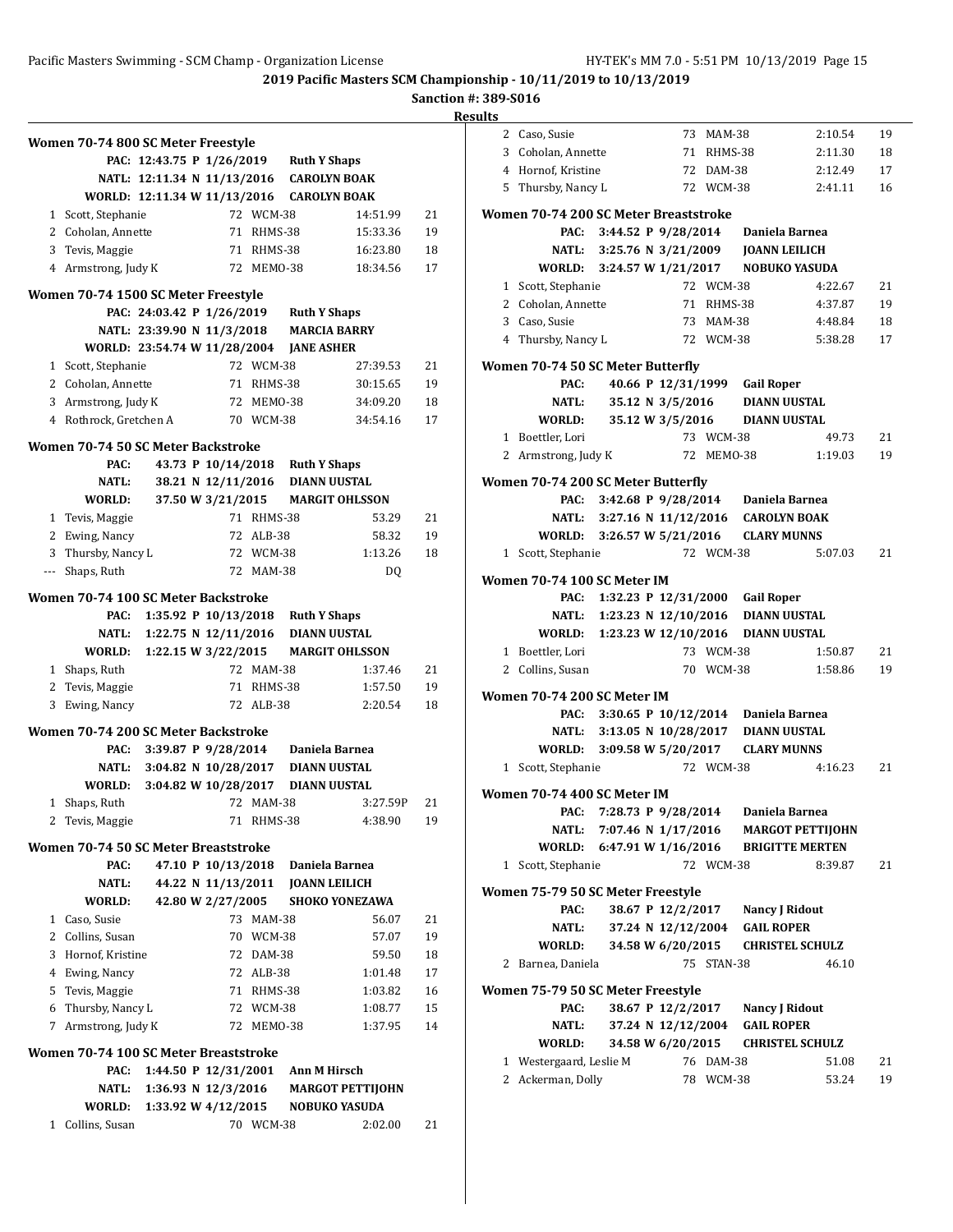**Sanction #: 389-S016**

|                                      |                                     |                      |                                            | Sanction #: 389 |           |
|--------------------------------------|-------------------------------------|----------------------|--------------------------------------------|-----------------|-----------|
|                                      |                                     |                      |                                            | <b>Results</b>  |           |
| Women 75-79 100 SC Meter Freestyle   |                                     |                      |                                            |                 | Woi       |
|                                      |                                     |                      | PAC: 1:33.32 P 9/23/2018 Nancy J Ridout    |                 |           |
|                                      |                                     |                      | NATL: 1:24.31 N 10/15/2005 GAIL ROPER      |                 |           |
|                                      |                                     |                      | WORLD: 1:18.59 W 3/25/2006 JANE ASHER      |                 |           |
| 1 Westergaard, Leslie M              |                                     | 76 DAM-38            | 1:51.84                                    | 21              |           |
| Women 75-79 100 SC Meter Freestyle   |                                     |                      |                                            |                 |           |
|                                      |                                     |                      | PAC: 1:33.32 P 9/23/2018 Nancy J Ridout    |                 | <b>Wo</b> |
|                                      |                                     |                      | NATL: 1:24.31 N 10/15/2005 GAIL ROPER      |                 |           |
|                                      |                                     |                      | WORLD: 1:18.59 W 3/25/2006 JANE ASHER      |                 |           |
| 1 Barnea, Daniela                    |                                     | 75 STAN-38           | 1:39.07                                    |                 |           |
| Women 75-79 200 SC Meter Freestyle   |                                     |                      |                                            |                 |           |
|                                      |                                     |                      | PAC: 3:25.32 P 12/31/1998 Margery Meyer    |                 | Wol       |
|                                      |                                     |                      | NATL: 3:07.58 N 11/20/2005 GAIL ROPER      |                 |           |
|                                      |                                     |                      | WORLD: 2:51.65 W 1/26/2013   YOSHIKO OSAKI |                 |           |
| 1 Barnea, Daniela                    |                                     | 75 STAN-38           | 3:23.33P                                   | 21              |           |
| 2 Ackerman, Dolly                    |                                     | 78 WCM-38            | 4:35.80                                    | 19              |           |
| Women 75-79 400 SC Meter Freestyle   |                                     |                      |                                            |                 | <b>Wo</b> |
|                                      |                                     |                      | PAC: 7:01.36 P 12/31/1998 Margery Meyer    |                 |           |
|                                      | NATL: 6:44.09 N 12/8/2002 JEAN TROY |                      |                                            |                 |           |
|                                      | WORLD: 6:08.74 W 4/19/2015          |                      | YOSHIKO OSAKI                              |                 |           |
| 1 Westergaard, Leslie M              |                                     | 76 DAM-38            | 8:42.36                                    | 21              |           |
|                                      |                                     |                      |                                            |                 |           |
| Women 75-79 1500 SC Meter Freestyle  | PAC: 27:47.25 P 12/31/1998          |                      |                                            |                 | Wor       |
|                                      | NATL: 26:37.02 N 12/4/2005          |                      | <b>Margery Meyer</b><br><b>GAIL ROPER</b>  |                 |           |
|                                      | WORLD: 24:04.75 W 11/26/2006        |                      | <b>JANE ASHER</b>                          |                 |           |
| 1 Ackerman, Dolly                    |                                     | 78 WCM-38            | 38:12.88                                   | 21              |           |
|                                      |                                     |                      |                                            |                 |           |
| Women 75-79 50 SC Meter Backstroke   |                                     |                      |                                            |                 |           |
| PAC:                                 |                                     | 51.37 P 12/31/2010   | <b>Miek Mc Cubbin</b>                      |                 | <b>Wo</b> |
|                                      | NATL: 44.76 N 11/7/1999             |                      | <b>DORIS STEADMAN</b>                      |                 |           |
| WORLD:                               |                                     |                      | 40.74 W 2/17/2018 E.KETELSEN               |                 |           |
| 1 Westergaard, Leslie M              |                                     | 76 DAM-38            | 54.85                                      | 21              |           |
| Women 75-79 100 SC Meter Backstroke  |                                     |                      |                                            |                 |           |
| PAC:                                 |                                     | 1:56.01 P 12/31/2008 | <b>Ann M Hirsch</b>                        |                 |           |
| NATL:                                | 1:36.90 N 3/19/2011                 |                      | <b>NANCY BROWN</b>                         |                 | Woi       |
| WORLD:                               |                                     | 1:29.04 W 3/10/2018  | <b>E.KETELSEN</b>                          |                 |           |
| 1 Barnea, Daniela                    |                                     | 75 STAN-38           | 1:49.38P                                   | 21              |           |
| 2 Westergaard, Leslie M              |                                     | 76 DAM-38            | 1:58.49                                    | 19              |           |
| Women 75-79 200 SC Meter Backstroke  |                                     |                      |                                            |                 |           |
| PAC:                                 |                                     | 3:38.25 P 12/31/2008 | <b>Ann M Hirsch</b>                        |                 | Woi       |
| <b>NATL:</b>                         | 3:34.09 N 3/19/2011                 |                      | <b>NANCY BROWN</b>                         |                 |           |
|                                      | WORLD: 3:20.26 W 3/11/2018          |                      | <b>E.KETELSEN</b>                          |                 |           |
| 1 Westergaard, Leslie M              |                                     | 76 DAM-38            | 4:08.12                                    | 21              |           |
| Women 75-79 50 SC Meter Breaststroke |                                     |                      |                                            |                 |           |
| PAC:                                 |                                     | 51.17 P 12/31/2008   | Ann M Hirsch                               |                 | Woi       |
| <b>NATL:</b>                         |                                     | 46.20 N 3/15/2014    | <b>JOANN LEILICH</b>                       |                 |           |
| WORLD:                               |                                     | 43.79 W 2/14/2010    | <b>SHOKO YONEZAWA</b>                      |                 |           |
| 1 Barnea, Daniela                    |                                     | 75 STAN-38           | 47.97P                                     | 21              |           |
| 2 Stretch, Nancy                     |                                     | 79 TOC-38            | 1:04.50                                    | 19              |           |
|                                      |                                     |                      |                                            |                 |           |

|              | Women 75-79 100 SC Meter Breaststroke      |                     |  |            |                                            |          |    |
|--------------|--------------------------------------------|---------------------|--|------------|--------------------------------------------|----------|----|
|              |                                            |                     |  |            | PAC: 1:50.24 P 12/31/2008 Ann M Hirsch     |          |    |
|              |                                            |                     |  |            | NATL: 1:40.82 N 3/15/2014 JOANN LEILICH    |          |    |
|              |                                            |                     |  |            | WORLD: 1:36.48 W 3/21/2010 SHOKO YONEZAWA  |          |    |
|              | 1 Barnea, Daniela                          |                     |  | 75 STAN-38 |                                            | 1:43.68P | 21 |
|              | 2 Stretch, Nancy                           |                     |  | 79 TOC-38  |                                            | 2:22.53  | 19 |
|              | Women 75-79 50 SC Meter Butterfly          |                     |  |            |                                            |          |    |
|              | PAC:                                       |                     |  |            | 53.91 P 10/18/2009 Joan E Alexander        |          |    |
|              | <b>NATL:</b>                               |                     |  |            | 44.18 N 12/12/2004 GAIL ROPER              |          |    |
|              | WORLD:                                     |                     |  |            | 40.71 W 3/24/2006 JANE ASHER               |          |    |
|              | 2 Barnea, Daniela                          |                     |  | 75 STAN-38 |                                            | 50.42P   |    |
|              |                                            |                     |  |            |                                            |          |    |
|              | Women 75-79 50 SC Meter Butterfly          |                     |  |            |                                            |          |    |
|              | PAC:                                       |                     |  |            | 53.91 P 10/18/2009 Joan E Alexander        |          |    |
|              |                                            |                     |  |            | NATL: 44.18 N 12/12/2004 GAIL ROPER        |          |    |
|              |                                            |                     |  |            | WORLD: 40.71 W 3/24/2006 JANE ASHER        |          |    |
|              | 1 Stretch, Nancy                           |                     |  | 79 TOC-38  |                                            | 1:05.83  | 21 |
|              |                                            |                     |  |            |                                            |          |    |
|              | Women 75-79 100 SC Meter Butterfly<br>PAC: |                     |  |            | 1:56.17 P 12/31/2009 Joan E Alexander      |          |    |
|              |                                            |                     |  |            | NATL: 1:49.36 N 12/4/2005 GAIL ROPER       |          |    |
|              |                                            |                     |  |            |                                            |          |    |
|              |                                            |                     |  |            | WORLD: 1:44.35 W 5/19/2007 JUDIE OLIVER    |          |    |
|              | 1 Barnea, Daniela                          |                     |  | 75 STAN-38 |                                            | 1:46.04N | 21 |
|              | Women 75-79 100 SC Meter IM                |                     |  |            |                                            |          |    |
|              |                                            |                     |  |            | PAC: 1:49.53 P 12/31/2009 Ann M Hirsch     |          |    |
|              |                                            |                     |  |            | NATL: 1:38.11 N 12/12/2004 GAIL ROPER      |          |    |
|              |                                            |                     |  |            | WORLD: 1:31.38 W 5/26/2013 YOSHIKO OSAKI   |          |    |
|              | 1 Barnea, Daniela                          |                     |  | 75 STAN-38 |                                            | 1:38.99P | 21 |
|              | 2 Ackerman, Dolly                          |                     |  | 78 WCM-38  |                                            | 2:57.04  | 19 |
|              |                                            |                     |  |            |                                            |          |    |
|              | Women 75-79 200 SC Meter IM                |                     |  |            |                                            |          |    |
|              |                                            |                     |  |            | PAC: 3:57.06 P 12/31/2008 Ann M Hirsch     |          |    |
|              |                                            |                     |  |            | NATL: 3:37.24 N 12/11/2005 GAIL ROPER      |          |    |
|              |                                            |                     |  |            | WORLD: 3:22.23 W 5/26/2013   YOSHIKO OSAKI |          |    |
|              | 1 Barnea, Daniela                          |                     |  | 75 STAN-38 |                                            | 3:34.05N | 21 |
|              | 2 Stretch, Nancy                           |                     |  | 79 TOC-38  |                                            | 4:45.62  | 19 |
|              |                                            |                     |  |            |                                            |          |    |
|              | Women 75-79 400 SC Meter IM                |                     |  |            | PAC: 7:42.05 P 9/22/2019 Daniela Barnea    |          |    |
|              |                                            |                     |  |            |                                            |          |    |
|              | <b>NATL:</b>                               | 7:52.71 N 10/7/2001 |  |            | <b>JUNE KRAUSER</b>                        |          |    |
|              | WORLD:                                     |                     |  |            | 7:11.33 W 5/11/2013 YOSHIKO OSAKI          |          |    |
| $\mathbf{1}$ | Stretch, Nancy                             |                     |  | 79 TOC-38  |                                            | 10:04.74 | 21 |
|              | Women 80-84 50 SC Meter Freestyle          |                     |  |            |                                            |          |    |
|              | PAC:                                       | 41.34 P 12/31/2002  |  |            | <b>Margery Meyer</b>                       |          |    |
|              | <b>NATL:</b>                               | 38.03 N 1/25/2009   |  |            | <b>GAIL ROPER</b>                          |          |    |
|              | WORLD:                                     | 36.08 W 5/20/2018   |  |            | YOSHIKO OSAKI                              |          |    |
|              | 1 Wood, Caroline W                         |                     |  | 84 WCM-38  |                                            | 1:00.57  | 21 |
|              |                                            |                     |  |            |                                            |          |    |
|              | Women 80-84 50 SC Meter Backstroke         |                     |  |            |                                            |          |    |
|              | PAC:                                       | 50.03 P 12/31/2002  |  |            | <b>Margery Meyer</b>                       |          |    |
|              | NATL:                                      | 50.03 N 10/13/2002  |  |            | <b>MARGERY MEYER</b>                       |          |    |
|              | WORLD:                                     | 44.82 W 4/1/2018    |  |            | YOSHIKO OSAKI                              |          |    |
| 1            | Morton, Judith L                           |                     |  | 80 WCM-38  |                                            | 1:15.20  | 21 |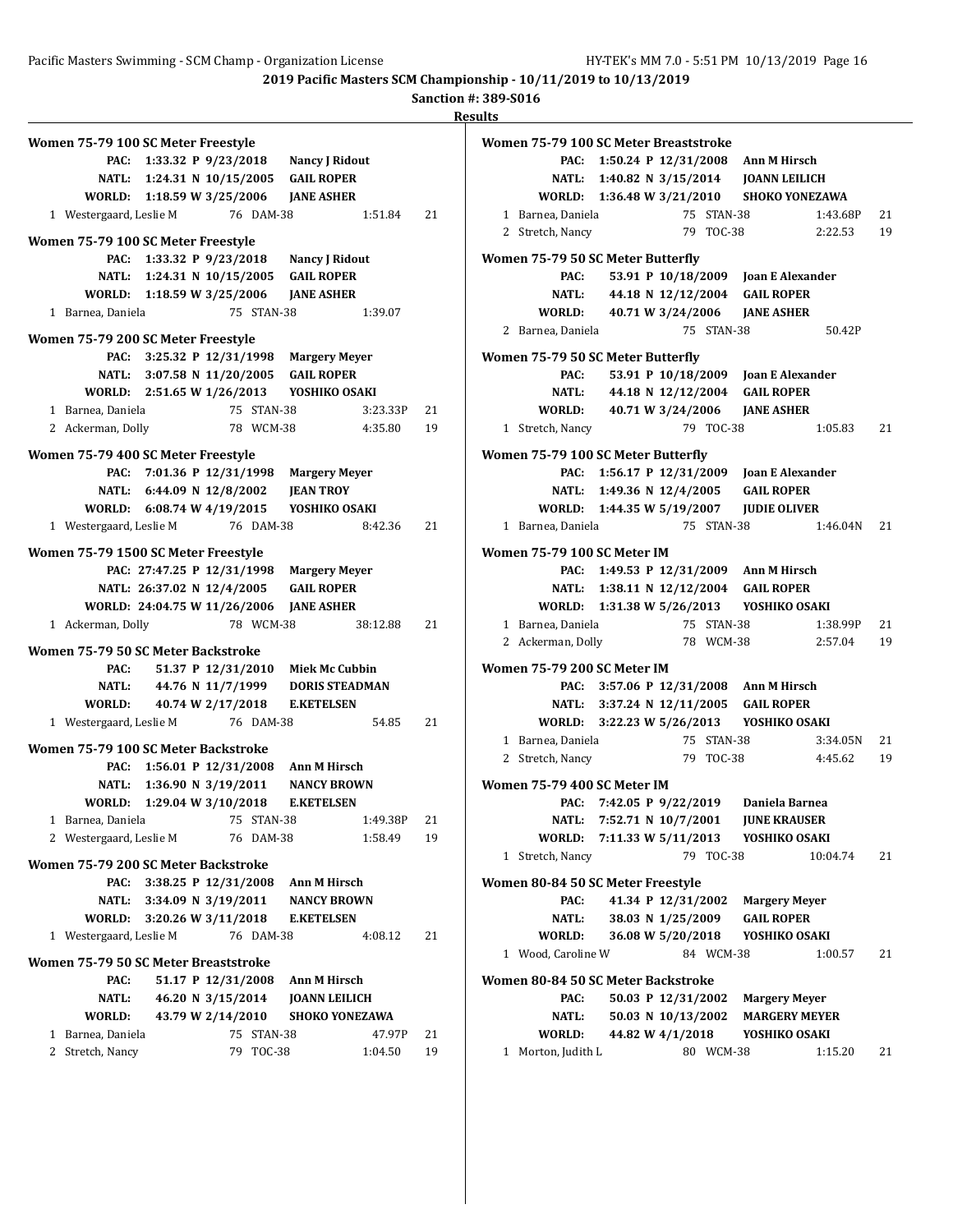**Sanction #: 389-S016**

| Women 80-84 100 SC Meter Backstroke         |                          |
|---------------------------------------------|--------------------------|
| 1:55.79 P 12/31/2002<br>PAC:                | <b>Margery Meyer</b>     |
| NATL: 1:50.61 N 12/1/2007                   | <b>BETTY LORENZI</b>     |
| WORLD: 1:44.88 W 4/10/2011                  | <b>JANE ASHER</b>        |
| 80 WCM-38<br>1 Morton, Judith L             | 2:39.85<br>21            |
| Women 80-84 200 SC Meter Backstroke         |                          |
| 4:14.53 P 12/31/2003<br>PAC:                | <b>Margery Meyer</b>     |
| NATL: 3:59.15 N 11/22/2009                  | <b>NANCY KINNEY</b>      |
| WORLD: 3:42.88 W 7/17/2011                  | <b>JANE ASHER</b>        |
| 1 Morton, Judith L<br>80 WCM-38             | 21<br>5:29.20            |
|                                             |                          |
| <b>Women 80-84 50 SC Meter Breaststroke</b> |                          |
| PAC:<br>53.62 P 10/16/2011 Ann M Hirsch     |                          |
| 51.83 N 10/7/2018<br><b>NATL:</b>           | <b>ANNE WILLIAMS</b>     |
| WORLD:<br>46.48 W 3/8/2015                  | <b>SHOKO YONEZAWA</b>    |
| 1 Fasbender, Alice J<br>81 OREG-37          | 1:50.18<br>21            |
| Women 80-84 200 SC Meter Breaststroke       |                          |
| PAC: 4:16.16 P 9/25/2011 Ann M Hirsch       |                          |
| NATL: 4:02.76 N 10/7/2018 ANNE WILLIAMS     |                          |
| WORLD: 3:54.35 W 2/6/2016                   | <b>SHOKO YONEZAWA</b>    |
| 1 Morton, Judith L<br>80 WCM-38             | 7:58.54<br>21            |
| Women 80-84 100 SC Meter Butterfly          |                          |
| PAC: 2:28.34 P 12/31/1994 Jean Durston      |                          |
| NATL: 1:58.02 N 11/21/2009                  | <b>GAIL ROPER</b>        |
| WORLD: 1:50.08 W 4/1/2012                   | <b>JUDIE OLIVER</b>      |
| 80 WCM-38                                   | 21                       |
| 1 Morton, Judith L                          | 3:58.78                  |
| Women 80-84 200 SC Meter Butterfly          |                          |
| 5:24.06 P 12/31/2002 Jae Howell<br>PAC:     |                          |
| NATL: 4:35.51 N 10/28/2007                  | <b>LOIS KIVI NOCHMAN</b> |
| WORLD: 4:10.18 W 3/31/2012                  | <b>JUDIE OLIVER</b>      |
| 1 Morton, Judith L<br>80 WCM-38             | 8:32.56<br>21            |
| Women 80-84 200 SC Meter IM                 |                          |
| PAC: 4:25.53 P 12/31/2012 Ann M Hirsch      |                          |
| NATL: 3:55.51 N 6/17/2009                   | <b>GAIL ROPER</b>        |
| WORLD: 3:43.73 W 6/11/2011                  | <b>IANE ASHER</b>        |
| 1 Morton, Judith L<br>80 WCM-38             | 21<br>6:48.61            |
|                                             |                          |
| Women 85-89 50 SC Meter Freestyle           |                          |
| PAC:<br>48.10 P 12/31/2008                  | <b>Margery Meyer</b>     |
| 46.01 N 12/6/2014<br>NATL:                  | <b>NAN BOHL</b>          |
| 38.75 W 4/17/2016<br>WORLD:                 | <b>JANE ASHER</b>        |
| 1 Hirsch, Ann<br>88 WCM-38                  | 1:14.60<br>21            |
| Women 85-89 50 SC Meter Backstroke          |                          |
| PAC:<br>59.11 P 9/14/2008                   | <b>Margery Meyer</b>     |
| 51.75 N 10/13/2012<br>NATL:                 | <b>BETTY LORENZI</b>     |
| 49.07 W 6/25/2016<br>WORLD:                 | <b>JANE ASHER</b>        |
| 1 Hirsch, Ann<br>88 WCM-38                  | 1:15.66<br>21            |
| Women 85-89 100 SC Meter Backstroke         |                          |
| 2:16.59 P 12/31/2002<br>PAC:                | <b>Marjorie Sharpe</b>   |
| 1:52.21 N 10/14/2012<br>NATL:               | <b>BETTY LORENZI</b>     |
| 1:50.18 W 6/25/2016<br>WORLD:               | <b>JANE ASHER</b>        |
| 1 Hirsch, Ann<br>88 WCM-38                  | 2:46.04<br>21            |
|                                             |                          |

|   | Women 85-89 200 SC Meter Backstroke     |                            |                   |            |                                            |         |    |
|---|-----------------------------------------|----------------------------|-------------------|------------|--------------------------------------------|---------|----|
|   | PAC:                                    |                            |                   |            | 4:53.35 P 12/31/2002 Marjorie Sharpe       |         |    |
|   |                                         |                            |                   |            | NATL: 4:05.00 N 10/12/2014 BETTY LORENZI   |         |    |
|   |                                         | WORLD: 3:57.91 W 7/10/2016 |                   |            | <b>JANE ASHER</b>                          |         |    |
|   | 1 Hirsch, Ann                           |                            |                   | 88 WCM-38  |                                            | 5:48.23 | 21 |
|   | Women 85-89 50 SC Meter Breaststroke    |                            |                   |            |                                            |         |    |
|   | PAC:                                    |                            |                   |            | 1:10.77 P 9/24/2017 Ann M Hirsch           |         |    |
|   | NATL:                                   |                            |                   |            | 1:00.96 N 11/8/2014 SYLVIA EISELE          |         |    |
|   |                                         |                            |                   |            | WORLD: 52.17 W 1/23/2016 A.VAN OBBERGHEN   |         |    |
|   | 1 Hirsch, Ann                           |                            |                   | 88 WCM-38  |                                            | 1:18.21 | 21 |
|   |                                         |                            |                   |            |                                            |         |    |
|   | Women 85-89 100 SC Meter Breaststroke   |                            |                   |            |                                            |         |    |
|   | PAC:                                    |                            |                   |            | 2:39.22 P 9/24/2017 Ann M Hirsch           |         |    |
|   |                                         |                            |                   |            | NATL: 2:18.81 N 10/9/2014 NAN BOHL         |         |    |
|   |                                         | WORLD: 1:56.68 W 1/22/2016 |                   |            | <b>A.VAN OBBERGHEN</b>                     |         |    |
|   | 1 Hirsch, Ann                           |                            |                   | 88 WCM-38  |                                            | 2:55.98 | 21 |
|   | Women 85-89 200 SC Meter Breaststroke   |                            |                   |            |                                            |         |    |
|   | PAC:                                    |                            |                   |            | 5:24.55 P 9/24/2017 Ann M Hirsch           |         |    |
|   |                                         |                            |                   |            | NATL: 5:08.52 N 10/8/2014 NAN BOHL         |         |    |
|   |                                         |                            |                   |            | WORLD: 4:17.34 W 3/19/2016 A.VAN OBBERGHEN |         |    |
|   | 1 Hirsch, Ann                           |                            |                   | 88 WCM-38  |                                            | 6:12.69 | 21 |
|   |                                         |                            |                   |            |                                            |         |    |
|   | Men 18-24 50 SC Meter Freestyle<br>PAC: |                            |                   |            | 23.00 P 10/12/2014 Kevin Ferguson          |         |    |
|   | <b>NATL:</b>                            |                            |                   |            | 21.38 N 12/11/2005 NICK BRUNELLI           |         |    |
|   |                                         |                            |                   | 22 WCM-38  |                                            | 26.06   | 21 |
|   | 1 York, Paul                            |                            |                   |            |                                            |         |    |
|   | Men 18-24 100 SC Meter Freestyle        |                            |                   |            |                                            |         |    |
|   | PAC:                                    |                            |                   |            | 51.76 P 10/12/2014 Kevin Ferguson          |         |    |
|   | NATL:                                   | 48.00 N 12/11/2005         |                   |            | <b>NICK BRUNELLI</b>                       |         |    |
|   | 1 Lutzker, Michael                      |                            |                   | 22 WCM-38  |                                            | 56.20   | 21 |
|   | 2 York, Paul                            |                            |                   | 22 WCM-38  |                                            | 59.61   | 19 |
|   | 3 Rivera, Diego                         |                            |                   | 22 WCM-38  |                                            | 1:02.16 | 18 |
|   | 4 Redd, Cameron                         |                            |                   | 24 MEM0-38 |                                            | 1:09.20 | 17 |
|   | Men 18-24 200 SC Meter Freestyle        |                            |                   |            |                                            |         |    |
|   |                                         |                            |                   |            | PAC: 1:54.23 P 12/31/1995 Brad Winsor      |         |    |
|   | NATL:                                   |                            |                   |            | 1:47.32 N 12/11/2005 NICK BRUNELLI         |         |    |
|   | 1 Lutzker, Michael                      |                            |                   | 22 WCM-38  |                                            | 2:03.87 | 21 |
|   | 2 Pluemer, Aaron                        |                            |                   | 23 STAN-38 |                                            | 2:18.43 | 19 |
|   | 3 Rivera, Diego                         |                            |                   | 22 WCM-38  |                                            | 2:23.67 | 18 |
|   | 4 Sundaresan, Aravind                   |                            |                   | 23 STAN-38 |                                            | 2:28.75 | 17 |
|   | 5 Redd, Cameron                         |                            |                   | 24 MEMO-38 |                                            | 2:34.21 | 16 |
|   |                                         |                            |                   |            |                                            |         |    |
|   | Men 18-24 800 SC Meter Freestyle        |                            |                   |            |                                            |         |    |
|   | PAC:                                    |                            |                   |            | 8:35.83 P 12/31/1995 Brad Winsor           |         |    |
|   | NATL:                                   |                            |                   |            | 8:16.50 N 12/9/2011 ERIC NILSSON           |         |    |
|   | 1 Lutzker, Michael                      |                            |                   | 22 WCM-38  |                                            | 8:56.52 | 21 |
|   | Men 18-24 50 SC Meter Backstroke        |                            |                   |            |                                            |         |    |
|   | PAC:                                    |                            |                   |            | 25.71 P 9/18/2016 Chuck Katis              |         |    |
|   | NATL:                                   |                            | 25.38 N 3/17/2012 |            | JOSH HAFKIN                                |         |    |
|   | 1 Pluemer, Aaron                        |                            |                   | 23 STAN-38 |                                            | 31.00   | 21 |
|   | Men 18-24 100 SC Meter Backstroke       |                            |                   |            |                                            |         |    |
|   | PAC:                                    |                            |                   |            | 58.17 P 12/31/2010 Matt Scanlan            |         |    |
|   | NATL:                                   |                            |                   |            | 51.91 N 10/29/2011 EUGENE GODSOE           |         |    |
| 1 | Redd, Cameron                           |                            |                   | 24 MEMO-38 |                                            | 1:17.40 | 21 |
|   |                                         |                            |                   |            |                                            |         |    |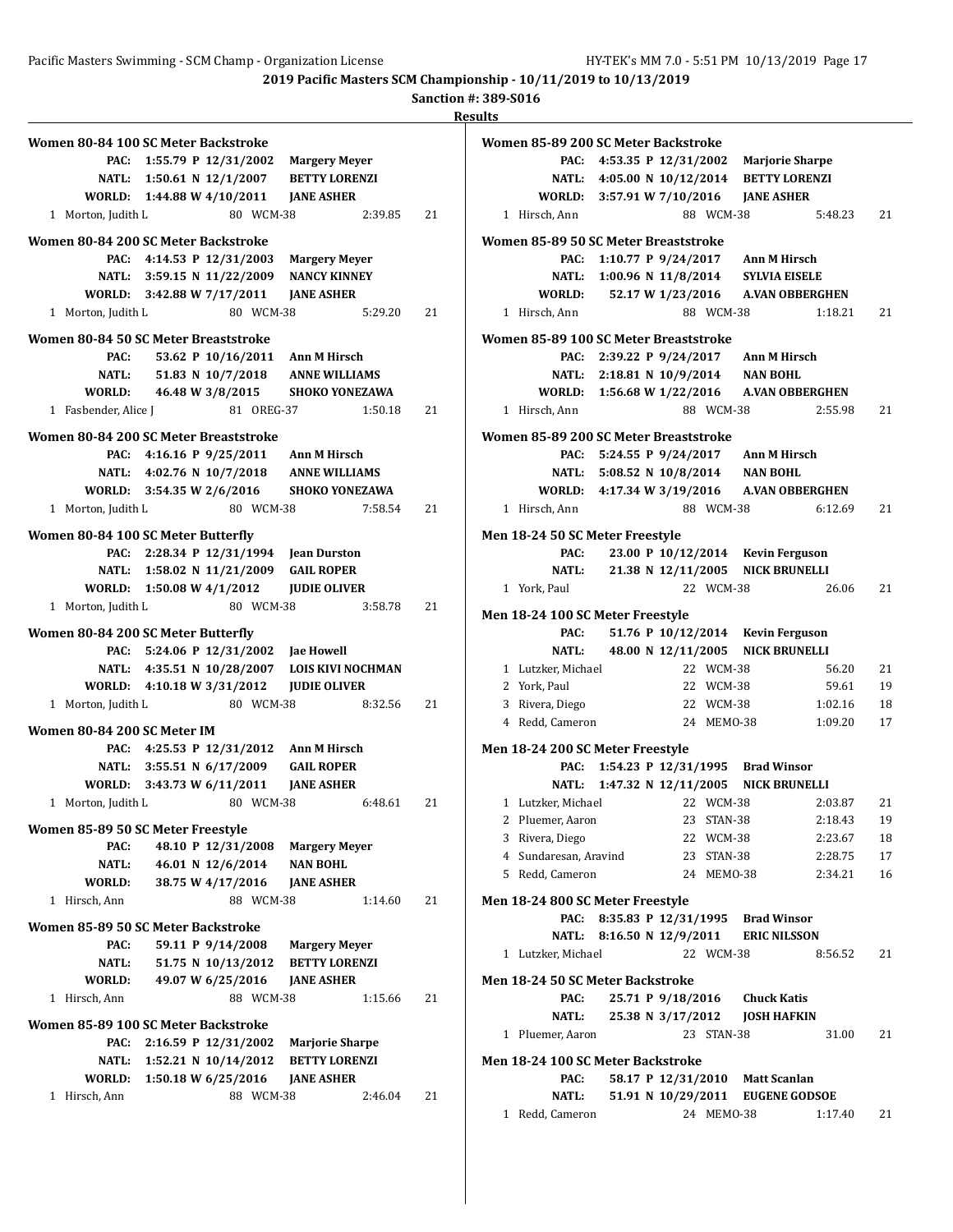#### **Sanction #: 389-S016**

|                | Men 18-24 50 SC Meter Breaststroke  |  |                    |            |                                              |         |    |
|----------------|-------------------------------------|--|--------------------|------------|----------------------------------------------|---------|----|
|                | PAC:                                |  |                    |            | 28.79 P 11/23/2013 Robert Lovelace           |         |    |
|                | <b>NATL:</b>                        |  |                    |            | 27.83 N 11/21/2009 GREGOR PLEVELJ            |         |    |
|                | 1 Redd, Cameron                     |  |                    | 24 MEMO-38 |                                              | 40.35   | 21 |
|                | Men 18-24 100 SC Meter Breaststroke |  |                    |            |                                              |         |    |
|                | PAC:                                |  |                    |            | 1:03.84 P 10/9/2016 Darren Chan Chin         |         |    |
|                | NATL:                               |  |                    |            | 59.96 N 11/18/2017 THIBAUT CAPITAINE         |         |    |
|                | 1 Redd, Cameron                     |  |                    | 24 MEMO-38 |                                              | 1:27.66 | 21 |
|                |                                     |  |                    |            |                                              |         |    |
|                | Men 18-24 200 SC Meter Breaststroke |  |                    |            |                                              |         |    |
|                |                                     |  |                    |            | PAC: 2:14.40 P 9/18/2016 Chuck Katis         |         |    |
|                | 1 Redd, Cameron                     |  |                    | 24 MEM0-38 | NATL: 2:12.70 N 11/19/2017 THIBAUT CAPITAINE | 3:13.10 | 21 |
|                |                                     |  |                    |            |                                              |         |    |
|                | Men 18-24 50 SC Meter Butterfly     |  |                    |            |                                              |         |    |
|                | PAC:                                |  |                    |            | 22.57 P 12/7/2004 Thomas A Shields           |         |    |
|                | NATL:                               |  |                    |            | 23.96 N 11/6/2016 RUNAR BORGEN               |         |    |
|                | 1 York, Paul                        |  |                    | 22 WCM-38  |                                              | 31.31   | 21 |
|                | Men 18-24 100 SC Meter Butterfly    |  |                    |            |                                              |         |    |
|                | PAC:                                |  | 48.99 P 12/7/2004  |            | <b>Thomas A Shields</b>                      |         |    |
|                |                                     |  |                    |            | NATL: 52.25 N 10/29/2011 EUGENE GODSOE       |         |    |
|                | 1 Rivera, Diego                     |  |                    | 22 WCM-38  |                                              | 1:08.18 | 21 |
|                | <b>Men 18-24 100 SC Meter IM</b>    |  |                    |            |                                              |         |    |
|                | PAC:                                |  |                    |            | 56.82 P 11/24/2013 Robert Lovelace           |         |    |
|                | <b>NATL:</b>                        |  |                    |            | 55.71 N 10/29/2011 EUGENE GODSOE             |         |    |
|                | 1 York, Paul                        |  |                    | 22 WCM-38  |                                              | 1:11.48 | 21 |
|                | 2 Redd, Cameron                     |  |                    | 24 MEMO-38 |                                              | 1:19.51 | 19 |
|                | Men 25-29 50 SC Meter Freestyle     |  |                    |            |                                              |         |    |
|                | PAC:                                |  |                    |            | 22.81 P 12/31/2002 Scott C Greenwood         |         |    |
|                | NATL:                               |  | 21.37 N 11/15/2014 |            | <b>CESAR CIELO</b>                           |         |    |
|                | WORLD:                              |  |                    |            | 21.37 W 11/15/2014 CESAR CIELO               |         |    |
|                | 1 Brilhante, Andre                  |  |                    | 25 USF-38  |                                              | 24.45   | 21 |
|                | 2 Hurko, Matt                       |  |                    | 28 TOC-38  |                                              | 24.74   | 19 |
|                | 3 Ward, Roger                       |  |                    | 29 MEMO-38 |                                              | 25.41   | 18 |
|                | 4 Duncan, Jacob                     |  |                    | 29 MEM0-38 |                                              | 29.32   | 17 |
|                | 5 Harding, Keevan                   |  |                    | 28 MEM0-38 |                                              | 30.13   | 16 |
|                | 6 Large, Robbie V                   |  |                    | 26 ALB-38  |                                              | 38.08   | 15 |
|                | Men 25-29 100 SC Meter Freestyle    |  |                    |            |                                              |         |    |
|                | PAC:                                |  | 51.94 P 9/22/2013  |            | Tim R Watts                                  |         |    |
|                | <b>NATL:</b>                        |  | 47.43 N 11/16/2014 |            | <b>CESAR CIELO</b>                           |         |    |
|                | WORLD:                              |  | 47.43 W 11/16/2014 |            | <b>CESAR CIELO</b>                           |         |    |
|                | 1 Ward, Roger                       |  |                    | 29 MEMO-38 |                                              | 56.33   |    |
|                | Men 25-29 100 SC Meter Freestyle    |  |                    |            |                                              |         |    |
|                | PAC:                                |  | 51.94 P 9/22/2013  |            | <b>Tim R Watts</b>                           |         |    |
|                | <b>NATL:</b>                        |  | 47.43 N 11/16/2014 |            | <b>CESAR CIELO</b>                           |         |    |
|                | WORLD:                              |  | 47.43 W 11/16/2014 |            | <b>CESAR CIELO</b>                           |         |    |
| $\mathbf{1}$   | Ward, Lee                           |  |                    | 26 WCM-38  |                                              | 53.01   | 21 |
|                | 2 Ward, Roger                       |  |                    | 29 MEMO-38 |                                              | 55.38   | 19 |
| 3              | Rossbach, Alexander                 |  |                    | 29 ALB-38  |                                              | 1:02.51 | 18 |
| $\overline{4}$ | Harding, Keevan                     |  |                    | 28 MEMO-38 |                                              | 1:05.60 | 17 |
|                | 5 Duncan, Jacob                     |  |                    | 29 MEMO-38 |                                              | 1:06.45 | 16 |
| 6              | Mefford, Jake                       |  |                    | 25 WCM-38  |                                              | 1:08.64 | 15 |
| 7              | Large, Robbie V                     |  |                    | 26 ALB-38  |                                              | 1:25.71 | 14 |

|              | Men 25-29 200 SC Meter Freestyle          |                            |                                              |            |                                              |          |    |
|--------------|-------------------------------------------|----------------------------|----------------------------------------------|------------|----------------------------------------------|----------|----|
|              | PAC:                                      |                            |                                              |            | 1:48.81 P 12/31/1995 John Keppeler           |          |    |
|              |                                           |                            |                                              |            | NATL: 1:44.90 N 11/3/2013 DARIAN TOWNSEND    |          |    |
|              |                                           | WORLD: 1:44.90 W 11/3/2013 |                                              |            | <b>DARIAN TOWNSEND</b>                       |          |    |
|              | 1 Ward, Roger                             |                            |                                              | 29 MEM0-38 |                                              | 2:09.22  | 21 |
|              | 2 Rossbach, Alexander                     |                            |                                              | 29 ALB-38  |                                              | 2:18.09  | 19 |
|              | 3 Thomas, Michael                         |                            |                                              | 27 MVM-38  |                                              | 2:26.35  | 18 |
|              | 4 Harding, Keevan                         |                            |                                              | 28 MEM0-38 |                                              | 2:28.28  | 17 |
|              |                                           |                            |                                              |            |                                              |          |    |
|              | Men 25-29 200 SC Meter Freestyle          |                            |                                              |            |                                              |          |    |
|              | PAC:                                      |                            | 1:48.81 P 12/31/1995                         |            | John Keppeler                                |          |    |
|              |                                           | NATL: 1:44.90 N 11/3/2013  |                                              |            | <b>DARIAN TOWNSEND</b>                       |          |    |
|              |                                           |                            |                                              |            | WORLD: 1:44.90 W 11/3/2013 DARIAN TOWNSEND   |          |    |
|              | 1 Large, Robbie V                         |                            |                                              | 26 ALB-38  |                                              | 3:16.51  |    |
|              | Men 25-29 400 SC Meter Freestyle          |                            |                                              |            |                                              |          |    |
|              |                                           |                            |                                              |            | PAC: 4:04.26 P 12/31/2002 Nate Moore         |          |    |
|              |                                           | NATL: 3:52.83 N 12/9/2018  |                                              |            | <b>DREW MODROV</b>                           |          |    |
|              |                                           | WORLD: 3:53.60 W 3/16/2007 |                                              |            | <b>SYLVAIN CROS</b>                          |          |    |
|              | 1 Vaiana, Nick                            |                            |                                              | 27 WCM-38  |                                              | 4:50.98  | 21 |
|              | 2 Thomas, Michael                         |                            |                                              | 27 MVM-38  |                                              | 5:12.10  | 19 |
|              | 3 Rossbach, Alexander                     |                            | 29 ALB-38                                    |            |                                              | 5:15.98  | 18 |
|              | 4 Large, Robbie V                         |                            |                                              | 26 ALB-38  |                                              | 6:35.07  | 17 |
|              |                                           |                            |                                              |            |                                              |          |    |
|              | Men 25-29 800 SC Meter Freestyle          |                            |                                              |            |                                              |          |    |
|              |                                           |                            |                                              |            | PAC: 8:43.04 P 12/31/1996 Chip L Hobson      |          |    |
|              |                                           |                            |                                              |            | NATL: 8:14.75 N 12/14/1997 ALEX KOSTICH      |          |    |
|              |                                           | WORLD: 8:07.91 W 4/12/2001 |                                              |            | <b>A.ANGELOTTI</b>                           |          |    |
|              | 1 Thomas, Michael                         |                            |                                              | 27 MVM-38  |                                              | 10:59.30 | 21 |
|              | 2 Qi, Andy                                |                            |                                              | 27 MEM0-38 |                                              | 12:46.16 | 19 |
|              | 3 Large, Robbie V                         |                            |                                              | 26 ALB-38  |                                              | 13:38.06 | 18 |
|              | Men 25-29 1500 SC Meter Freestyle         |                            |                                              |            |                                              |          |    |
|              |                                           |                            |                                              |            | PAC: 16:12.04 P 1/28/2017 Chad E La Tourett  |          |    |
|              |                                           |                            |                                              |            | NATL: 15:41.81 N 12/14/1997 ALEX KOSTICH     |          |    |
|              |                                           |                            |                                              |            | WORLD: 15:29.68 W 10/24/2003 GREG ORPHANIDES |          |    |
|              | 1 Large, Robbie V                         |                            |                                              | 26 ALB-38  |                                              | 25:42.30 | 21 |
|              |                                           |                            |                                              |            |                                              |          |    |
|              | Men 25-29 50 SC Meter Backstroke<br>PAC:  |                            | 25.67 P 9/22/2013                            |            | <b>Tim R Watts</b>                           |          |    |
|              | <b>NATL:</b>                              |                            | 24.55 N 11/3/2013                            |            | <b>DARIAN TOWNSEND</b>                       |          |    |
|              | <b>WORLD:</b>                             |                            | 24.55 W 11/3/2013                            |            |                                              |          |    |
|              | 1 Baslakov, Iskender                      |                            |                                              |            | <b>DARIAN TOWNSEND</b>                       |          |    |
|              |                                           |                            |                                              | 29 UC38-38 |                                              | 24.87P   | 21 |
|              | 2 Hurko, Matt                             |                            |                                              | 28 TOC-38  |                                              | 27.56    | 19 |
|              | Men 25-29 100 SC Meter Backstroke         |                            |                                              |            |                                              |          |    |
|              | PAC:                                      |                            | 55.76 P 12/31/1995                           |            | <b>John Keppeler</b>                         |          |    |
|              | NATL:                                     |                            | 52.99 N 12/3/2016                            |            | <b>TONY COX</b>                              |          |    |
|              | WORLD:                                    |                            | 52.99 W 12/3/2016                            |            | <b>TONY COX</b>                              |          |    |
| 1            | Baslakov, Iskender                        |                            |                                              | 29 UC38-38 |                                              | 55.20P   | 21 |
|              | 2 Greer, George                           |                            |                                              | 29 EBAT-38 |                                              | 1:04.63  | 19 |
|              |                                           |                            |                                              |            |                                              |          |    |
|              | Men 25-29 200 SC Meter Backstroke<br>PAC: |                            |                                              |            |                                              |          |    |
|              |                                           |                            | 2:02.63 P 12/31/1995                         |            | John Keppeler                                |          |    |
|              | NATL:                                     |                            | 2:01.34 N 11/13/2016<br>1:56.22 W 12/16/2006 |            | <b>JAN KONARZEWSKI</b>                       |          |    |
|              | WORLD:                                    |                            |                                              | 27 MVM-38  | <b>STEFAN HERBST</b>                         |          |    |
| $\mathbf{1}$ | Thomas, Michael                           |                            |                                              |            |                                              | 2:42.78  | 21 |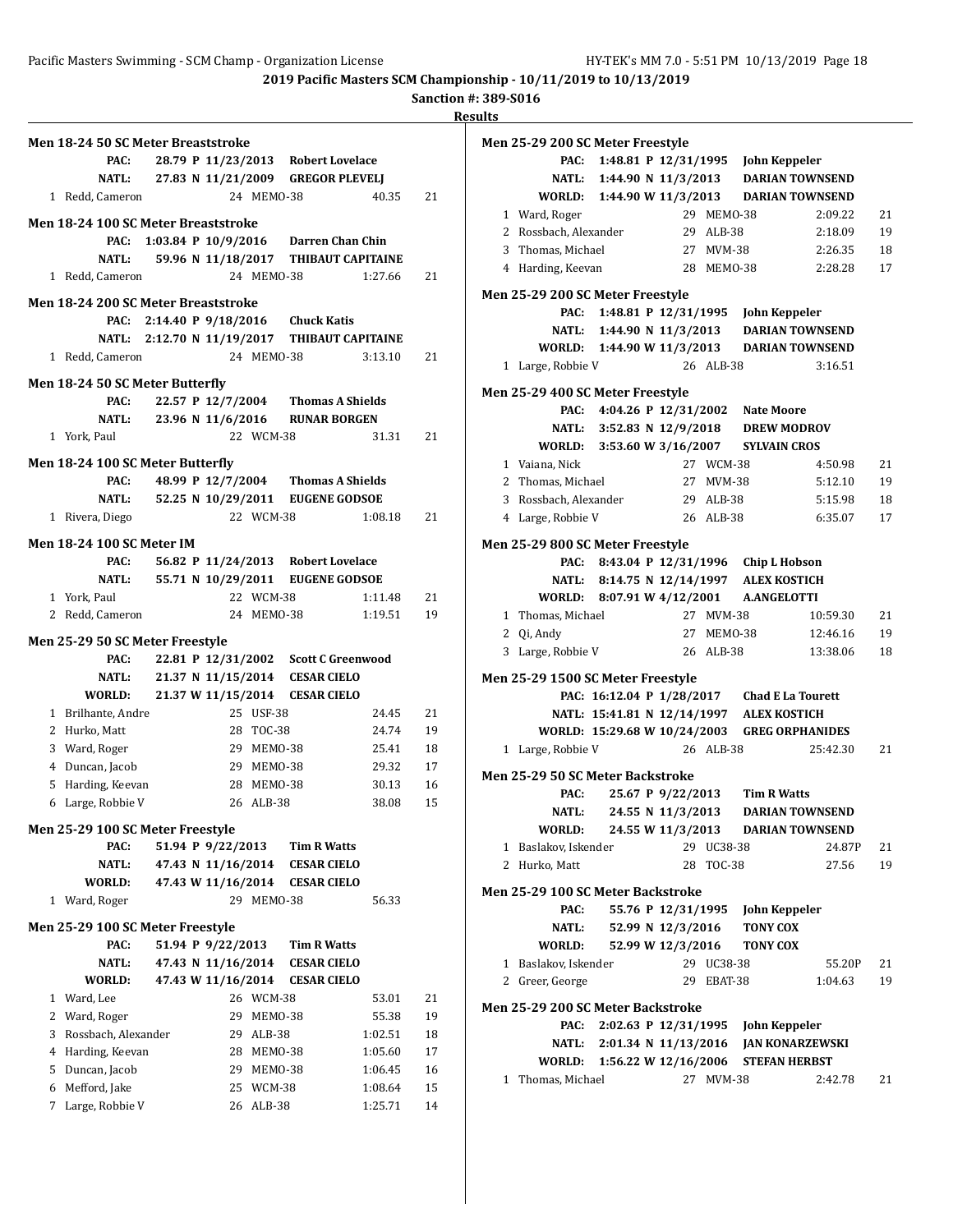# **Sanction #: 389-S016**

|                                     |                                  |    |            |                                  |                                    |    | <b>Results</b> |
|-------------------------------------|----------------------------------|----|------------|----------------------------------|------------------------------------|----|----------------|
| Men 25-29 50 SC Meter Breaststroke  |                                  |    |            |                                  |                                    |    |                |
| PAC:                                |                                  |    |            | 28.69 P 12/31/2012 John Dorr     |                                    |    | Mer            |
| NATL:                               |                                  |    |            |                                  | 27.31 N 11/23/2013 EETU KARVONEN   |    |                |
| WORLD:                              |                                  |    |            |                                  | 26.99 W 10/29/2017 LAWRENCE PALMER |    |                |
| 1 Cobleigh, Hunter                  |                                  |    | 25 ALB-38  |                                  | 28.66P                             | 21 |                |
| 2 Ward, Roger                       |                                  |    | 29 MEM0-38 |                                  | 31.81                              | 19 |                |
| 3 Harding, Keevan                   |                                  |    | 28 MEM0-38 |                                  | 37.52                              | 18 |                |
| Men 25-29 100 SC Meter Breaststroke |                                  |    |            |                                  |                                    |    | Mei            |
| PAC:                                | 1:00.83 P 12/7/2014 BJ Johnson   |    |            |                                  |                                    |    |                |
| <b>NATL:</b>                        |                                  |    |            |                                  | 59.21 N 11/23/2013 EETU KARVONEN   |    |                |
| WORLD:                              | 58.96 W 3/18/2018                |    |            | YUKI KANAYA                      |                                    |    |                |
| 1 Cobleigh, Hunter                  |                                  |    | 25 ALB-38  |                                  | 1:02.25                            | 21 |                |
| 2 Ward, Roger                       |                                  |    | 29 MEM0-38 |                                  | 1:10.10                            | 19 |                |
| 3 Mefford, Jake                     |                                  |    | 25 WCM-38  |                                  | 1:17.22                            | 18 |                |
| 4 Harding, Keevan                   |                                  |    | 28 MEMO-38 |                                  | 1:21.84                            | 17 |                |
|                                     |                                  |    |            |                                  |                                    |    | Mei            |
| Men 25-29 200 SC Meter Breaststroke |                                  |    |            |                                  |                                    |    |                |
| PAC:                                | 2:06.24 P 12/7/2014 BJ Johnson   |    |            |                                  |                                    |    |                |
| <b>NATL:</b>                        | 2:07.55 N 10/14/2018 JOSH PRENOT |    |            |                                  |                                    |    |                |
| WORLD:                              | 2:08.28 W 3/17/2018 YUKI KANAYA  |    |            |                                  |                                    |    |                |
| 1 Cobleigh, Hunter                  |                                  |    | 25 ALB-38  |                                  | 2:24.13                            | 21 |                |
| 2 Thomas, Michael                   |                                  |    | 27 MVM-38  |                                  | 3:00.80                            | 19 |                |
| 3 Harding, Keevan                   |                                  |    | 28 MEM0-38 |                                  | 3:05.92                            | 18 |                |
| Men 25-29 50 SC Meter Butterfly     |                                  |    |            |                                  |                                    |    |                |
| PAC:                                |                                  |    |            | 25.06 P 12/31/2007 Adam M Conway |                                    |    |                |
| <b>NATL:</b>                        |                                  |    |            |                                  | 23.53 N 10/14/2018 TOWNSEND\BORGEN |    |                |
| WORLD:                              | 23.33 W 5/5/2017                 |    |            | <b>RYO ISHII</b>                 |                                    |    |                |
| 1 Ward, Lee                         |                                  |    | 26 WCM-38  |                                  | 26.57                              | 21 |                |
| 2 Mefford, Jake                     |                                  |    | 25 WCM-38  |                                  | 29.81                              | 19 | Mer            |
| 3 Rossbach, Alexander               |                                  |    | 29 ALB-38  |                                  | 30.19                              | 18 |                |
| 4 Duncan, Jacob                     |                                  |    | 29 MEM0-38 |                                  | 33.41                              | 17 |                |
| 5 Qi, Andy                          |                                  |    | 27 MEM0-38 |                                  | 35.67                              | 16 |                |
| 6 Large, Robbie V                   |                                  |    | 26 ALB-38  |                                  | 43.85                              | 15 |                |
|                                     |                                  |    |            |                                  |                                    |    |                |
| Men 25-29 100 SC Meter Butterfly    |                                  |    |            |                                  |                                    |    |                |
| PAC:                                |                                  |    |            | 55.97 P 12/31/2007 Adam M Conway |                                    |    |                |
| <b>NATL:</b>                        |                                  |    |            |                                  | 52.45 N 11/3/2013 DARIAN TOWNSEND  |    | Mei            |
| WORLD: 52.45 W 4/30/2016 KO FUKAYA  |                                  |    |            |                                  |                                    |    |                |
| 1 Hurko, Matt                       |                                  |    | 28 TOC-38  |                                  | 57.64                              | 21 |                |
| Dunnigan, Sean<br>2                 |                                  |    | 28 MEM0-38 |                                  | 1:03.34                            | 19 |                |
| 3 Ward, Roger                       |                                  | 29 | MEMO-38    |                                  | 1:03.70                            | 18 |                |
| Men 25-29 200 SC Meter Butterfly    |                                  |    |            |                                  |                                    |    |                |
| PAC:                                | 2:13.42 P 9/23/2018              |    |            |                                  | <b>Brandon J Fischer</b>           |    |                |
| <b>NATL:</b>                        | 2:02.97 N 12/10/2017             |    |            |                                  | <b>DREW MODROV</b>                 |    | Mei            |
| WORLD:                              | 1:58.87 W 3/19/2016              |    |            |                                  | <b>TAKATSUGU OGA</b>               |    |                |
| 1 Rossbach, Alexander               |                                  |    | 29 ALB-38  |                                  | 2:41.83                            | 21 |                |
| Thomas, Michael<br>2                |                                  | 27 | MVM-38     |                                  | 2:51.95                            | 19 |                |
|                                     |                                  |    |            |                                  |                                    |    |                |
| <b>Men 25-29 100 SC Meter IM</b>    |                                  |    |            |                                  |                                    |    |                |
| PAC:                                | 56.39 P 9/25/2011                |    |            | <b>FRANK ZIO</b>                 |                                    |    |                |
| NATL:                               | 53.47 N 11/3/2013                |    |            |                                  | <b>DARIAN TOWNSEND</b>             |    |                |
| WORLD:                              | 53.47 W 11/3/2013                |    |            |                                  | <b>DARIAN TOWNSEND</b>             |    | Mei            |
| Dunnigan, Sean<br>$\mathbf{1}$      |                                  |    | 28 MEMO-38 |                                  | 1:07.03                            | 21 |                |
| $\mathbf{2}$<br>Rossbach, Alexander |                                  |    | 29 ALB-38  |                                  | 1:11.66                            | 19 |                |
| Harding, Keevan<br>3                |                                  |    | 28 MEMO-38 |                                  | 1:15.38                            | 18 |                |
| 4<br>Duncan, Jacob                  |                                  |    | 29 MEMO-38 |                                  | 1:18.91                            | 17 |                |
|                                     |                                  |    |            |                                  |                                    |    |                |

| 5 | Large, Robbie V                           |                                         |                    | 26 ALB-38  |                                      | 1:39.73                             | 16 |
|---|-------------------------------------------|-----------------------------------------|--------------------|------------|--------------------------------------|-------------------------------------|----|
|   | Men 25-29 200 SC Meter IM                 |                                         |                    |            |                                      |                                     |    |
|   | PAC:                                      |                                         |                    |            | 2:05.93 P 12/31/1995 Jon Keppeler    |                                     |    |
|   | <b>NATL:</b>                              |                                         |                    |            | 1:59.79 N 10/13/2013 ADAM RITTER     |                                     |    |
|   | WORLD:                                    | 1:59.70 W 1/31/2010                     |                    |            | <b>K.GILCHRIST</b>                   |                                     |    |
|   | 1 Ward, Roger                             |                                         |                    | 29 MEMO-38 |                                      | 2:18.82                             | 21 |
|   | 2 Thomas, Michael                         |                                         | 27                 | MVM-38     |                                      | 2:38.95                             | 19 |
|   |                                           |                                         |                    |            |                                      |                                     |    |
|   | Men 30-34 50 SC Meter Freestyle           |                                         |                    |            |                                      |                                     |    |
|   | PAC:                                      |                                         |                    |            |                                      | 22.39 P 10/16/2011 Anthony L Ervin  |    |
|   | <b>NATL:</b>                              |                                         | 21.91 N 11/13/2016 |            |                                      | <b>DARIAN TOWNSEND</b>              |    |
|   | WORLD:                                    |                                         |                    |            |                                      | 21.59 W 11/28/2015 EVGENIY LAGUNOV  |    |
|   | 1 Owen, Cameron                           |                                         |                    | 30 USF-38  |                                      | 23.67                               | 21 |
|   | 2 Revelli, Reid                           |                                         |                    | 34 UC38-38 |                                      | 26.57                               | 19 |
|   | 3 Stinson, Ian                            |                                         |                    | 33 MVM-38  |                                      | 27.44                               | 18 |
|   | Men 30-34 100 SC Meter Freestyle          |                                         |                    |            |                                      |                                     |    |
|   | PAC:                                      |                                         |                    |            |                                      | 50.35 P 9/25/2011 Anthony L Ervin   |    |
|   | NATL:                                     |                                         |                    |            |                                      | 48.08 N 9/27/2014 DARIAN TOWNSEND   |    |
|   | WORLD:                                    |                                         | 47.29 W 11/27/2015 |            |                                      | <b>EVGENIY LAGUNOV</b>              |    |
|   | 1 Owen, Cameron                           |                                         |                    | 30 USF-38  |                                      | 51.39                               | 21 |
|   | 2 Gouvea, Arthur                          |                                         |                    | 31 USF-38  |                                      | 54.46                               | 19 |
| 3 | Frink, Stephen                            |                                         |                    | 34 RPM-38  |                                      | 57.49                               | 18 |
|   | 4 Arrigo, Nicholas                        |                                         |                    | 34 RHMS-38 |                                      | 58.65                               | 17 |
|   | 5 Revelli, Reid                           |                                         |                    | 34 UC38-38 |                                      | 1:00.83                             | 16 |
|   | 6 Dankman, Aaron                          |                                         |                    | 33 MEM0-38 |                                      | 1:05.00                             | 15 |
|   | 7 Pereira, Ed                             |                                         |                    | 34 MVM-38  |                                      | 1:05.04                             | 14 |
|   | 8 Owens, Derek S                          |                                         |                    | 30 MEMO-38 |                                      | 1:14.47                             | 13 |
|   | 9 Teasdale-Schafle, Nolan                 |                                         |                    | 30 WCM-38  |                                      | 1:22.28                             | 12 |
|   |                                           |                                         |                    |            |                                      |                                     |    |
|   | Men 30-34 200 SC Meter Freestyle          |                                         |                    |            |                                      |                                     |    |
|   | PAC:                                      |                                         |                    |            | 1:52.04 P 12/31/1999 John Keppeler   |                                     |    |
|   | NATL:                                     |                                         |                    |            |                                      | 1:46.12 N 9/27/2014 DARIAN TOWNSEND |    |
|   | <b>WORLD:</b>                             | 1:46.12 W 9/27/2014                     |                    |            |                                      | <b>DARIAN TOWNSEND</b>              |    |
|   | 1 Kline, Peter R                          |                                         |                    | 30 WCM-38  |                                      | 1:54.47                             | 21 |
|   | 2 Owen, Cameron                           |                                         |                    | 30 USF-38  |                                      | 1:57.16                             | 19 |
|   | 3 Gouvea, Arthur                          |                                         |                    | 31 USF-38  |                                      | 1:59.74                             | 18 |
|   | Men 30-34 400 SC Meter Freestyle          |                                         |                    |            |                                      |                                     |    |
|   | PAC:                                      |                                         |                    |            | 4:11.37 P 10/18/2009 Clayton P Jones |                                     |    |
|   | <b>NATL:</b>                              | 3:57.47 N 10/4/2009                     |                    |            |                                      | <b>TAMAS KEREKJARTO</b>             |    |
|   | WORLD: 3:51.97 W 11/29/2014 YURY UFIMTSEV |                                         |                    |            |                                      |                                     |    |
|   | 1 Owen, Cameron                           |                                         |                    | 30 USF-38  |                                      | 4:20.46                             | 21 |
|   | 2 Torres, Emmanuel                        |                                         |                    | 33 MEMO-38 |                                      | 5:36.45                             | 19 |
|   | 3 Stinson, Ian                            |                                         |                    | 33 MVM-38  |                                      | 6:04.22                             | 18 |
|   |                                           |                                         |                    |            |                                      |                                     |    |
|   | Men 30-34 800 SC Meter Freestyle          |                                         |                    |            |                                      |                                     |    |
|   | PAC:                                      | 8:53.42 P 10/18/2009 Andy J Nonaka      |                    |            |                                      |                                     |    |
|   |                                           | NATL: 8:17.06 N 12/10/2000 ALEX KOSTICH |                    |            |                                      |                                     |    |
|   | WORLD: 8:17.06 W 12/10/2000 ALEX KOSTICH  |                                         |                    |            |                                      |                                     |    |
|   | 1 Torres, Emmanuel                        |                                         |                    | 33 MEMO-38 |                                      | 11:29.79                            | 21 |
|   | 2 Owens, Derek S                          |                                         |                    | 30 MEMO-38 |                                      | 12:56.50                            | 19 |
|   | 3 Teasdale-Schafle, Nolan                 |                                         |                    | 30 WCM-38  |                                      | 14:11.33                            | 18 |
|   | Men 30-34 50 SC Meter Backstroke          |                                         |                    |            |                                      |                                     |    |
|   | PAC:                                      |                                         |                    |            | 26.78 P 9/22/2019 Tim R Watts        |                                     |    |
|   | NATL:                                     |                                         |                    |            |                                      | 24.75 N 11/12/2016 DARIAN TOWNSEND  |    |
|   | <b>WORLD:</b>                             |                                         | 23.86 W 5/7/2017   |            |                                      | <b>NELSON SILVA Jr.</b>             |    |
|   | 1 Kline, Peter R                          |                                         |                    | 30 WCM-38  |                                      | 25.54P 21                           |    |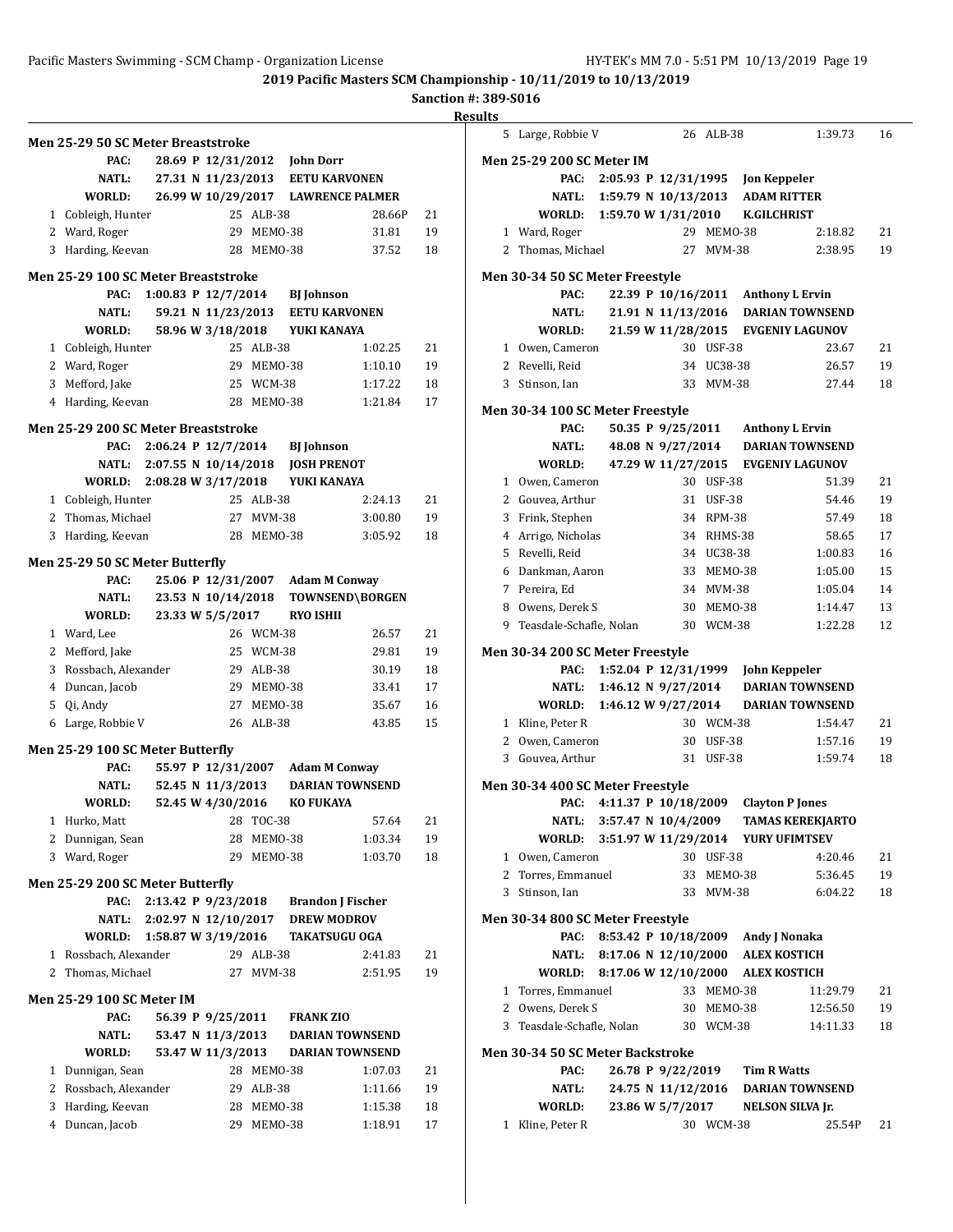# **Sanction #: 389-S016**

|                   |                                                                                                                                     |                                                                                                                                                                                                                                                                                                                                             |                                                                            |                                                                                                                                                                                                                                                                                                                        |                                                                                                                                                                                                                                                                                                                                                                                                     |                                                                                                                                                                                                                                                                                                                                                                                                                                                                                                                                                                                                                                                                                                                                                                          | Resul                      |
|-------------------|-------------------------------------------------------------------------------------------------------------------------------------|---------------------------------------------------------------------------------------------------------------------------------------------------------------------------------------------------------------------------------------------------------------------------------------------------------------------------------------------|----------------------------------------------------------------------------|------------------------------------------------------------------------------------------------------------------------------------------------------------------------------------------------------------------------------------------------------------------------------------------------------------------------|-----------------------------------------------------------------------------------------------------------------------------------------------------------------------------------------------------------------------------------------------------------------------------------------------------------------------------------------------------------------------------------------------------|--------------------------------------------------------------------------------------------------------------------------------------------------------------------------------------------------------------------------------------------------------------------------------------------------------------------------------------------------------------------------------------------------------------------------------------------------------------------------------------------------------------------------------------------------------------------------------------------------------------------------------------------------------------------------------------------------------------------------------------------------------------------------|----------------------------|
|                   |                                                                                                                                     |                                                                                                                                                                                                                                                                                                                                             |                                                                            |                                                                                                                                                                                                                                                                                                                        |                                                                                                                                                                                                                                                                                                                                                                                                     |                                                                                                                                                                                                                                                                                                                                                                                                                                                                                                                                                                                                                                                                                                                                                                          |                            |
|                   |                                                                                                                                     |                                                                                                                                                                                                                                                                                                                                             |                                                                            |                                                                                                                                                                                                                                                                                                                        |                                                                                                                                                                                                                                                                                                                                                                                                     |                                                                                                                                                                                                                                                                                                                                                                                                                                                                                                                                                                                                                                                                                                                                                                          |                            |
|                   |                                                                                                                                     |                                                                                                                                                                                                                                                                                                                                             |                                                                            |                                                                                                                                                                                                                                                                                                                        |                                                                                                                                                                                                                                                                                                                                                                                                     |                                                                                                                                                                                                                                                                                                                                                                                                                                                                                                                                                                                                                                                                                                                                                                          |                            |
| PAC:              |                                                                                                                                     |                                                                                                                                                                                                                                                                                                                                             |                                                                            |                                                                                                                                                                                                                                                                                                                        |                                                                                                                                                                                                                                                                                                                                                                                                     |                                                                                                                                                                                                                                                                                                                                                                                                                                                                                                                                                                                                                                                                                                                                                                          |                            |
|                   |                                                                                                                                     |                                                                                                                                                                                                                                                                                                                                             |                                                                            |                                                                                                                                                                                                                                                                                                                        |                                                                                                                                                                                                                                                                                                                                                                                                     |                                                                                                                                                                                                                                                                                                                                                                                                                                                                                                                                                                                                                                                                                                                                                                          |                            |
|                   |                                                                                                                                     |                                                                                                                                                                                                                                                                                                                                             |                                                                            |                                                                                                                                                                                                                                                                                                                        |                                                                                                                                                                                                                                                                                                                                                                                                     |                                                                                                                                                                                                                                                                                                                                                                                                                                                                                                                                                                                                                                                                                                                                                                          | N                          |
|                   |                                                                                                                                     |                                                                                                                                                                                                                                                                                                                                             |                                                                            |                                                                                                                                                                                                                                                                                                                        |                                                                                                                                                                                                                                                                                                                                                                                                     |                                                                                                                                                                                                                                                                                                                                                                                                                                                                                                                                                                                                                                                                                                                                                                          |                            |
|                   |                                                                                                                                     |                                                                                                                                                                                                                                                                                                                                             |                                                                            |                                                                                                                                                                                                                                                                                                                        |                                                                                                                                                                                                                                                                                                                                                                                                     |                                                                                                                                                                                                                                                                                                                                                                                                                                                                                                                                                                                                                                                                                                                                                                          |                            |
| PAC:              |                                                                                                                                     |                                                                                                                                                                                                                                                                                                                                             |                                                                            |                                                                                                                                                                                                                                                                                                                        |                                                                                                                                                                                                                                                                                                                                                                                                     |                                                                                                                                                                                                                                                                                                                                                                                                                                                                                                                                                                                                                                                                                                                                                                          |                            |
| <b>NATL:</b>      |                                                                                                                                     |                                                                                                                                                                                                                                                                                                                                             |                                                                            |                                                                                                                                                                                                                                                                                                                        |                                                                                                                                                                                                                                                                                                                                                                                                     |                                                                                                                                                                                                                                                                                                                                                                                                                                                                                                                                                                                                                                                                                                                                                                          |                            |
| WORLD:            |                                                                                                                                     |                                                                                                                                                                                                                                                                                                                                             |                                                                            |                                                                                                                                                                                                                                                                                                                        |                                                                                                                                                                                                                                                                                                                                                                                                     |                                                                                                                                                                                                                                                                                                                                                                                                                                                                                                                                                                                                                                                                                                                                                                          |                            |
| 1 Kline, Peter R  |                                                                                                                                     |                                                                                                                                                                                                                                                                                                                                             |                                                                            |                                                                                                                                                                                                                                                                                                                        | 56.12P                                                                                                                                                                                                                                                                                                                                                                                              | 21                                                                                                                                                                                                                                                                                                                                                                                                                                                                                                                                                                                                                                                                                                                                                                       |                            |
|                   |                                                                                                                                     |                                                                                                                                                                                                                                                                                                                                             |                                                                            |                                                                                                                                                                                                                                                                                                                        | 1:02.58                                                                                                                                                                                                                                                                                                                                                                                             | 19                                                                                                                                                                                                                                                                                                                                                                                                                                                                                                                                                                                                                                                                                                                                                                       | N                          |
| 3 Frink, Stephen  |                                                                                                                                     |                                                                                                                                                                                                                                                                                                                                             |                                                                            |                                                                                                                                                                                                                                                                                                                        | 1:12.11                                                                                                                                                                                                                                                                                                                                                                                             | 18                                                                                                                                                                                                                                                                                                                                                                                                                                                                                                                                                                                                                                                                                                                                                                       |                            |
| 4 Pereira, Ed     |                                                                                                                                     |                                                                                                                                                                                                                                                                                                                                             |                                                                            |                                                                                                                                                                                                                                                                                                                        | 1:13.01                                                                                                                                                                                                                                                                                                                                                                                             | 17                                                                                                                                                                                                                                                                                                                                                                                                                                                                                                                                                                                                                                                                                                                                                                       |                            |
|                   |                                                                                                                                     |                                                                                                                                                                                                                                                                                                                                             |                                                                            |                                                                                                                                                                                                                                                                                                                        | 1:15.32                                                                                                                                                                                                                                                                                                                                                                                             | 16                                                                                                                                                                                                                                                                                                                                                                                                                                                                                                                                                                                                                                                                                                                                                                       |                            |
|                   |                                                                                                                                     |                                                                                                                                                                                                                                                                                                                                             |                                                                            |                                                                                                                                                                                                                                                                                                                        | 1:15.42                                                                                                                                                                                                                                                                                                                                                                                             | 15                                                                                                                                                                                                                                                                                                                                                                                                                                                                                                                                                                                                                                                                                                                                                                       |                            |
|                   |                                                                                                                                     |                                                                                                                                                                                                                                                                                                                                             |                                                                            |                                                                                                                                                                                                                                                                                                                        | 1:18.51                                                                                                                                                                                                                                                                                                                                                                                             | 14                                                                                                                                                                                                                                                                                                                                                                                                                                                                                                                                                                                                                                                                                                                                                                       |                            |
|                   |                                                                                                                                     |                                                                                                                                                                                                                                                                                                                                             |                                                                            |                                                                                                                                                                                                                                                                                                                        |                                                                                                                                                                                                                                                                                                                                                                                                     |                                                                                                                                                                                                                                                                                                                                                                                                                                                                                                                                                                                                                                                                                                                                                                          | N                          |
|                   |                                                                                                                                     |                                                                                                                                                                                                                                                                                                                                             |                                                                            |                                                                                                                                                                                                                                                                                                                        |                                                                                                                                                                                                                                                                                                                                                                                                     |                                                                                                                                                                                                                                                                                                                                                                                                                                                                                                                                                                                                                                                                                                                                                                          |                            |
| NATL:             |                                                                                                                                     |                                                                                                                                                                                                                                                                                                                                             |                                                                            |                                                                                                                                                                                                                                                                                                                        |                                                                                                                                                                                                                                                                                                                                                                                                     |                                                                                                                                                                                                                                                                                                                                                                                                                                                                                                                                                                                                                                                                                                                                                                          |                            |
| WORLD:            |                                                                                                                                     |                                                                                                                                                                                                                                                                                                                                             |                                                                            |                                                                                                                                                                                                                                                                                                                        |                                                                                                                                                                                                                                                                                                                                                                                                     |                                                                                                                                                                                                                                                                                                                                                                                                                                                                                                                                                                                                                                                                                                                                                                          |                            |
| 1 Kline, Peter R  |                                                                                                                                     |                                                                                                                                                                                                                                                                                                                                             |                                                                            |                                                                                                                                                                                                                                                                                                                        | 2:15.93                                                                                                                                                                                                                                                                                                                                                                                             | 21                                                                                                                                                                                                                                                                                                                                                                                                                                                                                                                                                                                                                                                                                                                                                                       |                            |
|                   |                                                                                                                                     |                                                                                                                                                                                                                                                                                                                                             |                                                                            |                                                                                                                                                                                                                                                                                                                        | 2:42.89                                                                                                                                                                                                                                                                                                                                                                                             | 19                                                                                                                                                                                                                                                                                                                                                                                                                                                                                                                                                                                                                                                                                                                                                                       |                            |
|                   |                                                                                                                                     |                                                                                                                                                                                                                                                                                                                                             |                                                                            |                                                                                                                                                                                                                                                                                                                        |                                                                                                                                                                                                                                                                                                                                                                                                     |                                                                                                                                                                                                                                                                                                                                                                                                                                                                                                                                                                                                                                                                                                                                                                          |                            |
|                   |                                                                                                                                     |                                                                                                                                                                                                                                                                                                                                             |                                                                            |                                                                                                                                                                                                                                                                                                                        |                                                                                                                                                                                                                                                                                                                                                                                                     |                                                                                                                                                                                                                                                                                                                                                                                                                                                                                                                                                                                                                                                                                                                                                                          |                            |
|                   |                                                                                                                                     |                                                                                                                                                                                                                                                                                                                                             |                                                                            |                                                                                                                                                                                                                                                                                                                        |                                                                                                                                                                                                                                                                                                                                                                                                     |                                                                                                                                                                                                                                                                                                                                                                                                                                                                                                                                                                                                                                                                                                                                                                          | N                          |
|                   |                                                                                                                                     |                                                                                                                                                                                                                                                                                                                                             |                                                                            |                                                                                                                                                                                                                                                                                                                        |                                                                                                                                                                                                                                                                                                                                                                                                     |                                                                                                                                                                                                                                                                                                                                                                                                                                                                                                                                                                                                                                                                                                                                                                          |                            |
|                   |                                                                                                                                     |                                                                                                                                                                                                                                                                                                                                             |                                                                            |                                                                                                                                                                                                                                                                                                                        |                                                                                                                                                                                                                                                                                                                                                                                                     |                                                                                                                                                                                                                                                                                                                                                                                                                                                                                                                                                                                                                                                                                                                                                                          |                            |
|                   |                                                                                                                                     |                                                                                                                                                                                                                                                                                                                                             |                                                                            |                                                                                                                                                                                                                                                                                                                        |                                                                                                                                                                                                                                                                                                                                                                                                     | 19                                                                                                                                                                                                                                                                                                                                                                                                                                                                                                                                                                                                                                                                                                                                                                       |                            |
|                   |                                                                                                                                     |                                                                                                                                                                                                                                                                                                                                             |                                                                            |                                                                                                                                                                                                                                                                                                                        | 36.72                                                                                                                                                                                                                                                                                                                                                                                               | 18                                                                                                                                                                                                                                                                                                                                                                                                                                                                                                                                                                                                                                                                                                                                                                       |                            |
|                   |                                                                                                                                     |                                                                                                                                                                                                                                                                                                                                             |                                                                            |                                                                                                                                                                                                                                                                                                                        | 38.44                                                                                                                                                                                                                                                                                                                                                                                               | 16.5                                                                                                                                                                                                                                                                                                                                                                                                                                                                                                                                                                                                                                                                                                                                                                     |                            |
| *4 Frink, Stephen |                                                                                                                                     |                                                                                                                                                                                                                                                                                                                                             |                                                                            |                                                                                                                                                                                                                                                                                                                        | 38.44                                                                                                                                                                                                                                                                                                                                                                                               | 16.5                                                                                                                                                                                                                                                                                                                                                                                                                                                                                                                                                                                                                                                                                                                                                                     |                            |
| 6 Stinson, Ian    |                                                                                                                                     |                                                                                                                                                                                                                                                                                                                                             |                                                                            |                                                                                                                                                                                                                                                                                                                        | 39.38                                                                                                                                                                                                                                                                                                                                                                                               | 15                                                                                                                                                                                                                                                                                                                                                                                                                                                                                                                                                                                                                                                                                                                                                                       |                            |
|                   |                                                                                                                                     |                                                                                                                                                                                                                                                                                                                                             |                                                                            |                                                                                                                                                                                                                                                                                                                        | 43.79                                                                                                                                                                                                                                                                                                                                                                                               | 14                                                                                                                                                                                                                                                                                                                                                                                                                                                                                                                                                                                                                                                                                                                                                                       |                            |
|                   |                                                                                                                                     |                                                                                                                                                                                                                                                                                                                                             |                                                                            |                                                                                                                                                                                                                                                                                                                        |                                                                                                                                                                                                                                                                                                                                                                                                     |                                                                                                                                                                                                                                                                                                                                                                                                                                                                                                                                                                                                                                                                                                                                                                          |                            |
|                   |                                                                                                                                     |                                                                                                                                                                                                                                                                                                                                             |                                                                            |                                                                                                                                                                                                                                                                                                                        |                                                                                                                                                                                                                                                                                                                                                                                                     |                                                                                                                                                                                                                                                                                                                                                                                                                                                                                                                                                                                                                                                                                                                                                                          | N                          |
|                   |                                                                                                                                     |                                                                                                                                                                                                                                                                                                                                             |                                                                            |                                                                                                                                                                                                                                                                                                                        |                                                                                                                                                                                                                                                                                                                                                                                                     |                                                                                                                                                                                                                                                                                                                                                                                                                                                                                                                                                                                                                                                                                                                                                                          |                            |
|                   |                                                                                                                                     |                                                                                                                                                                                                                                                                                                                                             |                                                                            |                                                                                                                                                                                                                                                                                                                        |                                                                                                                                                                                                                                                                                                                                                                                                     |                                                                                                                                                                                                                                                                                                                                                                                                                                                                                                                                                                                                                                                                                                                                                                          |                            |
|                   |                                                                                                                                     |                                                                                                                                                                                                                                                                                                                                             |                                                                            |                                                                                                                                                                                                                                                                                                                        |                                                                                                                                                                                                                                                                                                                                                                                                     |                                                                                                                                                                                                                                                                                                                                                                                                                                                                                                                                                                                                                                                                                                                                                                          |                            |
|                   |                                                                                                                                     |                                                                                                                                                                                                                                                                                                                                             |                                                                            |                                                                                                                                                                                                                                                                                                                        |                                                                                                                                                                                                                                                                                                                                                                                                     |                                                                                                                                                                                                                                                                                                                                                                                                                                                                                                                                                                                                                                                                                                                                                                          |                            |
|                   |                                                                                                                                     |                                                                                                                                                                                                                                                                                                                                             |                                                                            |                                                                                                                                                                                                                                                                                                                        |                                                                                                                                                                                                                                                                                                                                                                                                     |                                                                                                                                                                                                                                                                                                                                                                                                                                                                                                                                                                                                                                                                                                                                                                          |                            |
|                   |                                                                                                                                     |                                                                                                                                                                                                                                                                                                                                             |                                                                            |                                                                                                                                                                                                                                                                                                                        |                                                                                                                                                                                                                                                                                                                                                                                                     |                                                                                                                                                                                                                                                                                                                                                                                                                                                                                                                                                                                                                                                                                                                                                                          | N                          |
|                   |                                                                                                                                     |                                                                                                                                                                                                                                                                                                                                             |                                                                            |                                                                                                                                                                                                                                                                                                                        |                                                                                                                                                                                                                                                                                                                                                                                                     |                                                                                                                                                                                                                                                                                                                                                                                                                                                                                                                                                                                                                                                                                                                                                                          |                            |
|                   |                                                                                                                                     |                                                                                                                                                                                                                                                                                                                                             |                                                                            |                                                                                                                                                                                                                                                                                                                        |                                                                                                                                                                                                                                                                                                                                                                                                     |                                                                                                                                                                                                                                                                                                                                                                                                                                                                                                                                                                                                                                                                                                                                                                          |                            |
|                   |                                                                                                                                     |                                                                                                                                                                                                                                                                                                                                             |                                                                            |                                                                                                                                                                                                                                                                                                                        |                                                                                                                                                                                                                                                                                                                                                                                                     |                                                                                                                                                                                                                                                                                                                                                                                                                                                                                                                                                                                                                                                                                                                                                                          |                            |
|                   |                                                                                                                                     |                                                                                                                                                                                                                                                                                                                                             |                                                                            |                                                                                                                                                                                                                                                                                                                        |                                                                                                                                                                                                                                                                                                                                                                                                     |                                                                                                                                                                                                                                                                                                                                                                                                                                                                                                                                                                                                                                                                                                                                                                          |                            |
|                   |                                                                                                                                     |                                                                                                                                                                                                                                                                                                                                             |                                                                            |                                                                                                                                                                                                                                                                                                                        | 2:57.61                                                                                                                                                                                                                                                                                                                                                                                             | 19                                                                                                                                                                                                                                                                                                                                                                                                                                                                                                                                                                                                                                                                                                                                                                       |                            |
|                   |                                                                                                                                     |                                                                                                                                                                                                                                                                                                                                             |                                                                            |                                                                                                                                                                                                                                                                                                                        |                                                                                                                                                                                                                                                                                                                                                                                                     |                                                                                                                                                                                                                                                                                                                                                                                                                                                                                                                                                                                                                                                                                                                                                                          |                            |
| PAC:              |                                                                                                                                     |                                                                                                                                                                                                                                                                                                                                             |                                                                            |                                                                                                                                                                                                                                                                                                                        |                                                                                                                                                                                                                                                                                                                                                                                                     |                                                                                                                                                                                                                                                                                                                                                                                                                                                                                                                                                                                                                                                                                                                                                                          | N                          |
| NATL:             |                                                                                                                                     |                                                                                                                                                                                                                                                                                                                                             |                                                                            |                                                                                                                                                                                                                                                                                                                        |                                                                                                                                                                                                                                                                                                                                                                                                     |                                                                                                                                                                                                                                                                                                                                                                                                                                                                                                                                                                                                                                                                                                                                                                          |                            |
| WORLD:            |                                                                                                                                     |                                                                                                                                                                                                                                                                                                                                             |                                                                            |                                                                                                                                                                                                                                                                                                                        |                                                                                                                                                                                                                                                                                                                                                                                                     |                                                                                                                                                                                                                                                                                                                                                                                                                                                                                                                                                                                                                                                                                                                                                                          |                            |
|                   |                                                                                                                                     |                                                                                                                                                                                                                                                                                                                                             |                                                                            |                                                                                                                                                                                                                                                                                                                        | 25.89                                                                                                                                                                                                                                                                                                                                                                                               | 21                                                                                                                                                                                                                                                                                                                                                                                                                                                                                                                                                                                                                                                                                                                                                                       |                            |
|                   |                                                                                                                                     |                                                                                                                                                                                                                                                                                                                                             |                                                                            |                                                                                                                                                                                                                                                                                                                        |                                                                                                                                                                                                                                                                                                                                                                                                     |                                                                                                                                                                                                                                                                                                                                                                                                                                                                                                                                                                                                                                                                                                                                                                          |                            |
|                   | <b>NATL:</b><br>WORLD:<br>1 Kline, Peter R<br>6 Phan, Jason<br>PAC:<br>WORLD:<br>PAC:<br>NATL:<br>WORLD:<br>PAC:<br>NATL:<br>WORLD: | 2 Green, Zachary Y<br>2 Gouvea, Arthur<br>5 Green, Zachary Y<br>7 Dankman, Aaron<br>2 Green, Zachary Y<br>NATL:<br>1 Fischer, Brandon J<br>2 Arrigo, Nicholas<br>3 Green, Zachary Y<br>*4 Dankman, Aaron<br>7 Owens, Derek S<br>1 Fischer, Brandon J<br>2 Green, Zachary Y<br>1 Fischer, Brandon J<br>2 Green, Zachary Y<br>1 Owen, Cameron | <b>Men 30-34 50 SC Meter Backstroke</b><br>Men 30-34 50 SC Meter Butterfly | (Men 30-34 50 SC Meter Backstroke)<br>23.86 W 5/7/2017<br>Men 30-34 100 SC Meter Backstroke<br>Men 30-34 200 SC Meter Backstroke<br>Men 30-34 50 SC Meter Breaststroke<br>26.72 W 5/5/2018<br>Men 30-34 100 SC Meter Breaststroke<br>Men 30-34 200 SC Meter Breaststroke<br>2:12.92 P 9/22/2019<br>2:12.54 W 12/6/2015 | 30 MVM-38<br>30 WCM-38<br>30 WCM-38<br>31 USF-38<br>34 RPM-38<br>34 MVM-38<br>30 MVM-38<br>34 MVM-38<br>33 MEMO-38<br>30 WCM-38<br>30 MVM-38<br>28.01 N 12/7/2008<br>30 UC38-38<br>34 RHMS-38<br>30 MVM-38<br>33 MEMO-38<br>34 RPM-38<br>33 MVM-38<br>30 MEMO-38<br>30 UC38-38<br>30 MVM-38<br>30 UC38-38<br>30 MVM-38<br>25.06 P 12/31/1989<br>24.37 N 12/5/2015<br>22.87 W 5/16/2009<br>30 USF-38 | 34.55<br>26.78 P 9/22/2019 Tim R Watts<br>24.75 N 11/12/2016 DARIAN TOWNSEND<br>NELSON SILVA Jr.<br>25.88P<br>56.25 P 12/31/1999 John Keppeler<br>52.68 N 10/24/2009 DERYA BUYUKUNCU<br>52.68 W 10/24/2009 DERYA BUYUKUNCU<br>PAC: 2:02.91 P 12/31/1999 John Keppeler<br>1:55.46 N 11/1/2009 DERYA BUYUKUNCU<br>1:55.46 W 11/1/2009 DERYA BUYUKUNCU<br>28.81 P 12/31/2007 Jeff Commings<br><b>JEFF COMMINGS</b><br><b>FELIPE LIMA</b><br>29.00<br>35.08<br>1:03.64 P 12/31/1999 Roque J Santos<br>1:00.81 N 10/8/2011 ED MOSES<br>59.71 W 3/20/2016 RYO KOBAYASHI<br>1:01.20P<br>1:17.92<br><b>Brandon J Fischer</b><br>2:15.47 N 11/30/2018 MIKE ALEXANDROV<br><b>RYO KOBAYASHI</b><br>2:15.39N<br><b>Mike Bottom</b><br><b>MILORAD CAVIC</b><br><b>THOMAS RUPPRATH</b> | 19<br>21<br>21<br>19<br>21 |

| lts |              |                                          |                      |                    |            |                                     |                                        |    |
|-----|--------------|------------------------------------------|----------------------|--------------------|------------|-------------------------------------|----------------------------------------|----|
|     |              | 2 Phan, Jason                            |                      |                    | 34 MVM-38  |                                     | 31.41                                  | 19 |
|     |              | 3 Arrigo, Nicholas                       |                      |                    | 34 RHMS-38 |                                     | 31.88                                  | 18 |
|     |              | 4 Dankman, Aaron                         |                      |                    | 33 MEMO-38 |                                     | 32.57                                  | 17 |
|     | 5            | Torres, Emmanuel                         |                      |                    | 33 MEMO-38 |                                     | 32.64                                  | 16 |
|     |              | 6 Revelli, Reid                          |                      |                    | 34 UC38-38 |                                     | 33.13                                  | 15 |
|     |              |                                          |                      |                    |            |                                     |                                        |    |
|     |              | Men 30-34 100 SC Meter Butterfly<br>PAC: |                      |                    |            | 56.43 P 12/31/1989 Mike Bottom      |                                        |    |
|     |              | NATL:                                    |                      | 52.44 N 11/12/2016 |            |                                     | <b>DARIAN TOWNSEND</b>                 |    |
|     |              | WORLD:                                   |                      |                    |            |                                     | 52.44 W 11/12/2016 DARIAN TOWNSEND     |    |
|     |              | 1 Owen, Cameron                          |                      |                    | 30 USF-38  |                                     | 56.89                                  | 21 |
|     |              | 2 Fischer, Brandon J                     |                      |                    | 30 UC38-38 |                                     | 58.00                                  | 19 |
|     |              | 3 Torres, Emmanuel                       |                      |                    | 33 MEM0-38 |                                     | 1:17.66                                | 18 |
|     |              |                                          |                      |                    |            |                                     |                                        |    |
|     |              | Men 30-34 200 SC Meter Butterfly         |                      |                    |            |                                     |                                        |    |
|     |              | PAC:                                     |                      |                    |            | 2:09.08 P 12/31/2008 Erik L Scalise |                                        |    |
|     |              | NATL:                                    |                      |                    |            |                                     | 1:57.41 N 9/24/2016 DARIAN TOWNSEND    |    |
|     |              | WORLD:                                   |                      |                    |            |                                     | 1:53.56 W 11/25/2017 NIKOLAY SKVORTSOV |    |
|     | 1            | Fischer, Brandon J                       |                      |                    | 30 UC38-38 |                                     | 2:11.19                                | 21 |
|     | 2            | Torres, Emmanuel                         |                      |                    | 33 MEMO-38 |                                     | 3:06.70                                | 19 |
|     |              | Men 30-34 100 SC Meter IM                |                      |                    |            |                                     |                                        |    |
|     |              | PAC:                                     |                      |                    |            | 57.28 P 9/25/2011 Anthony L Ervin   |                                        |    |
|     |              | NATL:                                    |                      | 53.28 N 11/13/2016 |            |                                     | <b>DARIAN TOWNSEND</b>                 |    |
|     |              | WORLD:                                   |                      | 53.28 W 11/13/2016 |            |                                     | <b>DARIAN TOWNSEND</b>                 |    |
|     |              | 1 Kline, Peter R                         |                      |                    | 30 WCM-38  |                                     | 56.76P                                 | 21 |
|     |              | 2 Gouvea, Arthur                         |                      |                    | 31 USF-38  |                                     | 1:01.30                                | 19 |
|     | 3            | Stinson, Ian                             |                      |                    | 33 MVM-38  |                                     | 1:16.75                                | 18 |
|     |              | 4 Torres, Emmanuel                       |                      |                    | 33 MEMO-38 |                                     | 1:19.61                                | 17 |
|     |              |                                          |                      |                    |            |                                     |                                        |    |
|     |              | Men 30-34 200 SC Meter IM                |                      |                    |            |                                     |                                        |    |
|     |              | PAC:                                     |                      |                    |            | 2:06.32 P 12/31/1999 Roque J Santos |                                        |    |
|     |              | NATL:                                    | 1:56.96 N 11/13/2016 |                    |            |                                     | <b>DARIAN TOWNSEND</b>                 |    |
|     |              | WORLD:                                   | 1:56.96 W 11/13/2016 |                    |            |                                     | <b>DARIAN TOWNSEND</b>                 |    |
|     |              | 1 Kline, Peter R                         |                      |                    | 30 WCM-38  |                                     | 2:06.01P                               | 21 |
|     |              | 2 Pereira, Ed                            |                      |                    | 34 MVM-38  |                                     | 2:42.93                                | 19 |
|     |              | 3 Dankman, Aaron                         |                      |                    | 33 MEM0-38 |                                     | 2:43.34                                | 18 |
|     |              | 4 Phan, Jason                            |                      |                    | 34 MVM-38  |                                     | 2:47.88                                | 17 |
|     | 5            | Torres, Emmanuel                         |                      | 33                 | MEMO-38    |                                     | 2:55.07                                | 16 |
|     |              | Men 30-34 400 SC Meter IM                |                      |                    |            |                                     |                                        |    |
|     |              | PAC:                                     | 4:26.74 P 12/31/1999 |                    |            | <b>Roque J Santos</b>               |                                        |    |
|     |              | NATL:                                    | 4:13.68 N 10/31/2015 |                    |            |                                     | <b>DARIAN TOWNSEND</b>                 |    |
|     |              | WORLD:                                   | 4:16.06 W 11/12/2016 |                    |            |                                     | <b>DARIAN TOWNSEND</b>                 |    |
|     | 1            | Green, Zachary Y                         |                      |                    | 30 MVM-38  |                                     | 5:50.86                                | 21 |
|     | 2            | Witt, Tucker                             |                      |                    | 30 CSTS-38 |                                     | 6:05.69                                | 19 |
|     |              | Men 35-39 50 SC Meter Freestyle          |                      |                    |            |                                     |                                        |    |
|     |              | PAC:                                     |                      | 23.54 P 12/2/2012  |            | <b>Scott C Greenwood</b>            |                                        |    |
|     |              | NATL:                                    |                      | 21.81 N 9/22/2018  |            |                                     | <b>ROLAND SCHOEMAN</b>                 |    |
|     |              | WORLD:                                   |                      | 21.53 W 10/27/2007 |            | <b>MARK FOSTER</b>                  |                                        |    |
|     | $\mathbf{1}$ | Samotyj, John                            |                      |                    | 38 USF-38  |                                     | 24.99                                  | 21 |
|     | 2            | Dunlap, Ryan                             |                      |                    | 37 MAM-38  |                                     | 28.36                                  | 19 |
|     |              | 3 Ramirez, Brent                         |                      |                    | 39 MEMO-38 |                                     | 29.62                                  | 18 |
|     |              |                                          |                      |                    |            |                                     |                                        |    |
|     |              | Men 35-39 100 SC Meter Freestyle         |                      |                    |            |                                     |                                        |    |
|     |              | PAC:                                     |                      | 53.62 P 12/31/2003 |            | <b>John Keppeler</b>                |                                        |    |
|     |              | NATL:                                    |                      | 47.70 N 11/18/2018 |            |                                     | <b>ROLAND SCHOEMAN</b>                 |    |
|     |              | WORLD:                                   |                      | 49.53 W 3/19/2000  |            | <b>JOHN MIRANDA</b>                 |                                        |    |
|     |              | 1 Valdivieso, Juan                       |                      |                    | 38 TOC-38  |                                     | 53.84                                  | 21 |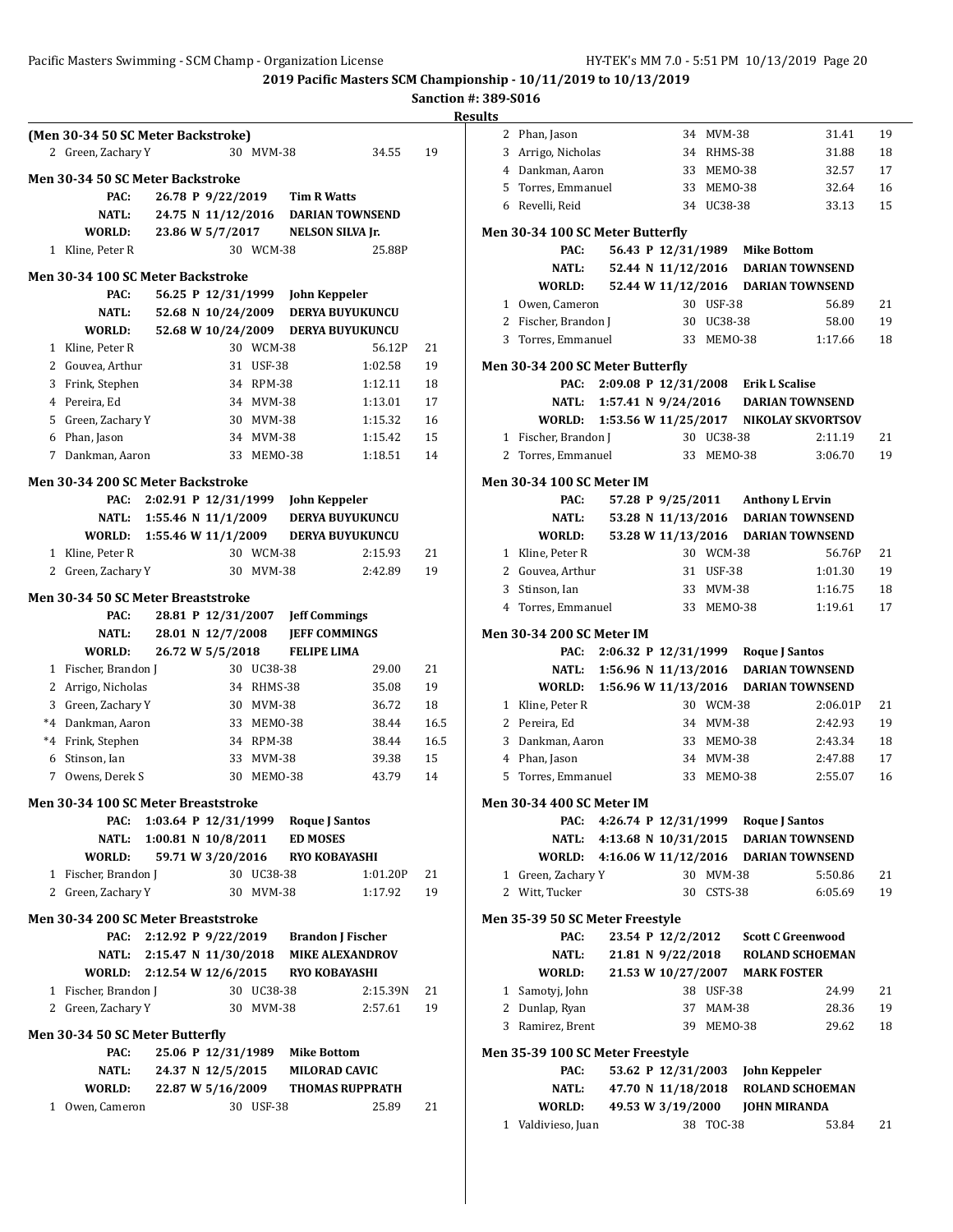**2019 Pacific Masters SCM Championship - 10/11/2019 to 10/13/2019**

|              | (Men 35-39 100 SC Meter Freestyle)       |                             |               |                                           |                        |    |
|--------------|------------------------------------------|-----------------------------|---------------|-------------------------------------------|------------------------|----|
| 2            | Samotyj, John                            |                             | 38 USF-38     |                                           | 55.15                  | 19 |
|              | 3 Dunlap, Ryan                           | 37                          | MAM-38        |                                           | 1:02.87                | 18 |
|              | 4 Ramirez, Brent                         | 39                          | MEMO-38       |                                           | 1:08.73                | 17 |
|              | 5 Metzger, Louis                         | 37                          | ALB-38        |                                           | 1:11.13                | 16 |
|              | 6 Kolb, Vladyslav                        | 38                          | $ALB-38$      |                                           | 1:23.46                | 15 |
|              |                                          |                             |               |                                           |                        |    |
|              | Men 35-39 200 SC Meter Freestyle         |                             |               |                                           |                        |    |
|              | PAC:                                     | 1:54.82 P 10/14/2018        |               | Tamas Kerekjarto<br><b>ERIK HOCHSTEIN</b> |                        |    |
|              | NATL:<br>WORLD:                          | 1:51.31 N $12/14/2003$      |               | <b>ERIK HOCHSTEIN</b>                     |                        |    |
|              | 1 Valdivieso, Juan                       | 1:51.31 W $12/14/2003$      | 38 TOC-38     |                                           | 1:58.05                | 21 |
|              | 2 Roper, Matt                            | 38                          | DAM-38        |                                           | 2:13.02                | 19 |
|              |                                          |                             | 35 MEMO-38    |                                           | 2:16.82                | 18 |
|              | 3 Monaghan, Ryan<br>4 Dunlap, Ryan       |                             | 37 MAM-38     |                                           | 2:18.65                | 17 |
|              | 5 Ramirez, Brent                         |                             | 39 MEMO-38    |                                           | 2:47.50                | 16 |
|              |                                          |                             |               |                                           |                        |    |
|              | Men 35-39 400 SC Meter Freestyle         |                             |               |                                           |                        |    |
|              | PAC:                                     | 4:05.29 P 12/31/2009        |               | <b>Alex Kostich</b>                       |                        |    |
|              | NATL:                                    | 3:57.77 N 12/14/2003        |               | <b>ERIK HOCHSTEIN</b>                     |                        |    |
|              | WORLD:                                   | 3:57.77 W 12/14/2003        |               | <b>ERIK HOCHSTEIN</b>                     |                        |    |
|              | 1 Valdivieso, Juan                       | 38                          | <b>TOC-38</b> |                                           | 4:13.89                | 21 |
|              | 2 Ignatov, Alex                          | 38                          | TEME-38       |                                           | 4:34.30                | 19 |
|              | 3 Roper, Matt                            |                             | 38 DAM-38     |                                           | 4:51.22                | 18 |
|              | 4 Monaghan, Ryan                         | 35                          | MEMO-38       |                                           | 4:56.02                | 17 |
| 5            | Song, Jimmy                              |                             | 36 MEMO-38    |                                           | 5:31.49                | 16 |
|              | Men 35-39 800 SC Meter Freestyle         |                             |               |                                           |                        |    |
|              | PAC:                                     | 8:16.19 P 12/31/2009        |               | <b>Alex Kostich</b>                       |                        |    |
|              | NATL:                                    | 8:16.19 N $12/6/2009$       |               | <b>ALEX KOSTICH</b>                       |                        |    |
|              | WORLD:                                   | 8:16.19 W 12/6/2009         |               | <b>ALEX KOSTICH</b>                       |                        |    |
|              | 1 Roper, Matt                            |                             | 38 DAM-38     |                                           | 9:55.47                | 21 |
|              | 2 Monaghan, Ryan                         |                             | 35 MEMO-38    |                                           | 10:16.07               | 19 |
| 3            | Gibbons, Kevin Y                         |                             | 35 MEMO-38    |                                           | 13:10.46               | 18 |
|              |                                          |                             |               |                                           |                        |    |
|              | Men 35-39 1500 SC Meter Freestyle        |                             |               |                                           |                        |    |
|              |                                          | PAC: 15:56.57 P 12/31/2009  |               | <b>Alex Kostich</b>                       |                        |    |
|              |                                          | NATL: 15:56.57 N 12/4/2009  |               | <b>ALEX KOSTICH</b>                       |                        |    |
|              |                                          | WORLD: 15:56.57 W 12/4/2009 |               | <b>ALEX KOSTICH</b>                       |                        |    |
| 1            | Roper, Matt                              | 38                          | DAM-38        |                                           | 19:07.56               | 21 |
|              | Men 35-39 100 SC Meter Backstroke        |                             |               |                                           |                        |    |
|              | PAC:                                     | 59.56 P 12/31/2003          |               | <b>John Keppeler</b>                      |                        |    |
|              | NATL:                                    | 55.95 N 12/5/2004           |               | <b>MICHAEL ROSS</b>                       |                        |    |
|              | WORLD:                                   | 55.31 W 1/21/2018           |               | <b>T.TAKEUCHI</b>                         |                        |    |
|              | 1 Ignatov, Alex                          |                             | 38 TEME-38    |                                           | 1:06.91                | 21 |
|              | 2 Roper, Matt                            |                             | 38 DAM-38     |                                           | 1:08.69                | 19 |
|              | <b>Men 35-39 200 SC Meter Backstroke</b> |                             |               |                                           |                        |    |
|              | PAC:                                     | 2:08.57 P 12/31/2003        |               | <b>John Keppeler</b>                      |                        |    |
|              | NATL:                                    | 2:00.34 N 12/8/2002         |               | <b>RON KARNAUGH</b>                       |                        |    |
|              | WORLD:                                   | 2:00.34 W 12/8/2002         |               | <b>RON KARNAUGH</b>                       |                        |    |
|              | 1 Roper, Matt                            |                             | 38 DAM-38     |                                           | 2:38.01                | 21 |
|              |                                          |                             |               |                                           |                        |    |
|              | Men 35-39 50 SC Meter Breaststroke       |                             |               |                                           |                        |    |
|              | PAC:                                     | 30.70 P 12/31/2008          |               | <b>Jonathan T Manson</b>                  |                        |    |
|              | NATL:                                    | 26.66 N 11/17/2018          |               |                                           | <b>ROLAND SCHOEMAN</b> |    |
|              | WORLD:                                   | 27.32 W 11/18/2016          |               | <b>SERGEY GEYBEL</b>                      |                        |    |
| $\mathbf{1}$ | Song, Jimmy                              |                             | 36 MEMO-38    |                                           | 37.48                  | 21 |
|              |                                          |                             |               |                                           |                        |    |

| .        |                                            |                      |                   |               |                                     |                                    |    |
|----------|--------------------------------------------|----------------------|-------------------|---------------|-------------------------------------|------------------------------------|----|
| 2        | Ramirez, Brent                             |                      | 39                | MEMO-38       |                                     | 41.35                              | 19 |
| 3        | Kolb, Vladyslav                            |                      |                   | 38 ALB-38     |                                     | 45.59                              | 18 |
|          |                                            |                      |                   |               |                                     |                                    |    |
|          | Men 35-39 100 SC Meter Breaststroke        |                      |                   |               |                                     |                                    |    |
|          | PAC:                                       |                      |                   |               | 1:07.28 P 12/31/2005 Roque J Santos |                                    |    |
|          | <b>NATL:</b>                               |                      |                   |               | 1:01.47 N 12/20/2009 JEFF COMMINGS  |                                    |    |
|          | WORLD:                                     | 1:00.61 W 11/19/2016 |                   |               | <b>SERGEY GEYBEL</b>                |                                    |    |
|          | 1 Monaghan, Ryan                           |                      |                   | 35 MEMO-38    |                                     | 1:21.18                            | 21 |
|          | 2 Song, Jimmy                              |                      |                   | 36 MEM0-38    |                                     | 1:21.50                            | 19 |
|          | 3 Gibbons, Kevin Y                         |                      |                   | 35 MEM0-38    |                                     | 1:33.32                            | 18 |
|          | <b>Men 35-39 200 SC Meter Breaststroke</b> |                      |                   |               |                                     |                                    |    |
|          | PAC:                                       |                      |                   |               | 2:24.58 P 12/31/2002 Roque J Santos |                                    |    |
|          | NATL:                                      | 2:15.64 N 12/4/2011  |                   |               | <b>STEVE WEST</b>                   |                                    |    |
|          | WORLD: 2:15.42 W 3/16/2014 KAZUYA KOIKE    |                      |                   |               |                                     |                                    |    |
|          | 1 Ignatov, Alex                            |                      |                   | 38 TEME-38    |                                     | 2:38.85                            | 21 |
|          | 2 Song, Jimmy                              |                      |                   | 36 MEMO-38    |                                     | 2:54.38                            | 19 |
| 3        | Monaghan, Ryan                             |                      |                   | 35 MEM0-38    |                                     | 2:54.94                            | 18 |
|          |                                            |                      |                   |               |                                     |                                    |    |
|          | Men 35-39 50 SC Meter Butterfly            |                      |                   |               |                                     |                                    |    |
|          | PAC:                                       |                      |                   |               | 25.82 P 12/31/2009 Lee G Wanie      |                                    |    |
|          | <b>NATL:</b>                               |                      |                   |               |                                     | 23.12 N 11/18/2018 ROLAND SCHOEMAN |    |
|          | WORLD:                                     |                      |                   |               | 23.72 W 3/20/2011 LARS FROLANDER    |                                    |    |
|          | 1 Valdivieso, Juan                         |                      |                   | 38 TOC-38     |                                     | 26.85                              | 21 |
|          | 2 Samotyj, John                            |                      |                   | 38 USF-38     |                                     | 26.99                              | 19 |
|          | 3 Dunlap, Ryan                             |                      |                   | 37 MAM-38     |                                     | 32.05                              | 18 |
|          | 4 Kolb, Vladyslav                          |                      |                   | 38 ALB-38     |                                     | 35.49                              | 17 |
| 5        | Metzger, Louis                             |                      | 37                | ALB-38        |                                     | 37.58                              | 16 |
|          | Men 35-39 100 SC Meter Butterfly           |                      |                   |               |                                     |                                    |    |
|          | PAC:                                       |                      |                   |               | 59.25 P 8/23/2014 Adam M Conway     |                                    |    |
|          | <b>NATL:</b>                               |                      | 54.27 N 12/4/2011 |               |                                     | <b>IGOR MARCHENKO</b>              |    |
|          | WORLD:                                     |                      | 54.27 W 12/4/2011 |               |                                     | <b>IGOR MARCHENKO</b>              |    |
|          | 1 Valdivieso, Juan                         |                      |                   | 38 TOC-38     |                                     | 57.65P                             | 21 |
|          | 2 Samotyj, John                            |                      |                   | 38 USF-38     |                                     | 1:00.33                            | 19 |
| 3        | Dunlap, Ryan                               |                      |                   | 37 MAM-38     |                                     | 1:11.58                            | 18 |
|          | 4 Song, Jimmy                              |                      | 36                | MEMO-38       |                                     | 1:24.00                            | 17 |
|          | Men 35-39 200 SC Meter Butterfly           |                      |                   |               |                                     |                                    |    |
|          | PAC:                                       | 2:14.64 P 12/31/1992 |                   |               | <b>Sandy MacDonald</b>              |                                    |    |
|          | <b>NATL:</b>                               | 2:02.98 N 11/15/2014 |                   |               | <b>BRENT CREAGER</b>                |                                    |    |
|          | WORLD:                                     |                      |                   |               | 2:02.98 W 11/15/2014 BRENT CREAGER  |                                    |    |
| 1        | Valdivieso, Juan                           |                      | 38                | <b>TOC-38</b> |                                     | 2:11.41P                           | 21 |
| 2        | Gibbons, Kevin Y                           |                      | 35                | MEMO-38       |                                     | 3:24.23                            | 19 |
|          |                                            |                      |                   |               |                                     |                                    |    |
|          | <b>Men 35-39 100 SC Meter IM</b>           |                      |                   |               |                                     |                                    |    |
|          | PAC:                                       |                      |                   |               | 1:01.59 P 10/21/2007 Roque J Santos |                                    |    |
|          |                                            |                      |                   |               |                                     |                                    |    |
|          | NATL:                                      |                      | 56.36 N 12/2/2012 |               | <b>GLENN COUNTS</b>                 |                                    |    |
|          | WORLD:                                     |                      | 56.36 W 12/2/2012 |               | <b>GLENN COUNTS</b>                 |                                    |    |
| $\cdots$ | Ignatov, Alex                              |                      |                   | 38 TEME-38    |                                     | DQ                                 |    |
|          | <b>Men 35-39 200 SC Meter IM</b>           |                      |                   |               |                                     |                                    |    |
|          | PAC:                                       | 2:05.79 P 10/13/2018 |                   |               | Tamas Kerekjarto                    |                                    |    |
|          | <b>NATL:</b>                               | 2:03.29 N 12/8/2002  |                   |               |                                     | <b>RONALD KARNAUGH</b>             |    |
|          | WORLD:                                     | 2:03.29 W 12/8/2002  |                   |               | <b>RON KARNAUGH</b>                 |                                    |    |
| 1        | Ignatov, Alex                              |                      | 38                | TEME-38       |                                     | 2:22.40                            | 21 |
| 2        | Roper, Matt                                |                      | 38                | DAM-38        |                                     | 2:32.23                            | 19 |
| 3        | Monaghan, Ryan                             |                      | 35                | MEMO-38       |                                     | 2:36.15                            | 18 |
| 4        | Song, Jimmy                                |                      |                   | 36 MEMO-38    |                                     | 2:49.84                            | 17 |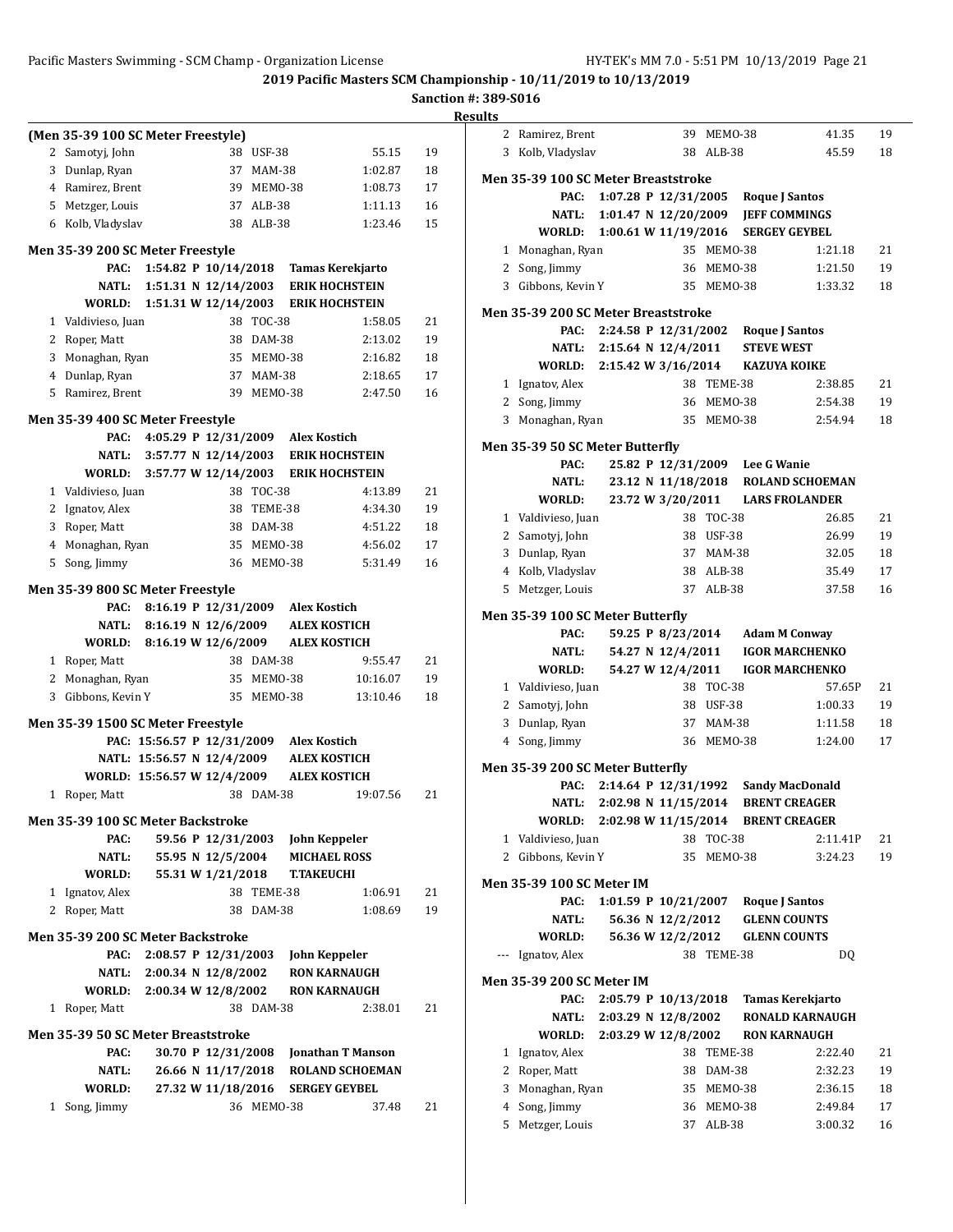|                | (Men 35-39 200 SC Meter IM)              |                                            |                    |            |                         |                        |    |
|----------------|------------------------------------------|--------------------------------------------|--------------------|------------|-------------------------|------------------------|----|
|                | 6 Gibbons, Kevin Y                       |                                            |                    | 35 MEMO-38 |                         | 3:17.96                | 15 |
|                | <b>Men 35-39 400 SC Meter IM</b>         |                                            |                    |            |                         |                        |    |
|                | PAC:                                     | 4:36.05 P 10/12/2018                       |                    |            | <b>Tamas Kerekjarto</b> |                        |    |
|                |                                          | 4:24.36 N 12/7/2003                        |                    |            |                         | <b>RONALD KARNAUGH</b> |    |
|                | NATL:<br>WORLD:                          | 4:24.36 W 12/7/2003                        |                    |            | <b>RON KARNAUGH</b>     |                        |    |
|                | 1 Song, Jimmy                            |                                            |                    | 36 MEM0-38 |                         | 6:10.15                | 21 |
|                |                                          |                                            |                    |            |                         |                        |    |
|                | Men 40-44 50 SC Meter Freestyle          |                                            |                    |            |                         |                        |    |
|                | PAC:                                     |                                            | 24.58 P 12/31/2003 |            | David E Boatwrigh       |                        |    |
|                | NATL:                                    |                                            | 23.13 N 8/15/2013  |            | <b>BRIAN JACOBSON</b>   |                        |    |
|                | WORLD:                                   | 22.75 W 5/8/2016                           |                    |            | <b>HIDEAKI HARA</b>     |                        |    |
|                | 1 Nonaka, Andy J                         |                                            |                    | 40 WCM-38  |                         | 26.02                  | 21 |
|                | 2 Barrett, Jeffrey                       |                                            | 42                 | WCM-38     |                         | 28.73                  | 19 |
|                | 3 Mellinger, Jeff                        |                                            | 40                 | WCM-38     |                         | 28.83                  | 18 |
|                | Men 40-44 100 SC Meter Freestyle         |                                            |                    |            |                         |                        |    |
|                | PAC:                                     |                                            | 53.46 P 12/31/2003 |            | David E Boatwrigh       |                        |    |
|                | <b>NATL:</b>                             |                                            | 50.43 N 12/6/2008  |            | <b>MICHAEL ROSS</b>     |                        |    |
|                | WORLD:                                   | 49.64 W 6/4/2017                           |                    |            | <b>HIDEAKI HARA</b>     |                        |    |
|                | 1 Nonaka, Andy J                         |                                            |                    | 40 WCM-38  |                         | 55.65                  | 21 |
|                | 2 Hanley, Nicholas                       |                                            | 40                 | VACA-38    |                         | 1:03.23                | 19 |
| 3              | Mellinger, Jeff                          |                                            | 40                 | WCM-38     |                         | 1:03.35                | 18 |
|                |                                          |                                            |                    |            |                         |                        |    |
|                | Men 40-44 200 SC Meter Freestyle         |                                            |                    |            |                         |                        |    |
|                | PAC:                                     | 1:57.76 P 12/31/2004                       |                    |            | <b>Bradley S Howe</b>   |                        |    |
|                | NATL:                                    | 1:50.08 N 12/6/2008                        |                    |            | <b>MICHAEL ROSS</b>     |                        |    |
|                | WORLD:                                   | 1:50.08 W 12/6/2008                        |                    |            | <b>MICHAEL ROSS</b>     |                        |    |
|                | 1 Kerekjarto, Tamas                      |                                            | 40                 | HTUB-38    |                         | 1:57.32P               | 21 |
|                | 2 Nonaka, Andy J                         |                                            |                    | 40 WCM-38  |                         | 2:03.13                | 19 |
|                | 3 Miller, Matt                           |                                            | 42                 | OREG-37    |                         | 2:14.02                | 18 |
|                | 4 Gonzales, Victor                       |                                            | 40                 | MEMO-38    |                         | 2:51.71                | 17 |
|                | Men 40-44 400 SC Meter Freestyle         |                                            |                    |            |                         |                        |    |
|                | PAC:                                     | 4:13.84 P 10/11/2004                       |                    |            | <b>Geoff Glaser</b>     |                        |    |
|                | <b>NATL:</b>                             | 4:01.32 N 10/4/2009                        |                    |            | <b>ERIK HOCHSTEIN</b>   |                        |    |
|                | WORLD:                                   | 4:00.67 W 11/7/2004                        |                    |            | <b>KAI DITZEL</b>       |                        |    |
|                | 1 Nonaka, Andy J                         |                                            |                    | 40 WCM-38  |                         | 4:21.64                | 21 |
| $\overline{2}$ | Miller, Matt                             |                                            | 42                 | OREG-37    |                         | 4:43.09                | 19 |
|                | 3 Gonzales, Victor                       |                                            |                    | 40 MEMO-38 |                         | 5:59.18                | 18 |
|                |                                          |                                            |                    |            |                         |                        |    |
|                | Men 40-44 400 SC Meter Freestyle         |                                            |                    |            |                         |                        |    |
|                | PAC:                                     | 4:13.84 P 10/11/2004 Geoff Glaser          |                    |            |                         |                        |    |
|                |                                          | NATL: 4:01.32 N 10/4/2009 ERIK HOCHSTEIN   |                    |            |                         |                        |    |
|                |                                          | WORLD: 4:00.67 W 11/7/2004 KAI DITZEL      |                    |            |                         |                        |    |
|                | 1 Hanley, Nicholas                       |                                            |                    | 40 VACA-38 |                         | 5:16.23                | 21 |
|                | Men 40-44 800 SC Meter Freestyle         |                                            |                    |            |                         |                        |    |
|                | PAC:                                     | 8:21.78 P 12/31/2011 Alex Kostich          |                    |            |                         |                        |    |
|                |                                          | NATL: 8:21.78 N 12/4/2011                  |                    |            | <b>ALEX KOSTICH</b>     |                        |    |
|                |                                          | WORLD: 8:15.69 W 2/25/2017                 |                    |            | <b>SAMUELE PAMPANA</b>  |                        |    |
|                | 1 Hanley, Nicholas                       |                                            |                    | 40 VACA-38 |                         | 11:00.29               | 21 |
|                |                                          |                                            |                    |            |                         |                        |    |
|                | Men 40-44 800 SC Meter Freestyle<br>PAC: | 8:21.78 P 12/31/2011 Alex Kostich          |                    |            |                         |                        |    |
|                |                                          | NATL: 8:21.78 N 12/4/2011 ALEX KOSTICH     |                    |            |                         |                        |    |
|                |                                          | WORLD: 8:15.69 W 2/25/2017 SAMUELE PAMPANA |                    |            |                         |                        |    |
|                | 1 Nonaka, Andy J                         |                                            |                    | 40 WCM-38  |                         | 9:02.44                | 21 |
|                | 2 Miller, Matt                           |                                            |                    | 42 OREG-37 |                         | 9:48.36                | 19 |
|                |                                          |                                            |                    |            |                         |                        |    |

|              | 3 Hanley, Nicholas                       |                           |                    | 40 VACA-38       |                                         | 10:45.96                                    | 18       |
|--------------|------------------------------------------|---------------------------|--------------------|------------------|-----------------------------------------|---------------------------------------------|----------|
|              | 4 Bolz, Brian                            |                           |                    | 42 DAM-38        |                                         | 10:59.48                                    | 17       |
|              |                                          |                           |                    |                  |                                         |                                             |          |
|              | Men 40-44 1500 SC Meter Freestyle        |                           |                    |                  |                                         |                                             |          |
|              |                                          |                           |                    |                  | PAC: 16:34.84 P 12/5/2010 Alex Kostich  |                                             |          |
|              |                                          |                           |                    |                  | NATL: 16:09.32 N 12/4/2009 MIKE SHAFFER |                                             |          |
|              |                                          |                           |                    |                  |                                         | WORLD: 15:51.60 W 2/21/2016 SAMUELE PAMPANA |          |
|              | 1 Nonaka, Andy J                         |                           |                    | 40 WCM-38        |                                         | 17:21.01                                    | 21       |
|              | 2 Miller, Matt                           |                           |                    | 42 OREG-37       |                                         | 18:58.59                                    | 19       |
|              | 3 Hanley, Nicholas                       |                           |                    | 40 VACA-38       |                                         | 20:58.67                                    | 18       |
|              | 4 Bolz, Brian                            |                           |                    | 42 DAM-38        |                                         | 21:33.21                                    | 17       |
|              | <b>Men 40-44 50 SC Meter Backstroke</b>  |                           |                    |                  |                                         |                                             |          |
|              | PAC:                                     |                           |                    |                  | 28.50 P 10/11/2008 Rick Gould           |                                             |          |
|              | NATL:                                    |                           |                    |                  | 25.53 N 12/12/2009 MICHAEL ROSS         |                                             |          |
|              | WORLD:                                   |                           |                    |                  | 25.53 W 12/12/2009 MICHAEL ROSS         |                                             |          |
|              | 1 Mellinger, Jeff                        |                           |                    | 40 WCM-38        |                                         | 32.61                                       | 21       |
|              | 2 Waterson, Kevin                        |                           |                    | 40 DAM-38        |                                         | 35.57                                       | 19       |
|              |                                          |                           |                    |                  |                                         |                                             |          |
|              | <b>Men 40-44 100 SC Meter Backstroke</b> |                           |                    |                  |                                         |                                             |          |
|              | PAC:                                     |                           |                    |                  | 1:00.48 P 10/11/2008 Roque J Santos     |                                             |          |
|              | NATL:                                    |                           | 54.85 N 12/7/2008  |                  | <b>MICHAEL ROSS</b>                     |                                             |          |
|              | <b>WORLD:</b>                            |                           | 54.85 W 12/7/2008  |                  | <b>MICHAEL ROSS</b>                     |                                             |          |
|              | 1 Mellinger, Jeff                        |                           |                    | 40 WCM-38        |                                         | 1:11.16                                     | 21       |
|              | 2 Hanley, Nicholas                       |                           |                    | 40 VACA-38       |                                         | 1:15.68                                     | 19       |
|              | 3 Waterson, Kevin                        |                           |                    | 40 DAM-38        |                                         | 1:17.39                                     | 18       |
|              | 4 Bolz, Brian                            |                           |                    | 42 DAM-38        |                                         | 1:17.70                                     | 17       |
|              | Men 40-44 200 SC Meter Backstroke        |                           |                    |                  |                                         |                                             |          |
|              | PAC:                                     |                           |                    |                  | 2:10.20 P 10/18/2009 Roque J Santos     |                                             |          |
|              |                                          |                           |                    |                  | NATL: 2:03.84 N 12/14/2008 MICHAEL ROSS |                                             |          |
|              | WORLD: 2:03.84 W 12/14/2008 MICHAEL ROSS |                           |                    |                  |                                         |                                             |          |
|              | 1 Mellinger, Jeff                        |                           |                    | 40 WCM-38        |                                         | 2:27.82                                     | 21       |
|              | 2 Miller, Matt                           |                           |                    | 42 OREG-37       |                                         | 2:33.11                                     | 19       |
|              |                                          |                           |                    | 40 VACA-38       |                                         | 2:43.69                                     |          |
|              | 3 Hanley, Nicholas<br>4 Waterson, Kevin  |                           |                    |                  |                                         |                                             | 18       |
|              |                                          |                           |                    |                  |                                         |                                             |          |
|              |                                          |                           |                    | 40 DAM-38        |                                         | 2:50.74                                     | 17       |
|              | Men 40-44 50 SC Meter Breaststroke       |                           |                    |                  |                                         |                                             |          |
|              | PAC:                                     |                           |                    |                  | 29.22 P 12/31/2009 Roque J Santos       |                                             |          |
|              | NATL:                                    |                           | 28.21 N 11/17/2018 |                  | <b>JEFF COMMINGS</b>                    |                                             |          |
|              | WORLD:                                   | 28.22 W 11/12/2016        |                    |                  | <b>JEFF COMMINGS</b>                    |                                             |          |
|              | 1 Nonaka, Andy J                         |                           |                    | 40 WCM-38        |                                         | 33.86                                       | 21       |
| 2            | Barrett, Jeffrey                         |                           |                    | 42 WCM-38        |                                         | 39.00                                       | 19       |
| 3            | Waterson, Kevin                          |                           | 40                 | DAM-38           |                                         | 42.23                                       | 18       |
|              | 4 Bolz, Brian                            |                           | 42                 | DAM-38           |                                         | 47.09                                       | 17       |
|              |                                          |                           |                    |                  |                                         |                                             |          |
|              | Men 40-44 100 SC Meter Breaststroke      |                           |                    |                  |                                         |                                             |          |
|              | PAC:                                     |                           |                    |                  | 1:03.33 P 12/31/2009 Roque J Santos     |                                             |          |
|              | NATL:                                    | 1:01.42 N $12/6/2014$     |                    |                  | <b>STEVE WEST</b>                       |                                             |          |
|              | WORLD:                                   | 1:01.42 W 12/6/2014       |                    |                  | <b>STEVE WEST</b>                       |                                             |          |
| $\mathbf{1}$ | Bolz, Brian                              |                           |                    | 42 DAM-38        |                                         | 1:45.57                                     | 21       |
|              |                                          |                           |                    |                  |                                         |                                             |          |
|              | Men 40-44 200 SC Meter Breaststroke      |                           |                    |                  |                                         |                                             |          |
|              | PAC:                                     | 2:16.03 P 12/31/2009      |                    |                  | <b>Roque J Santos</b>                   |                                             |          |
|              |                                          | NATL: 2:13.72 N 12/7/2014 |                    |                  | <b>STEVE WEST</b>                       |                                             |          |
|              | WORLD:                                   | 2:13.72 W 12/7/2014       |                    |                  | <b>STEVE WEST</b>                       |                                             |          |
| 2            | 1 Daene, Markus<br>Waterson, Kevin       |                           | 40<br>40           | TVM-38<br>DAM-38 |                                         | 2:51.05<br>3:23.81                          | 21<br>19 |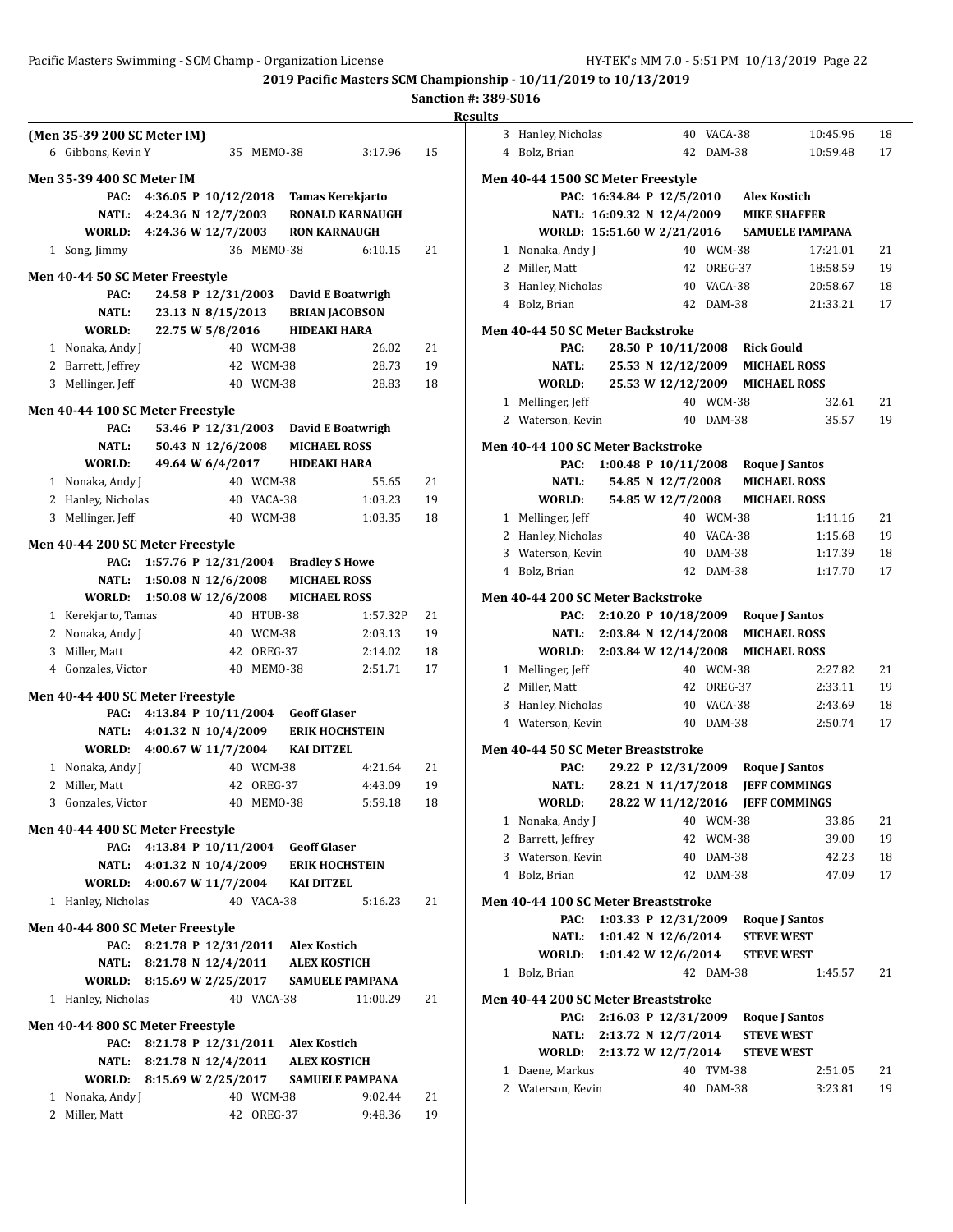**Sanction #: 389-S016**

**Results**

|   | Men 40-44 50 SC Meter Butterfly            |  |                    |                         |                                             |                                  |          |
|---|--------------------------------------------|--|--------------------|-------------------------|---------------------------------------------|----------------------------------|----------|
|   | PAC:                                       |  |                    |                         | 27.06 P 10/11/2005 Roger Brisbane           |                                  |          |
|   | <b>NATL:</b>                               |  |                    |                         | 24.91 N 12/6/2008 MICHAEL ROSS              |                                  |          |
|   | WORLD:                                     |  |                    |                         | 24.14 W 3/16/2014 LARS FROLANDER            |                                  |          |
|   | 1 Waterson, Kevin                          |  |                    | 40 DAM-38               |                                             | 33.27                            | 21       |
|   | 2 Barrett, Jeffrey                         |  |                    | 42 WCM-38               |                                             | 33.76                            | 19       |
|   | Men 40-44 100 SC Meter Butterfly           |  |                    |                         |                                             |                                  |          |
|   | PAC:                                       |  |                    |                         | 1:00.61 P 12/2/2007 Darren D Phalen         |                                  |          |
|   | NATL:                                      |  |                    |                         | 55.82 N 12/14/2008 MICHAEL ROSS             |                                  |          |
|   | WORLD:                                     |  |                    |                         | 53.81 W 3/15/2014 LARS FROLANDER            |                                  |          |
|   | 1 Daene, Markus                            |  |                    | 40 TVM-38               |                                             | 1:11.91                          | 21       |
|   | 2 Hanley, Nicholas                         |  |                    | 40 VACA-38              |                                             | 1:15.36                          | 19       |
|   | 3 Gonzales, Victor                         |  |                    | 40 MEMO-38              |                                             | 1:23.10                          | 18       |
|   | Men 40-44 200 SC Meter Butterfly           |  |                    |                         |                                             |                                  |          |
|   |                                            |  |                    |                         | PAC: 2:15.28 P 12/2/2007 Darren D Phalen    |                                  |          |
|   |                                            |  |                    |                         | NATL: 2:02.97 N 10/11/1998 WILLIAM SPECHT   |                                  |          |
|   | WORLD: 2:02.97 W 10/11/1998 WILLIAM SPECHT |  |                    |                         |                                             |                                  |          |
|   | 1 Miller, Matt                             |  |                    | 42 OREG-37              |                                             | 2:48.78                          | 21       |
|   |                                            |  |                    |                         |                                             |                                  |          |
|   | <b>Men 40-44 100 SC Meter IM</b>           |  |                    |                         |                                             |                                  |          |
|   | PAC:<br>NATL:                              |  |                    |                         | 58.94 P 11/16/2008 Roque J Santos           |                                  |          |
|   |                                            |  |                    |                         | 57.19 N 11/16/2014 JEFF COMMINGS            |                                  |          |
|   | WORLD:                                     |  | 57.07 W 5/5/2016   |                         | HIDEAKI HARA                                |                                  |          |
|   | 1 Barrett, Jeffrey                         |  |                    | 42 WCM-38<br>40 MEMO-38 |                                             | 1:21.37                          | 21<br>19 |
|   | 2 Gonzales, Victor                         |  |                    |                         |                                             | 1:28.98                          |          |
|   | <b>Men 40-44 200 SC Meter IM</b>           |  |                    |                         |                                             |                                  |          |
|   | PAC:                                       |  |                    |                         | 2:05.46 P 12/31/2009 Roque J Santos         |                                  |          |
|   |                                            |  |                    |                         | NATL: 2:05.46 N 12/4/2009 ROQUE SANTOS      |                                  |          |
|   | WORLD: 2:05.46 W 12/4/2009                 |  |                    |                         | <b>ROQUE SANTOS</b>                         |                                  |          |
|   | 1 Hanley, Nicholas                         |  |                    | 40 VACA-38              |                                             | 2:46.34                          | 21       |
|   | 2 Waterson, Kevin                          |  |                    | 40 DAM-38               |                                             | 2:49.53                          | 19       |
|   | <b>Men 40-44 400 SC Meter IM</b>           |  |                    |                         |                                             |                                  |          |
|   | PAC:                                       |  |                    |                         | 4:32.05 P 11/16/2008 Roque J Santos         |                                  |          |
|   |                                            |  |                    |                         | NATL: 4:30.68 N 10/10/2014 ERIC CHRISTENSEN |                                  |          |
|   | WORLD: 4:30.68 W 10/10/2014                |  |                    |                         |                                             | <b>ERIC CHRISTENSEN</b>          |          |
|   | 1 Miller, Matt                             |  |                    | 42 OREG-37              |                                             | 5:31.50                          | 21       |
|   | 2 Solberg, Sean                            |  |                    | 41 RPM-38               |                                             | 6:04.70                          | 19       |
|   | 3 Durbin, Timothy                          |  |                    | 43 MEMO-38              |                                             | 6:25.72                          | 18       |
|   |                                            |  |                    |                         |                                             |                                  |          |
|   | Men 45-49 50 SC Meter Freestyle<br>PAC:    |  |                    |                         | 24.67 P 12/31/2008 David E Boatwrigh        |                                  |          |
|   |                                            |  |                    |                         | 23.58 N 11/13/2016 SIPHIWE BALEKA           |                                  |          |
|   | NATL:                                      |  | 23.29 W 5/7/2016   |                         |                                             |                                  |          |
| 1 | WORLD:<br>Selinger, Ili                    |  |                    | 46 WCM-38               |                                             | <b>JOAKIM HOLMQUIST</b><br>27.54 | 21       |
|   | 2 Osborn, Matthew                          |  |                    | 45 OREG-37              |                                             | 27.71                            | 19       |
|   | 3 Erickson, Douglas                        |  |                    | 47 RHMS-38              |                                             | 28.89                            | 18       |
|   | 4 Sanchez, Juan                            |  |                    | 46 MEMO-38              |                                             | 37.51                            | 17       |
|   |                                            |  |                    |                         |                                             |                                  |          |
|   | Men 45-49 100 SC Meter Freestyle           |  |                    |                         |                                             |                                  |          |
|   | PAC:                                       |  | 53.76 P 12/31/2006 |                         | David E Boatwrigh                           |                                  |          |
|   | NATL:                                      |  | 52.54 N 12/2/2007  |                         | <b>PAUL SMITH</b>                           |                                  |          |
|   | WORLD:                                     |  | 51.30 W 3/10/2012  |                         |                                             | <b>NICOLAS GRANGER</b>           |          |
|   |                                            |  |                    |                         |                                             |                                  |          |

|   | Men 45-49 100 SC Meter Freestyle  |                                           |                    |            |                                  |                                             |    |
|---|-----------------------------------|-------------------------------------------|--------------------|------------|----------------------------------|---------------------------------------------|----|
|   | PAC:                              |                                           |                    |            |                                  | 53.76 P 12/31/2006 David E Boatwrigh        |    |
|   | <b>NATL:</b>                      |                                           |                    |            | 52.54 N 12/2/2007 PAUL SMITH     |                                             |    |
|   | WORLD:                            |                                           |                    |            |                                  | 51.30 W 3/10/2012 NICOLAS GRANGER           |    |
|   | 1 Osborn, Matthew                 |                                           |                    | 45 OREG-37 |                                  | 1:01.28                                     | 21 |
|   | 2 Fahlen, Mark                    |                                           |                    | 48 MAAC-38 |                                  | 1:02.32                                     | 19 |
|   | 3 Stump, R Chris                  |                                           |                    | 49 WCM-38  |                                  | 1:04.07                                     | 18 |
|   | 4 Kneubuhler, Yann A              |                                           |                    | 47 RPM-38  |                                  | 1:08.52                                     | 17 |
|   | 5 Stock, Kyle                     |                                           |                    | 46 TCAM-38 |                                  | 1:26.78                                     | 16 |
|   | Men 45-49 200 SC Meter Freestyle  |                                           |                    |            |                                  |                                             |    |
|   | PAC:                              | 2:00.13 P 12/31/1996 Tim Broderick        |                    |            |                                  |                                             |    |
|   |                                   | NATL: 1:56.00 N 12/2/2007                 |                    |            | <b>PAUL SMITH</b>                |                                             |    |
|   |                                   |                                           |                    |            |                                  | WORLD: 1:52.87 W 3/9/2012 NICOLAS GRANGER   |    |
|   | 1 Selinger, Ili                   |                                           |                    | 46 WCM-38  |                                  | 2:12.02                                     | 21 |
|   | 2 Fahlen, Mark                    |                                           |                    | 48 MAAC-38 |                                  | 2:15.76                                     | 19 |
|   | 3 Osborn, Matthew                 |                                           |                    | 45 OREG-37 |                                  | 2:18.40                                     | 18 |
|   | 4 Ngo, Minh                       |                                           |                    | 48 MEM0-38 |                                  | 3:01.27                                     | 17 |
|   | 5 Eckman, Noadiah S               |                                           |                    | 49 ALB-38  |                                  | 3:29.38                                     | 16 |
|   |                                   |                                           |                    |            |                                  |                                             |    |
|   | Men 45-49 400 SC Meter Freestyle  |                                           |                    |            |                                  |                                             |    |
|   | PAC:                              | 4:18.44 P 12/31/1996 Tim Broderick        |                    |            |                                  |                                             |    |
|   |                                   |                                           |                    |            |                                  | NATL: 4:09.19 N 11/1/2009 KEITH SWITZER     |    |
|   | WORLD: 4:03.10 W 4/18/2015        |                                           |                    |            |                                  | <b>FABIO CALMASINI</b>                      |    |
|   | 1 Selinger, Ili                   |                                           |                    | 46 WCM-38  |                                  | 4:42.67                                     | 21 |
|   | 2 Fahlen, Mark                    |                                           |                    | 48 MAAC-38 |                                  | 4:49.71                                     | 19 |
|   | 3 Osborn, Matthew                 |                                           |                    | 45 OREG-37 |                                  | 4:53.10                                     | 18 |
|   | Men 45-49 800 SC Meter Freestyle  |                                           |                    |            |                                  |                                             |    |
|   | PAC:                              | 8:56.08 P 12/31/1996 Tim Broderick        |                    |            |                                  |                                             |    |
|   |                                   |                                           |                    |            |                                  | NATL: 8:41.60 N 12/14/2013 RICARDO VALDIVIA |    |
|   | WORLD: 8:24.75 W 3/29/2015        |                                           |                    |            |                                  | <b>FABIO CALMASINI</b>                      |    |
|   | 1 Fahlen, Mark                    |                                           |                    | 48 MAAC-38 |                                  | 10:09.11                                    | 21 |
|   | 2 Osborn, Matthew                 |                                           |                    | 45 OREG-37 |                                  | 10:19.34                                    | 19 |
| 3 | Wright, Eric                      |                                           |                    | 46 CGM-38  |                                  | 11:04.41                                    | 18 |
|   | 4 Turman, Benjamin                |                                           |                    | 49 ALB-38  |                                  | 14:02.08                                    | 17 |
|   | Men 45-49 1500 SC Meter Freestyle |                                           |                    |            |                                  |                                             |    |
|   |                                   | PAC: 17:13.99 P 10/5/2014 Barton S Wells  |                    |            |                                  |                                             |    |
|   |                                   | NATL: 16:37.25 N 10/15/2011 KEITH SWITZER |                    |            |                                  |                                             |    |
|   |                                   |                                           |                    |            |                                  | WORLD: 16:13.34 W 2/15/2015 FABIO CALMASINI |    |
|   | 1 Osborn, Matthew                 |                                           |                    | 45 OREG-37 |                                  | 19:58.18                                    | 21 |
|   | 2 Mc Donough, Patrick             |                                           |                    | 46 WCM-38  |                                  | 20:55.86                                    | 19 |
| 3 | Turman, Benjamin                  |                                           |                    | 49 ALB-38  |                                  | 26:48.27                                    | 18 |
|   | 4 Clifford, Dan                   |                                           |                    | 49 MEMO-38 |                                  | 31:25.06                                    | 17 |
|   |                                   |                                           |                    |            |                                  |                                             |    |
|   | Men 45-49 50 SC Meter Backstroke  |                                           |                    |            |                                  |                                             |    |
|   | PAC:                              |                                           |                    |            | 29.16 P 10/14/2018 Peter S Moore |                                             |    |
|   | NATL:                             |                                           | 27.02 N 12/12/2009 |            |                                  | <b>CHRIS STEVENSON</b>                      |    |
|   | WORLD:                            |                                           | 26.60 W 3/26/2017  |            |                                  | <b>DANIEL LONNBERG</b>                      |    |
|   | 1 Erickson, Douglas               |                                           |                    | 47 RHMS-38 |                                  | 36.26                                       | 21 |
|   | 2 Sanchez, Juan                   |                                           |                    | 46 MEMO-38 |                                  | 41.84                                       | 19 |
|   | --- Eckman, Noadiah S             |                                           |                    | 49 ALB-38  |                                  | DQ                                          |    |
|   | Men 45-49 100 SC Meter Backstroke |                                           |                    |            |                                  |                                             |    |
|   | PAC:                              | 1:02.26 P 12/6/2015                       |                    |            |                                  | <b>Rick M Hamilton</b>                      |    |
|   | NATL:                             |                                           | 57.00 N 12/13/2009 |            |                                  | <b>CHRIS STEVENSON</b>                      |    |
|   | WORLD:                            |                                           | 57.00 W 12/13/2009 |            |                                  | <b>CHRIS STEVENSON</b>                      |    |

1 Stump, R Chris 49 WCM-38 1:21.55 21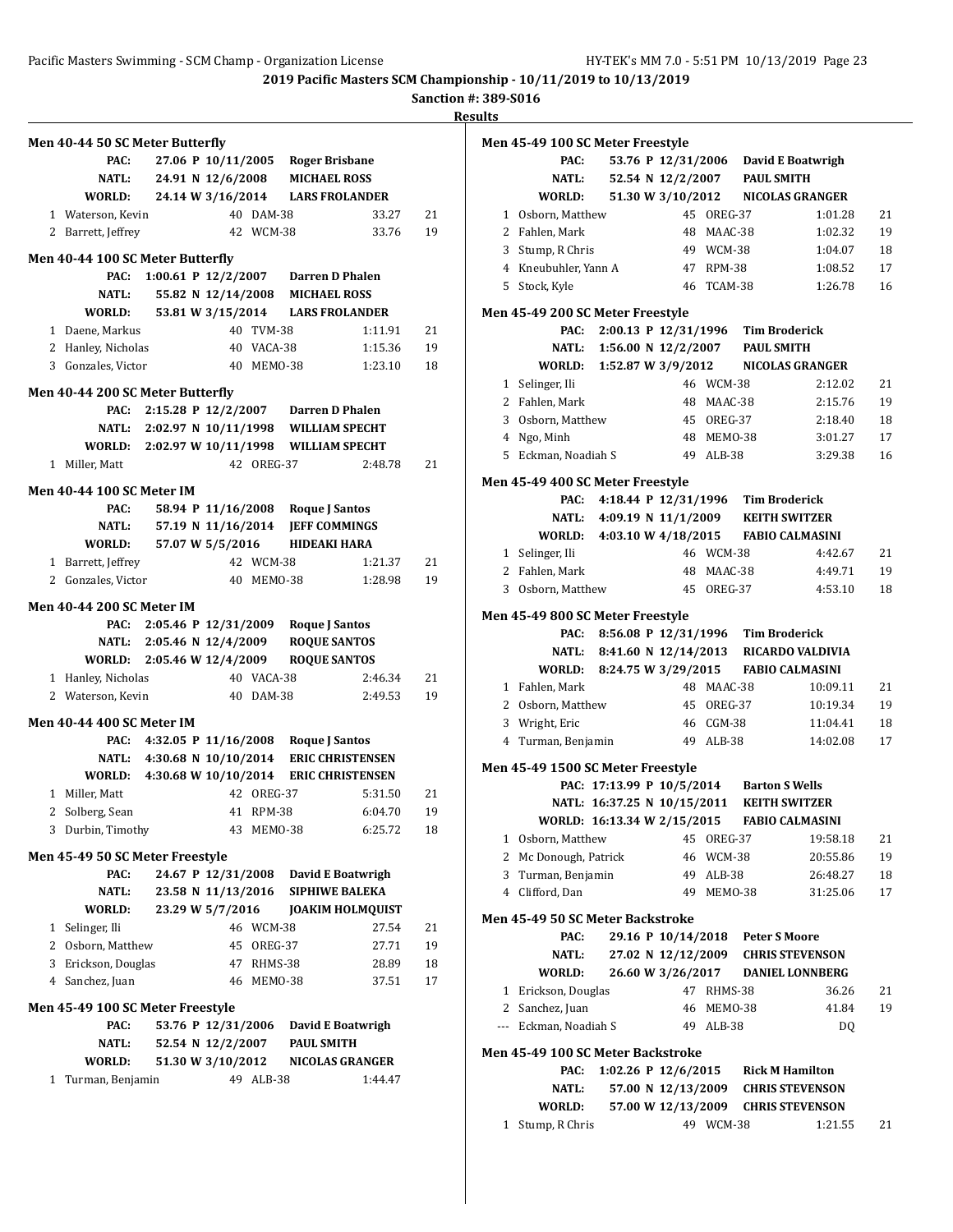**2019 Pacific Masters SCM Championship - 10/11/2019 to 10/13/2019**

|   | (Men 45-49 100 SC Meter Backstroke)      |                                             |                    |               |                                     |                                                  |    |
|---|------------------------------------------|---------------------------------------------|--------------------|---------------|-------------------------------------|--------------------------------------------------|----|
|   | 2 Wright, Eric                           |                                             |                    | 46 CGM-38     |                                     | 1:22.27                                          | 19 |
| 3 | Stock, Kyle                              |                                             |                    | 46 TCAM-38    |                                     | 1:38.20                                          | 18 |
|   | 4 Ngo, Minh                              |                                             |                    | 48 MEM0-38    |                                     | 1:42.66                                          | 17 |
|   | <b>Men 45-49 200 SC Meter Backstroke</b> |                                             |                    |               |                                     |                                                  |    |
|   | PAC:                                     | $2:16.75$ P $10/10/2015$                    |                    |               | <b>Rick M Hamilton</b>              |                                                  |    |
|   | NATL:                                    | $2:05.54 \text{ N } 12/12/2009$             |                    |               |                                     | <b>CHRIS STEVENSON</b>                           |    |
|   |                                          | WORLD: 2:05.54 W 12/12/2009 CHRIS STEVENSON |                    |               |                                     |                                                  |    |
|   | 1 Fahlen, Mark                           |                                             |                    | 48 MAAC-38    |                                     | 2:46.75                                          | 21 |
|   |                                          |                                             |                    |               |                                     |                                                  |    |
|   | Men 45-49 50 SC Meter Breaststroke       |                                             |                    |               |                                     |                                                  |    |
|   | PAC:                                     |                                             |                    |               | 31.24 P 12/31/2001 Lee A Rider      |                                                  |    |
|   | NATL:                                    |                                             | 28.88 N 10/12/2013 |               | <b>TODD TORRES</b>                  |                                                  |    |
|   | WORLD:                                   |                                             | 28.83 W 5/20/2018  |               | <b>HIDEAKI TOGO</b>                 |                                                  |    |
|   | 1 Selinger, Ili                          |                                             |                    | 46 WCM-38     |                                     | 35.48                                            | 21 |
|   | 2 Erickson, Douglas                      |                                             |                    | 47 RHMS-38    |                                     | 35.86                                            | 19 |
|   | 3 Stump, R Chris                         |                                             |                    | 49 WCM-38     |                                     | 36.70                                            | 18 |
|   | 4 Wright, Eric                           |                                             |                    | 46 CGM-38     |                                     | 38.66                                            | 17 |
|   | Men 45-49 100 SC Meter Breaststroke      |                                             |                    |               |                                     |                                                  |    |
|   | PAC:                                     | 1:08.09 P 12/31/2001 Lee A Rider            |                    |               |                                     |                                                  |    |
|   |                                          | NATL: 1:02.22 N 11/17/2018                  |                    |               | <b>STEVE WEST</b>                   |                                                  |    |
|   | WORLD:                                   | $1:03.13 \text{ W } 12/2/2017$              |                    |               | <b>STEVE WEST</b>                   |                                                  |    |
|   | 1 Erickson, Douglas                      |                                             |                    | 47 RHMS-38    |                                     | 1:23.60                                          | 21 |
|   | 2 Kneubuhler, Yann A                     |                                             |                    | 47 RPM-38     |                                     | 1:25.78                                          | 19 |
|   | 3 Wright, Eric                           |                                             |                    | 46 CGM-38     |                                     | 1:27.43                                          | 18 |
|   | 4 Stock, Kyle                            |                                             |                    | 46 TCAM-38    |                                     | 1:38.98                                          | 17 |
|   | Men 45-49 200 SC Meter Breaststroke      |                                             |                    |               |                                     |                                                  |    |
|   | PAC:                                     | 2:33.54 P 10/10/2015                        |                    |               |                                     |                                                  |    |
|   |                                          | NATL: 2:15.45 N 11/30/2018                  |                    |               | Roque J Santos<br><b>STEVE WEST</b> |                                                  |    |
|   |                                          | WORLD: 2:16.12 W 12/3/2017                  |                    |               | <b>STEVE WEST</b>                   |                                                  |    |
|   | 1 Fahlen, Mark                           |                                             |                    | 48 MAAC-38    |                                     | 3:03.40                                          | 21 |
|   | 2 Ngo, Minh                              |                                             |                    | 48 MEM0-38    |                                     | 3:47.12                                          | 19 |
|   |                                          |                                             |                    |               |                                     |                                                  |    |
|   | Men 45-49 50 SC Meter Butterfly          |                                             |                    |               |                                     |                                                  |    |
|   | PAC:                                     |                                             | 26.65 P 10/2/2011  |               | <b>Matt Jones</b>                   |                                                  |    |
|   | NATL:                                    |                                             | 25.74 N 12/13/2009 |               | <b>FRITZ BEDFORD</b>                |                                                  |    |
|   | WORLD:                                   |                                             | 24.38 W 3/19/2017  |               | <b>EIJI NOMURA</b>                  |                                                  |    |
|   | 1 Selinger, Ili                          |                                             |                    | 46 WCM-38     |                                     | 30.08                                            | 21 |
|   | 2 Erickson, Douglas                      |                                             | 47                 | RHMS-38       |                                     | 33.54                                            | 19 |
|   | 3 Kneubuhler, Yann A                     |                                             | 47                 | <b>RPM-38</b> |                                     | 39.53                                            | 18 |
|   | 4 Ngo, Minh                              |                                             | 48                 | MEMO-38       |                                     | 40.24                                            | 17 |
|   | <b>Men 45-49 100 SC Meter IM</b>         |                                             |                    |               |                                     |                                                  |    |
|   | PAC:                                     | 1:03.29 P 10/10/2015                        |                    |               | <b>Roque J Santos</b>               |                                                  |    |
|   | NATL:                                    | 1:00.09 N 11/13/2016                        |                    |               | <b>SIPHIWE BALEKA</b>               |                                                  |    |
|   | WORLD:                                   |                                             | 57.68 W 3/9/2012   |               |                                     | <b>NICOLAS GRANGER</b>                           |    |
|   | 1 Selinger, Ili                          |                                             |                    | 46 WCM-38     |                                     | 1:09.04                                          | 21 |
|   | 2 Erickson, Douglas                      |                                             |                    | 47 RHMS-38    |                                     | 1:17.50                                          | 19 |
|   | 3 Ngo, Minh                              |                                             |                    | 48 MEM0-38    |                                     | 1:31.33                                          | 18 |
|   | 4 Sanchez, Juan                          |                                             |                    | 46 MEM0-38    |                                     | 1:33.79                                          | 17 |
|   |                                          |                                             |                    |               |                                     |                                                  |    |
|   | Men 45-49 200 SC Meter IM                |                                             |                    |               |                                     |                                                  |    |
|   | PAC:                                     | 2:17.74 P 12/6/2015                         |                    |               | <b>Rick M Hamilton</b>              |                                                  |    |
|   | NATL:<br>WORLD:                          | 2:09.71 N 3/20/2010<br>2:04.64 W 3/8/2012   |                    |               |                                     | <b>JEROME FRENTSOS</b><br><b>NICOLAS GRANGER</b> |    |
| 1 | Selinger, Ili                            |                                             |                    | 46 WCM-38     |                                     | 2:30.89                                          | 21 |
|   |                                          |                                             |                    |               |                                     |                                                  |    |

|   | 2 Fahlen, Mark                    |                             |                    | 48 MAAC-38 |                                          | 2:36.98                              | 19 |
|---|-----------------------------------|-----------------------------|--------------------|------------|------------------------------------------|--------------------------------------|----|
|   | 3 Stump, R Chris                  |                             |                    | 49 WCM-38  |                                          | 2:44.97                              | 18 |
|   |                                   |                             |                    |            |                                          |                                      |    |
|   | 4 Kneubuhler, Yann A              |                             |                    | 47 RPM-38  |                                          | 2:55.38                              | 17 |
|   | 5 Ngo, Minh                       |                             |                    | 48 MEM0-38 |                                          | 3:20.68                              | 16 |
|   | <b>Men 45-49 400 SC Meter IM</b>  |                             |                    |            |                                          |                                      |    |
|   | PAC:                              |                             |                    |            |                                          | 4:55.44 P 12/31/2008 Darren D Phalen |    |
|   | NATL:                             | 4:43.64 N 9/26/2010         |                    |            |                                          | <b>JEROME FRENTSOS</b>               |    |
|   | WORLD: 4:31.36 W 4/7/2012         |                             |                    |            |                                          | <b>NICOLAS GRANGER</b>               |    |
| 1 | Mc Donough, Patrick               |                             |                    | 46 WCM-38  |                                          | 5:55.06                              | 21 |
|   |                                   |                             |                    | 48 MEM0-38 |                                          |                                      |    |
|   | 2 Ngo, Minh                       |                             |                    |            |                                          | 7:27.46                              | 19 |
|   | Men 50-54 50 SC Meter Freestyle   |                             |                    |            |                                          |                                      |    |
|   | PAC:                              |                             |                    |            |                                          | 25.53 P 12/31/2003 Thomas W Whatley  |    |
|   | <b>NATL:</b>                      |                             | 23.38 N 10/18/2009 |            | <b>ROWDY GAINES</b>                      |                                      |    |
|   | <b>WORLD:</b>                     |                             |                    |            | 23.38 W 10/18/2009 ROWDY GAINES          |                                      |    |
|   | 1 Hamilton, Rick                  |                             |                    | 52 MAM-38  |                                          | 26.61                                | 21 |
|   | 2 Gorek, Thomas                   |                             |                    | 51 UC38-38 |                                          | 27.39                                | 19 |
|   |                                   |                             |                    |            |                                          |                                      |    |
|   | 3 Jegers, Daniel R                |                             |                    | 50 MEMO-38 |                                          | 30.98                                | 18 |
|   | 4 France, Kermit                  |                             |                    | 53 WCM-38  |                                          | 35.85                                | 17 |
|   | 5 Wu, Long                        |                             |                    | 54 MEMO-38 |                                          | 39.63                                | 16 |
|   | Men 50-54 100 SC Meter Freestyle  |                             |                    |            |                                          |                                      |    |
|   | PAC:                              |                             |                    |            |                                          | 56.67 P 12/31/2003 Richard S Garrett |    |
|   | <b>NATL:</b>                      |                             |                    |            | 51.61 N 10/17/2009 ROWDY GAINES          |                                      |    |
|   | WORLD:                            |                             | 51.49 W 3/26/2017  |            |                                          | <b>NICOLAS GRANGER</b>               |    |
|   |                                   |                             |                    |            |                                          |                                      |    |
|   | 1 Gorek, Thomas                   |                             |                    | 51 UC38-38 |                                          | 1:00.73                              | 21 |
|   | 2 Stahl, Stephen                  |                             |                    | 54 WCM-38  |                                          | 1:02.13                              | 19 |
|   | 3 France, Kermit                  |                             |                    | 53 WCM-38  |                                          | 1:17.09                              | 18 |
|   | 4 Reed, Doug                      |                             |                    | 50 CSTS-38 |                                          | 1:20.86                              | 17 |
|   | Men 50-54 200 SC Meter Freestyle  |                             |                    |            |                                          |                                      |    |
|   | PAC:                              |                             |                    |            |                                          | 2:05.03 P 3/9/2014 Darren D Phalen   |    |
|   |                                   |                             |                    |            | NATL: 1:54.61 N 10/14/2011 ROWDY GAINES  |                                      |    |
|   | WORLD:                            | 1:54.61 W 10/14/2011        |                    |            |                                          | <b>AMBROSE GAINES</b>                |    |
|   |                                   |                             |                    |            |                                          |                                      |    |
|   | 1 Stahl, Stephen                  |                             |                    | 54 WCM-38  |                                          | 2:23.82                              | 21 |
|   | 2 Heaney, Michael                 |                             |                    | 53 WCM-38  |                                          | 2:30.09                              | 19 |
|   | 3 Downey, Daniel P                |                             |                    | 52 MEM0-38 |                                          | 2:47.15                              | 18 |
|   | 4 France, Kermit                  |                             |                    | 53 WCM-38  |                                          | 2:52.13                              | 17 |
|   | Men 50-54 200 SC Meter Freestyle  |                             |                    |            |                                          |                                      |    |
|   |                                   | PAC: $2:05.03$ P $3/9/2014$ |                    |            |                                          | Darren D Phalen                      |    |
|   | <b>NATL:</b>                      |                             |                    |            | 1:54.61 N 10/14/2011 ROWDY GAINES        |                                      |    |
|   | WORLD:                            | 1:54.61 W 10/14/2011        |                    |            |                                          |                                      |    |
|   |                                   |                             |                    |            |                                          | <b>AMBROSE GAINES</b>                |    |
|   | 1 Frick, Mark W                   |                             |                    | 51 MEM0-38 |                                          | 2:22.58                              | 21 |
|   | Men 50-54 400 SC Meter Freestyle  |                             |                    |            |                                          |                                      |    |
|   | PAC:                              |                             |                    |            | 4:16.37 P 10/14/2017 Barton S Wells      |                                      |    |
|   | <b>NATL:</b>                      | 4:07.99 N 12/10/2000        |                    |            | <b>JIM MCCONICA</b>                      |                                      |    |
|   | WORLD: 4:04.48 W 1/29/2017        |                             |                    |            |                                          | NICHOLAS GRANGER                     |    |
|   | 1 Jegers, Daniel R                |                             |                    | 50 MEMO-38 |                                          | 6:02.46                              | 21 |
|   |                                   |                             |                    |            |                                          |                                      |    |
|   | Men 50-54 1500 SC Meter Freestyle |                             |                    |            |                                          |                                      |    |
|   |                                   |                             |                    |            | PAC: 17:11.44 P 12/1/2017 Barton S Wells |                                      |    |
|   |                                   | NATL: 16:33.02 N 12/10/2000 |                    |            | <b>JIM MCCONICA</b>                      |                                      |    |
|   | WORLD: 16:25.96 W 2/11/2018       |                             |                    |            |                                          | <b>FABIO CALMASINI</b>               |    |
| 1 | Frick, Mark W                     |                             | 51                 | MEMO-38    |                                          | 20:17.01                             | 21 |
|   | Treman, Jim                       |                             | 54                 | MEMO-38    |                                          | 26:46.25                             |    |
| 2 |                                   |                             |                    |            |                                          |                                      | 19 |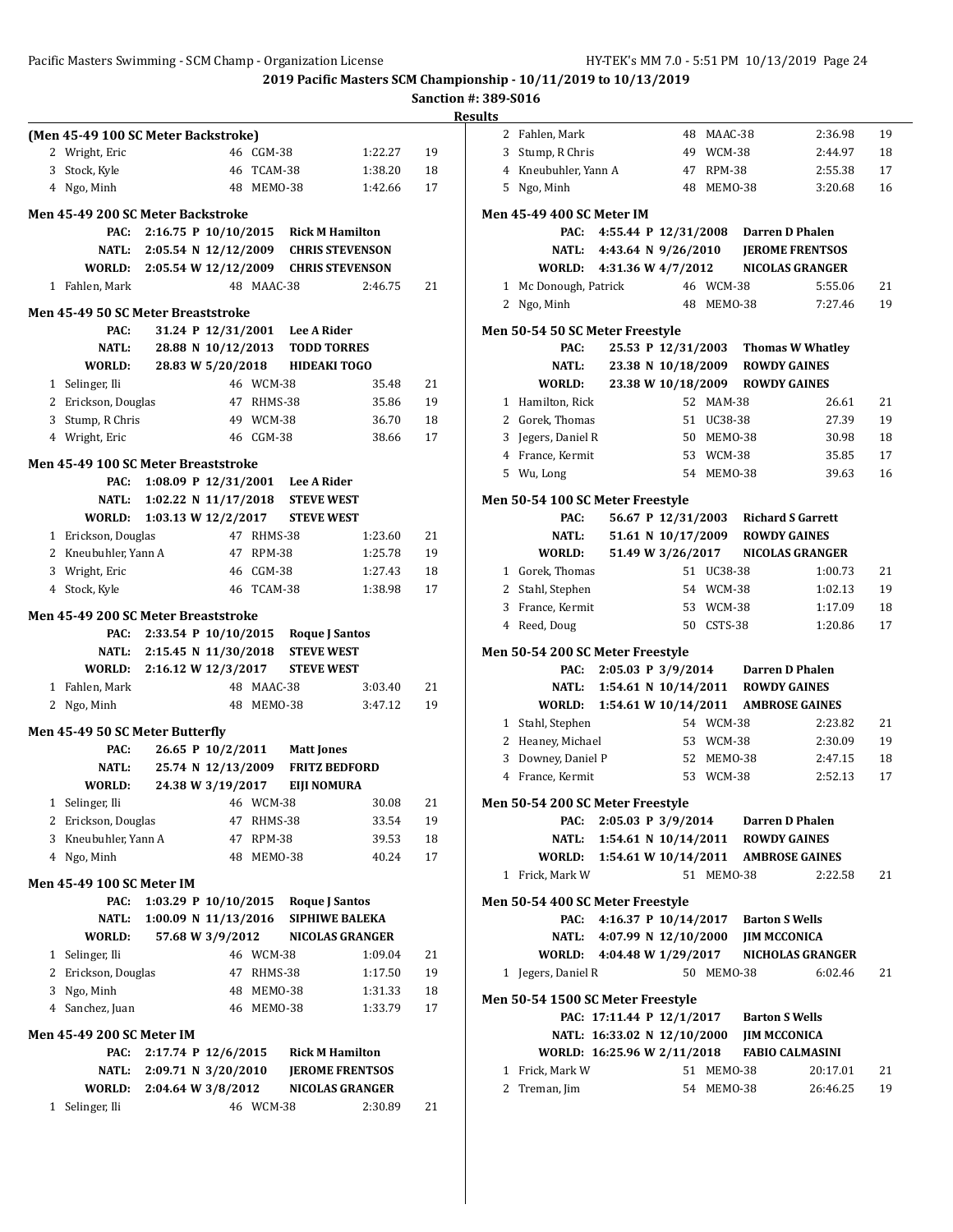**Sanction #: 389-S016**

|   | <b>Men 50-54 50 SC Meter Backstroke</b>  |                                            |                   |            |                                  |                                                      |    |
|---|------------------------------------------|--------------------------------------------|-------------------|------------|----------------------------------|------------------------------------------------------|----|
|   | PAC:                                     |                                            |                   |            |                                  | 29.64 P 12/3/2017 Rick M Hamilton                    |    |
|   | <b>NATL:</b>                             |                                            |                   |            |                                  | 26.69 N 10/24/2015 FRITZ BEDFORD                     |    |
|   | WORLD:                                   |                                            |                   |            |                                  | 26.69 W 10/24/2015 FRITZ BEDFORD                     |    |
|   | 1 Jegers, Daniel R                       |                                            |                   | 50 MEMO-38 |                                  | 36.13                                                | 21 |
|   | 2 Wu, Long                               |                                            |                   | 54 MEMO-38 |                                  | 51.41                                                | 19 |
|   |                                          |                                            |                   |            |                                  |                                                      |    |
|   | <b>Men 50-54 100 SC Meter Backstroke</b> |                                            |                   |            |                                  |                                                      |    |
|   | PAC:                                     | 1:02.52 P $12/2/2017$ Rick M Hamilton      |                   |            |                                  |                                                      |    |
|   | <b>NATL:</b>                             |                                            |                   |            |                                  | 58.47 N 10/24/2015 FRITZ BEDFORD                     |    |
|   | WORLD:                                   |                                            |                   |            |                                  | 57.95 W 3/25/2017 NICOLAS GRANGER                    |    |
|   | 1 Hamilton, Rick                         |                                            |                   | 52 MAM-38  |                                  | 1:05.89                                              | 21 |
|   | 2 Stahl, Stephen                         |                                            |                   | 54 WCM-38  |                                  | 1:14.42                                              | 19 |
|   | 3 Wu, Long                               |                                            |                   | 54 MEMO-38 |                                  | 1:59.17                                              | 18 |
|   | <b>Men 50-54 100 SC Meter Backstroke</b> |                                            |                   |            |                                  |                                                      |    |
|   |                                          |                                            |                   |            |                                  |                                                      |    |
|   | <b>NATL:</b>                             | PAC: 1:02.52 P 12/2/2017 Rick M Hamilton   |                   |            |                                  | 58.47 N 10/24/2015 FRITZ BEDFORD                     |    |
|   |                                          |                                            |                   |            |                                  | WORLD: 57.95 W 3/25/2017 NICOLAS GRANGER             |    |
|   |                                          |                                            |                   |            |                                  |                                                      |    |
|   | 4 Downey, Daniel P                       |                                            |                   | 52 MEM0-38 |                                  | 1:47.60                                              |    |
|   | Men 50-54 200 SC Meter Backstroke        |                                            |                   |            |                                  |                                                      |    |
|   |                                          | PAC: 2:16.82 P 12/1/2017 Rick M Hamilton   |                   |            |                                  |                                                      |    |
|   |                                          | NATL: 2:11.84 N 12/4/2009 JAMIE FOWLER     |                   |            |                                  |                                                      |    |
|   |                                          |                                            |                   |            |                                  | WORLD: 2:07.13 W 5/6/2017 NICOLAS GRANGER            |    |
|   | 1 Hamilton, Rick                         |                                            |                   | 52 MAM-38  |                                  | 2:23.22                                              | 21 |
|   | 2 Wu, Long                               |                                            |                   | 54 MEM0-38 |                                  | 4:08.32                                              | 19 |
|   |                                          |                                            |                   |            |                                  |                                                      |    |
|   | Men 50-54 50 SC Meter Breaststroke       |                                            |                   |            |                                  |                                                      |    |
|   | PAC:                                     |                                            |                   |            |                                  | 31.10 P 10/18/2009 Gary L Patterson                  |    |
|   |                                          | NATL: 29.84 N 12/8/2013 DAVID GUTHRIE      |                   |            |                                  |                                                      |    |
|   | WORLD:                                   |                                            |                   |            |                                  | 29.71 W 4/9/2017 C.ARTURO TRAVAINI                   |    |
|   | 1 Gronert, Karsten                       |                                            |                   | 54 WCM-38  |                                  | 37.30                                                | 21 |
|   | 2 Hong, Jimmy                            |                                            |                   | 50 FREM-38 |                                  | 37.98                                                | 19 |
|   | 3 Wu, Long                               |                                            |                   | 54 MEMO-38 |                                  | 41.10                                                | 18 |
|   | Men 50-54 100 SC Meter Breaststroke      |                                            |                   |            |                                  |                                                      |    |
|   |                                          | PAC: 1:08.95 P 10/18/2009 Gary L Patterson |                   |            |                                  |                                                      |    |
|   |                                          | NATL: 1:04.54 N 12/7/2013 DAVID GUTHRIE    |                   |            |                                  |                                                      |    |
|   |                                          |                                            |                   |            |                                  | WORLD: $1:04.28 \text{ W } 5/6/2017$ NICOLAS GRANGER |    |
|   |                                          |                                            |                   |            |                                  |                                                      |    |
|   | 1 Hamilton, Rick                         |                                            |                   |            |                                  | 52 MAM-38 1:17.29                                    | 21 |
|   | 2 Gronert, Karsten                       |                                            |                   | 54 WCM-38  |                                  | 1:21.96                                              | 19 |
|   | 3 Hong, Jimmy                            |                                            | 50                | FREM-38    |                                  | 1:22.20                                              | 18 |
|   | 4 Downey, Daniel P                       |                                            |                   | 52 MEMO-38 |                                  | 1:30.13                                              | 17 |
|   | 5 Wu, Long                               |                                            |                   | 54 MEMO-38 |                                  | 1:31.94                                              | 16 |
|   | Men 50-54 200 SC Meter Breaststroke      |                                            |                   |            |                                  |                                                      |    |
|   | PAC:                                     | 2:34.71 P 12/31/1996                       |                   |            | Robert Strand                    |                                                      |    |
|   | NATL:                                    | 2:21.65 N 12/8/2013 DAVID GUTHRIE          |                   |            |                                  |                                                      |    |
|   | WORLD:                                   | 2:19.36 W 3/23/2018                        |                   |            |                                  | NICOLAS GRANGER                                      |    |
|   | 1 Hamilton, Rick                         |                                            |                   | 52 MAM-38  |                                  | 2:48.16                                              | 21 |
|   | 2 Jegers, Daniel R                       |                                            |                   | 50 MEMO-38 |                                  | 3:25.37                                              | 19 |
|   | 3 Wu, Long                               |                                            |                   | 54 MEMO-38 |                                  | 3:28.55                                              | 18 |
|   | 4 France, Kermit                         |                                            |                   | 53 WCM-38  |                                  | 3:44.07                                              | 17 |
|   |                                          |                                            |                   |            |                                  |                                                      |    |
|   | Men 50-54 50 SC Meter Butterfly          |                                            |                   |            |                                  |                                                      |    |
|   | PAC:                                     |                                            |                   |            | 26.12 P 12/31/2007 Paul V Carter |                                                      |    |
|   | <b>NATL:</b>                             |                                            | 25.74 N 12/8/2018 |            |                                  | <b>STEVE HILTABIDDLE</b>                             |    |
|   | WORLD:                                   |                                            |                   |            |                                  | 25.49 W 5/16/2009 DAN THOMPSON                       |    |
| 1 | Reed, Doug                               |                                            |                   | 50 CSTS-38 |                                  | 41.87                                                | 21 |
|   |                                          |                                            |                   |            |                                  |                                                      |    |

|    | Men 50-54 100 SC Meter Butterfly |  |                      |               |                                    |                                   |    |
|----|----------------------------------|--|----------------------|---------------|------------------------------------|-----------------------------------|----|
|    | PAC:                             |  |                      |               | 57.29 P 12/2/2007 Paul V Carter    |                                   |    |
|    | <b>NATL:</b>                     |  | 57.29 N 12/2/2007    |               | <b>PAUL CARTER</b>                 |                                   |    |
|    | WORLD:                           |  |                      |               |                                    | 56.78 W 3/24/2018 NICOLAS GRANGER |    |
|    | 1 Stahl, Stephen                 |  |                      | 54 WCM-38     |                                    | 1:11.43                           | 21 |
|    | 2 Jegers, Daniel R               |  |                      | 50 MEMO-38    |                                    | 1:27.07                           | 19 |
|    | 3 Reed, Doug                     |  |                      | 50 CSTS-38    |                                    | 1:52.48                           | 18 |
|    | Men 50-54 100 SC Meter IM        |  |                      |               |                                    |                                   |    |
|    | PAC:                             |  |                      |               | 1:02.51 P 12/31/2008 Ken Shilling  |                                   |    |
|    | <b>NATL:</b>                     |  | 1:00.57 N 12/10/2016 |               | <b>SCOTT HEBER</b>                 |                                   |    |
|    | WORLD:                           |  |                      |               |                                    | 57.69 W 3/24/2017 NICOLAS GRANGER |    |
|    | 1 Stahl, Stephen                 |  |                      | 54 WCM-38     |                                    | 1:12.28                           | 21 |
|    | 2 Jegers, Daniel R               |  |                      | 50 MEMO-38    |                                    | 1:23.87                           | 19 |
|    | 3 Downey, Daniel P               |  |                      | 52 MEMO-38    |                                    | 1:25.41                           | 18 |
|    | 4 Reed, Doug                     |  |                      | 50 CSTS-38    |                                    | 1:36.99                           | 17 |
|    | 5 France, Kermit                 |  |                      | 53 WCM-38     |                                    | 1:37.56                           | 16 |
|    | <b>Men 50-54 200 SC Meter IM</b> |  |                      |               |                                    |                                   |    |
|    | PAC:                             |  |                      |               | 2:14.53 P 12/31/2008 Ken Shilling  |                                   |    |
|    | NATL: 2:12.85 N 5/17/2015        |  |                      |               |                                    | <b>JEROME FRENTSOS</b>            |    |
|    | WORLD:                           |  | 2:06.38 W 1/28/2018  |               |                                    | <b>NICOLAS GRANGER</b>            |    |
| 1  | Hamilton, Rick                   |  |                      | 52 MAM-38     |                                    | 2:25.05                           | 21 |
|    | 2 Downey, Daniel P               |  |                      | 52 MEMO-38    |                                    | 3:10.51                           | 19 |
|    | Men 50-54 400 SC Meter IM        |  |                      |               |                                    |                                   |    |
|    | PAC:                             |  | 5:02.72 P 3/9/2013   |               | <b>Darren D Phalen</b>             |                                   |    |
|    | NATL: 4:45.15 N 5/18/2015        |  |                      |               |                                    | <b>JEROME FRENTSOS</b>            |    |
|    | WORLD:                           |  | 4:29.33 W 3/23/2017  |               |                                    | <b>NICOLAS GRANGER</b>            |    |
|    | 1 Hamilton, Rick                 |  |                      | 52 MAM-38     |                                    | 5:15.45                           | 21 |
| 2  | Stahl, Stephen                   |  |                      | 54 WCM-38     |                                    | 6:01.57                           | 19 |
|    | Men 55-59 50 SC Meter Freestyle  |  |                      |               |                                    |                                   |    |
|    | PAC:                             |  |                      |               | 26.15 P 12/31/2009 Eric D van Boer |                                   |    |
|    | NATL:                            |  | 24.66 N 10/10/2015   |               | <b>STEVE WOOD</b>                  |                                   |    |
|    | WORLD:                           |  | 24.51 W 4/19/2015    |               | <b>BRENT BARNES</b>                |                                   |    |
|    | 1 Boone, Jon                     |  |                      | 56 WCM-38     |                                    | 27.23                             | 21 |
|    | 2 Tittle, Kenneth                |  |                      | 56 WCM-38     |                                    | 28.12                             | 19 |
|    | 3 Keating, Kevin                 |  |                      | 56 SMAC-38    |                                    | 28.91                             | 18 |
|    | 4 Taylor, Ron                    |  |                      | 59 RPM-38     |                                    | 29.34                             | 17 |
| 5  | Cook, Doug J                     |  |                      | 56 WCM-38     |                                    | 30.07                             | 16 |
| 6  | Coombs, Craig                    |  | 59                   | MEMO-38       |                                    | 31.73                             | 15 |
| 7  | Dibley, David                    |  | 55                   | $WCM-38$      |                                    | 33.02                             | 14 |
| 8  | Romdhane, Bechir                 |  | 55                   | WCM-38        |                                    | 33.63                             | 13 |
| 9  | Ardourel, Franck                 |  | 55                   | MEMO-38       |                                    | 33.92                             | 12 |
| 10 | Mahoney, Garrett                 |  | 58                   | MEMO-38       |                                    | 38.39                             | 11 |
| 11 | Cramer, James                    |  | 59                   | MEMO-38       |                                    | 40.70                             | 10 |
|    | Men 55-59 100 SC Meter Freestyle |  |                      |               |                                    |                                   |    |
|    | PAC:                             |  | 58.66 P 12/31/2000   |               | <b>Tim A Birnie</b>                |                                   |    |
|    | NATL:                            |  | 54.50 N 4/5/2009     |               | <b>JACK GROSELLE</b>               |                                   |    |
|    | WORLD:                           |  | 54.50 W 4/5/2009     |               | <b>JACK GROSELLE</b>               |                                   |    |
| 1  | Boone, Jon                       |  | 56                   | WCM-38        |                                    | 59.37                             | 21 |
| 2  | Riblet, Jean-Philippe            |  | 56                   | SRM-38        |                                    | 1:00.85                           | 19 |
| 3  | Ennis, Steven                    |  | 56                   | WCM-38        |                                    | 1:01.40                           | 18 |
| 4  | Gothberg, Brad                   |  |                      | 57 WCM-38     |                                    | 1:01.47                           | 17 |
| 5  | Keighley, Tim                    |  | 58                   | QSSSJ-38      |                                    | 1:03.31                           | 16 |
| 6  | Keating, Kevin                   |  | 56                   | SMAC-38       |                                    | 1:05.33                           | 15 |
| 7  | Taylor, Ron                      |  | 59                   | <b>RPM-38</b> |                                    | 1:05.80                           | 14 |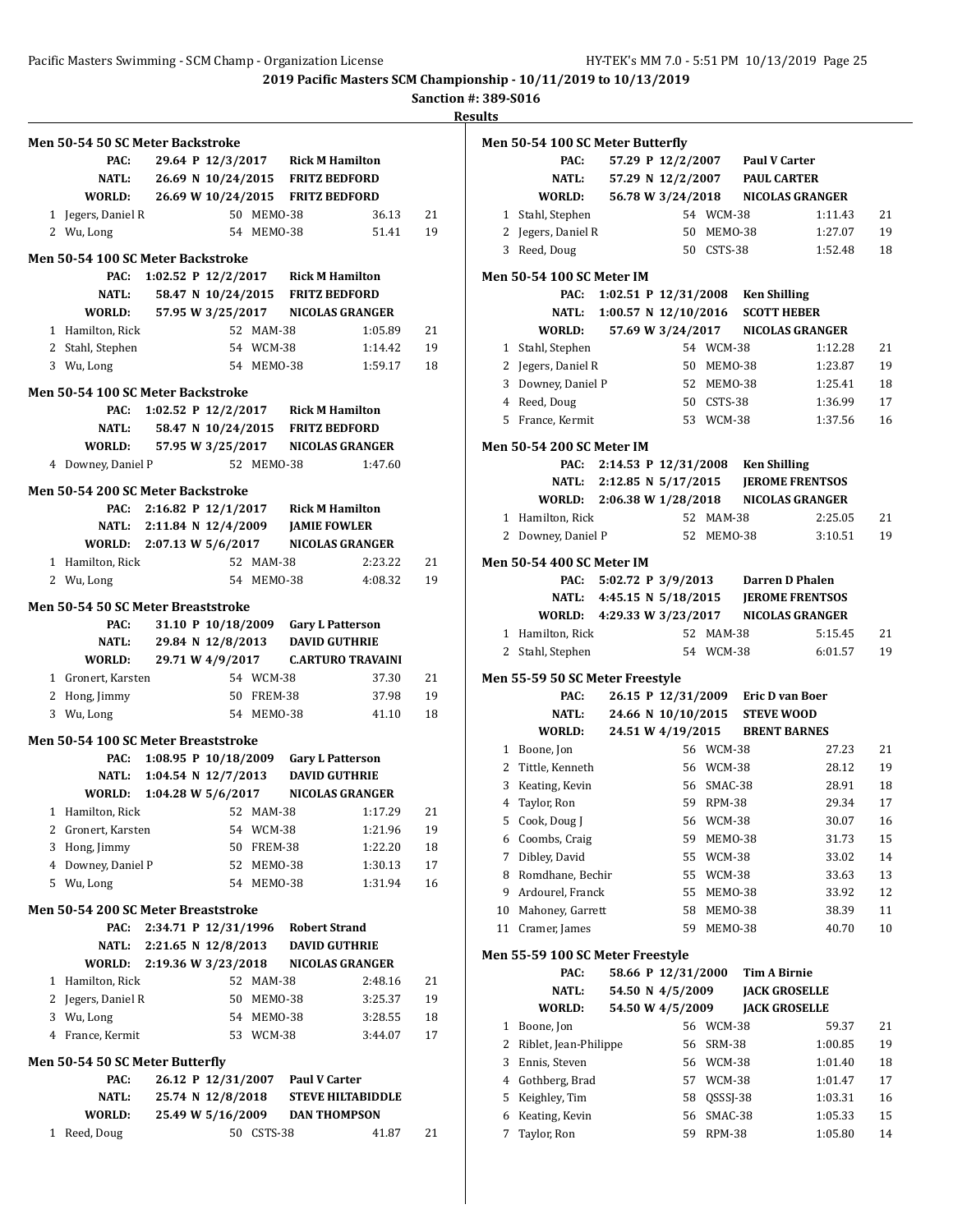**2019 Pacific Masters SCM Championship - 10/11/2019 to 10/13/2019**

**Sanction #: 389-S016**

|   |                                    |                            |             |                                          | эансион #: эо |                |
|---|------------------------------------|----------------------------|-------------|------------------------------------------|---------------|----------------|
|   |                                    |                            |             |                                          |               | <b>Results</b> |
|   | (Men 55-59 100 SC Meter Freestyle) |                            |             |                                          |               |                |
|   | 8 King, Ian                        |                            | 57 WCM-38   | 1:08.74                                  | 13            |                |
|   | 9 Coombs, Craig                    |                            | 59 MEMO-38  | 1:13.69                                  | 12            | Me             |
|   | 10 Romdhane, Bechir                |                            | 55 WCM-38   | 1:14.06                                  | 11            |                |
|   | 11 Campbell, Chris                 |                            | 58 MVM-38   | 1:15.97                                  | 10            |                |
|   | 12 Ardourel, Franck                |                            | 55 MEMO-38  | 1:16.87                                  | 9             |                |
|   | Men 55-59 100 SC Meter Freestyle   |                            |             |                                          |               |                |
|   | PAC:                               |                            |             | 58.66 P 12/31/2000 Tim A Birnie          |               |                |
|   | NATL:                              | 54.50 N 4/5/2009           |             | <b>JACK GROSELLE</b>                     |               |                |
|   | WORLD:                             | 54.50 W 4/5/2009           |             | <b>JACK GROSELLE</b>                     |               |                |
|   | 1 Coombs, Craig                    |                            | 59 MEMO-38  | 1:13.04                                  |               |                |
|   |                                    |                            |             |                                          |               |                |
|   | Men 55-59 200 SC Meter Freestyle   |                            |             |                                          |               |                |
|   | PAC:                               |                            |             | 2:06.20 P 12/31/2003 R Tod Spieker       |               |                |
|   |                                    |                            |             | NATL: 1:59.08 N 11/21/2009 MICHAEL MANN  |               |                |
|   |                                    |                            |             | WORLD: 1:59.08 W 11/21/2009 MICHAEL MANN |               |                |
|   | 1 Coombs, Craig                    |                            | 59 MEMO-38  | 2:47.83                                  | 21            | Me             |
|   |                                    |                            |             |                                          |               |                |
|   | Men 55-59 200 SC Meter Freestyle   |                            |             |                                          |               |                |
|   |                                    |                            |             | PAC: 2:06.20 P 12/31/2003 R Tod Spieker  |               |                |
|   |                                    |                            |             | NATL: 1:59.08 N 11/21/2009 MICHAEL MANN  |               |                |
|   |                                    |                            |             | WORLD: 1:59.08 W 11/21/2009 MICHAEL MANN |               |                |
|   | 1 Riblet, Jean-Philippe            |                            | 56 SRM-38   | 2:13.82                                  | 21            |                |
|   | 2 Boone, Jon                       |                            | 56 WCM-38   | 2:16.50                                  | 19            |                |
|   | 3 Keighley, Tim                    |                            | 58 QSSSJ-38 | 2:17.64                                  | 18            |                |
|   | 4 Hathaway, David                  |                            | 59 OREG-37  | 2:20.43                                  | 17            |                |
|   | 5 King, Ian                        |                            | 57 WCM-38   | 2:31.68                                  | 16            |                |
|   | 6 Cook, Doug J                     |                            | 56 WCM-38   | 2:34.38                                  | 15            |                |
|   | 7 Campbell, Chris                  |                            | 58 MVM-38   | 2:50.77                                  | 14            |                |
|   |                                    |                            |             |                                          |               |                |
|   | Men 55-59 400 SC Meter Freestyle   |                            |             |                                          |               |                |
|   |                                    |                            |             | PAC: 4:28.73 P 12/31/2003 R Tod Spieker  |               | Me             |
|   |                                    |                            |             | NATL: 4:16.03 N 11/22/2009 MICHAEL MANN  |               |                |
|   |                                    |                            |             | WORLD: 4:16.03 W 11/22/2009 MICHAEL MANN |               |                |
|   | 1 Riblet, Jean-Philippe            |                            | 56 SRM-38   | 4:43.44                                  | 21            |                |
|   | 2 Hathaway, David                  |                            | 59 OREG-37  | 4:56.10                                  | 19            |                |
|   | 3 Boone, Jon                       |                            | 56 WCM-38   | 5:02.71                                  | 18            |                |
|   | 4 Cook, Doug J                     |                            | 56 WCM-38   | 5:46.81                                  | 17            |                |
|   | 5 Campbell, Chris                  |                            | 58 MVM-38   | 6:26.17                                  | 16            |                |
|   | 6 Wan, Danny                       |                            | 56 MEM0-38  | 6:35.87                                  | 15            |                |
|   | Men 55-59 800 SC Meter Freestyle   |                            |             |                                          |               |                |
|   | PAC:                               |                            |             | 9:13.15 P 12/31/2003 R Tod Spieker       |               |                |
|   | NATL:                              |                            |             | 8:51.34 N 11/21/2009 MICHAEL MANN        |               |                |
|   | WORLD:                             |                            |             | 8:51.34 W 11/21/2009 MICHAEL MANN        |               | Me             |
|   |                                    |                            |             |                                          |               |                |
|   | 1 Hathaway, David                  |                            | 59 OREG-37  | 10:26.70                                 | 21            |                |
|   | 2 Nootbaar, Tom                    |                            | 56 WCM-38   | 10:32.33                                 | 19            |                |
|   | 3 Gothberg, Brad                   |                            | 57 WCM-38   | 10:37.11                                 | 18            |                |
|   | 4 Campbell, Chris                  |                            | 58 MVM-38   | 12:54.27                                 | 17            |                |
|   | 5 Inchausti, Robert                |                            | 57 MEMO-38  | 13:15.54                                 | 16            |                |
|   | Men 55-59 1500 SC Meter Freestyle  |                            |             |                                          |               |                |
|   |                                    |                            |             | PAC: 17:35.21 P 12/31/2003 R Tod Spieker |               |                |
|   |                                    | NATL: 17:14.15 N 10/2/2005 |             | <b>JIM MC CONICA</b>                     |               |                |
|   |                                    |                            |             |                                          |               |                |
|   | WORLD: 17:14.15 W 10/2/2005        |                            |             | <b>JIM MCCONICA</b>                      |               |                |
|   | 1 Hathaway, David                  |                            | 59 OREG-37  | 20:08.74                                 | 21            |                |
| 2 | Gothberg, Brad                     |                            | 57 WCM-38   | 20:12.26                                 | 19            |                |
| 3 | Nootbaar, Tom                      |                            | 56 WCM-38   | 20:38.99                                 | 18            |                |
|   |                                    |                            |             |                                          |               |                |

| lts |                                           |                        |               |                      |                          |    |
|-----|-------------------------------------------|------------------------|---------------|----------------------|--------------------------|----|
| 4   | Coombs, Craig                             | 59                     | MEMO-38       |                      | 24:28.88                 | 17 |
| 5   | Inchausti, Robert                         | 57                     | MEMO-38       |                      | 25:03.37                 | 16 |
|     | Men 55-59 50 SC Meter Backstroke          |                        |               |                      |                          |    |
|     | PAC:                                      | 30.40 P 12/31/2000     |               | Tim A Birnie         |                          |    |
|     | NATL:                                     | 27.62 N 10/10/2015     |               | <b>STEVE WOOD</b>    |                          |    |
|     | WORLD:                                    | 27.96 W 10/30/2016     |               | <b>CRAIG NORREY</b>  |                          |    |
| 1   | Ennis, Steven                             |                        | 56 WCM-38     |                      | 29.95P                   | 21 |
| 2   | Riblet, Jean-Philippe                     | 56                     | <b>SRM-38</b> |                      | 32.15                    | 19 |
| 3   | Taylor, Ron                               | 59                     | <b>RPM-38</b> |                      | 33.27                    | 18 |
| 4   | Chao, Hector                              | 55                     | WCM-38        |                      | 33.28                    | 17 |
| 5   | Keating, Kevin                            | 56                     | SMAC-38       |                      | 36.00                    | 16 |
| 6   | Laudenslager, Greg                        | 58                     | RHMS-38       |                      | 36.84                    | 15 |
| 7   | Osborne, Glen                             | 55                     | SMAC-38       |                      | 40.18                    | 14 |
| 8   | Campbell, Chris                           | 58                     | MVM-38        |                      | 44.95                    | 13 |
| --- | Dibley, David                             | 55                     | WCM-38        |                      | DQ                       |    |
|     | <b>Men 55-59 100 SC Meter Backstroke</b>  |                        |               |                      |                          |    |
|     | PAC:                                      | 1:04.89 P $12/31/2000$ |               | <b>Tim A Birnie</b>  |                          |    |
|     | NATL:                                     | 1:00.78 N 10/20/2018   |               | <b>FRITZ BEDFORD</b> |                          |    |
|     | WORLD:                                    | 1:02.26 W 3/15/2015    |               | <b>MARCO COLOMBO</b> |                          |    |
| 1   | Ennis, Steven                             |                        | 56 WCM-38     |                      | 1:06.27                  | 21 |
| 2   | Chao, Hector                              | 55                     | <b>WCM-38</b> |                      | 1:11.35                  | 19 |
| 3   | Riblet, Jean-Philippe                     | 56                     | SRM-38        |                      | 1:11.83                  | 18 |
| 4   | Keighley, Tim                             | 58                     | QSSSJ-38      |                      | 1:12.53                  | 17 |
| 5   | Taylor, Ron                               | 59                     | RPM-38        |                      | 1:13.52                  | 16 |
| 6   | Duggan, Patrick                           | 56                     | WCM-38        |                      | 1:13.64                  | 15 |
|     | 7 Keating, Kevin                          | 56                     | SMAC-38       |                      | 1:18.77                  | 14 |
| 8   | Laudenslager, Greg                        | 58                     | RHMS-38       |                      | 1:20.07                  | 13 |
| 9   | King, Ian                                 | 57                     | WCM-38        |                      | 1:21.05                  | 12 |
| 10  | Campbell, Chris                           | 58                     | MVM-38        |                      | 1:35.10                  | 11 |
|     |                                           |                        |               |                      |                          |    |
|     | Men 55-59 200 SC Meter Backstroke<br>PAC: | 2:21.80 P 12/31/2003   |               | <b>Tim Spieker</b>   |                          |    |
|     | NATL:                                     | 2:15.37 N 12/2/2018    |               | <b>LEN GUSHE</b>     |                          |    |
|     | WORLD:                                    | 2:15.79 W 12/5/2014    |               | <b>JAMIE FOWLER</b>  |                          |    |
| 1   | Riblet, Jean-Philippe                     |                        | 56 SRM-38     |                      | 2:30.93                  | 21 |
| 2   | Frentsos, Paul                            | 58                     | TSUN-38       |                      | 2:32.26                  | 19 |
| 3   | Taylor, Ron                               | 59                     | <b>RPM-38</b> |                      | 2:42.98                  | 18 |
| 4   | Duggan, Patrick                           | 56                     | WCM-38        |                      | 2:43.02                  | 17 |
| 5   | Laudenslager, Greg                        | 58                     | RHMS-38       |                      | 2:55.74                  | 16 |
| 6   | King, Ian                                 | 57                     | WCM-38        |                      | 3:02.11                  | 15 |
| 7   | Inchausti, Robert                         | 57                     | MEMO-38       |                      | 3:40.86                  | 14 |
|     | Men 55-59 50 SC Meter Breaststroke        |                        |               |                      |                          |    |
|     | PAC:                                      | 32.18 P 12/31/2001     |               | <b>Robert Strand</b> |                          |    |
|     | NATL:                                     | 30.37 N 12/17/2016     |               | <b>DAVID GUTHRIE</b> |                          |    |
|     | WORLD:                                    | 29.79 W 4/22/2018      |               |                      | <b>C.ARTURO TRAVAINI</b> |    |
| 1   | Laudenslager, Greg                        |                        | 58 RHMS-38    |                      | 36.41                    | 21 |
| 2   | Gothberg, Brad                            | 57                     | WCM-38        |                      | 38.40                    | 19 |
| 3   | Romdhane, Bechir                          | 55                     | <b>WCM-38</b> |                      | 39.71                    | 18 |
|     | 4 Coombs, Craig                           | 59                     | MEMO-38       |                      | 40.86                    | 17 |
| 5   | Ardourel, Franck                          | 55                     | MEMO-38       |                      | 43.75                    | 16 |
| 6   | Dibley, David                             | 55                     | <b>WCM-38</b> |                      | 47.98                    | 15 |
|     |                                           |                        |               |                      |                          |    |
|     |                                           |                        |               |                      |                          |    |
|     |                                           |                        |               |                      |                          |    |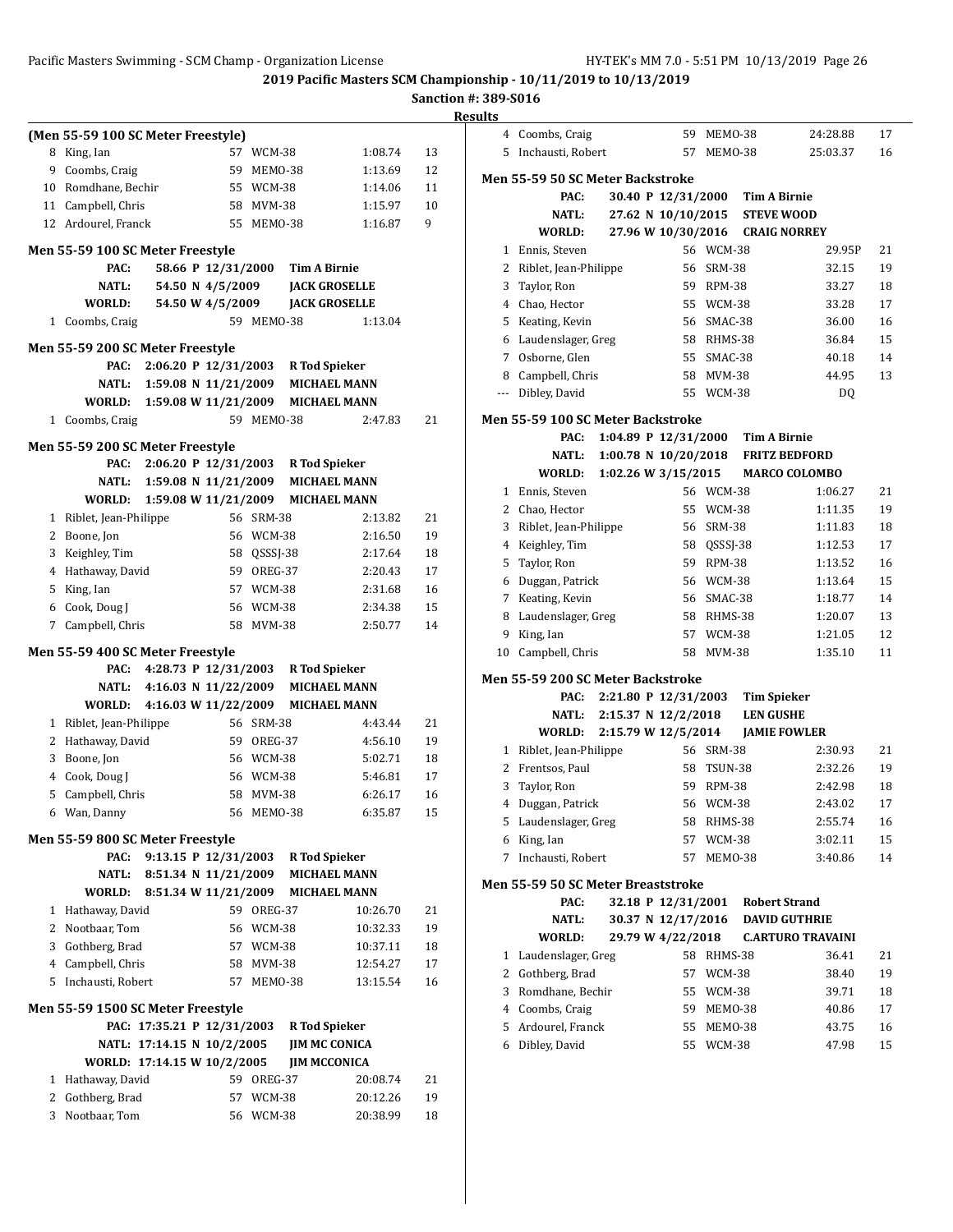L,

**2019 Pacific Masters SCM Championship - 10/11/2019 to 10/13/2019**

|              | Men 55-59 100 SC Meter Breaststroke |                                                 |                    |                |                                           |                          |    |
|--------------|-------------------------------------|-------------------------------------------------|--------------------|----------------|-------------------------------------------|--------------------------|----|
|              | PAC:                                | 1:11.53 P $12/31/2001$                          |                    |                | <b>Robert Strand</b>                      |                          |    |
|              | NATL:                               | 1:06.80 N $12/18/2016$                          |                    |                |                                           | <b>DAVID GUTHRIE</b>     |    |
|              | WORLD:                              | 1:05.12 W 1/27/2018                             |                    |                |                                           | <b>C.ARTURO TRAVAINI</b> |    |
|              | 1 Duggan, Patrick                   |                                                 |                    | 56 WCM-38      |                                           | 1:20.73                  | 21 |
|              | 2 Laudenslager, Greg                |                                                 |                    | 58 RHMS-38     |                                           | 1:22.27                  | 19 |
|              | 3 Keighley, Tim                     |                                                 | 58                 | QSSSJ-38       |                                           | 1:24.04                  | 18 |
|              | 4 Romdhane, Bechir                  |                                                 |                    | 55 WCM-38      |                                           | 1:28.05                  | 17 |
|              | 5 Hathaway, David                   |                                                 | 59                 | OREG-37        |                                           | 1:29.42                  | 16 |
|              | 6 Coombs, Craig                     |                                                 | 59                 | MEMO-38        |                                           | 1:31.31                  | 15 |
|              | 7 Ardourel, Franck                  |                                                 | 55                 | MEMO-38        |                                           | 1:35.96                  | 14 |
|              | 8 Inchausti, Robert                 |                                                 | 57                 | MEMO-38        |                                           | 1:49.40                  | 13 |
|              | Men 55-59 200 SC Meter Breaststroke |                                                 |                    |                |                                           |                          |    |
|              | PAC:                                | 2:38.76 P 12/31/2001                            |                    |                | <b>Robert Strand</b>                      |                          |    |
|              |                                     | NATL: 2:27.00 N 11/8/2015                       |                    |                |                                           | <b>DAVID GUTHRIE</b>     |    |
|              | WORLD:                              | 2:22.91 W 4/21/2018                             |                    |                |                                           | <b>C.ARTURO TRAVAINI</b> |    |
|              | 1 Frentsos, Paul                    |                                                 |                    | 58 TSUN-38     |                                           | 2:51.56                  | 21 |
|              | 2 Duggan, Patrick                   |                                                 |                    | 56 WCM-38      |                                           | 2:55.10                  | 19 |
| 3            | Laudenslager, Greg                  |                                                 |                    | 58 RHMS-38     |                                           | 3:02.34                  | 18 |
|              | 4 Nootbaar, Tom                     |                                                 |                    | 56 WCM-38      |                                           | 3:14.61                  | 17 |
| 5.           | Romdhane, Bechir                    |                                                 |                    | 55 WCM-38      |                                           | 3:14.85                  | 16 |
|              | 6 Coombs, Craig                     |                                                 | 59                 | MEMO-38        |                                           | 3:19.07                  | 15 |
|              | 7 Campbell, Chris                   |                                                 | 58                 | <b>MVM-38</b>  |                                           | 3:51.57                  | 14 |
| 8            | Wan, Danny                          |                                                 | 56                 | MEMO-38        |                                           | 3:51.60                  | 13 |
| 9            | Inchausti, Robert                   |                                                 | 57                 | MEMO-38        |                                           | 3:53.30                  | 12 |
|              | Men 55-59 50 SC Meter Butterfly     |                                                 |                    |                |                                           |                          |    |
|              | PAC:                                |                                                 | 27.16 P 10/4/2014  |                | <b>Paul V Carter</b>                      |                          |    |
|              | <b>NATL:</b>                        |                                                 | 26.55 N 10/20/2018 |                |                                           | <b>FRITZ BEDFORD</b>     |    |
|              | WORLD:                              |                                                 | 26.45 W 5/18/2013  |                |                                           | <b>DAN THOMPSON</b>      |    |
|              | 1 Ennis, Steven                     |                                                 |                    | 56 WCM-38      |                                           | 28.08                    | 21 |
|              | 2 Boone, Jon                        |                                                 |                    | 56 WCM-38      |                                           | 28.89                    | 19 |
| 3            | Frentsos, Paul                      |                                                 | 58                 | <b>TSUN-38</b> |                                           | 29.32                    | 18 |
|              | 4 Keating, Kevin                    |                                                 | 56                 | SMAC-38        |                                           | 29.89                    | 17 |
| 5            | Chao, Hector                        |                                                 |                    | 55 WCM-38      |                                           | 31.20                    | 16 |
| 6            | Dibley, David                       |                                                 | 55                 | <b>WCM-38</b>  |                                           | 38.79                    | 15 |
| 7            | Ardourel, Franck                    |                                                 | 55                 | MEMO-38        |                                           | 40.50                    | 14 |
|              | Men 55-59 100 SC Meter Butterfly    |                                                 |                    |                |                                           |                          |    |
|              | PAC:<br>NATL:                       | 1:00.98 P $10/12/2014$<br>1:00.10 N $12/1/2017$ |                    |                | <b>Paul V Carter</b><br><b>DAVID SIMS</b> |                          |    |
|              | WORLD:                              |                                                 | 59.80 W 4/1/2013   |                |                                           | <b>DAN THOMPSON</b>      |    |
| 1            | Tittle, Kenneth                     |                                                 |                    | 56 WCM-38      |                                           | 1:04.34                  | 21 |
| 2            | Frentsos, Paul                      |                                                 | 58                 | TSUN-38        |                                           | 1:06.44                  | 19 |
| 3            | Boone, Jon                          |                                                 |                    | 56 WCM-38      |                                           | 1:06.87                  | 18 |
| 4            | Keighley, Tim                       |                                                 | 58                 | QSSSJ-38       |                                           | 1:07.75                  | 17 |
| 5            | Keating, Kevin                      |                                                 | 56                 | SMAC-38        |                                           | 1:11.22                  | 16 |
| 6            | Nootbaar, Tom                       |                                                 |                    | 56 WCM-38      |                                           | 1:11.87                  | 15 |
| 7            | Cook, Doug J                        |                                                 |                    | 56 WCM-38      |                                           | 1:21.83                  | 14 |
| 8            | Cramer, James                       |                                                 | 59                 | MEMO-38        |                                           | 2:04.24                  | 13 |
| $---$        | Chao, Hector                        |                                                 |                    | 55 WCM-38      |                                           | DQ                       |    |
|              | Men 55-59 200 SC Meter Butterfly    |                                                 |                    |                |                                           |                          |    |
|              | PAC:                                | 2:32.24 P 12/31/2012                            |                    |                |                                           | <b>Kerry L O'Brien</b>   |    |
|              | NATL:                               | 2:16.86 N 12/2/2017                             |                    |                | <b>DAVID SIMS</b>                         |                          |    |
|              | <b>WORLD:</b>                       | 2:15.97 W 1/26/2013                             |                    |                |                                           | <b>HUGO BREGMAN</b>      |    |
| $\mathbf{1}$ | Frentsos, Paul                      |                                                 |                    | 58 TSUN-38     |                                           | 2:39.56                  | 21 |
|              |                                     |                                                 |                    |                |                                           |                          |    |

| 2                        | Nootbaar, Tom                     |                      | 56       | WCM-38             |                                   | 2:48.59            | 19       |
|--------------------------|-----------------------------------|----------------------|----------|--------------------|-----------------------------------|--------------------|----------|
| $\overline{\phantom{a}}$ | Hathaway, David                   |                      | 59       | OREG-37            |                                   | DQ                 |          |
|                          |                                   |                      |          |                    |                                   |                    |          |
|                          | Men 55-59 100 SC Meter IM         |                      |          |                    |                                   |                    |          |
|                          | PAC:                              |                      |          |                    | 1:05.29 P 10/4/2014 Paul V Carter |                    |          |
|                          | NATL:                             | 1:01.76 N 10/10/2015 |          |                    | <b>STEVE WOOD</b>                 |                    |          |
|                          | WORLD:                            | 1:01.76 W 10/10/2015 |          |                    | <b>STEVE WOOD</b>                 |                    |          |
| 1                        | Ennis, Steven                     |                      |          | 56 WCM-38          |                                   | 1:06.64            | 21       |
| 2                        | Tittle, Kenneth                   |                      |          | 56 WCM-38          |                                   | 1:10.76            | 19       |
| 3                        | Boone, Jon                        |                      |          | 56 WCM-38          |                                   | 1:11.93            | 18       |
| 4                        | Duggan, Patrick                   |                      |          | 56 WCM-38          |                                   | 1:12.39            | 17       |
| 5                        | Nootbaar, Tom                     |                      |          | 56 WCM-38          |                                   | 1:14.75            | 16       |
| 6                        | Ardourel, Franck                  |                      | 55       | MEMO-38            |                                   | 1:31.44            | 15       |
|                          | 7 Wan, Danny                      |                      |          | 56 MEMO-38         |                                   | 1:40.69            | 14       |
| 8                        | Cramer, James                     |                      |          | 59 MEM0-38         |                                   | 1:52.99            | 13       |
| $---$                    | Osborne, Glen                     |                      |          | 55 SMAC-38         |                                   | DQ                 |          |
|                          |                                   |                      |          |                    |                                   |                    |          |
|                          | Men 55-59 200 SC Meter IM         |                      |          |                    |                                   |                    |          |
|                          | PAC:                              | 2:25.63 P 12/31/2008 |          |                    | <b>Jim Clemmons</b>               |                    |          |
|                          | NATL:                             | 2:16.44 N 11/22/2009 |          |                    | <b>MICHAEL MANN</b>               |                    |          |
|                          | <b>WORLD:</b>                     | 2:16.44 W 11/22/2009 |          |                    | <b>MICHAEL MANN</b>               |                    |          |
| $\mathbf{1}$             | Frentsos, Paul                    |                      |          | 58 TSUN-38         |                                   | 2:31.32            | 21       |
| 2                        | Riblet, Jean-Philippe             |                      | 56       | SRM-38             |                                   | 2:32.01            | 19       |
| 3                        | Duggan, Patrick                   |                      |          | 56 WCM-38          |                                   | 2:36.88            | 18       |
| 4                        | Chao, Hector                      |                      |          | 55 WCM-38          |                                   | 2:37.61            | 17       |
| 5                        | Keighley, Tim                     |                      |          | 58 QSSSJ-38        |                                   | 2:40.63            | 16       |
| 6                        | Keating, Kevin                    |                      | 56       | SMAC-38            |                                   | 2:51.06            | 15       |
|                          | 7 Laudenslager, Greg              |                      |          | 58 RHMS-38         |                                   | 2:51.89            | 14       |
| 8                        | Coombs, Craig                     |                      |          | 59 MEMO-38         |                                   | 3:12.78            | 13       |
| 9                        | Inchausti, Robert                 |                      | 57       | MEMO-38            |                                   | 3:44.37            | 12       |
|                          |                                   |                      |          |                    |                                   |                    |          |
|                          |                                   |                      |          |                    |                                   |                    |          |
|                          | <b>Men 55-59 400 SC Meter IM</b>  |                      |          |                    |                                   |                    |          |
|                          | PAC:                              | 5:13.29 P 12/31/2003 |          |                    | R Tod Spieker                     |                    |          |
|                          | NATL:                             | 4:51.97 N 11/21/2009 |          |                    | <b>MICHAEL MANN</b>               |                    |          |
|                          | WORLD:                            | 4:51.97 W 11/21/2009 |          |                    | <b>MICHAEL MANN</b>               |                    |          |
|                          | 1 Frentsos, Paul                  |                      |          | 58 TSUN-38         |                                   | 5:28.19            | 21       |
| 2                        | Duggan, Patrick                   |                      |          | 56 WCM-38          |                                   | 5:34.46            | 19       |
| 3                        | Inchausti, Robert                 |                      | 57       | MEMO-38            |                                   | 7:32.99            | 18       |
|                          | Men 60-64 50 SC Meter Freestyle   |                      |          |                    |                                   |                    |          |
|                          | PAC:                              | 26.56 P 10/9/2016    |          |                    | <b>Loren Druz</b>                 |                    |          |
|                          | NATL:                             | 24.90 N 12/3/2006    |          |                    | <b>RICHARD ABRAHAMS</b>           |                    |          |
|                          | WORLD:                            | 24.90 W 12/3/2006    |          |                    | <b>RICH ABRAHAMS</b>              |                    |          |
| 1                        | Druz, Loren                       |                      |          | 63 WCM-38          |                                   | 28.14              | 21       |
| 2                        | Maritzen, Michael                 |                      | 63       | RHMS-38            |                                   | 33.06              | 19       |
| 3                        | Chew, Thomas                      |                      | 62       | MEMO-38            |                                   | 34.34              | 18       |
|                          | 4 Cramer, Steven                  |                      | 61       | MEMO-38            |                                   | 35.43              | 17       |
|                          |                                   |                      |          |                    |                                   |                    |          |
|                          | Men 60-64 100 SC Meter Freestyle  |                      |          |                    |                                   |                    |          |
|                          | PAC:                              | 1:00.56 P 11/30/2018 |          |                    | LDruz&SCutting                    |                    |          |
|                          | <b>NATL:</b>                      | 55.87 N 5/17/2014    |          |                    | <b>JACK GROSELLE</b>              |                    |          |
|                          | WORLD:                            | 55.87 W 5/17/2014    |          |                    | <b>JACK GROSELLE</b>              |                    |          |
| 1                        | Cutting, Steve                    |                      |          | 62 MAM-38          |                                   | 1:02.50            | 21       |
| $\overline{2}$           | Druz, Loren                       |                      | 63       | WCM-38             |                                   | 1:05.55            | 19       |
| 3                        | Guadagni, Peter M                 |                      | 64       | WCM-38             |                                   | 1:08.49            | 18       |
| 4                        | O'Brien, Kerry                    |                      | 62       | WCM-38             |                                   | 1:09.23            | 17       |
| 5                        | Gass, Matthew                     |                      | 62       | TCAM-38            |                                   | 1:13.39            | 16       |
| 6<br>7                   | Maritzen, Michael<br>Aikele, Mark |                      | 63<br>64 | RHMS-38<br>MEMO-38 |                                   | 1:14.91<br>1:30.28 | 15<br>14 |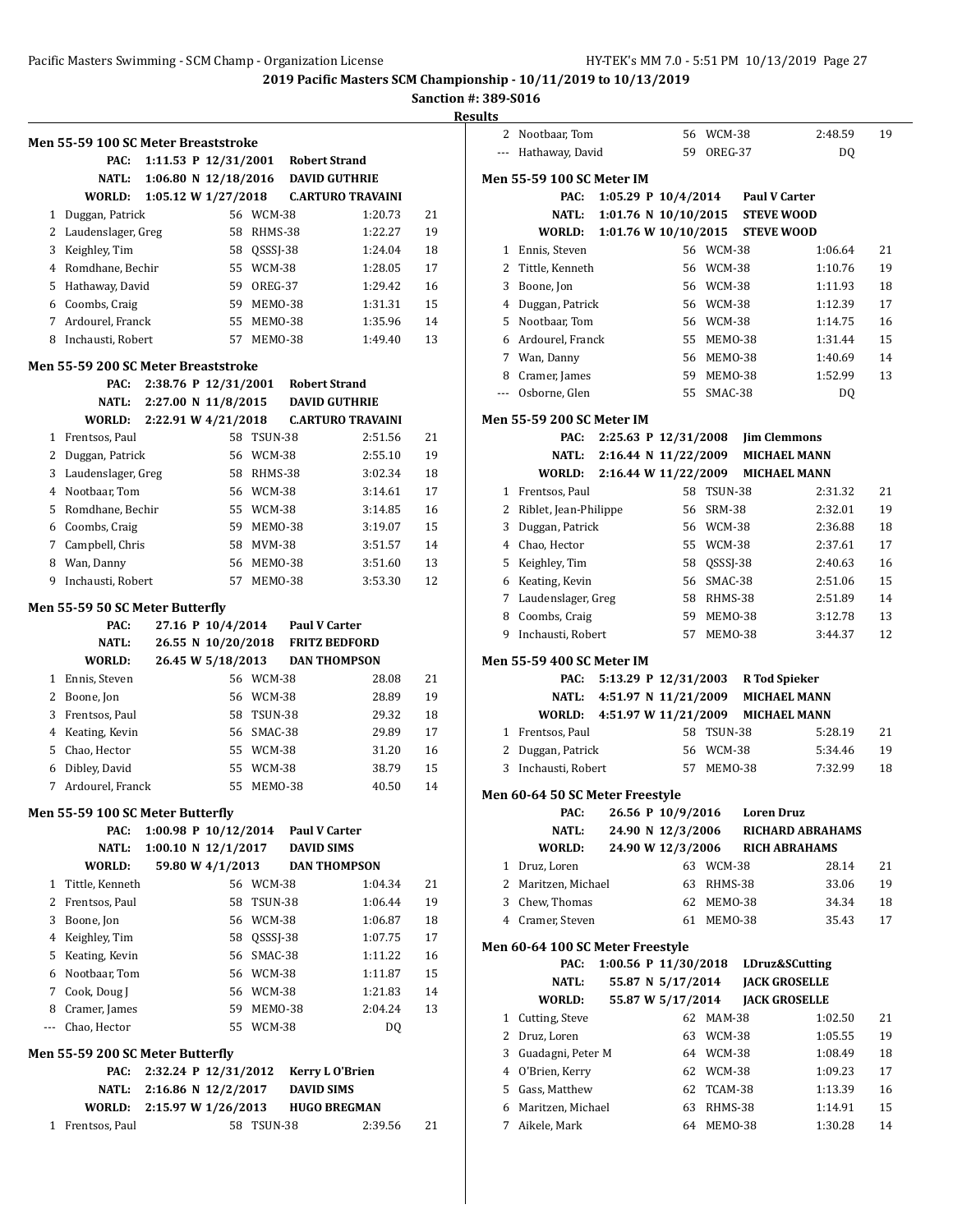|        | Men 60-64 100 SC Meter Freestyle                   |                             |                      |                    |                                         |                      |          |
|--------|----------------------------------------------------|-----------------------------|----------------------|--------------------|-----------------------------------------|----------------------|----------|
|        | PAC:                                               |                             |                      |                    | 1:00.56 P 11/30/2018 LDruz&SCutting     |                      |          |
|        | <b>NATL:</b>                                       |                             |                      |                    | 55.87 N 5/17/2014 JACK GROSELLE         |                      |          |
|        | WORLD:                                             |                             | 55.87 W 5/17/2014    |                    | <b>JACK GROSELLE</b>                    |                      |          |
|        | 1 Tsugawa, Peter                                   |                             |                      | 61 MEM0-38         |                                         | 1:23.48              |          |
|        |                                                    |                             |                      |                    |                                         |                      |          |
|        | Men 60-64 200 SC Meter Freestyle                   |                             |                      |                    |                                         |                      |          |
|        |                                                    | PAC: 2:13.49 P 9/25/2011    |                      |                    | <b>Tim Broderick</b>                    |                      |          |
|        |                                                    | NATL: 2:01.65 N 11/21/2015  |                      |                    | <b>RICK COLELLA</b>                     |                      |          |
|        | WORLD: 2:01.65 W 11/21/2015                        |                             |                      |                    | <b>RICK COLELLA</b>                     |                      |          |
|        | 1 Cutting, Steve                                   |                             |                      | 62 MAM-38          |                                         | 2:20.43              | 21       |
|        | 2 O'Brien, Kerry                                   |                             |                      | 62 WCM-38          |                                         | 2:30.79              | 19       |
| 3      | Maritzen, Michael                                  |                             |                      | 63 RHMS-38         |                                         | 2:57.02              | 18       |
|        | 4 Chew, Thomas                                     |                             |                      | 62 MEM0-38         |                                         | 3:05.44              | 17       |
|        | 5 Cramer, Steven                                   |                             |                      | 61 MEM0-38         |                                         | 3:06.09              | 16       |
| 6      | Tsugawa, Peter                                     |                             |                      | 61 MEM0-38         |                                         | 3:07.05              | 15       |
|        | 7 Bauer, David                                     |                             |                      | 64 MEM0-38         |                                         | 3:34.82              | 14       |
|        |                                                    |                             |                      |                    |                                         |                      |          |
|        | Men 60-64 400 SC Meter Freestyle                   | PAC: 4:42.39 P 12/31/2010   |                      |                    | <b>Jim Clemmons</b>                     |                      |          |
|        |                                                    | NATL: 4:29.92 N 12/2/2017   |                      |                    | <b>DAN STEPHENSON</b>                   |                      |          |
|        | WORLD: 4:29.92 W 12/2/2017                         |                             |                      |                    | <b>DAN STEPHENSON</b>                   |                      |          |
|        | 1 Cutting, Steve                                   |                             |                      | 62 MAM-38          |                                         | 5:05.57              | 21       |
|        | 2 Pinto, Harlan                                    |                             |                      | 62 MELO-38         |                                         | 5:59.44              | 19       |
|        | 3 Bauer, David                                     |                             |                      | 64 MEMO-38         |                                         | 7:38.77              | 18       |
|        |                                                    |                             |                      |                    |                                         |                      |          |
|        | Men 60-64 800 SC Meter Freestyle                   |                             |                      |                    |                                         |                      |          |
|        |                                                    | PAC: 9:43.24 P 12/31/2010   |                      |                    | <b>Jim Clemmons</b>                     |                      |          |
|        |                                                    | NATL: 9:14.50 N 12/2/2018   |                      |                    | <b>ANDREW BRAY</b>                      |                      |          |
|        | WORLD: 9:28.01 W 12/3/2017                         |                             |                      |                    | <b>DAN STEPHENSON</b>                   |                      |          |
|        | 1 Pinto, Harlan                                    |                             |                      | 62 MELO-38         |                                         | 12:28.26             | 21       |
|        | Men 60-64 1500 SC Meter Freestyle                  |                             |                      |                    |                                         |                      |          |
|        |                                                    |                             |                      |                    | PAC: 18:28.64 P 12/31/2010 Jim Clemmons |                      |          |
|        |                                                    | NATL: 17:53.29 N 11/30/2018 |                      |                    | <b>ANDREW BRAY</b>                      |                      |          |
|        |                                                    |                             |                      |                    | <b>BRUCE THOMAS</b>                     |                      |          |
|        | WORLD: 18:07.65 W 1/28/2017<br>1 Maritzen, Michael |                             | 63 RHMS-38           |                    |                                         |                      |          |
|        |                                                    |                             |                      |                    |                                         | 24:47.38<br>27:52.49 | 21       |
| 2      | Chew, Thomas                                       |                             |                      | 62 MEM0-38         |                                         |                      | 19       |
|        | <b>Men 60-64 50 SC Meter Backstroke</b>            |                             |                      |                    |                                         |                      |          |
|        |                                                    |                             |                      |                    | PAC: 31.59 P 12/31/2010 Hugh Wilder     |                      |          |
|        | NATL:                                              |                             | 29.64 N 3/29/2014    |                    | <b>PHILIPP DJANG</b>                    |                      |          |
|        | WORLD:                                             |                             | 29.64 W 3/29/2014    |                    | PHILIPP DJANG                           |                      |          |
| 1      | Cutting, Steve                                     |                             |                      | 62 MAM-38          |                                         | 33.90                | 21       |
| 2      | Maritzen, Michael                                  |                             | 63                   | RHMS-38            |                                         | 42.52                | 19       |
| 3      | Chew, Thomas                                       |                             | 62                   | MEMO-38            |                                         | 44.11                | 18       |
|        | 4 Cramer, Steven                                   |                             | 61                   | MEMO-38            |                                         | 50.71                | 17       |
|        |                                                    |                             |                      |                    |                                         |                      |          |
|        |                                                    |                             |                      |                    |                                         |                      |          |
|        | <b>Men 60-64 100 SC Meter Backstroke</b>           |                             |                      |                    |                                         |                      |          |
|        | PAC:                                               |                             | 1:08.49 P 12/6/2013  |                    | <b>Fred Ferroggiaro</b>                 |                      |          |
|        | NATL:                                              |                             | 1:04.13 N 11/13/2016 |                    | <b>TOM BARTON</b>                       |                      |          |
|        | WORLD:                                             |                             | 1:04.13 W 11/13/2016 |                    | <b>TOM BARTON</b>                       |                      |          |
| 1      | Cutting, Steve                                     |                             |                      | 62 MAM-38          |                                         | 1:13.19              | 21       |
| 2      | Gass, Matthew                                      |                             |                      | 62 TCAM-38         |                                         | 1:22.41              | 19       |
| 3      | Maritzen, Michael                                  |                             |                      | 63 RHMS-38         |                                         | 1:31.85              | 18       |
| 4<br>5 | Cochrane, James<br>Bauer, David                    |                             | 61<br>64             | RHMS-38<br>MEMO-38 |                                         | 1:37.18<br>1:45.12   | 17<br>16 |

|                | Men 60-64 200 SC Meter Backstroke   |                                         |            |                     |                       |    |
|----------------|-------------------------------------|-----------------------------------------|------------|---------------------|-----------------------|----|
|                | PAC:                                |                                         |            |                     |                       |    |
|                | NATL:                               | 2:20.38 N 11/12/2016 TOM BARTON         |            |                     |                       |    |
|                | WORLD:                              | 2:20.38 W 11/12/2016 TOM BARTON         |            |                     |                       |    |
| 1              | Volpp, Bryan                        |                                         | 62 WCM-38  |                     | 2:36.46               | 21 |
|                | 2 Cutting, Steve                    | 62                                      | MAM-38     |                     | 2:36.91               | 19 |
|                | 3 Pinto, Harlan                     |                                         | 62 MELO-38 |                     | 3:26.99               | 18 |
|                | 4 Bauer, David                      |                                         | 64 MEM0-38 |                     | 3:46.77               | 17 |
|                | --- Chew, Thomas                    |                                         | 62 MEMO-38 |                     | DQ                    |    |
|                | Men 60-64 50 SC Meter Breaststroke  |                                         |            |                     |                       |    |
|                | PAC:                                | 32.31 P 12/31/2009 Robert Strand        |            |                     |                       |    |
|                | NATL:                               | 31.51 N 11/21/2015                      |            | <b>RICK COLELLA</b> |                       |    |
|                | WORLD:                              | 31.51 W 11/21/2015 RICK COLELLA         |            |                     |                       |    |
|                | 1 Volpp, Bryan                      |                                         | 62 WCM-38  |                     | 35.35                 | 21 |
| 2              | Guadagni, Peter M                   |                                         | 64 WCM-38  |                     | 38.24                 | 19 |
| 3              | Tulin, Bill                         | 61                                      | TAM-38     |                     | 42.03                 | 18 |
|                | 4 Cochrane, James                   |                                         | 61 RHMS-38 |                     | 47.32                 | 17 |
| ---            | Druz, Loren                         |                                         | 63 WCM-38  |                     | DQ                    |    |
|                | Men 60-64 100 SC Meter Breaststroke |                                         |            |                     |                       |    |
|                | PAC:                                | 1:12.09 P 12/31/2009 Robert Strand      |            |                     |                       |    |
|                | <b>NATL:</b>                        | 1:09.92 N 11/21/2015 RICK COLELLA       |            |                     |                       |    |
|                | WORLD:                              | 1:09.92 W 11/21/2015                    |            | <b>RICK COLELLA</b> |                       |    |
|                | 1 Volpp, Bryan                      |                                         | 62 WCM-38  |                     | 1:18.21               | 21 |
|                | 2 Pinto, Harlan                     |                                         | 62 MELO-38 |                     | 1:31.75               | 19 |
| 3              | Tsugawa, Peter                      |                                         | 61 MEMO-38 |                     | 1:45.56               | 18 |
|                | Men 60-64 200 SC Meter Breaststroke |                                         |            |                     |                       |    |
|                | PAC:                                | 2:40.76 P 12/31/2009 Robert Strand      |            |                     |                       |    |
|                |                                     | NATL: 2:37.61 N 11/13/2011 RICK COLELLA |            |                     |                       |    |
|                | WORLD:                              | 2:37.61 W 11/13/2011                    |            | <b>RICK COLELLA</b> |                       |    |
|                | 1 Volpp, Bryan                      |                                         | 62 WCM-38  |                     | 2:56.18               | 21 |
|                | 2 Guadagni, Peter M                 |                                         | 64 WCM-38  |                     | 2:59.05               | 19 |
|                | 3 Pinto, Harlan                     |                                         | 62 MELO-38 |                     | 3:26.95               | 18 |
|                | 4 Chew, Thomas                      | 62                                      | MEMO-38    |                     | 3:51.13               | 17 |
|                | Men 60-64 50 SC Meter Butterfly     |                                         |            |                     |                       |    |
|                | PAC:                                | 30.08 P 10/10/2009                      |            |                     | <b>Thomas H Knopf</b> |    |
|                | NATL:                               | 27.40 N 5/25/2019                       |            | <b>BRUCE KONE</b>   |                       |    |
|                | WORLD:                              | 26.78 W 5/13/2017                       |            |                     | <b>DAN THOMPSON</b>   |    |
| 1              | O'Brien, Kerry                      | 62                                      | WCM-38     |                     | 33.56                 | 21 |
| 2              | Guadagni, Peter M                   | 64                                      | WCM-38     |                     | 34.75                 | 19 |
| 3              | Gass, Matthew                       | 62                                      | TCAM-38    |                     | 37.48                 | 18 |
| $\overline{4}$ | Maritzen, Michael                   | 63                                      | RHMS-38    |                     | 37.99                 | 17 |
| 5              | Aikele, Mark                        | 64                                      | MEMO-38    |                     | 51.07                 | 16 |
|                | Men 60-64 100 SC Meter Butterfly    |                                         |            |                     |                       |    |
|                | PAC:                                | 1:08.72 P 5/24/2019                     |            |                     | <b>John R Morales</b> |    |
|                | NATL:                               | 1:03.76 N 12/3/2006                     |            |                     | <b>RICH ABRAHAMS</b>  |    |
|                | WORLD:                              | 1:00.20 W 5/23/2016                     |            |                     | <b>DAN THOMPSON</b>   |    |
| 1              | O'Brien, Kerry                      | 62                                      | WCM-38     |                     | 1:16.66               | 21 |
| 2              | Tsugawa, Peter                      | 61                                      | MEMO-38    |                     | 1:38.07               | 19 |
| ---            | Cramer, Steven                      | 61                                      | MEMO-38    |                     | DQ                    |    |
|                |                                     |                                         |            |                     |                       |    |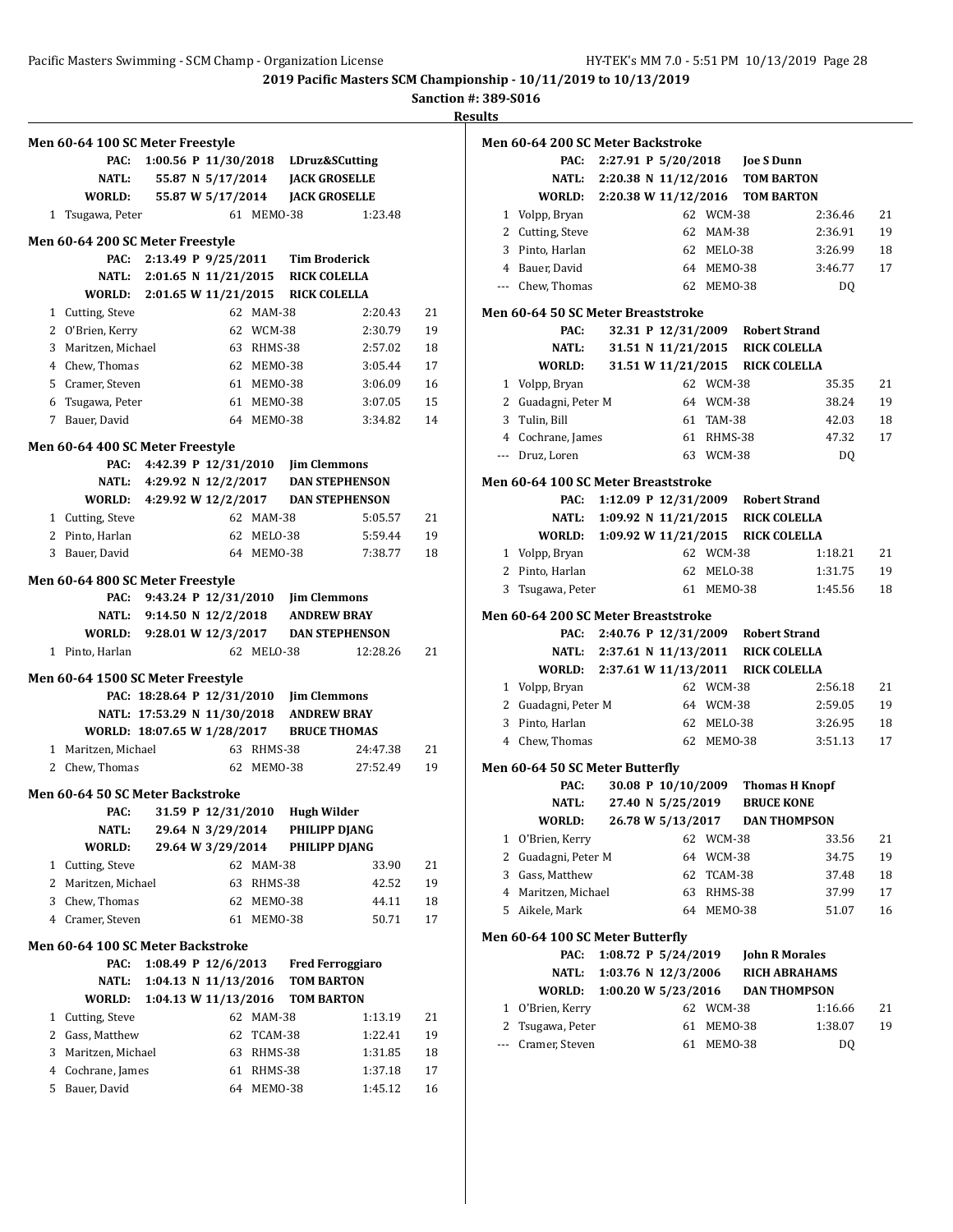**Sanction #: 389-S016**

|   | Men 60-64 200 SC Meter Butterfly        |                           |                      |            |                                         |         |    |
|---|-----------------------------------------|---------------------------|----------------------|------------|-----------------------------------------|---------|----|
|   | PAC:                                    |                           |                      |            | 2:37.76 P 10/10/2015 Peter M Guadagni   |         |    |
|   |                                         |                           |                      |            | NATL: 2:23.29 N 11/22/2015 RICK COLELLA |         |    |
|   | WORLD: 2:20.27 W 1/20/2018 HUGO BREGMAN |                           |                      |            |                                         |         |    |
|   | 1 Pinto, Harlan                         |                           |                      | 62 MELO-38 |                                         | 3:34.45 | 21 |
|   | 2 Tsugawa, Peter                        |                           |                      | 61 MEMO-38 |                                         | 4:02.51 | 19 |
| 3 | Bauer, David                            |                           |                      | 64 MEMO-38 |                                         | 4:46.80 | 18 |
|   |                                         |                           |                      |            |                                         |         |    |
|   | <b>Men 60-64 100 SC Meter IM</b>        |                           |                      |            |                                         |         |    |
|   | PAC:                                    |                           |                      |            | 1:07.98 P 12/31/2009 Robert Strand      |         |    |
|   | NATL:                                   | 1:04.23 N 3/21/2015       |                      |            | <b>RICK COLELLA</b>                     |         |    |
|   | <b>WORLD:</b>                           | 1:04.23 W 3/21/2015       |                      |            | <b>RICK COLELLA</b>                     |         |    |
|   | 1 Volpp, Bryan                          |                           |                      | 62 WCM-38  |                                         | 1:11.71 | 21 |
|   | 2 Guadagni, Peter M                     |                           |                      | 64 WCM-38  |                                         | 1:16.80 | 19 |
|   | 3 Cramer, Steven                        |                           |                      | 61 MEMO-38 |                                         | 1:39.32 | 18 |
|   | 4 Tsugawa, Peter                        |                           |                      | 61 MEMO-38 |                                         | 1:40.06 | 17 |
| 5 | Bauer, David                            |                           |                      | 64 MEMO-38 |                                         | 1:45.92 | 16 |
|   | <b>Men 60-64 200 SC Meter IM</b>        |                           |                      |            |                                         |         |    |
|   |                                         |                           |                      |            | PAC: 2:28.47 P 10/16/2011 Tim Broderick |         |    |
|   |                                         | NATL: 2:19.96 N 3/21/2015 |                      |            | <b>RICK COLELLA</b>                     |         |    |
|   | WORLD: 2:19.96 W 3/21/2015              |                           |                      |            | RICK COLELLA                            |         |    |
|   | 1 Volpp, Bryan                          |                           |                      | 62 WCM-38  |                                         | 2:38.17 | 21 |
|   | 2 Cutting, Steve                        |                           |                      | 62 MAM-38  |                                         | 2:40.52 | 19 |
| 3 | Tsugawa, Peter                          |                           |                      | 61 MEM0-38 |                                         | 3:31.57 | 18 |
|   | 4 Bauer, David                          |                           |                      | 64 MEMO-38 |                                         | 3:52.84 | 17 |
|   |                                         |                           |                      |            |                                         |         |    |
|   | Men 60-64 400 SC Meter IM               |                           |                      |            |                                         |         |    |
|   | PAC:                                    |                           |                      |            | 5:22.86 P 12/31/2010 Jim Clemmons       |         |    |
|   |                                         |                           |                      |            | NATL: 5:04.54 N 11/13/2011 RICK COLELLA |         |    |
|   | WORLD:                                  | 5:04.54 W 11/13/2011      |                      |            | <b>RICK COLELLA</b>                     |         |    |
|   | 1 Volpp, Bryan                          |                           |                      | 62 WCM-38  |                                         | 5:46.10 | 21 |
|   | 2 Guadagni, Peter M                     |                           |                      | 64 WCM-38  |                                         | 5:51.46 | 19 |
|   | 3 Pinto, Harlan                         |                           |                      | 62 MELO-38 |                                         | 6:58.06 | 18 |
| 4 | Tsugawa, Peter                          |                           |                      | 61 MEMO-38 |                                         | 7:37.81 | 17 |
|   | Men 65-69 50 SC Meter Freestyle         |                           |                      |            |                                         |         |    |
|   | PAC:                                    |                           | 26.85 P 9/18/2016    |            | <b>Tate Holt</b>                        |         |    |
|   | <b>NATL:</b>                            |                           | 25.42 N 3/3/2018     |            | <b>DOUG MARTIN</b>                      |         |    |
|   | WORLD:                                  |                           | 25.42 W 3/3/2018     |            | <b>DOUG MARTIN</b>                      |         |    |
| 1 | Van Boer, Eric                          |                           | 65                   | RHMS-38    |                                         | 29.50   | 21 |
|   | 2 Hoag, Scott                           |                           | 65                   | CSTS-38    |                                         | 35.82   | 19 |
|   | 3 Sutter, Steve                         |                           | 68                   | UC38-38    |                                         | 36.04   | 18 |
|   | 4 Hahner, Joseph                        |                           | 65                   | WCM-38     |                                         | 41.60   | 17 |
|   | 5 Senz, Doug                            |                           | 67                   | MEMO-38    |                                         | 45.71   | 16 |
|   | 6 Maxwell, Irving                       |                           | 69                   | MEMO-38    |                                         | 54.03   | 15 |
|   |                                         |                           |                      |            |                                         |         |    |
|   | Men 65-69 50 SC Meter Freestyle         |                           |                      |            |                                         |         |    |
|   | PAC:                                    |                           | 26.85 P 9/18/2016    |            | <b>Tate Holt</b>                        |         |    |
|   | NATL:                                   |                           | 25.42 N 3/3/2018     |            | <b>DOUG MARTIN</b>                      |         |    |
|   | WORLD:                                  |                           | 25.42 W 3/3/2018     |            | <b>DOUG MARTIN</b>                      |         |    |
| 1 | Winterrowd, Dan                         |                           |                      | 69 SMST-38 |                                         | 42.48   | 21 |
|   | Men 65-69 100 SC Meter Freestyle        |                           |                      |            |                                         |         |    |
|   | PAC:                                    |                           | 1:01.13 P 12/31/2008 |            | <b>Richard Burns</b>                    |         |    |
|   | NATL:                                   |                           | 57.78 N 5/26/2019    |            | <b>JACK GROSELLE</b>                    |         |    |
|   | WORLD:                                  |                           | 58.19 W 11/20/2016   |            | <b>RICK COLELLA</b>                     |         |    |
| 1 | Kahn, Stuart L                          |                           |                      | 66 DAM-38  |                                         | 1:07.97 |    |
|   | 2 Winterrowd, Dan                       |                           | 69                   | SMST-38    |                                         | 1:28.10 | 21 |
|   |                                         |                           |                      |            |                                         |         |    |

|              | Men 65-69 100 SC Meter Freestyle  |                                          |                    |            |                                    |          |    |
|--------------|-----------------------------------|------------------------------------------|--------------------|------------|------------------------------------|----------|----|
|              | PAC:                              |                                          |                    |            | 1:01.13 P 12/31/2008 Richard Burns |          |    |
|              | <b>NATL:</b>                      |                                          |                    |            | 57.78 N 5/26/2019 JACK GROSELLE    |          |    |
|              | WORLD:                            |                                          | 58.19 W 11/20/2016 |            | <b>RICK COLELLA</b>                |          |    |
|              | 1 Hoag, Scott                     |                                          |                    | 65 CSTS-38 |                                    | 1:19.41  | 21 |
|              | 2 Terusaki, Steven                |                                          |                    | 66 ALB-38  |                                    | 1:33.17  | 19 |
|              | 3 Hahner, Joseph                  |                                          |                    | 65 WCM-38  |                                    | 1:42.25  | 18 |
|              | 4 Johnson, Gary                   |                                          |                    | 68 TCAM-38 |                                    | 1:46.80  | 17 |
|              | 5 Maxwell, Irving                 |                                          |                    | 69 MEM0-38 |                                    | 2:20.36  | 16 |
|              |                                   |                                          |                    |            |                                    |          |    |
|              | Men 65-69 200 SC Meter Freestyle  |                                          |                    |            |                                    |          |    |
|              | PAC:                              | 2:14.82 P 9/18/2016                      |                    |            | Tim Broderick                      |          |    |
|              | NATL:                             |                                          |                    |            | 2:07.56 N 11/19/2016 RICK COLELLA  |          |    |
|              |                                   | WORLD: 2:07.56 W 11/19/2016 RICK COLELLA |                    |            |                                    |          |    |
|              | 1 Kahn, Stuart L                  |                                          |                    | 66 DAM-38  |                                    | 2:38.91  | 21 |
|              | 2 Small, Stephen                  |                                          |                    | 67 MEMO-38 |                                    | 2:51.73  | 19 |
|              | 3 Hoag, Scott                     |                                          |                    | 65 CSTS-38 |                                    | 3:13.02  | 18 |
|              | 4 Sutter, Steve                   |                                          |                    | 68 UC38-38 |                                    | 3:20.81  | 17 |
|              | 5 Senz, Doug                      |                                          |                    | 67 MEM0-38 |                                    | 4:16.85  | 16 |
|              | Men 65-69 200 SC Meter Freestyle  |                                          |                    |            |                                    |          |    |
|              |                                   | PAC: 2:14.82 P 9/18/2016 Tim Broderick   |                    |            |                                    |          |    |
|              |                                   | NATL: 2:07.56 N 11/19/2016 RICK COLELLA  |                    |            |                                    |          |    |
|              | WORLD:                            |                                          |                    |            |                                    |          |    |
|              |                                   | 2:07.56 W 11/19/2016 RICK COLELLA        |                    |            |                                    |          |    |
|              | 1 Small, Stephen                  |                                          |                    | 67 MEMO-38 |                                    | 2:59.91  | 21 |
|              | 2 Winterrowd, Dan                 |                                          |                    | 69 SMST-38 |                                    | 3:00.94  | 19 |
|              | Men 65-69 400 SC Meter Freestyle  |                                          |                    |            |                                    |          |    |
|              |                                   | PAC: 4:59.42 P 10/10/2015 Jim Clemmons   |                    |            |                                    |          |    |
|              |                                   | NATL: 4:27.91 N 11/19/2017 RICK COLELLA  |                    |            |                                    |          |    |
|              |                                   | WORLD: 4:27.91 W 11/19/2017              |                    |            | <b>RICK COLELLA</b>                |          |    |
|              | 1 Bell, Gordon                    |                                          |                    | 67 WCM-38  |                                    | 5:24.70  | 21 |
| $\mathbf{2}$ | Senz, Doug                        |                                          |                    | 67 MEMO-38 |                                    | 9:00.49  | 19 |
|              |                                   |                                          |                    |            |                                    |          |    |
|              | Men 65-69 400 SC Meter Freestyle  |                                          |                    |            |                                    |          |    |
|              |                                   | PAC: 4:59.42 P 10/10/2015 Jim Clemmons   |                    |            |                                    |          |    |
|              |                                   | NATL: 4:27.91 N 11/19/2017 RICK COLELLA  |                    |            |                                    |          |    |
|              |                                   | WORLD: 4:27.91 W 11/19/2017              |                    |            | <b>RICK COLELLA</b>                |          |    |
|              | 1 Small, Stephen                  |                                          |                    | 67 MEMO-38 |                                    | 6:07.04  | 21 |
|              | 2 Winterrowd, Dan                 |                                          | 69                 | SMST-38    |                                    | 6:07.37  | 19 |
|              | Men 65-69 800 SC Meter Freestyle  |                                          |                    |            |                                    |          |    |
|              |                                   | PAC: 10:20.63 P 1/24/2015 Jim Clemmons   |                    |            |                                    |          |    |
|              | NATL:                             | 9:53.06 N $4/4/2015$                     |                    |            | <b>JIM MC CONICA</b>               |          |    |
|              | WORLD:                            | $9:53.06 W$ 4/4/2015                     |                    |            | <b>JIM MCCONICA</b>                |          |    |
|              | 1 Winterrowd, Dan                 |                                          |                    | 69 SMST-38 |                                    | 12:21.04 | 21 |
|              | 2 Small, Stephen                  |                                          |                    | 67 MEMO-38 |                                    | 12:34.04 | 19 |
|              |                                   |                                          |                    |            |                                    |          |    |
|              | Men 65-69 800 SC Meter Freestyle  |                                          |                    |            |                                    |          |    |
|              |                                   | PAC: 10:20.63 P 1/24/2015                |                    |            | <b>Jim Clemmons</b>                |          |    |
|              | NATL:                             | 9:53.06 N $4/4/2015$                     |                    |            | <b>JIM MC CONICA</b>               |          |    |
|              |                                   | WORLD: 9:53.06 W 4/4/2015                |                    |            | <b>JIM MCCONICA</b>                |          |    |
|              | 1 Finley, Curtis M                |                                          |                    | 66 DAM-38  |                                    | 13:21.28 | 21 |
|              | Men 65-69 1500 SC Meter Freestyle |                                          |                    |            |                                    |          |    |
|              |                                   |                                          |                    |            | <b>Jim Clemmons</b>                |          |    |
|              |                                   | PAC: 19:31.11 P 1/24/2015                |                    |            |                                    |          |    |
|              |                                   | NATL: 18:53.75 N 4/2/2015                |                    |            | <b>JIM MC CONICA</b>               |          |    |
|              |                                   | WORLD: 18:53.75 W 4/2/2015               |                    |            | <b>JIM MCCONICA</b>                |          |    |
|              | 1 Winterrowd, Dan                 |                                          |                    | 69 SMST-38 |                                    | 23:15.62 | 21 |
|              | 2 Small, Stephen                  |                                          |                    | 67 MEMO-38 |                                    | 23:50.96 | 19 |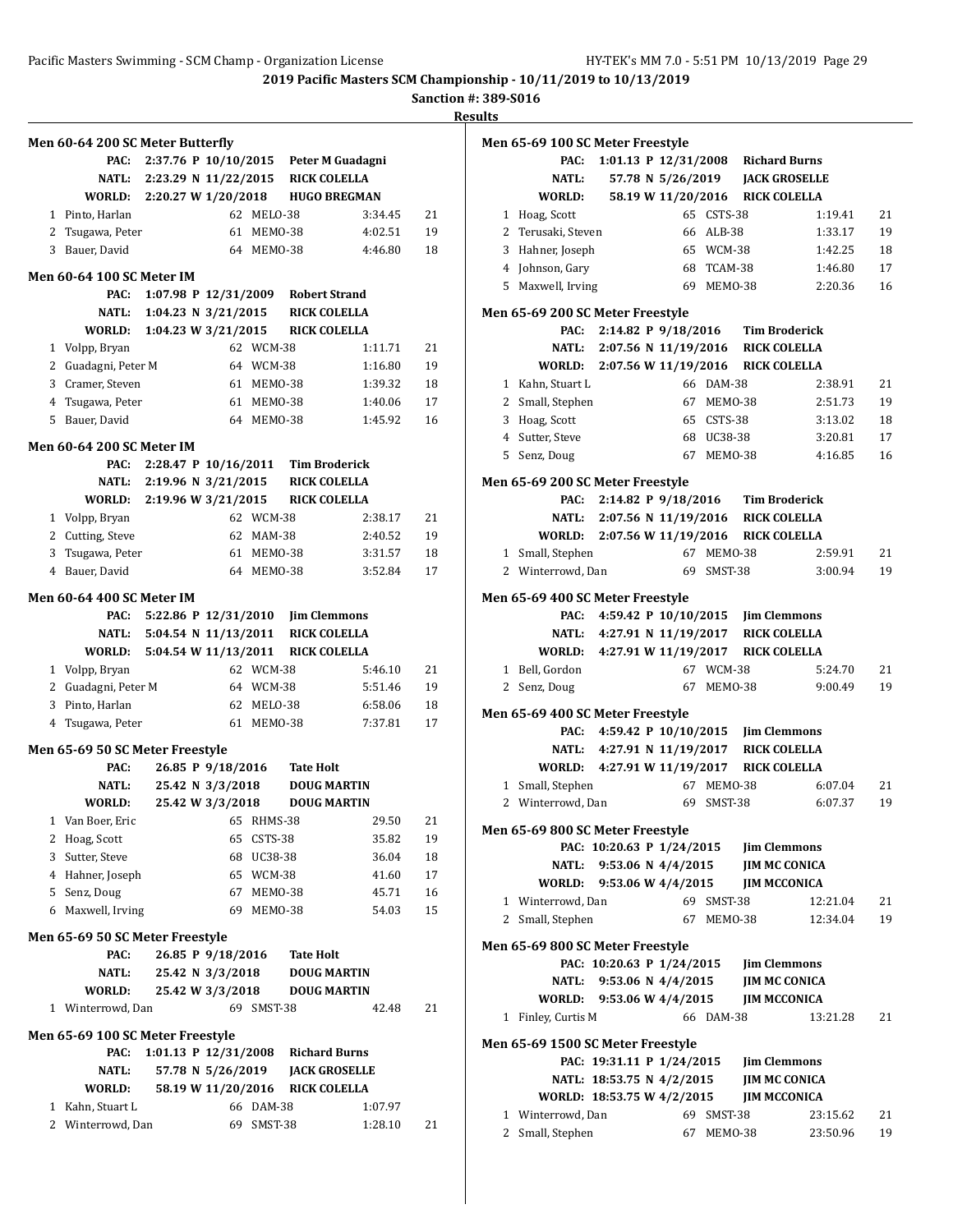**Sanction #: 389-S016**

**Results**

|              | Men 65-69 50 SC Meter Backstroke            |                        |                    |            |                                            |         |    |
|--------------|---------------------------------------------|------------------------|--------------------|------------|--------------------------------------------|---------|----|
|              | PAC:                                        |                        | 30.34 P 12/31/2012 |            | Hugh Wilder                                |         |    |
|              | NATL:                                       |                        | 30.34 N 12/2/2012  |            | <b>HUGH WILDER</b>                         |         |    |
|              | WORLD:                                      |                        | 30.34 W 12/2/2012  |            | <b>HUGH WILDER</b>                         |         |    |
| 1            | Van Boer, Eric                              |                        | 65                 | RHMS-38    |                                            | 35.06   | 21 |
|              | 2 Pence, Brad                               |                        | 68                 | CSTS-38    |                                            | 40.62   | 19 |
| 3            | Sutter, Steve                               |                        | 68                 | UC38-38    |                                            | 44.92   | 18 |
|              | 4 Hahner, Joseph                            |                        | 65                 | WCM-38     |                                            | 52.03   | 17 |
| 5            | Senz, Doug                                  |                        | 67                 | MEMO-38    |                                            | 1:11.90 | 16 |
| 6            | Maxwell, Irving                             |                        | 69                 | MEMO-38    |                                            | 1:12.99 | 15 |
|              | Men 65-69 100 SC Meter Backstroke           |                        |                    |            |                                            |         |    |
|              | PAC:                                        | 1:07.69 P $12/31/2012$ |                    |            | Hugh Wilder                                |         |    |
|              | NATL:                                       | 1:07.69 N $12/1/2012$  |                    |            | <b>HUGH WILDER</b>                         |         |    |
|              | WORLD:                                      | 1:07.69 W 12/1/2012    |                    |            | <b>HUGH WILDER</b>                         |         |    |
|              | 1 Van Boer, Eric                            |                        |                    | 65 RHMS-38 |                                            | 1:17.92 | 21 |
|              | 2 Fogarty, Peter                            |                        | 68                 | TCAM-38    |                                            | 1:45.39 | 19 |
| 3            | Finley, Curtis M                            |                        | 66                 | DAM-38     |                                            | 1:52.30 | 18 |
| 4            | Hahner, Joseph                              |                        | 65                 | WCM-38     |                                            | 1:56.92 | 17 |
| 5            | Johnson, Gary                               |                        | 68                 | TCAM-38    |                                            | 2:06.27 | 16 |
|              | Men 65-69 200 SC Meter Backstroke           |                        |                    |            |                                            |         |    |
|              | PAC:                                        |                        |                    |            | 2:34.93 P 10/12/2014 Alek I Shestakov      |         |    |
|              | NATL:                                       | 2:31.16 N 3/17/2018    |                    |            | <b>LAWRENCE DAY</b>                        |         |    |
|              | WORLD:                                      | 2:31.16 W 3/17/2018    |                    |            | <b>LAWRENCE DAY</b>                        |         |    |
|              | 1 Van Boer, Eric                            |                        |                    | 65 RHMS-38 |                                            | 2:57.77 | 21 |
|              | 2 Kahn, Stuart L                            |                        | 66                 | DAM-38     |                                            | 3:06.16 | 19 |
| 3            | Small, Stephen                              |                        |                    | 67 MEM0-38 |                                            | 3:45.25 | 18 |
|              |                                             |                        |                    |            |                                            |         |    |
|              | Men 65-69 50 SC Meter Breaststroke          |                        |                    |            |                                            |         |    |
|              | PAC:                                        |                        | 32.50 N 11/20/2016 |            | 34.92 P 10/18/2009 David R Gildea          |         |    |
|              | NATL:<br>WORLD:                             |                        | 32.50 W 11/20/2016 |            | <b>RICK COLELLA</b><br><b>RICK COLELLA</b> |         |    |
| $\mathbf{1}$ | Ottersen, Craig                             |                        | 67                 | SACMA-38   |                                            | 36.93   | 21 |
|              | 2 Van Boer, Eric                            |                        | 65                 | RHMS-38    |                                            | 37.87   | 19 |
| 3            | Smith, Roger                                |                        |                    | 67 WCM-38  |                                            | 42.08   | 18 |
| 4            | Fogarty, Peter                              |                        | 68                 | TCAM-38    |                                            | 44.10   | 17 |
| 5.           | Pence, Brad                                 |                        |                    | 68 CSTS-38 |                                            | 47.25   | 16 |
|              | 6 Johnson, Gary                             |                        | 68                 | TCAM-38    |                                            | 53.47   | 15 |
| $7^{\circ}$  | Maxwell, Irving                             |                        | 69                 | MEMO-38    |                                            | 1:13.19 | 14 |
|              |                                             |                        |                    |            |                                            |         |    |
|              | Men 65-69 100 SC Meter Breaststroke<br>PAC: | 1:17.01 P $12/31/2008$ |                    |            | David R Gildea                             |         |    |
|              | <b>NATL:</b>                                | 1:13.16 N 11/19/2016   |                    |            | <b>RICK COLELLA</b>                        |         |    |
|              | WORLD:                                      | 1:13.16 W 11/19/2016   |                    |            | <b>RICK COLELLA</b>                        |         |    |
| $\mathbf{1}$ | Ottersen, Craig                             |                        | 67                 | SACMA-38   |                                            | 1:22.14 | 21 |
|              | 2 Small, Stephen                            |                        | 67                 | MEMO-38    |                                            | 1:34.25 | 19 |
| 3            | Smith, Roger                                |                        |                    | 67 WCM-38  |                                            | 1:37.07 | 18 |
|              | 4 Fogarty, Peter                            |                        |                    | 68 TCAM-38 |                                            | 1:38.35 | 17 |
|              | 5 Johnson, Gary                             |                        | 68                 | TCAM-38    |                                            | 2:02.74 | 16 |
| 6            | Maxwell, Irving                             |                        | 69                 | MEMO-38    |                                            | 2:49.82 | 15 |
|              |                                             |                        |                    |            |                                            |         |    |
|              | Men 65-69 200 SC Meter Breaststroke         |                        |                    |            |                                            |         |    |
|              | PAC:                                        | 2:54.15 P 10/10/2015   |                    |            | <b>Jim Clemmons</b>                        |         |    |
|              | NATL:                                       | 2:36.85 N 11/19/2017   |                    |            | <b>RICK COLELLA</b>                        |         |    |
| 1            | WORLD:<br>Small, Stephen                    | 2:36.85 W 11/19/2017   |                    | 67 MEMO-38 | <b>RICK COLELLA</b>                        | 3:38.03 | 21 |
|              |                                             |                        |                    |            |                                            |         |    |
|              |                                             |                        |                    |            |                                            |         |    |

|              | Men 65-69 50 SC Meter Butterfly          |                       |                    |             |                                                               |                                     |          |
|--------------|------------------------------------------|-----------------------|--------------------|-------------|---------------------------------------------------------------|-------------------------------------|----------|
|              | PAC:                                     |                       |                    |             | 30.66 P 12/31/2012 Hugh Wilder                                |                                     |          |
|              | NATL:                                    |                       | 28.65 N 3/3/2018   |             | <b>DOUG MARTIN</b>                                            |                                     |          |
|              | WORLD:                                   |                       | 28.65 W 3/3/2018   |             | <b>DOUG MARTIN</b>                                            |                                     |          |
|              | 1 Van Boer, Eric                         |                       | 65                 | RHMS-38     |                                                               | 32.77                               | 21       |
|              | 2 Pence, Brad                            |                       |                    | 68 CSTS-38  |                                                               | 33.19                               | 19       |
| 3            | Finley, Curtis M                         |                       |                    | 66 DAM-38   |                                                               | 48.64                               | 18       |
|              | 4 Hoag, Scott                            |                       |                    | 65 CSTS-38  |                                                               | 51.96                               | 17       |
| 5            | Terusaki, Steven                         |                       |                    | 66 ALB-38   |                                                               | 53.43                               | 16       |
|              | 6 Maxwell, Irving                        |                       |                    | 69 MEMO-38  |                                                               | 1:09.95                             | 15       |
|              |                                          |                       |                    |             |                                                               |                                     |          |
|              | Men 65-69 100 SC Meter Butterfly<br>PAC: |                       |                    |             | 1:10.25 P 12/31/2008 Richard Burns                            |                                     |          |
|              |                                          |                       |                    |             |                                                               |                                     |          |
|              |                                          |                       |                    |             | NATL: 1:05.37 N 7/22/2016 LAWRENCE DAY<br><b>LAWRENCE DAY</b> |                                     |          |
|              | WORLD: 1:05.37 W 7/22/2016               |                       |                    |             |                                                               |                                     |          |
| $\mathbf{1}$ | Small, Stephen                           |                       | 67                 | MEMO-38     |                                                               | 1:41.89                             | 21       |
|              | Men 65-69 100 SC Meter Butterfly         |                       |                    |             |                                                               |                                     |          |
|              | PAC:                                     |                       |                    |             | 1:10.25 P 12/31/2008 Richard Burns                            |                                     |          |
|              | NATL:                                    | 1:05.37 N $7/22/2016$ |                    |             | <b>LAWRENCE DAY</b>                                           |                                     |          |
|              | <b>WORLD:</b>                            | 1:05.37 W 7/22/2016   |                    |             | <b>LAWRENCE DAY</b>                                           |                                     |          |
|              | 1 Pence, Brad                            |                       |                    | 68 CSTS-38  |                                                               | 1:22.52                             | 21       |
|              |                                          |                       |                    |             |                                                               |                                     |          |
|              | <b>Men 65-69 100 SC Meter IM</b>         |                       |                    |             |                                                               |                                     |          |
|              | PAC:                                     |                       |                    |             | 1:10.67 P 12/31/2008 Richard Burns                            |                                     |          |
|              | NATL:                                    | 1:05.43 N 11/19/2016  |                    |             | <b>RICK COLELLA</b>                                           |                                     |          |
|              | WORLD:                                   | 1:05.43 W 11/19/2016  |                    |             | <b>RICK COLELLA</b>                                           |                                     |          |
|              | 1 Van Boer, Eric                         |                       |                    | 65 RHMS-38  |                                                               | 1:20.31                             | 21       |
|              | 2 Pence, Brad                            |                       |                    | 68 CSTS-38  |                                                               | 1:28.00                             | 19       |
|              | 3 Smith, Roger                           |                       |                    | 67 WCM-38   |                                                               | 1:29.68                             | 18       |
|              | --- Sutter, Steve                        |                       |                    | 68 UC38-38  |                                                               | DQ                                  |          |
|              | --- Maxwell, Irving                      |                       |                    | 69 MEMO-38  |                                                               | DQ                                  |          |
|              | <b>Men 65-69 200 SC Meter IM</b>         |                       |                    |             |                                                               |                                     |          |
|              | PAC:                                     |                       |                    |             | 2:34.64 P 10/12/2014 Alek I Shestakov                         |                                     |          |
|              | NATL:                                    | 2:20.35 N 11/17/2018  |                    |             | <b>RICK COLELLA</b>                                           |                                     |          |
|              | WORLD: 2:22.60 W 11/20/2016              |                       |                    |             | <b>RICK COLELLA</b>                                           |                                     |          |
|              | 1 Ottersen, Craig                        |                       |                    | 67 SACMA-38 |                                                               | 2:49.13                             | 21       |
|              | 2 Small, Stephen                         |                       |                    | 67 MEMO-38  |                                                               | 3:17.17                             | 19       |
| 3            | Finley, Curtis M                         |                       |                    | 66 DAM-38   |                                                               | 3:45.46                             | 18       |
| 4            | Terusaki, Steven                         |                       |                    | 66 ALB-38   |                                                               | 4:16.31                             | 17       |
|              |                                          |                       |                    |             |                                                               |                                     |          |
|              | <b>Men 65-69 400 SC Meter IM</b>         |                       |                    |             |                                                               |                                     |          |
|              | PAC:                                     |                       |                    |             | 5:34.91 P 10/12/2014 Alek I Shestakov                         |                                     |          |
|              | NATL:                                    | 5:03.34 N 11/18/2017  |                    |             | <b>RICK COLELLA</b>                                           |                                     |          |
|              | <b>WORLD:</b>                            | 5:03.34 W 11/18/2017  |                    |             | <b>RICK COLELLA</b>                                           |                                     |          |
| $\mathbf{1}$ | Small, Stephen                           |                       |                    | 67 MEM0-38  |                                                               | 7:23.65                             | 21       |
|              | Men 70-74 50 SC Meter Freestyle          |                       |                    |             |                                                               |                                     |          |
|              | PAC:                                     |                       | 28.54 P 12/2/2017  |             |                                                               | <b>Andrew M McPherso</b>            |          |
|              | NATL:                                    |                       | 26.88 N 10/10/2015 |             |                                                               | <b>RICHARD ABRAHAMS</b>             |          |
|              | WORLD:                                   |                       |                    |             |                                                               | 26.88 W 10/10/2015 RICHARD ABRAHAMS |          |
| 1            | Smyers, Jesse                            |                       |                    | 73 WCM-38   |                                                               | 35.08                               |          |
|              | 2 Moskovits, Alexander                   |                       |                    | 70 TAM-38   |                                                               | 35.53                               | 21<br>19 |
|              |                                          |                       |                    |             |                                                               |                                     |          |
|              | Men 70-74 100 SC Meter Freestyle         |                       |                    |             |                                                               |                                     |          |
|              | PAC:                                     | 1:04.17 P 12/1/2017   |                    |             |                                                               | <b>Andrew M McPherso</b>            |          |
|              | NATL:                                    | 1:01.70 N $5/17/2015$ |                    |             |                                                               | <b>RICHARD ABRAHAMS</b>             |          |
|              | WORLD: 1:01.70 W 5/17/2015               |                       |                    |             |                                                               | <b>RICHARD ABRAHAMS</b>             |          |

1 Bernard, Alan 70 TAM-38 1:06.82 21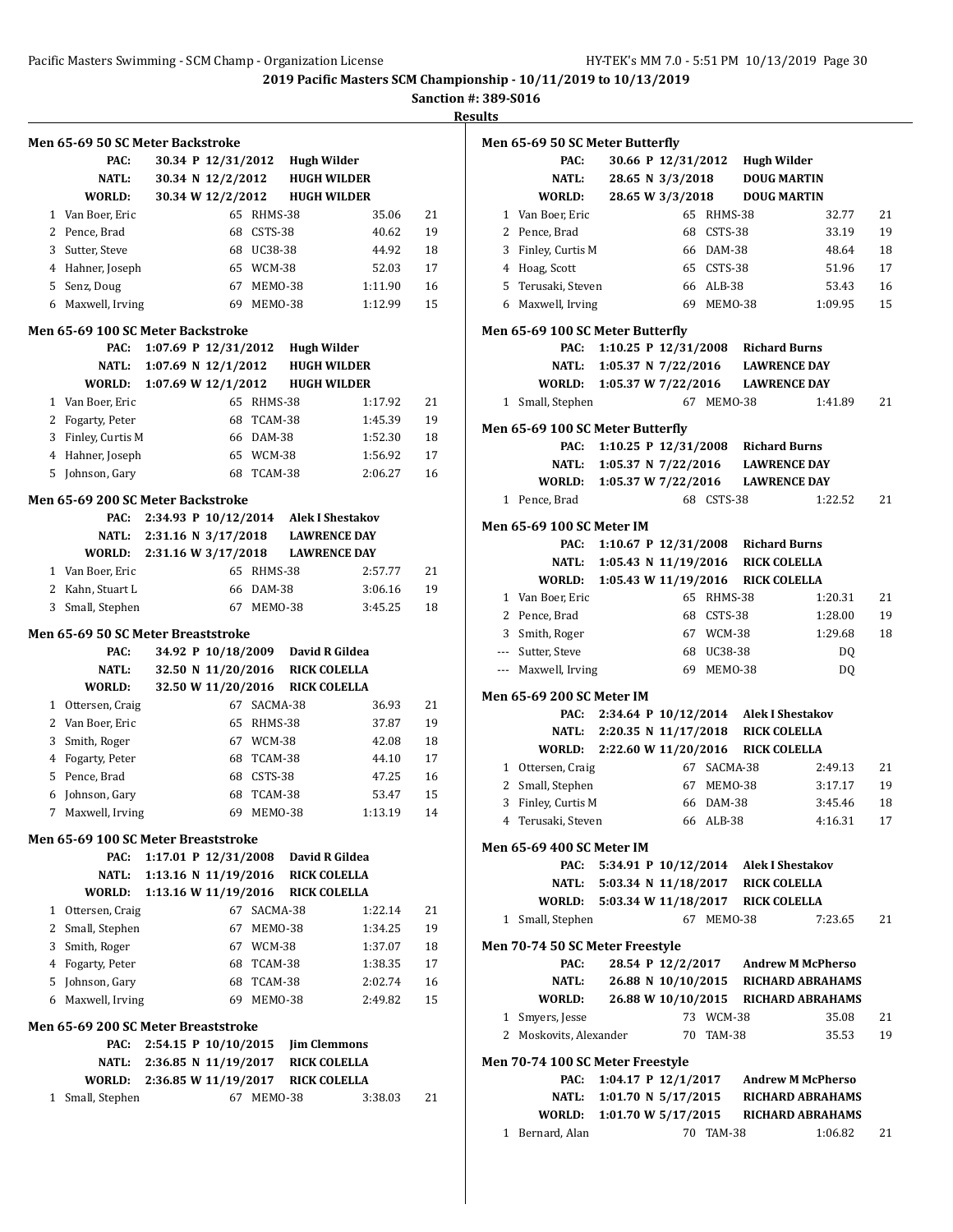|              | (Men 70-74 100 SC Meter Freestyle)        |                             |                   |                        |                                                                                     |          |    |
|--------------|-------------------------------------------|-----------------------------|-------------------|------------------------|-------------------------------------------------------------------------------------|----------|----|
|              | 2 Smith, Kirby                            |                             |                   | 73 TCAM-38             |                                                                                     | 1:34.97  | 19 |
|              | 3 Woodruff, Michael                       |                             |                   | 74 ALB-38              |                                                                                     | 1:48.20  | 18 |
|              | Men 70-74 100 SC Meter Freestyle          |                             |                   |                        |                                                                                     |          |    |
|              | PAC:                                      |                             |                   |                        | 1:04.17 P 12/1/2017 Andrew M McPherso                                               |          |    |
|              |                                           |                             |                   |                        | NATL: 1:01.70 N 5/17/2015 RICHARD ABRAHAMS                                          |          |    |
|              |                                           |                             |                   |                        | WORLD: 1:01.70 W 5/17/2015 RICHARD ABRAHAMS                                         |          |    |
|              | 1 Benjamin, David                         |                             |                   | 70 MEMO-38             |                                                                                     | 1:31.23  |    |
|              | Men 70-74 200 SC Meter Freestyle          |                             |                   |                        |                                                                                     |          |    |
|              |                                           |                             |                   |                        | PAC: 2:25.01 P 9/22/2013 Richard Burns                                              |          |    |
|              |                                           | NATL: 2:19.63 N 11/17/2018  |                   |                        | <b>DAN KIRKLAND</b>                                                                 |          |    |
|              |                                           | WORLD: 2:21.49 W 2/4/2018   |                   |                        | DAN KIRKLAND                                                                        |          |    |
|              | 1 Bernard, Alan                           |                             |                   | 70 TAM-38              |                                                                                     | 2:26.18  | 21 |
|              | 2 Shestakov, Alek                         |                             |                   | 70 OAK-38              |                                                                                     | 2:45.69  | 19 |
|              | 3 Woodruff, Michael                       |                             |                   | 74 ALB-38              |                                                                                     | 4:03.64  | 18 |
|              |                                           |                             |                   |                        |                                                                                     |          |    |
|              | Men 70-74 400 SC Meter Freestyle          |                             |                   |                        |                                                                                     |          |    |
|              |                                           |                             |                   |                        | PAC: 5:35.49 P 10/9/2016 Richard Burns                                              |          |    |
|              |                                           |                             |                   |                        | NATL: 4:56.95 N 11/18/2018 DAN KIRKLAND                                             |          |    |
|              |                                           | WORLD: 5:01.98 W 2/4/2018   |                   |                        | <b>DAN KIRKLAND</b>                                                                 |          |    |
|              | 1 Bernard, Alan                           |                             |                   | 70 TAM-38              |                                                                                     | 5:30.46P | 21 |
|              | 2 Benjamin, David                         |                             |                   | 70 MEMO-38             |                                                                                     | 7:02.98  | 19 |
|              | 3 Woodruff, Michael                       |                             |                   | 74 ALB-38              |                                                                                     | 8:30.07  | 18 |
|              | Men 70-74 800 SC Meter Freestyle          |                             |                   |                        |                                                                                     |          |    |
|              |                                           |                             |                   |                        | PAC: 12:10.55 P 1/26/2019 Bob B Upshaw                                              |          |    |
|              |                                           |                             |                   |                        | NATL: 10:17.73 N 11/10/2018 DAN KIRKLAND                                            |          |    |
|              |                                           | WORLD: 10:28.96 W 1/21/2018 |                   |                        | <b>DAN KIRKLAND</b>                                                                 |          |    |
|              | 1 Puryear, Stephen                        |                             |                   | 71 WCM-38              |                                                                                     | 14:09.45 | 21 |
|              | 2 Benjamin, David                         |                             |                   | 70 MEMO-38             |                                                                                     | 14:21.58 | 19 |
|              |                                           |                             |                   |                        |                                                                                     |          |    |
|              | Men 70-74 1500 SC Meter Freestyle         |                             |                   |                        | PAC: 22:05.60 P 1/19/2013 Richard Burns                                             |          |    |
|              |                                           |                             |                   |                        |                                                                                     |          |    |
|              |                                           |                             |                   |                        | NATL: 19:46.94 N 1/13/2019 DAN KIRKLAND<br>WORLD: 19:52.89 W 1/21/2018 DAN KIRKLAND |          |    |
|              | 1 Puryear, Stephen                        |                             |                   | 71 WCM-38              |                                                                                     | 27:04.64 | 21 |
|              | 2 Feiring, Keith                          |                             |                   | 72 WCM-38              |                                                                                     | 31:41.99 | 19 |
|              |                                           |                             |                   |                        |                                                                                     |          |    |
|              | Men 70-74 50 SC Meter Backstroke          |                             |                   |                        |                                                                                     |          |    |
|              |                                           |                             |                   |                        | PAC: 33.51 P 12/6/2013 Richard Burns                                                |          |    |
|              | NATL:                                     |                             | 33.09 N 12/3/2017 |                        | <b>HUGH WILDER</b>                                                                  |          |    |
|              | WORLD:                                    |                             | 33.09 W 12/3/2017 |                        | <b>HUGH WILDER</b>                                                                  |          |    |
|              | 1 Williams, Michael                       |                             |                   | 70 WCM-38              |                                                                                     | 37.74    | 21 |
|              | Men 70-74 100 SC Meter Backstroke         |                             |                   |                        |                                                                                     |          |    |
|              | PAC:                                      |                             |                   |                        | 1:12.09 P 12/6/2013 Richard Burns                                                   |          |    |
|              | NATL:                                     | 1:12.09 N 12/7/2013         |                   |                        | <b>RICHARD BURNS</b>                                                                |          |    |
|              | WORLD:                                    | 1:12.09 W 12/7/2013         |                   |                        | <b>RICHARD BURNS</b>                                                                |          |    |
| 3            | Benjamin, David                           |                             |                   | 70 MEMO-38             |                                                                                     | 1:41.59  |    |
|              |                                           |                             |                   |                        |                                                                                     |          |    |
|              | Men 70-74 100 SC Meter Backstroke<br>PAC: | 1:12.09 P 12/6/2013         |                   |                        | <b>Richard Burns</b>                                                                |          |    |
|              | NATL:                                     | 1:12.09 N 12/7/2013         |                   |                        | <b>RICHARD BURNS</b>                                                                |          |    |
|              | <b>WORLD:</b>                             | 1:12.09 W 12/7/2013         |                   |                        | <b>RICHARD BURNS</b>                                                                |          |    |
|              |                                           |                             |                   |                        |                                                                                     |          |    |
| $\mathbf{1}$ | Williams, Michael                         |                             |                   | 70 WCM-38<br>73 WCM-38 |                                                                                     | 1:22.05  | 21 |
|              | 2 Piazza, Michael                         |                             |                   |                        |                                                                                     | 1:43.02  | 19 |

|              | Men 70-74 200 SC Meter Backstroke          |                           |                     |                        |                                                         |                                              |          |
|--------------|--------------------------------------------|---------------------------|---------------------|------------------------|---------------------------------------------------------|----------------------------------------------|----------|
|              |                                            |                           |                     |                        | PAC: 2:38.01 P 12/6/2013 Richard Burns                  |                                              |          |
|              |                                            |                           |                     |                        | NATL: 2:38.01 N 12/6/2013 RICHARD BURNS                 |                                              |          |
|              | WORLD: 2:38.01 W 12/6/2013 RICHARD BURNS   |                           |                     |                        |                                                         |                                              |          |
|              | 1 Benjamin, David                          |                           |                     | 70 MEMO-38             |                                                         | 3:45.69                                      | 21       |
|              | Men 70-74 50 SC Meter Breaststroke         |                           |                     |                        |                                                         |                                              |          |
|              | PAC:                                       |                           |                     |                        | 36.16 P 8/24/2013 David R Gildea                        |                                              |          |
|              | NATL:                                      |                           | 35.97 N 3/6/2016    |                        | <b>ROBERT STRAND</b>                                    |                                              |          |
|              | WORLD:                                     |                           |                     |                        | 35.53 W 4/10/2016 DIETER HOFEL                          |                                              |          |
|              | 1 Moskovits, Alexander                     |                           |                     | 70 TAM-38              |                                                         | 41.46                                        | 21       |
|              | 2 Smith, Kirby                             |                           |                     | 73 TCAM-38             |                                                         | 43.25                                        | 19       |
|              | 3 Benjamin, David                          |                           |                     | 70 MEMO-38             |                                                         | 49.88                                        | 18       |
|              |                                            |                           |                     |                        |                                                         |                                              |          |
|              | Men 70-74 100 SC Meter Breaststroke        |                           |                     |                        |                                                         |                                              |          |
|              | PAC:                                       |                           |                     |                        | 1:21.41 P 8/24/2013 David R Gildea                      |                                              |          |
|              |                                            |                           |                     |                        |                                                         | NATL: 1:19.04 N 5/21/2016 DOUGLAS SPRINGER   |          |
|              |                                            |                           |                     |                        |                                                         | WORLD: 1:19.04 W 5/21/2016 DOUGLAS SPRINGER  |          |
|              | 1 Williams, Michael                        |                           |                     | 70 WCM-38<br>70 TAM-38 |                                                         | 1:32.76                                      | 21<br>19 |
|              | 2 Bernard, Alan<br>3 Moskovits, Alexander  |                           |                     | 70 TAM-38              |                                                         | 1:33.89<br>1:34.03                           | 18       |
|              | 4 Smith, Kirby                             |                           |                     | 73 TCAM-38             |                                                         | 1:41.70                                      | 17       |
|              |                                            |                           |                     |                        |                                                         |                                              |          |
|              | <b>Men 70-74 200 SC Meter Breaststroke</b> |                           |                     |                        |                                                         |                                              |          |
|              | PAC:                                       |                           |                     |                        | 3:04.51 P 9/22/2013 David R Gildea                      |                                              |          |
|              |                                            |                           |                     |                        | NATL: 2:55.87 N 3/5/2016 ROBERT STRAND                  |                                              |          |
|              | WORLD: 2:55.87 W 3/5/2016 ROBERT STRAND    |                           |                     |                        |                                                         |                                              |          |
| 1            | Smyers, Jesse                              |                           |                     | 73 WCM-38              |                                                         | 4:05.44                                      | 21       |
|              | Men 70-74 100 SC Meter Butterfly           |                           |                     |                        |                                                         |                                              |          |
|              |                                            |                           |                     |                        |                                                         | PAC: 1:13.49 P 12/3/2017 Andrew M McPherso   |          |
|              |                                            |                           |                     |                        |                                                         | NATL: 1:07.56 N 10/10/2015 RICHARD ABRAHAMS  |          |
|              |                                            |                           |                     |                        |                                                         | WORLD: 1:07.56 W 10/11/2015 RICHARD ABRAHAMS |          |
|              | 1 Bernard, Alan                            |                           |                     | 70 TAM-38              |                                                         | 1:17.25                                      | 21       |
|              | 2 Williams, Michael                        |                           |                     | 70 WCM-38              |                                                         | 1:18.00                                      | 19       |
|              | Men 70-74 200 SC Meter Butterfly           |                           |                     |                        |                                                         |                                              |          |
|              |                                            |                           |                     |                        | PAC: 3:19.20 P 10/13/2018 Duke Dahlin                   |                                              |          |
|              |                                            |                           |                     |                        |                                                         | NATL: 2:52.80 N 5/21/2016 DOUGLAS SPRINGER   |          |
|              | WORLD: 2:51.32 W 11/7/2009 BARRY YOUNG     |                           |                     |                        |                                                         |                                              |          |
|              | 1 Bernard, Alan                            |                           |                     | 70 TAM-38              |                                                         | 3:04.94P                                     | 21       |
|              |                                            |                           |                     |                        |                                                         |                                              |          |
|              | <b>Men 70-74 100 SC Meter IM</b>           |                           |                     |                        |                                                         |                                              |          |
|              | PAC:<br>NATL:                              |                           | 1:12.74 N 5/25/2019 |                        | 1:14.40 P 10/6/2013 Richard Burns<br><b>STEVEN HECK</b> |                                              |          |
|              | <b>WORLD:</b>                              |                           |                     |                        |                                                         | 1:13.09 W 10/10/2015 RICHARD ABRAHAMS        |          |
|              | 1 Bernard, Alan                            |                           |                     | 70 TAM-38              |                                                         | 1:18.79                                      | 21       |
|              | 2 Williams, Michael                        |                           |                     | 70 WCM-38              |                                                         | 1:19.73                                      | 19       |
|              | 3 Smyers, Jesse                            |                           |                     | 73 WCM-38              |                                                         | 1:38.05                                      | 18       |
|              | --- Moskovits, Alexander                   |                           |                     | 70 TAM-38              |                                                         | DQ                                           |          |
|              |                                            |                           |                     |                        |                                                         |                                              |          |
|              | Men 70-74 200 SC Meter IM                  |                           |                     |                        |                                                         |                                              |          |
|              | PAC:                                       | 2:41.76 P 5/24/2019       |                     |                        | <b>Alek I Shestakov</b>                                 |                                              |          |
|              |                                            | NATL: 2:40.45 N 5/24/2019 |                     |                        | <b>HUBIE KERNS</b>                                      |                                              |          |
|              | WORLD: 2:42.44 W 5/16/2009 BARRY YOUNG     |                           |                     |                        |                                                         |                                              |          |
| $\mathbf{1}$ | Shestakov, Alek                            |                           |                     | 70 OAK-38              |                                                         | 2:43.44                                      | 21       |
|              | 2 Williams, Michael                        |                           |                     | 70 WCM-38              |                                                         | 2:53.91                                      | 19       |
|              |                                            |                           |                     |                        |                                                         |                                              |          |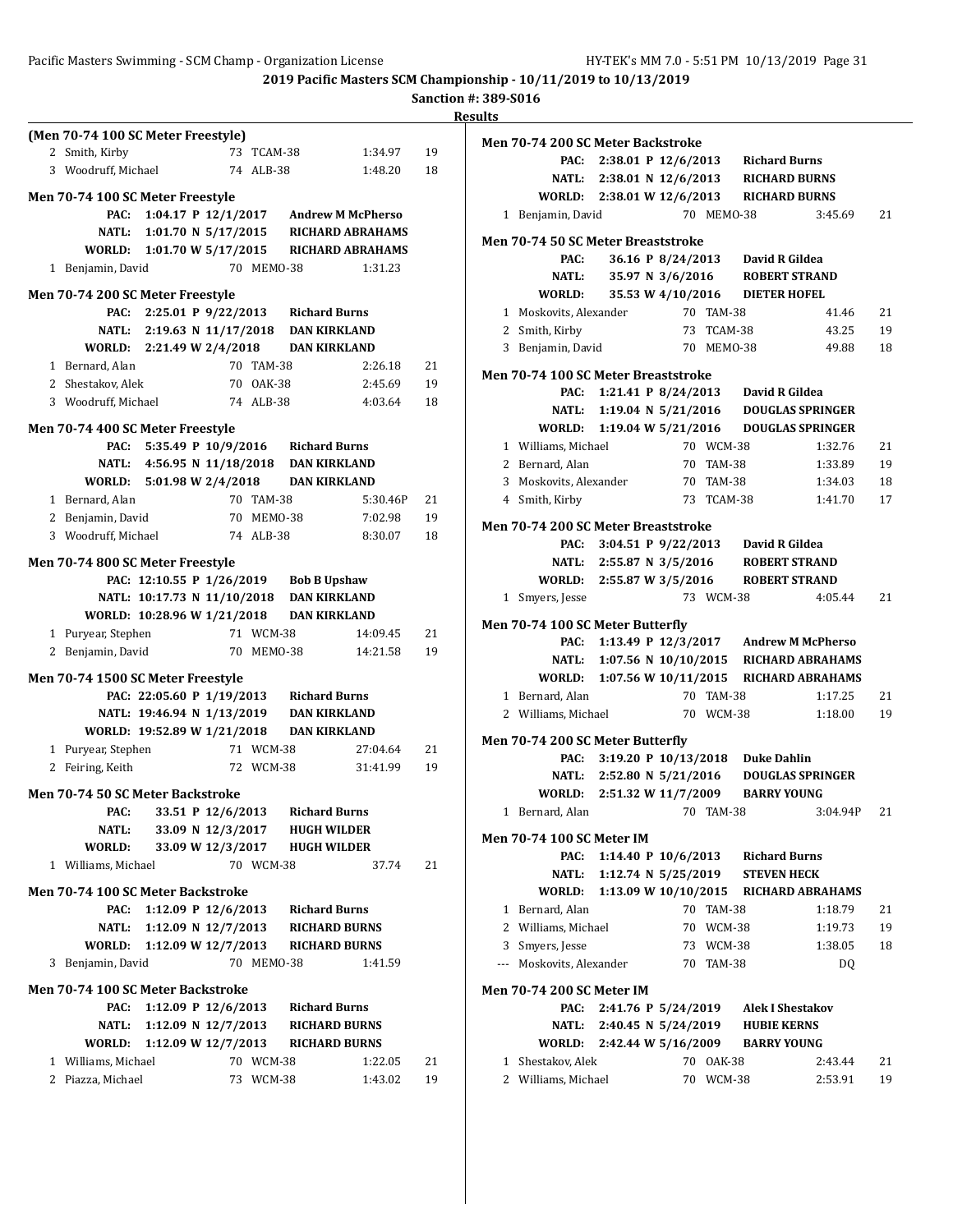**Sanction #: 389-S016**

| <b>Men 70-74 400 SC Meter IM</b>    |                                    |                   |            |                                            |             |    |
|-------------------------------------|------------------------------------|-------------------|------------|--------------------------------------------|-------------|----|
|                                     |                                    |                   |            | PAC: 5:48.15 P 9/22/2019 Alek I Shestakov  |             |    |
|                                     |                                    |                   |            | NATL: 6:04.55 N 5/23/2016 DOUGLAS SPRINGER |             |    |
|                                     |                                    |                   |            | WORLD: 5:57.68 W 3/24/2016 J.LESTIDEAU     |             |    |
| 1 Williams, Michael                 |                                    |                   | 70 WCM-38  |                                            | 6:23.43     | 21 |
| Men 75-79 50 SC Meter Freestyle     |                                    |                   |            |                                            |             |    |
| PAC:                                |                                    |                   |            | 30.53 P 10/14/2018 Richard Burns           |             |    |
| NATL:                               |                                    |                   |            | 29.90 N 12/3/2016 MIKE FRESHLEY            |             |    |
|                                     |                                    |                   |            | WORLD: 29.90 W 12/3/2016 MIKE FRESHLEY     |             |    |
| 1 Burns, Richard                    |                                    |                   | 76 TAM-38  |                                            | 31.06       | 21 |
| 2 Murakawa, Yoshio                  |                                    | 79 ALB-38         |            |                                            | 42.35       | 19 |
| 3 Boscovich, Harold                 |                                    | 77 WCM-38         |            |                                            | 47.54       | 18 |
| Men 75-79 100 SC Meter Freestyle    |                                    |                   |            |                                            |             |    |
|                                     |                                    |                   |            | PAC: 1:10.24 P 9/23/2018 Richard Burns     |             |    |
|                                     |                                    |                   |            | NATL: 1:05.13 N 4/19/2009 DAVID RADCLIFF   |             |    |
|                                     |                                    |                   |            | WORLD: 1:05.13 W 4/19/2009 DAVID RADCLIFF  |             |    |
| 1 Burns, Richard                    |                                    |                   | 76 TAM-38  |                                            | 1:07.75P    | 21 |
|                                     |                                    |                   |            |                                            |             |    |
| Men 75-79 200 SC Meter Freestyle    |                                    |                   |            | PAC: 2:48.67 P 12/31/1994 Ray Taft         |             |    |
|                                     | NATL: 2:27.53 N 4/18/2009          |                   |            | <b>DAVID RADCLIFF</b>                      |             |    |
| WORLD: 2:27.53 W 4/18/2009          |                                    |                   |            | <b>DAVID RADCLIFF</b>                      |             |    |
| 1 Silvey, Rick                      |                                    |                   | 77 WCM-38  |                                            | 4:15.46     | 21 |
|                                     |                                    |                   |            |                                            |             |    |
| Men 75-79 400 SC Meter Freestyle    |                                    |                   |            |                                            |             |    |
|                                     | PAC: 6:02.95 P 12/31/1995 Ray Taft |                   |            |                                            |             |    |
|                                     |                                    |                   |            | NATL: 5:15.10 N 4/18/2009 DAVID RADCLIFF   |             |    |
| 1 Davis, Don                        |                                    |                   | 75 RHMS-38 | WORLD: 5:15.10 W 4/18/2009 DAVID RADCLIFF  | 7:45.44     | 21 |
|                                     |                                    |                   |            |                                            |             |    |
| Men 75-79 50 SC Meter Backstroke    |                                    |                   |            |                                            |             |    |
| PAC:                                |                                    |                   |            | 33.87 P 12/2/2018 Richard Burns            |             |    |
|                                     |                                    |                   |            | NATL: 33.87 N 12/2/2018 RICHARD BURNS      |             |    |
|                                     |                                    |                   |            | WORLD: 35.51 W 11/16/2008 YOSHI OYAKAWA    |             |    |
| 1 Burns, Richard                    |                                    |                   | 76 TAM-38  |                                            | 36.24       | 21 |
| 2 Boscovich, Harold                 |                                    |                   | 77 WCM-38  |                                            | 1:02.52     | 19 |
| Men 75-79 100 SC Meter Backstroke   |                                    |                   |            |                                            |             |    |
|                                     |                                    |                   |            | PAC: 1:14.79 P 12/1/2018 Richard Burns     |             |    |
|                                     | NATL: 1:14.79 N 12/1/2018          |                   |            | <b>RICHARD BURNS</b>                       |             |    |
| WORLD:                              | 1:18.47 W 12/6/2009                |                   |            | <b>BURWELL JONES</b>                       |             |    |
| 1 Burns, Richard                    |                                    |                   | 76 TAM-38  |                                            | 1:17.39W 21 |    |
| Men 75-79 50 SC Meter Breaststroke  |                                    |                   |            |                                            |             |    |
| PAC:                                |                                    |                   |            | 40.65 P 10/13/2018 David R Gildea          |             |    |
| NATL:                               |                                    | 38.35 N 7/24/2016 |            | <b>MIKE FRESHLEY</b>                       |             |    |
| <b>WORLD:</b>                       |                                    | 38.35 W 7/24/2016 |            | <b>MIKE FRESHLEY</b>                       |             |    |
| 1 Gildea, David                     |                                    |                   | 76 MELO-38 |                                            | 40.24P      | 21 |
| 2 Frost, Kenneth                    |                                    |                   | 75 TAM-38  |                                            | 40.34P      | 19 |
| 3 Murakawa, Yoshio                  |                                    |                   | 79 ALB-38  |                                            | 1:00.87     | 18 |
| Men 75-79 100 SC Meter Breaststroke |                                    |                   |            |                                            |             |    |
| PAC:                                | 1:31.25 P $10/13/2018$             |                   |            | David R Gildea                             |             |    |
| NATL:                               | 1:25.38 N 7/22/2016                |                   |            | <b>MIKE FRESHLEY</b>                       |             |    |
| WORLD: 1:25.38 W 7/22/2016          |                                    |                   |            | <b>MIKE FRESHLEY</b>                       |             |    |
| 1 Frost, Kenneth                    |                                    |                   | 75 TAM-38  |                                            | 1:30.21P    | 21 |
| 2 Gildea, David                     |                                    |                   | 76 MELO-38 |                                            | 1:33.04     | 19 |

| Men 75-79 50 SC Meter Butterfly  |                             |                     |            |                                          |                          |    |
|----------------------------------|-----------------------------|---------------------|------------|------------------------------------------|--------------------------|----|
| PAC:                             |                             |                     |            | 32.41 P 12/1/2018 Richard Burns          |                          |    |
| NATL:                            |                             |                     |            | 32.41 N 12/1/2018 RICHARD BURNS          |                          |    |
| WORLD:                           |                             | 32.93 W 3/11/2012   |            |                                          | <b>HIROSHI MATSUMOTO</b> |    |
| 1 Burns, Richard                 |                             |                     | 76 TAM-38  |                                          | 33.47                    | 21 |
| Men 75-79 100 SC Meter Butterfly |                             |                     |            |                                          |                          |    |
|                                  |                             |                     |            | 1:20.30 P 10/14/2018 Richard Burns       |                          |    |
| PAC:                             |                             |                     |            | 1:20.30 N 10/14/2018 RICHARD BURNS       |                          |    |
| NATL:                            |                             |                     |            |                                          |                          |    |
| WORLD: 1:20.59 W 8/6/2017        |                             |                     |            | <b>KOJI IWAMOTO</b>                      |                          |    |
| 1 Burns, Richard                 |                             |                     | 76 TAM-38  |                                          | 1:19.20P                 | 21 |
| Men 75-79 100 SC Meter IM        |                             |                     |            |                                          |                          |    |
|                                  |                             |                     |            | PAC: 1:17.89 P 12/2/2018 Richard Burns   |                          |    |
| NATL:                            |                             | 1:17.58 N 7/23/2016 |            | <b>MIKE FRESHLEY</b>                     |                          |    |
|                                  |                             |                     |            | WORLD: 1:17.58 W 7/23/2016 MIKE FRESHLEY |                          |    |
| 1 Burns, Richard                 |                             |                     | 76 TAM-38  |                                          | 1:19.60                  | 21 |
| 2 Silvey, Rick                   |                             |                     | 77 WCM-38  |                                          | 2:20.64                  | 19 |
|                                  |                             |                     |            |                                          |                          |    |
| <b>Men 75-79 200 SC Meter IM</b> |                             |                     |            |                                          |                          |    |
|                                  |                             |                     |            | PAC: 2:50.79 P 11/30/2018 Richard Burns  |                          |    |
|                                  |                             |                     |            | NATL: 2:50.79 N 11/30/2018 RICHARD BURNS |                          |    |
| WORLD: 2:55.45 W 7/24/2016       |                             |                     |            | <b>MIKE FRESHLEY</b>                     |                          |    |
| 1 Gildea, David                  |                             |                     | 76 MELO-38 |                                          | 3:16.08                  | 21 |
| Men 80-84 50 SC Meter Freestyle  |                             |                     |            |                                          |                          |    |
| PAC:                             |                             |                     |            | 36.71 P 10/16/2011 Ashley K Jones        |                          |    |
| <b>NATL:</b>                     |                             | 31.25 N 12/2/2017   |            | <b>JEFF FARRELL</b>                      |                          |    |
| WORLD:                           |                             | 31.25 W 12/2/2017   |            | <b>JEFF FARRELL</b>                      |                          |    |
| 1 Van Horn, William              |                             |                     | 81 TOC-38  |                                          | 35.32P                   | 21 |
| 2 Bledsoe, Dennis                |                             |                     | 80 WCM-38  |                                          | 39.62                    | 19 |
| 3 Krueger, James                 |                             |                     | 81 TAM-38  |                                          | 48.97                    | 18 |
| 4 Boettler, Fred                 |                             |                     | 84 WCM-38  |                                          | 56.19                    | 17 |
|                                  |                             |                     |            |                                          |                          |    |
| Men 80-84 100 SC Meter Freestyle |                             |                     |            |                                          |                          |    |
| PAC:                             |                             |                     |            | 1:21.52 P 12/31/1999 Ray Taft            |                          |    |
|                                  |                             |                     |            | NATL: 1:11.26 N 9/27/2014 DAVID RADCLIFF |                          |    |
| <b>WORLD:</b>                    |                             |                     |            | 1:11.26 W 9/27/2014 DAVID RADCLIFF       |                          |    |
| 1 Fairfield, David M             |                             |                     | 80 TCAM-38 |                                          | 1:31.44                  | 21 |
| 2 Bledsoe, Dennis                |                             |                     | 80 WCM-38  |                                          | 1:32.57                  | 19 |
| 3 Fasbender, Barry A             |                             |                     | 82 OREG-37 |                                          | 1:48.08                  | 18 |
|                                  |                             |                     |            |                                          |                          |    |
| Men 80-84 200 SC Meter Freestyle |                             |                     |            |                                          |                          |    |
| PAC:                             | 3:00.63 P 12/31/1999        |                     |            | <b>Ray Taft</b>                          |                          |    |
| NATL:                            | 2:38.25 N 9/28/2014         |                     |            | <b>DAVID RADCLIFF</b>                    |                          |    |
| WORLD: 2:38.25 W 9/28/2014       |                             |                     |            | <b>DAVID RADCLIFF</b>                    |                          |    |
| 1 Van Horn, William              |                             |                     | 81 TOC-38  |                                          | 3:18.53                  | 21 |
| Men 80-84 400 SC Meter Freestyle |                             |                     |            |                                          |                          |    |
|                                  |                             |                     |            | PAC: 6:27.60 P 12/31/1999 Ray Taft       |                          |    |
|                                  | NATL: 5:39.27 N 3/9/2014    |                     |            | <b>DAVID RADCLIFF</b>                    |                          |    |
| WORLD: 5:39.27 W 3/9/2014        |                             |                     |            | <b>DAVID RADCLIFF</b>                    |                          |    |
| 2 Fasbender, Barry A             |                             |                     | 82 OREG-37 |                                          | 8:16.88                  |    |
|                                  |                             |                     |            |                                          |                          |    |
| Men 80-84 800 SC Meter Freestyle |                             |                     |            |                                          |                          |    |
|                                  | PAC: 13:29.27 P 12/31/1999  |                     |            | <b>Ray Taft</b>                          |                          |    |
|                                  | NATL: 11:35.71 N 11/15/2014 |                     |            | <b>DAVID RADCLIFF</b>                    |                          |    |
| WORLD: 11:35.71 W 11/15/2014     |                             |                     |            | <b>DAVID RADCLIFF</b>                    |                          |    |
| 1 Fasbender, Barry A             |                             | 82 OREG-37          |            |                                          | 16:31.59                 |    |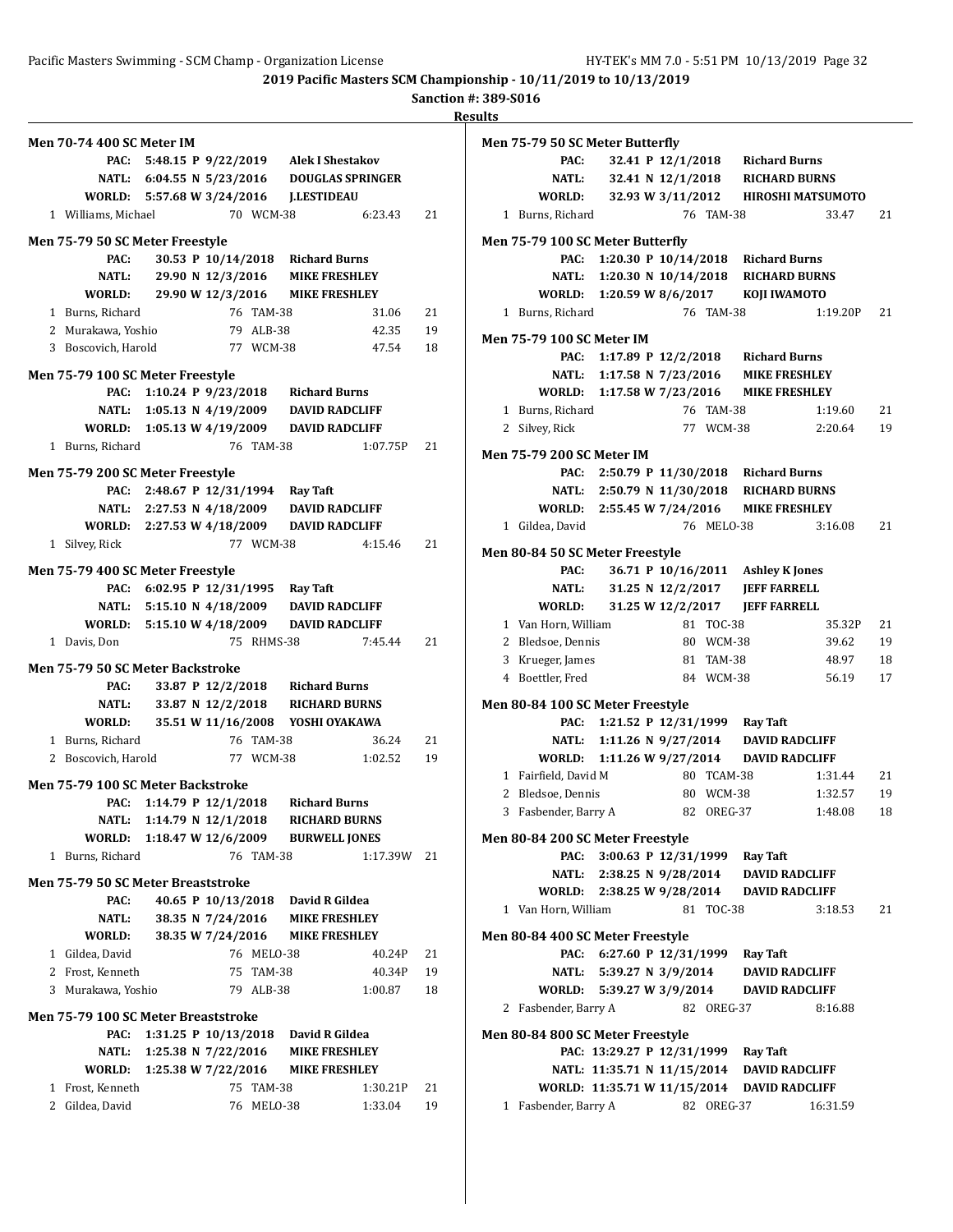**2019 Pacific Masters SCM Championship - 10/11/2019 to 10/13/2019**

**Sanction #: 389-S016**

**Results**

|                                     |  |                                                                        |                        |                          | Ņ  |
|-------------------------------------|--|------------------------------------------------------------------------|------------------------|--------------------------|----|
| Men 80-84 1500 SC Meter Freestyle   |  |                                                                        |                        |                          |    |
|                                     |  | PAC: 25:35.01 P 12/31/1999 Ray Taft                                    |                        |                          |    |
|                                     |  | NATL: 21:59.53 N 9/26/2014 DAVID RADCLIFF                              |                        |                          |    |
|                                     |  | WORLD: 21:59.53 W 9/26/2014 DAVID RADCLIFF                             |                        |                          |    |
| 1 Fasbender, Barry A                |  | 82 OREG-37                                                             |                        | 30:56.85                 | 21 |
| Men 80-84 50 SC Meter Backstroke    |  |                                                                        |                        |                          |    |
| PAC:                                |  | 42.96 P 12/31/1999 Ray Taft                                            |                        |                          |    |
| NATL:                               |  | 37.82 N 11/15/2014 YOSHI OYAKAWA                                       |                        |                          |    |
|                                     |  | WORLD: 37.82 W 11/15/2014 YOSHI OYAKAWA                                |                        |                          |    |
| 1 Van Horn, William                 |  | 81 TOC-38                                                              |                        | 44.52                    | 21 |
| 2 Bledsoe, Dennis                   |  | 80 WCM-38                                                              |                        | 48.34                    | 19 |
| Men 80-84 100 SC Meter Backstroke   |  |                                                                        |                        |                          |    |
|                                     |  | PAC: 1:33.58 P 12/31/1999 Ray Taft                                     |                        |                          |    |
|                                     |  | NATL: 1:23.24 N 11/11/2017 DAVID COSTILL                               |                        |                          |    |
|                                     |  | WORLD: 1:23.24 W 11/11/2017 DAVID COSTILL                              |                        |                          |    |
| 1 Bledsoe, Dennis                   |  | 80 WCM-38                                                              |                        | 1:49.69                  | 21 |
| 2 Fairfield, David M                |  | 80 TCAM-38                                                             |                        | 2:03.81                  | 19 |
| 3 Fasbender, Barry A                |  | 82 OREG-37                                                             |                        | 2:05.45                  | 18 |
|                                     |  |                                                                        |                        |                          |    |
| Men 80-84 50 SC Meter Breaststroke  |  |                                                                        |                        |                          |    |
| PAC:                                |  | 46.74 P 10/16/2011 Ashley K Jones                                      |                        |                          |    |
| NATL:                               |  | 42.41 N 10/28/2017 DAVID COSTILL                                       |                        |                          |    |
| WORLD:                              |  | 41.42 W 5/15/2005 TOSHIO TAJIMA                                        |                        |                          |    |
| 1 Fairfield, David M                |  | 80 TCAM-38                                                             |                        | 58.39                    | 21 |
| 2 Boettler, Fred                    |  | 84 WCM-38                                                              |                        | 1:12.00                  | 19 |
| Men 80-84 100 SC Meter Breaststroke |  |                                                                        |                        |                          |    |
|                                     |  | PAC: 1:48.21 P 10/16/2011 Ashley K Jones                               |                        |                          |    |
|                                     |  | NATL: 1:36.79 N 10/1/2016 DAVID COSTILL                                |                        |                          |    |
|                                     |  | WORLD: 1:31.80 W 10/14/2017 TONY GOODWIN                               |                        |                          |    |
| 1 Lane, Ed                          |  | 80 WCM-38                                                              |                        | 2:13.37                  | 21 |
| 2 Fairfield, David M                |  | 80 TCAM-38                                                             |                        | 2:20.22                  | 19 |
| Men 80-84 50 SC Meter Butterfly     |  |                                                                        |                        |                          |    |
| PAC:                                |  | 43.20 P 10/16/2011 Ashley K Jones                                      |                        |                          |    |
| NATL:                               |  | 38.92 N 11/9/2013                                                      | <b>CLARKE MITCHELL</b> |                          |    |
| WORLD:                              |  | 35.06 W 11/19/2016                                                     |                        | <b>HIROSHI MATSUMOTO</b> |    |
| --- Bledsoe, Dennis                 |  | 80 WCM-38                                                              |                        | DQ                       |    |
|                                     |  |                                                                        |                        |                          |    |
| Men 80-84 50 SC Meter Butterfly     |  |                                                                        |                        |                          |    |
| PAC:                                |  | 43.20 P 10/16/2011 Ashley K Jones<br>38.92 N 11/9/2013 CLARKE MITCHELL |                        |                          |    |
| <b>NATL:</b><br>WORLD:              |  | 35.06 W 11/19/2016 HIROSHI MATSUMOTO                                   |                        |                          |    |
| 1 Fasbender, Barry A                |  | 82 OREG-37                                                             |                        | 1:16.25                  |    |
|                                     |  |                                                                        |                        |                          |    |
| <b>Men 80-84 100 SC Meter IM</b>    |  |                                                                        |                        |                          |    |
| PAC:                                |  | 1:35.31 P 12/31/1999 Ray Taft                                          |                        |                          |    |
| NATL:                               |  | 1:24.69 N 11/11/2017 DAVID COSTILL                                     |                        |                          |    |
| WORLD:                              |  | 1:24.69 W 11/11/2017 DAVID COSTILL                                     |                        |                          |    |
| 1 Van Horn, William                 |  | 81 TOC-38                                                              |                        | 1:43.36                  | 21 |
| <b>Men 80-84 200 SC Meter IM</b>    |  |                                                                        |                        |                          |    |
| PAC:                                |  | 3:37.04 P 12/31/1999 Ray Taft                                          |                        |                          |    |
|                                     |  | NATL: 3:17.29 N 11/12/2016 DAVID COSTILL                               |                        |                          |    |
|                                     |  | WORLD: 3:16.26 W 2/5/2017                                              | IKURO SHIMONO          |                          |    |
| 1 Fasbender, Barry A                |  | 82 OREG-37                                                             |                        | 4:51.75                  | 21 |
|                                     |  |                                                                        |                        |                          |    |
|                                     |  |                                                                        |                        |                          |    |

|   | Men 85-89 50 SC Meter Freestyle         |                           |                    |            |                                              |         |    |
|---|-----------------------------------------|---------------------------|--------------------|------------|----------------------------------------------|---------|----|
|   | PAC:                                    |                           |                    |            | 37.96 P 12/31/2003 William Johnston          |         |    |
|   | NATL:                                   |                           |                    |            | 36.26 N 12/4/2010 FRANK PIEMME               |         |    |
|   | WORLD:                                  |                           |                    |            | 32.23 W 1/29/2016 ROBERTO ALBERICHE          |         |    |
| 1 | Morner, Stan                            |                           |                    | 85 WCM-38  |                                              | 47.84   | 21 |
|   | 2 Galvin, Barry                         |                           |                    | 86 MEMO-38 |                                              | 56.11   | 19 |
|   |                                         |                           |                    |            |                                              |         |    |
|   | Men 85-89 100 SC Meter Freestyle        |                           |                    |            |                                              |         |    |
|   | PAC:                                    |                           |                    |            | 1:35.43 P 12/31/2002 Aldo da Rosa            |         |    |
|   | <b>NATL:</b>                            |                           |                    |            | 1:22.97 N 4/13/2019 DAVID RADCLIFF           |         |    |
|   |                                         |                           |                    |            | WORLD: 1:14.68 W 1/31/2016 ROBERTO ALBERICHE |         |    |
|   | 1 Morner, Stan                          |                           |                    | 85 WCM-38  |                                              | 1:46.37 | 21 |
|   | 2 Galvin, Barry                         |                           |                    | 86 MEMO-38 |                                              | 2:15.67 | 19 |
|   | Men 85-89 200 SC Meter Freestyle        |                           |                    |            |                                              |         |    |
|   | PAC:                                    |                           |                    |            | 3:42.64 P 12/31/2006 Steve P Carlson         |         |    |
|   |                                         |                           |                    |            | NATL: 3:03.23 N 4/14/2019 DAVID RADCLIFF     |         |    |
|   |                                         |                           |                    |            | WORLD: 2:55.35 W 1/30/2016 ROBERTO ALBERICHE |         |    |
|   | 1 Morner, Stan                          |                           |                    | 85 WCM-38  |                                              | 3:56.21 | 21 |
|   | 2 Sulzbach, John                        |                           |                    | 85 MELO-38 |                                              | 4:25.72 | 19 |
|   | 3 Galvin, Barry                         |                           |                    | 86 MEM0-38 |                                              | 5:27.73 | 18 |
|   |                                         |                           |                    |            |                                              |         |    |
|   | Men 85-89 400 SC Meter Freestyle        |                           |                    |            |                                              |         |    |
|   | PAC:                                    |                           |                    |            | 7:47.75 P 12/31/2002 Aldo da Rosa            |         |    |
|   |                                         |                           |                    |            | NATL: 6:27.44 N 4/13/2019 DAVID RADCLIFF     |         |    |
|   |                                         |                           |                    |            | WORLD: 6:53.90 W 3/19/2016 WALLIE JEFFRIES   |         |    |
|   | 1 Morner, Stan                          |                           |                    | 85 WCM-38  |                                              | 8:22.93 | 21 |
|   | <b>Men 85-89 50 SC Meter Backstroke</b> |                           |                    |            |                                              |         |    |
|   | PAC:                                    |                           |                    |            | 47.34 P 12/31/2002 Aldo da Rosa              |         |    |
|   | NATL:                                   |                           |                    |            | 41.75 N 12/3/2017 CLARKE MITCHELL            |         |    |
|   | WORLD:                                  |                           | 40.59 W 4/19/2009  |            | <b>KEIJIRO NAKAMURA</b>                      |         |    |
|   | 1 Galvin, Barry                         |                           |                    | 86 MEMO-38 |                                              | 1:13.36 | 21 |
|   |                                         |                           |                    |            |                                              |         |    |
|   | Men 85-89 200 SC Meter Backstroke       |                           |                    |            |                                              |         |    |
|   |                                         |                           |                    |            | PAC: 4:00.80 P 12/31/2002 Aldo da Rosa       |         |    |
|   |                                         | NATL: 3:55.12 N 5/18/2008 |                    |            | <b>WILLARD LAMB</b>                          |         |    |
|   | WORLD: 3:18.29 W 4/20/2008              |                           |                    |            | <b>KEIJIRO NAKAMURA</b>                      |         |    |
|   | 1 Sulzbach, John                        |                           |                    | 85 MELO-38 |                                              | 5:47.04 | 21 |
|   | Men 85-89 50 SC Meter Breaststroke      |                           |                    |            |                                              |         |    |
|   | PAC:                                    |                           | 52.34 P 12/31/2002 |            | Aldo da Rosa                                 |         |    |
|   | <b>NATL:</b>                            |                           | 47.24 N 10/8/2010  |            | <b>FRANK PIEMME</b>                          |         |    |
|   | <b>WORLD:</b>                           |                           | 44.47 W 6/13/2010  |            | <b>TOSHIO TAJIMA</b>                         |         |    |
|   | 1 Galvin, Barry                         |                           |                    | 86 MEMO-38 |                                              | 1:06.15 | 21 |
|   | 2 Morner, Stan                          |                           |                    | 85 WCM-38  |                                              | 1:07.26 | 19 |
|   |                                         |                           |                    |            |                                              |         |    |
|   | Men 85-89 100 SC Meter Breaststroke     |                           |                    |            |                                              |         |    |
|   | PAC:                                    | 1:56.21 P $12/31/2002$    |                    |            | Aldo da Rosa                                 |         |    |
|   | NATL:                                   |                           |                    |            | 1:53.02 N 11/21/2010 FRANK PIEMME            |         |    |
|   | WORLD:                                  | 1:43.72 W 1/24/2010       |                    |            | <b>KARL HAUTER</b>                           |         |    |
|   | 1 Sulzbach, John                        |                           |                    | 85 MELO-38 |                                              | 2:26.66 | 21 |
|   | 2 Morner, Stan                          |                           | 85                 | WCM-38     |                                              | 2:36.08 | 19 |
|   | 3 Galvin, Barry                         |                           |                    | 86 MEMO-38 |                                              | 2:44.08 | 18 |
|   | Men 85-89 200 SC Meter Breaststroke     |                           |                    |            |                                              |         |    |
|   | PAC:                                    | 4:16.20 P 12/31/2002      |                    |            | Aldo da Rosa                                 |         |    |
|   | NATL:                                   | 4:05.91 N 12/5/2010       |                    |            | <b>FRANK PIEMME</b>                          |         |    |
|   | <b>WORLD:</b>                           | 3:59.91 W 3/18/2017       |                    |            | <b>SHUNSAKU TAKAHIRA</b>                     |         |    |
|   |                                         |                           |                    |            |                                              |         |    |

1 Sulzbach, John 85 MELO-38 5:35.98 21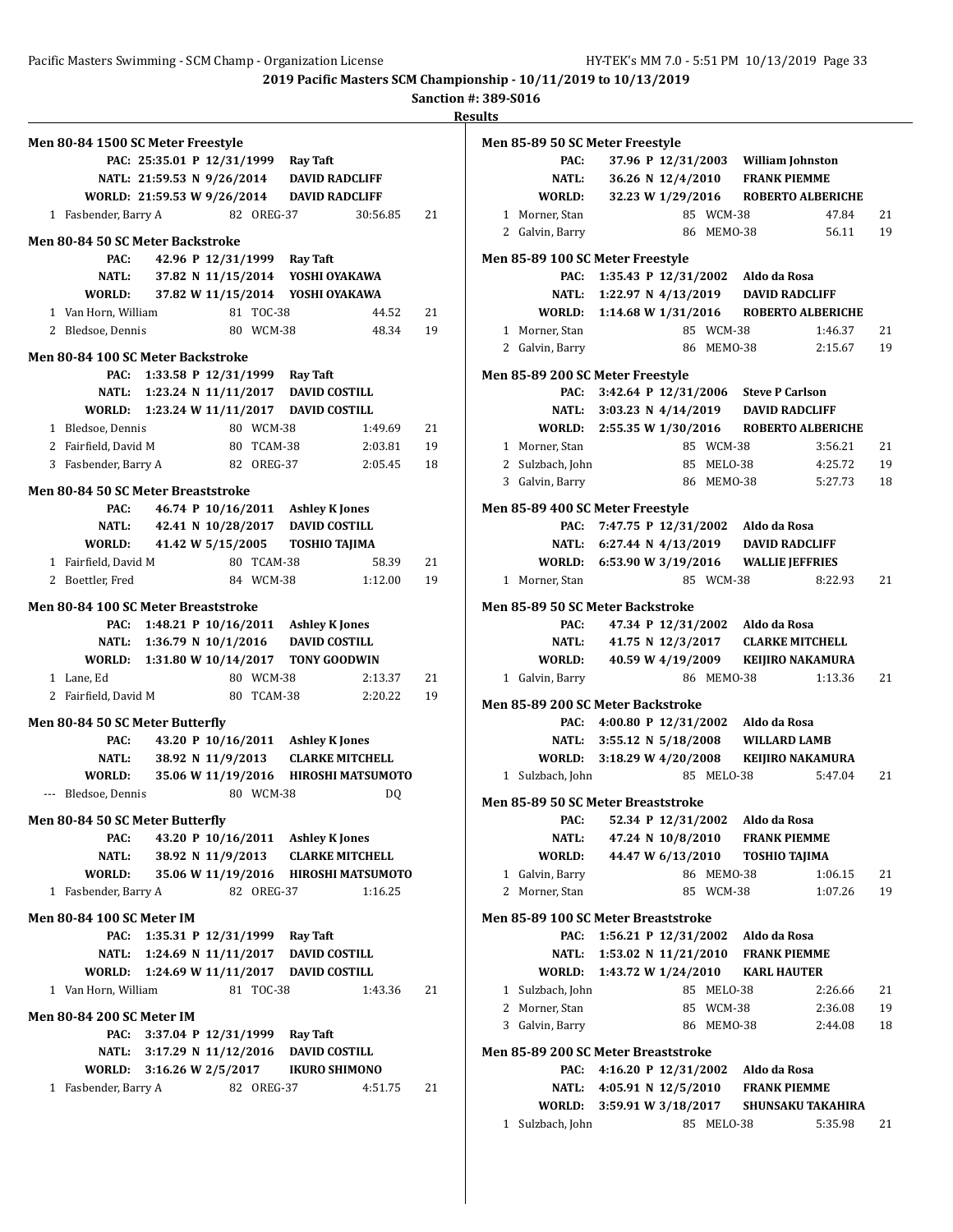# **Sanction #: 389-S016**

|                                                 |                           |                           |                                  |     | <b>Results</b>    |
|-------------------------------------------------|---------------------------|---------------------------|----------------------------------|-----|-------------------|
| (Men 85-89 200 SC Meter Breaststroke)           |                           |                           |                                  |     | Women 10          |
| 2 Galvin, Barry                                 | 86 MEM0-38                |                           | 5:59.31                          | 19  |                   |
| Men 85-89 50 SC Meter Butterfly                 |                           |                           |                                  |     | S Marshall,       |
| PAC:                                            | 54.75 P 12/31/2002        | Aldo da Rosa              |                                  |     |                   |
| <b>NATL:</b>                                    | 43.35 N 9/26/2004         |                           | <b>MAX VON ISSER</b>             |     | <b>O'DONNELI</b>  |
| WORLD:                                          | 41.08 W 1/28/2016         |                           | <b>ROBERTO ALBERICHE</b>         |     |                   |
| 1 Sulzbach, John                                | 85 MELO-38                |                           | 1:14.77                          | 21  | <b>E KARETIN</b>  |
|                                                 |                           |                           |                                  |     | 1 WCM             |
| Men 85-89 100 SC Meter Butterfly                |                           |                           |                                  |     | $1)$ C            |
|                                                 | PAC: 2:13.39 P 12/31/2002 | Aldo da Rosa              |                                  |     | 3) La             |
| NATL: 1:53.70 N 10/30/2010                      |                           |                           | <b>THOMAS MAINE</b>              |     | 2 MEN             |
| WORLD: 1:52.03 W 5/12/2018                      |                           |                           | <b>TAKASHI HAYASHI</b>           |     | 1) R              |
| 1 Sulzbach, John                                | 85 MELO-38                |                           | 3:29.56                          | 21  | $3)$ B            |
| Men 85-89 200 SC Meter Butterfly                |                           |                           |                                  |     | Women 10          |
| PAC:                                            | 6:10.72 P 12/31/2003      |                           | <b>William Johnston</b>          |     |                   |
| NATL: 3:44.92 N 10/31/2010                      |                           |                           | <b>THOMAS MAINE</b>              |     | Kanazawa,         |
| WORLD: 3:44.92 W 10/31/2010                     |                           |                           | <b>THOMAS MAINE</b>              |     |                   |
| 1 Sulzbach, John                                | 85 MELO-38                |                           | 8:27.53                          | 21  | <b>K HARRIGA</b>  |
|                                                 |                           |                           |                                  |     |                   |
| <b>Men 85-89 100 SC Meter IM</b>                |                           |                           |                                  |     | <b>A WATANAI</b>  |
| PAC:                                            | 1:59.79 P 12/31/2008      |                           | <b>Edward Rudloff</b>            |     | 1 MEN             |
| NATL: 1:41.31 N 10/11/2018                      |                           |                           | <b>CLARKE MITCHELL</b>           |     | 1) La             |
| WORLD: 1:34.85 W 3/5/2016                       |                           |                           | <b>ROBERTO ALBERICHE</b>         |     | $3)$ R            |
| 1 Morner, Stan                                  | 85 WCM-38                 |                           | 2:21.87                          | 21  |                   |
| Men 90-94 50 SC Meter Freestyle                 |                           |                           |                                  |     | Women 12          |
| PAC:                                            | 45.58 P 10/9/2009         |                           | <b>Steve P Carlson</b>           |     |                   |
| <b>NATL:</b>                                    | 41.07 N 12/14/2003        |                           | <b>WOODROW BOWERSOCK</b>         |     | Rowell, Seil      |
| WORLD:                                          | 40.93 W 2/7/2016          |                           | <b>TOSHIMI INATOMI</b>           |     |                   |
| 1 Edgerton, Albert                              | 94 UC38-38                |                           | 1:12.03                          | 21  | <b>K MOUGHT</b>   |
| Women 100-119 200 SC Meter Freestyle Relay      |                           |                           |                                  |     |                   |
| PAC:                                            | 1:51.26 P 10/10/2010      | <b>TOC</b>                |                                  |     | <b>I SHLEMOV</b>  |
| E Reilly, F O'Donnell-McCa, L Welting, Meg Gill |                           |                           |                                  |     | 1 MEM             |
| <b>NATL:</b>                                    | 1:45.93 N 3/31/1996       |                           | <b>MICHIGAN MASTERS</b>          |     | $1)$ E            |
| D BURRELL, S DEVLIN, M MUETING, S TAORMINA      |                           |                           |                                  |     | 3) La             |
| WORLD: 1:00.00 W 3/31/1996                      |                           | <b>MICHIGAN</b>           | -USA                             |     | Women 12          |
| D BURRELL, S DEVLIN, M MUETING, S TAORMINA      |                           |                           |                                  |     |                   |
| 1 MEMO-38                                       | A                         |                           | 2:43.57                          | 42  | <b>B</b> Goodridg |
| 1) Belegbayar, Nomin W28                        |                           | 2) Laszlo, Nora W21       |                                  |     |                   |
| 3) Cohen, Rivkah W31                            |                           | 4) Rodriguez, Caylan W31  |                                  |     | S WAGER, K        |
|                                                 |                           |                           |                                  |     |                   |
| Women 100-119 400 SC Meter Freestyle Relay      |                           |                           |                                  |     | <b>Z LIOKALO:</b> |
| PAC:                                            | 4:18.58 P 10/21/2007      | <b>WCM</b>                |                                  |     | 1 MEM             |
| K Harris, S D Strong, K M Price, S Marshall     |                           |                           |                                  |     | $1)$ So           |
| <b>NATL:</b>                                    | 4:04.38 N 12/13/2014      |                           | <b>BOSTON UNIVERSITY MASTER!</b> |     | 3) D              |
| K WILSON, K ROGGENSACK, I SZEKELY, E MANCUSO    |                           |                           |                                  |     | 2 MEN             |
| WORLD:                                          | 4:04.28 W 10/27/2017      |                           | <b>BIRMINGHAM MASTERS</b>        | -GB | $1)$ C            |
| A MCCALL, K WALKER-STABELER, C SAXON, J CLARK   |                           |                           |                                  |     | 3) La             |
| 1 WCM-38                                        | A                         |                           | 4:29.33                          | 42  |                   |
| 1) Clark, Alexa W22                             |                           | 2) Hwang, Jenn W27        |                                  |     |                   |
| 3) Teasdale-Schafle, Corinne W27                |                           | 4) Gaudinier, Lindsay W30 |                                  |     |                   |
| 2 MEMO-38                                       | A                         |                           | 5:14.82                          | 38  |                   |
| 1) Rodriguez, Caylan W31                        |                           | 2) Te, Paula M W30        |                                  |     |                   |
| 3) Peter, Hannah W30                            |                           | 4) Rambo, Laura M W28     |                                  |     |                   |
|                                                 |                           |                           |                                  |     |                   |

| Women 100-119 200 SC Meter Medley Relay            |                                  |      |
|----------------------------------------------------|----------------------------------|------|
| 2:02.46 P 10/21/2007<br>PAC:                       | <b>WCM</b>                       |      |
| S Marshall, K Harris, L M Davis, K M Price         |                                  |      |
| NATL:<br>2:02.98 N 12/1/2012                       | THE OLYMPIC CLUB                 |      |
| O'DONNELL-MCCARTH, K HOUSTON, E REILLY, C DAVIDOFF |                                  |      |
| WORLD:<br>1:58.90 W 11/27/2015                     | <b>NEVA STARS</b>                | -RUS |
| E KARETINA, A POLIAKOVA, A KUZMICHEVA, E SHERSHEN  |                                  |      |
| 1 WCM-38                                           | A<br>2:15.47                     | 42   |
| 1) Clark, Alexa W22                                | 2) Teasdale-Schafle, Corinne W27 |      |
| 3) Lawrence, Laura W39                             | 4) Gaudinier, Lindsay W30        |      |
| 2 MEMO-38                                          | 2:51.01<br>A                     | 38   |
| 1) Rambo, Laura M W28                              | 2) Te, Paula M W30               |      |
| 3) Beier, Genna W33                                | 4) Belegbayar, Nomin W28         |      |
| Women 100-119 400 SC Meter Medley Relay            |                                  |      |
| 4:54.64 P 12/31/1994<br>PAC:                       | <b>RINC</b>                      |      |
| Kanazawa, Baxter, Jamie Raab, Heiberger            |                                  |      |
| <b>NATL:</b><br>4:34.40 N 11/21/2010               | <b>ARIZONA MASTERS</b>           |      |
| K HARRIGAN, H CALDAS, L URBATCHKA, W WARMAN        |                                  |      |
| WORLD:<br>4:14.24 W 9/23/2015                      | <b>RENAISSANCE</b>               | -JPN |
| A WATANABE, Y YAMAGUCHI, M HIRANO, M MITA          |                                  |      |
| 1 MEM0-38                                          | A<br>7:21.97                     | 42   |
| 1) Laszlo, Nora W21                                | 2) Lapidario, Millie W38         |      |
| 3) Rodriguez, Caylan W31                           | 4) Belegbayar, Nomin W28         |      |
|                                                    |                                  |      |
| Women 120-159 200 SC Meter Freestyle Relay         |                                  |      |
| 1:57.59 P 12/31/1995<br>PAC:                       | <b>TOC</b>                       |      |
| Rowell, Seibt, Danielle Ogier, Jolly               |                                  |      |
| 1:51.99 N 11/13/2011<br>NATL:                      | <b>RED TIDE OF NYC</b>           |      |
| K MOUGHTY, N JO, K GARY, S WAGER                   |                                  |      |
| WORLD:<br>1:44.88 W 11/30/2014                     | <b>TSUNAMI</b><br>-RUS           |      |
| I SHLEMOVA, L YUDINA, E YUDINA, S KNIAGININA       |                                  |      |
| 1 MEM0-38                                          | A<br>2:39.95                     | 42   |
|                                                    |                                  |      |
| 1) Encina, Emily W34                               | 2) Johnson, Jacqueline W35       |      |
| 3) Lapidario, Millie W38                           | 4) Doyle, Nia W38                |      |
| Women 120-159 400 SC Meter Freestyle Relay         |                                  |      |
| 4:31.77 P 12/31/2008<br>PAC:                       | MAAC                             |      |
| B Goodridge, H O'Hearn, K Bullock, S Estes         |                                  |      |
| 4:09.95 N 12/7/2008<br><b>NATL:</b>                | <b>RED TIDE OF NYC</b>           |      |
| S WAGER, K MCPHERSON, T SHPAIZER, K GARY           |                                  |      |
| 4:00.78 W 10/30/2016<br>WORLD:                     | <b>TEDDINGTON MASTERS</b>        | -GB  |
| Z LIOKALOS, L KEARNS, H LOUGHLIN, G HEYN           |                                  |      |
| 1 MEM0-38                                          | A<br>5:33.55                     | 42   |
| 1) Schley, Kelly W40                               | 2) Danna, Nicole W32             |      |
| 3) Doyle, Nia W38                                  | 4) Lindahl, Sarah W43            |      |
| 2 MEM0-38                                          | B<br>6:22.44                     | 38   |
| 1) Cohen, Rivkah W31                               | 2) Chaiyasane, Koung W35         |      |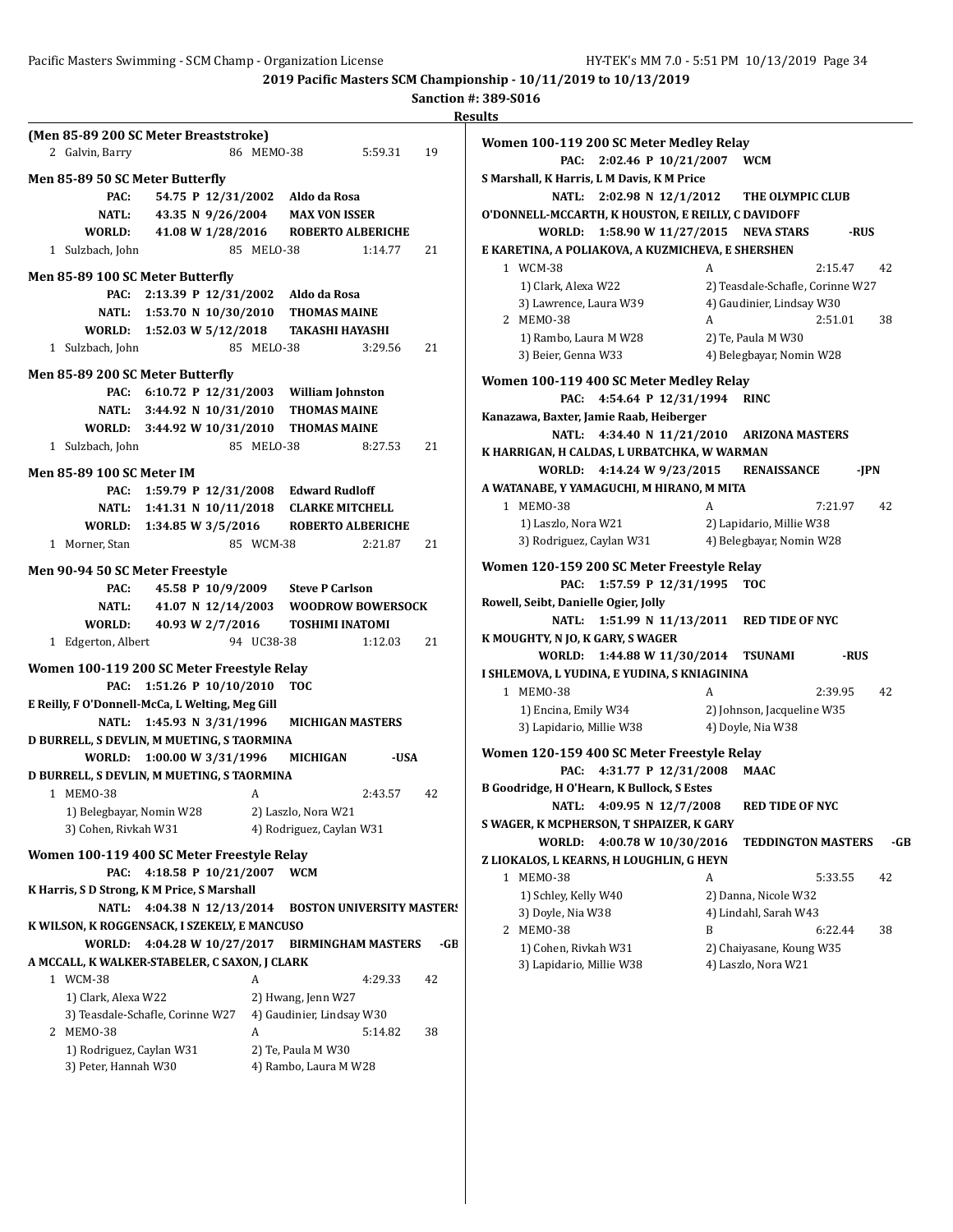**Sanction #: 389-S016 Results**

| Women 120-159 800 SC Meter Freestyle Relay<br>PAC:    | 9:57.27 P 12/31/2003                       | <b>MVM</b>                                           |      |
|-------------------------------------------------------|--------------------------------------------|------------------------------------------------------|------|
| Donahue, Errington, Hoerber, Surgiura                 | NATL: 8:56.27 N 11/13/2011 RED TIDE OF NYC |                                                      |      |
| K MOUGHTY, S WAGER, K GARY, N JO                      |                                            |                                                      |      |
|                                                       | WORLD: 8:52.27 W 10/28/2016                | <b>TEDDINGTON MASTERS</b>                            | -GB  |
| Z LIOKALOS, L KEARNS, H LOUGHLIN, G HEYN<br>1 MEMO-38 |                                            | 13:05.96                                             | 42   |
| 1) Doyle, Nia W38                                     |                                            | 2) de la Torre, Yasuko W49                           |      |
| 3) Te, Paula M W30                                    |                                            | 4) Chaiyasane, Koung W35                             |      |
|                                                       |                                            |                                                      |      |
| Women 120-159 200 SC Meter Medley Relay<br>PAC:       | 2:03.95 P 12/31/2009                       | <b>TOC</b>                                           |      |
| S Guzman, K Lyons, M Gill, L Welting                  |                                            |                                                      |      |
|                                                       | NATL: 2:04.31 N 12/13/2009                 | <b>RED TIDE OF NYC</b>                               |      |
| K GARY, T SHPAIZER, F WILLEBOORDSE, S WAGER           |                                            |                                                      |      |
|                                                       | WORLD: 1:56.67 W 11/28/2014 TSUNAMI        | -RUS                                                 |      |
| S KARPEEVA, S KNIAGININA, I SHLEMOVA, L YUDINA        |                                            |                                                      |      |
| 1 MEMO-38                                             | R                                          | 3:09.34                                              | 42   |
| 1) Condie, Gabriella W43                              |                                            | 2) Agocs, Melissa W43                                |      |
| 3) Rodriguez, Caylan W31                              |                                            | 4) Cohen, Rivkah W31                                 |      |
|                                                       |                                            |                                                      |      |
| Women 120-159 400 SC Meter Medley Relay               |                                            |                                                      |      |
|                                                       | PAC: 4:48.99 P 12/31/1997                  | <b>WCM</b>                                           |      |
| Pam Boscovich, Morgan, Lisa Ward, Vidal               |                                            |                                                      |      |
|                                                       |                                            |                                                      |      |
|                                                       | NATL: 4:33.44 N 12/6/2009                  | <b>MISSION VIEJO MASTERS</b>                         |      |
| A SUE OSBORN, C LEWIS, R OLSEN, K FRITH               |                                            |                                                      |      |
|                                                       | WORLD: 4:24.80 W 10/28/2017                | <b>TEDDINSTON MASTERS</b>                            | -GBI |
| H LOUGHLIN, G HEYN, R NEWSON, Z LIOKALOS<br>1 MEMO-38 | A                                          | 6:50.63                                              | 42   |
|                                                       |                                            |                                                      |      |
| 1) Johnson, Jacqueline W35<br>3) Doyle, Nia W38       |                                            | 2) Encina, Emily W34<br>4) Cohen, Rivkah W31         |      |
|                                                       |                                            |                                                      |      |
| Women 160-199 200 SC Meter Freestyle Relay            |                                            |                                                      |      |
| PAC:                                                  | 1:56.03 P 12/31/2008                       | <b>WCM</b>                                           |      |
| D Santos, P Roemer, L Ward, A Zamanian                |                                            |                                                      |      |
| NATL:                                                 | 1:48.08 N 11/10/2013                       | <b>NORTH CAROLINA MASTERS</b>                        |      |
| S WALSH, J STRINGER, A UHL, E BRAUN                   |                                            | WORLD: 1:48.08 W 11/10/2013 NORTH CAROLINA MASTERS - |      |
| SUE WALSH, JEN STRINGER, ALICIA UHL, ERIKA BRAUN      |                                            |                                                      |      |
| 1                                                     | А                                          |                                                      | 42   |
| <b>SRM-38</b><br>1) Nelson, Sheila W51                |                                            | 2:11.60<br>2) Bulman, Robin W54                      |      |
| 3) Rueda, Marcela W37                                 |                                            | 4) Broussard, Kelli A W47                            |      |
| <b>WCM-38</b><br>2                                    | A                                          | 2:18.70                                              | 38   |
| 1) Darling, Colleen W45                               |                                            | 2) Ongerth, Ann Michelle W45                         |      |
| 3) Duggan, Karen W49                                  |                                            | 4) Gaudinier, Lindsay W30                            |      |
| MEMO-38<br>3                                          | A                                          | 2:54.94                                              | 36   |
| 1) Lindahl, Sarah W43                                 |                                            | 2) Clarke, Sunne W45                                 |      |
| 3) Laszlo, Zsuzsanna W51                              |                                            | 4) Espinosa, Rebecca W49                             |      |

|   | Women 160-199 400 SC Meter Freestyle Relay            |   |                                                  |      |
|---|-------------------------------------------------------|---|--------------------------------------------------|------|
|   | PAC: 4:19.95 P 10/10/2015                             |   | <b>MEMO</b>                                      |      |
|   | C Johnson, J Moll, Y de la Toree, C Worthman          |   |                                                  |      |
|   | NATL:<br>4:03.25 N 12/13/2009                         |   | <b>RED TIDE OF NYC</b>                           |      |
|   | F WILLEBOORDSE, J KELSEY, S WAGER, K GARY             |   |                                                  |      |
|   | WORLD: 4:03.25 W 12/13/2009                           |   | <b>RED TIDE OF NYC</b>                           | -USA |
|   | F WILLEBOORDSE, J KELSEY, S WAGER, K GARY             |   |                                                  |      |
|   | 1 SRM-38                                              | A | 4:49.08                                          | 42   |
|   | 1) Rueda, Marcela W37                                 |   | 2) Bulman, Robin W54                             |      |
|   | 3) Nelson, Sheila W51                                 |   | 4) Broussard, Kelli A W47                        |      |
|   | 2 WCM-38                                              | A | 4:55.38                                          | 38   |
|   | 1) Zamanian, Alison W49                               |   | 2) Santos, Debbie W51                            |      |
|   | 3) Wagner, Johanna W49<br>3 MEM0-38                   | A | 4) Lawrence, Laura W39<br>5:06.65                | 36   |
|   |                                                       |   | 2) Reilly, Marley W37                            |      |
|   | 1) Flynn, Elizabeth W40<br>3) Cavalli, Christina W51  |   | 4) Stretch, Sarah W40                            |      |
|   | 4 WCM-38                                              | B | 5:36.16                                          | 34   |
|   | 1) Ongerth, Ann Michelle W45                          |   | 2) Duggan, Karen W49                             |      |
|   | 3) Gray, Kara L W54                                   |   | 4) Stynes, Kelly W48                             |      |
|   | 5 MEMO-38                                             | B | 7:11.51                                          | 32   |
|   | 1) Belegbayar, Nomin W28                              |   | 2) Agocs, Melissa W43                            |      |
|   | 3) Condie, Gabriella W43                              |   | 4) Laszlo, Zsuzsanna W51                         |      |
|   | Women 160-199 800 SC Meter Freestyle Relay            |   |                                                  |      |
|   | 9:36.44 P 10/18/2009<br>PAC:                          |   | <b>WCM</b>                                       |      |
|   | D M Santos, B J. R Henry, L A Ward, S M Heim-Bowen    |   |                                                  |      |
|   |                                                       |   |                                                  |      |
|   |                                                       |   |                                                  |      |
|   | NATL: 8:56.55 N 12/13/2009                            |   | <b>RED TIDE OF NYC</b>                           |      |
|   | J KELSEY, F WILLEBOORDSE, S WAGER, K GARY             |   |                                                  |      |
|   | WORLD: 8:56.55 W 12/13/2009                           |   | <b>RED TIDE OF NYC</b>                           | -USA |
|   | J KELSEY, F WILLEBOORDSE, S WAGER, K GARY<br>1 WCM-38 | A | 11:18.52                                         | 42   |
|   |                                                       |   |                                                  |      |
|   | 1) Rogers, Lori W49<br>3) Cannon, Lindsey W53         |   | 2) Nonaka, Marissa W41<br>4) Lawrence, Laura W39 |      |
|   |                                                       |   |                                                  |      |
|   | Women 160-199 200 SC Meter Medley Relay               |   |                                                  |      |
|   | 2:04.87 P 10/2/2011<br>PAC:                           |   | MPM                                              |      |
|   | C P Pinkston, J Mothersill, K Thorp, E Sutherland     |   |                                                  |      |
|   | NATL: 2:06.09 N 10/5/2003                             |   | <b>SAN DIEGO SWIM MASTERS</b>                    |      |
|   | K PIPES-NEILSEN, C KRATTLI, J COOVER, V DAVIDSON      |   |                                                  |      |
|   | WORLD: 2:00.84 W 5/8/2016                             |   | <b>HELSINGBERGS SIMSALLSKAP</b>                  |      |
|   | N WAHLBERG, L KARLSSON, J SJOBERG, H ABERG            |   |                                                  |      |
|   | 1 SRM-38                                              | A | 2:28.37                                          | 42   |
|   | 1) Broussard, Kelli A W47                             |   | 2) Bulman, Robin W54                             |      |
| 2 | 3) Rueda, Marcela W37<br>MEMO-38                      | A | 4) Nelson, Sheila W51<br>2:40.11                 |      |
|   |                                                       |   |                                                  | 38   |
|   | 1) Doyle, Nia W38                                     |   | 2) Flynn, Elizabeth W40<br>4) Schley, Kelly W40  |      |
|   | 3) Clarke, Sunne W45<br>3 WCM-38                      | A | 2:47.38                                          | 36   |
|   | 1) Darling, Colleen W45                               |   | 2) Duggan, Karen W49                             |      |
|   | 3) Ongerth, Ann Michelle W45                          |   | 4) Stynes, Kelly W48                             |      |

1) Nip, Carol W62 2) Hoite, Johanna W53 3) Fogelson, Julia W30 4) Klensch, Sabine A W39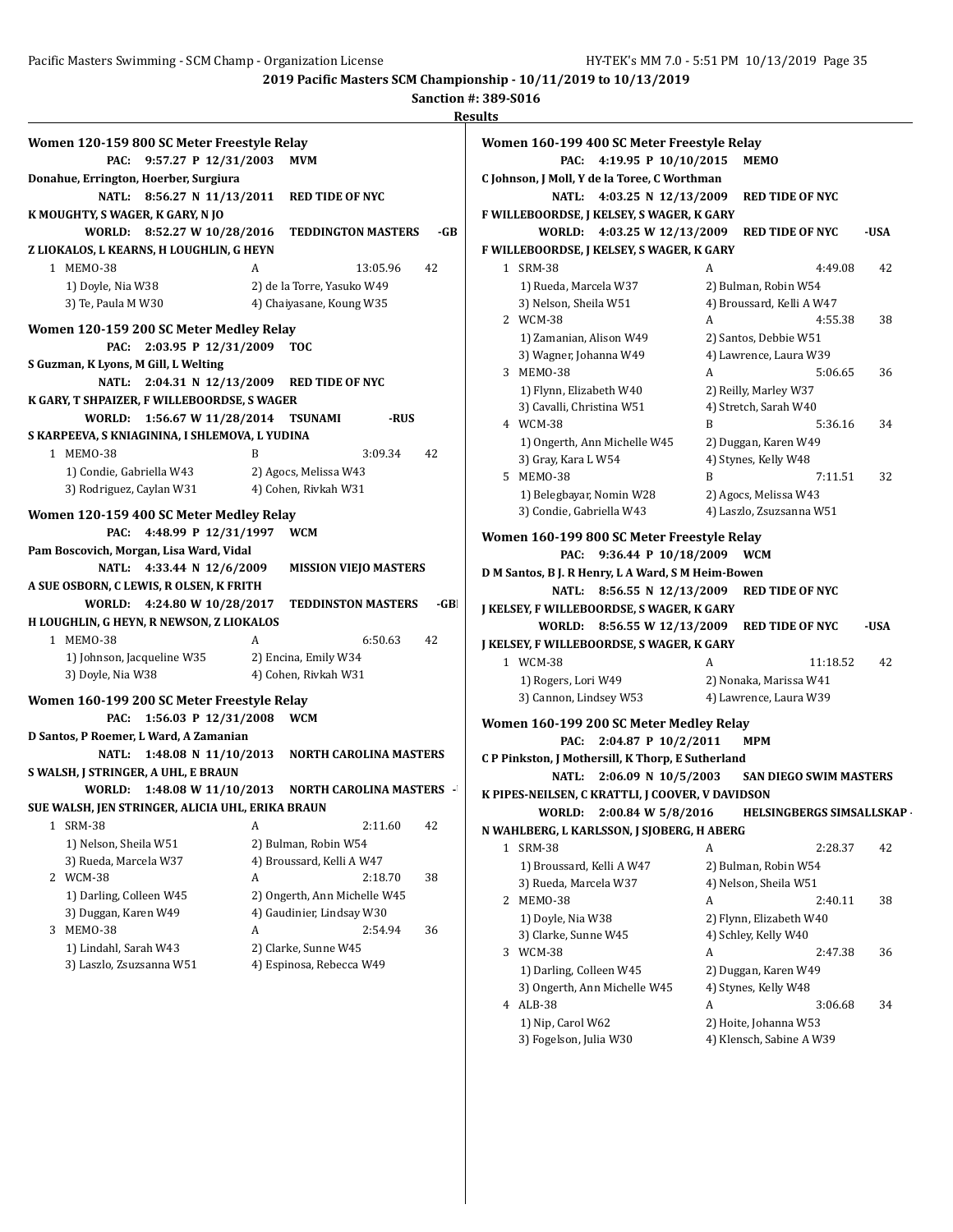**Sanction #: 389-S016**

**Results Women 160-199 400 SC Meter Medley Relay PAC: 4:44.65 P 12/31/2008 WCM L Ward, D Santos, A Zamanian, P Roemer NATL: 4:43.31 N 12/15/1998 SAN DIEGO SWIM MASTERS K PIPES-NEILSEN, C KRATTLI, B DUNBAR, B KNIGHT WORLD: 4:33.15 W 5/20/2018 RYOGOKU KINGYO -JPN M AZEYANAGI, H MATSUDA, M TSUKIOKA, M IWASHITA** 1 SRM-38 A 5:23.32 42 1) Broussard, Kelli A W47 2) Bulman, Robin W54 3) Rueda, Marcela W37 4) Nelson, Sheila W51 2 MEMO-38 A 5:36.63 38 1) Burger, Clare W52 2) Reilly, Marley W37 3) Shu, Vicki W51 4) Corwin, Elyse W37 3 WCM-38 A 6:11.03 36 1) Cook, Amy W55 2) Hwang, Jenn W27 3) Ongerth, Ann Michelle W45 4) Stynes, Kelly W48 **Women 200-239 200 SC Meter Freestyle Relay PAC: 2:01.33 P 10/11/2014 WCM V Dewey, M Curran, C McNamara, A Zamanian NATL: 1:55.60 N 11/7/2015 NORTH TEXAS LONESTARS M REA, S STONE, L MORRISON, K HENDERSON WORLD: 1:55.60 W 11/7/2015 NORTH TEXAS MASTERS** - US **M REA, S STONE, L MORRISON, K HENDERSON** 1 WCM-38 A 2:05.31 42 1) Zamanian, Alison W49 2) Boone, Danielle W54 3) O'Brien, Charlene W63 4) Lawrence, Laura W39 2 MEMO-38 A 2:19.70 38 1) Cavalli, Christina W51 2) Voight, Tina W50 3) Burger, Clare W52 4) Shu, Vicki W51 3 DAM-38 A 2:21.94 36 1) Russell, Jane W56 2) Crow, Joan A W55 3) Guthrie, Sally W69 4) Loomis, Caroline W56 4 WCM-38 B 2:32.81 34 1) Asmus, Paula W54 2) Zuppan-Hood, Patricia W55 3) Taylor, Catherine W56 4) Adler, Felicia W57 5 ALB-38 A 3:05.68 32 1) Long, Rebecca W47 2) Meyer, Kathleen W61 3) Pritchard, Sarah W53 4) Nip, Carol W62 **Women 200-239 400 SC Meter Freestyle Relay PAC: 4:30.09 P 10/9/2016 WCM E Richards, C O'Brien, D Boone, L Ward NATL: 4:21.32 N 11/22/2015 PUGET SOUND MASTERS C DAVIS, Z COURTNEY, L DOHERTY, A MOORHEAD WORLD: 4:20.26 W 10/27/2017 BARNET COPT -GBR C PORTER, M CANNON, C JACKSON, L DAWSON** 1 WCM-38 A 5:12.14 42 1) Cook, Amy W55 2) O'Brien, Charlene W63 3) Ward, Lisa W55 4) Kelly Smethurst, Andrea W52 2 MEMO-38 A 5:13.80 38 1) Voight, Tina W50 2) Burger, Clare W52 3) Rafkin, Louise W61 4) Shu, Vicki W51 3 ALB-38 A 6:47.83 36 1) Lowe, Tonia W48 2) Carroll, Leah W58 3) Holland, Jenny W69 4) Fogelson, Julia W30

|   | Women 200-239 800 SC Meter Freestyle Relay                                 |                       |                                                     |          |      |
|---|----------------------------------------------------------------------------|-----------------------|-----------------------------------------------------|----------|------|
|   | PAC: 11:04.59 P 9/26/2010                                                  |                       | <b>MENLO</b>                                        |          |      |
|   | C Dutro, B Breen, T Copen, J Matena                                        |                       |                                                     |          |      |
|   | <b>NATL:</b><br>9:29.43 N 12/6/2013                                        |                       | <b>UCLA BRUIN MASTERS</b>                           |          |      |
|   | V HIBBEN, C CIRAULO, L DODD, E STEBBINS                                    |                       |                                                     |          |      |
|   | <b>WORLD:</b><br>9:29.43 W 12/6/2013                                       |                       | <b>UCLA BRUIN MASTERS</b>                           |          | -USA |
|   | R HIBBEN, C CIRAULO, L DODD, E STEBBINS                                    |                       |                                                     |          |      |
|   | 1 MEMO-38                                                                  | A                     |                                                     | 14:07.23 | 42   |
|   | 1) Cavalli, Christina W51                                                  |                       | 2) Huse, Green W51                                  |          |      |
|   | 3) Lai, Denise W63                                                         |                       | 4) Carboni, Lisa W58                                |          |      |
|   | Women 200-239 200 SC Meter Medley Relay                                    |                       |                                                     |          |      |
|   | 2:17.90 P 10/21/2007<br>PAC:                                               |                       | WCM                                                 |          |      |
|   | P Landers, L Crittenden, D Swigert, P J Roemer                             |                       |                                                     |          |      |
|   | <b>NATL:</b><br>2:13.25 N 11/7/2015                                        |                       | <b>NORTH TEXAS LONESTARS</b>                        |          |      |
|   | S STONE, L MIZE, M REA, L MORRISON                                         |                       |                                                     |          |      |
|   | <b>WORLD:</b><br>2:09.45 W 3/2/2018                                        |                       | <b>MASOR</b>                                        | -NOR     |      |
|   | L LOTHE, A SORESEN, J THORSTENSEN, B RIST                                  |                       |                                                     |          |      |
|   | 1 WCM-38                                                                   | A                     |                                                     | 2:22.79  | 42   |
|   | 1) Ward, Lisa W55                                                          |                       | 2) Zamanian, Alison W49                             |          |      |
|   | 3) Boone, Danielle W54<br>2 MEMO-38                                        | 4) Cook, Amy W55<br>A |                                                     | 2:41.78  | 38   |
|   | 1) Cavalli, Christina W51                                                  |                       | 2) Burger, Clare W52                                |          |      |
|   | 3) Shu, Vicki W51                                                          |                       | 4) Voight, Tina W50                                 |          |      |
|   | 3 DAM-38                                                                   | A                     |                                                     | 2:48.90  | 36   |
|   | 1) Kahn, Mary J W60                                                        |                       | 2) Crow, Joan A W55                                 |          |      |
|   | 3) Russell, Jane W56                                                       | 4) Gill, Kathy W65    |                                                     |          |      |
|   | 4 TCAM-38                                                                  | A                     |                                                     | 2:56.05  | 34   |
|   | 1) Hieb-Stock, Lisa W39                                                    |                       | 2) Maldonado, Laurie W63                            |          |      |
|   | 3) Welsh, Mary W66                                                         |                       | 4) Philpott, Patti W49                              |          |      |
|   | 5 WCM-38                                                                   | B                     |                                                     | 2:57.81  | 32   |
|   | 1) Wagner, Johanna W49                                                     |                       | 2) Santos, Debbie W51                               |          |      |
|   | 3) Gray, Kara L W54                                                        |                       | 4) Adler, Felicia W57                               |          |      |
|   | 6 RHMS-38                                                                  | A                     |                                                     | 2:59.88  | 30   |
|   | 1) Hepworth, Linda W66<br>3) Houts, Jennifer W54                           |                       | 2) McCullough, Juliette W37<br>4) Tevis, Maggie W71 |          |      |
|   |                                                                            |                       |                                                     |          |      |
|   | Women 200-239 400 SC Meter Medley Relay                                    |                       |                                                     |          |      |
|   | 5:23.58 P 12/31/2004<br>PAC:                                               |                       | <b>WCM</b>                                          |          |      |
|   | P Landers, L Crittenden, C O'Brien, S Scott                                |                       |                                                     |          |      |
|   | NATL: 4:48.61 N 11/8/2015                                                  |                       | <b>NORTH TEXAS LONESTARS</b>                        |          |      |
|   | S STONE, M REA, L MIZE, L MORRISON                                         |                       |                                                     |          |      |
|   | <b>WORLD:</b><br>4:48.61 W 11/8/2015<br>S STONE, M REA, L MIZE, L MORRISON |                       | <b>NORTH TEXAS MASTERS</b>                          |          | -US  |
|   | 1 WCM-38                                                                   | A                     |                                                     |          | 42   |
|   | 1) Taylor, Catherine W56                                                   |                       | 2) Duggan, Karen W49                                | 5:44.76  |      |
|   | 3) Boone, Danielle W54                                                     |                       | 4) Zamanian, Alison W49                             |          |      |
|   | 2 ALB-38                                                                   | A                     |                                                     | 7:09.27  | 38   |
|   | 1) Long, Rebecca W47                                                       | 2) Nip, Carol W62     |                                                     |          |      |
|   | 3) Carroll, Leah W58                                                       |                       | 4) Klensch, Sabine A W39                            |          |      |
| 3 | MEMO-38                                                                    | A                     |                                                     | 9:11.23  | 36   |
|   | 1) Laszlo, Zsuzsanna W51                                                   |                       | 2) Voight, Tina W50                                 |          |      |
|   | 3) Espinosa, Rebecca W49                                                   |                       | 4) Bennett, Sue W57                                 |          |      |
|   |                                                                            |                       |                                                     |          |      |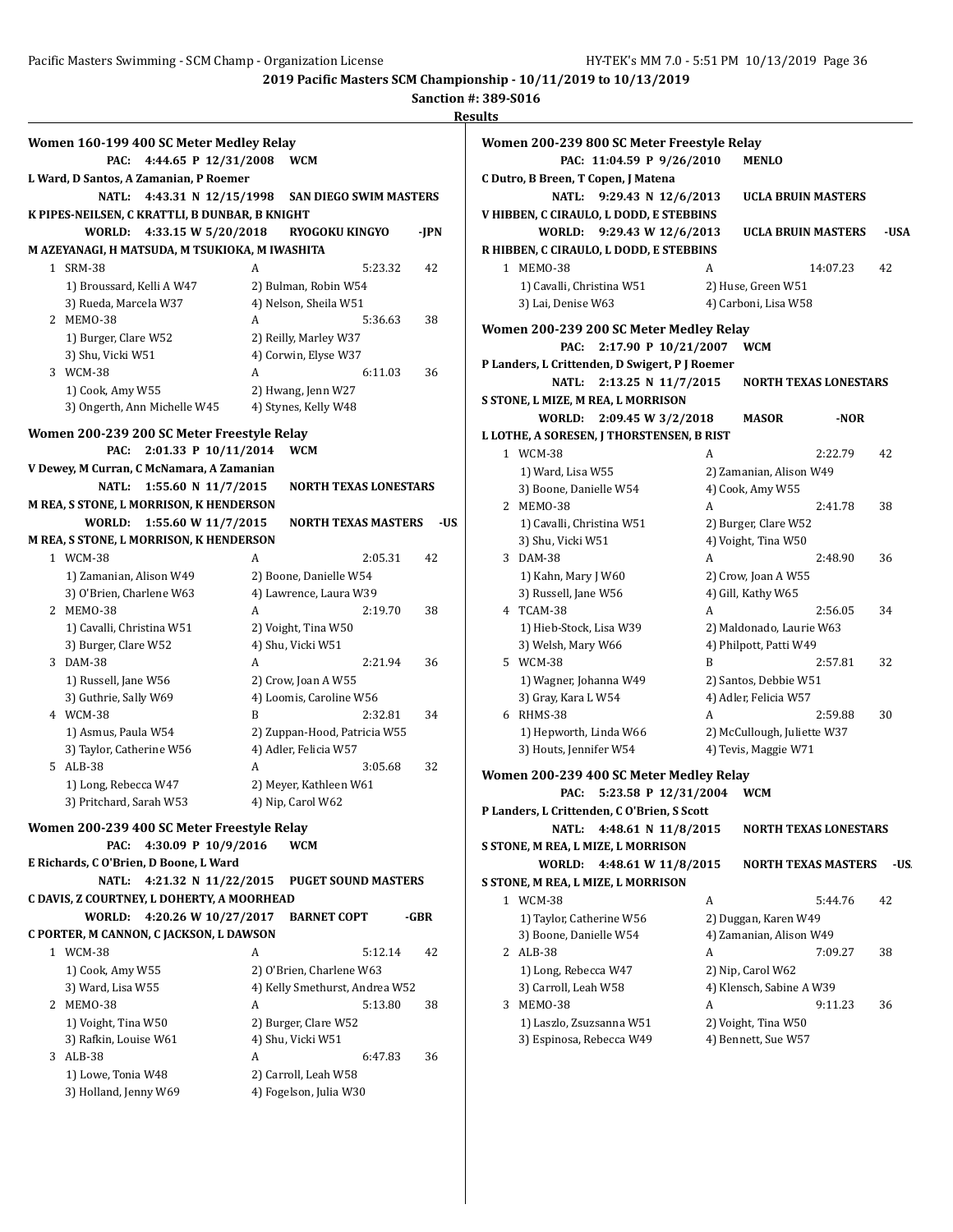|   |                                                    |                                               |   |                                                      |                                 | IVC. |
|---|----------------------------------------------------|-----------------------------------------------|---|------------------------------------------------------|---------------------------------|------|
|   | Women 240-279 200 SC Meter Freestyle Relay         |                                               |   |                                                      |                                 |      |
|   | PAC:                                               | 2:17.06 P 10/10/2015                          |   | <b>TAM</b>                                           |                                 |      |
|   | M Joyce, L Shoenberger, J Eisenman, B Wheeler      |                                               |   |                                                      |                                 |      |
|   | <b>NATL:</b>                                       | 2:02.15 N 3/5/2016                            |   | <b>UCLA</b>                                          |                                 |      |
|   | J HIRSTY, C CIRAULO, J COOK, V HIBBEN              |                                               |   |                                                      |                                 |      |
|   | WORLD:                                             | 2:02.15 W 11/11/2017 NORTH TEXAS LONESTARS -U |   |                                                      |                                 |      |
|   | K HENDERSON, L MORRISON, C MCKELVEY, M BAILEY      |                                               |   |                                                      |                                 |      |
|   | 1 MEMO-38                                          |                                               | A |                                                      | 2:34.09                         | 42   |
|   | 1) Rafkin, Louise W61                              |                                               |   | 2) Johnson, Carliane W54                             |                                 |      |
|   | 3) Lai, Denise W63                                 |                                               |   | 4) Benjamin, Marcia W63                              |                                 |      |
|   | 2 ALB-38                                           |                                               | A |                                                      | 3:58.18                         | 38   |
|   | 1) Carroll, Leah W58                               |                                               |   | 2) Ewing, Nancy W72                                  |                                 |      |
|   | 3) Mack, Janet W62                                 |                                               |   | 4) Mehler, Kate W62                                  |                                 |      |
|   |                                                    |                                               |   |                                                      |                                 |      |
|   | Women 240-279 400 SC Meter Freestyle Relay         |                                               |   |                                                      |                                 |      |
|   | PAC:                                               | 4:56.63 P 10/18/2009                          |   | TAM                                                  |                                 |      |
|   | L B Val, J A Eisenman, N J Ridout, L R Shoenberger |                                               |   |                                                      |                                 |      |
|   | <b>NATL:</b>                                       | 4:30.74 N 3/6/2016                            |   | <b>UCLA</b>                                          |                                 |      |
|   | J HIRSTY, C CIRAULO, J COOK, V HIBBEN              |                                               |   |                                                      |                                 |      |
|   | WORLD:                                             | 4:30.74 W 3/6/2016                            |   | <b>UCLA</b>                                          | -USA                            |      |
|   | J HIRSTY, C CIRANLO, J COOK, V HIBBEN              |                                               |   |                                                      |                                 |      |
|   | 1 TCAM-38                                          |                                               | A |                                                      | 6:03.29                         | 42   |
|   | 1) Maldonado, Laurie W63                           |                                               |   | 2) Loyd, Susan M W60                                 |                                 |      |
|   | 3) Philpott, Patti W49                             |                                               |   | 4) Welsh, Mary W66                                   |                                 |      |
|   | 2 RHMS-38                                          |                                               | A |                                                      | 6:11.49                         | 38   |
|   | 1) Houts, Jennifer W54                             |                                               |   | 2) Hepworth, Linda W66                               |                                 |      |
|   | 3) Tevis, Maggie W71                               |                                               |   | 4) Coholan, Annette W71                              |                                 |      |
|   | 3 MEMO-38                                          |                                               | A |                                                      | 6:30.15                         | 36   |
|   | 1) Armstrong, Judy K W72                           |                                               |   | 2) Clarke, Sunne W45                                 |                                 |      |
|   | 3) Lai, Denise W63                                 |                                               |   | 4) Benjamin, Marcia W63                              |                                 |      |
|   | 4 WCM-38                                           |                                               | A |                                                      | 7:40.05                         | 34   |
|   | 1) Asta, Lisa W54                                  |                                               |   | 2) Adler, Felicia W57                                |                                 |      |
|   | 3) Taub, Pamela W69                                |                                               |   | 4) Ottati, Chris W63                                 |                                 |      |
|   | Women 240-279 800 SC Meter Freestyle Relay         |                                               |   |                                                      |                                 |      |
|   |                                                    | PAC: 10:58.88 P 12/31/2009                    |   | TAM                                                  |                                 |      |
|   | J Eisenman, L Val, N Ridout, L Shoenberger         |                                               |   |                                                      |                                 |      |
|   |                                                    | NATL: 10:25.22 N 11/8/2015                    |   |                                                      | <b>NORTH TEXAS LONESTARS</b>    |      |
|   | K HENDERSON, L MORRISON, H ERNST, J HIRSTY         |                                               |   |                                                      |                                 |      |
|   |                                                    | WORLD: 10:25.22 W 11/8/2015                   |   |                                                      | NORTH TEXAS MASTERS             | -US  |
|   | K HENDERSON, L MORRISON, H ERNST, J HIRSTY         |                                               |   |                                                      |                                 |      |
| 1 | MEMO-38                                            |                                               | A |                                                      | 17:23.94                        | 42   |
|   | 1) Armstrong, Judy K W72                           |                                               |   | 2) McCormick, Ann W56                                |                                 |      |
|   | 3) Bennett, Sue W57                                |                                               |   | 4) Benjamin, Marcia W63                              |                                 |      |
|   |                                                    |                                               |   |                                                      |                                 |      |
|   | Women 240-279 200 SC Meter Medley Relay            |                                               |   |                                                      |                                 |      |
|   | PAC:                                               | 3:00.99 P 10/9/2016                           |   | <b>WCM</b>                                           |                                 |      |
|   |                                                    |                                               |   |                                                      |                                 |      |
|   | C Ottati, S Scott, C O'Brien, C Patterson          |                                               |   |                                                      |                                 |      |
|   | NATL:                                              | 2:19.60 N 11/14/2015                          |   | <b>NORTH TEXAS LONESTARS</b>                         |                                 |      |
|   | M BAILEY, K MACCURDY, L MORRISON, C MCKELVEY       |                                               |   |                                                      |                                 |      |
|   |                                                    | WORLD: 2:19.60 W 11/14/2015                   |   |                                                      | <b>NORTH TEXAS LONESTARS -U</b> |      |
|   | M BAILEY, K MACCURDY, L MORRISON, C MCKELVEY       |                                               |   |                                                      |                                 |      |
|   | 1 MEMO-38                                          |                                               | A |                                                      | 3:39.20                         | 42   |
|   | 1) Armstrong, Judy K W72                           |                                               |   | 2) Huse, Green W51                                   |                                 |      |
|   | 3) Lai, Denise W63                                 |                                               |   | 4) Carboni, Lisa W58                                 |                                 |      |
|   | 2 ALB-38                                           |                                               | A |                                                      | 3:46.67                         | 38   |
|   | 1) Ewing, Nancy W72<br>3) Carroll, Leah W58        |                                               |   | 2) Holland, Jenny W69<br>4) Greene-Janse, Judith W59 |                                 |      |

| Women 240-279 400 SC Meter Medley Relay                                                              |   |                                                |          |      |
|------------------------------------------------------------------------------------------------------|---|------------------------------------------------|----------|------|
| PAC:<br>6:07.45 P $10/10/2015$                                                                       |   | TAM                                            |          |      |
| J Eisenman, B Wheeler, M Joyce, L Shoenberger                                                        |   |                                                |          |      |
| <b>NATL:</b><br>5:12.09 N 11/10/2018                                                                 |   | <b>OREGON MASTERS</b>                          |          |      |
| K ANDRUS-HUGHES, C CRABBE, L WORDEN, A DELMAGE                                                       |   |                                                |          |      |
| WORLD:<br>5:20.01 W 3/5/2016                                                                         |   | <b>UCLA</b>                                    | -USA     |      |
| V HIBBEN, J COOK, C CIRAULO, J HIRSTY                                                                |   |                                                |          |      |
| 1 MEM0-38                                                                                            | A |                                                | 7:56.13  | 42   |
| 1) Armstrong, Judy K W72                                                                             |   | 2) Johnson, Julie W62                          |          |      |
| 3) Benjamin, Marcia W63<br>--- WCM-38                                                                | A | 4) Lai, Denise W63                             | DQ       |      |
| 1) Dibley, Allison M W57                                                                             |   | 2) Kelly Smethurst, Andrea W52                 |          |      |
| 3) O'Brien, Charlene W63                                                                             |   | 4) Rothrock, Gretchen A W70                    |          |      |
|                                                                                                      |   |                                                |          |      |
| Women 280-319 200 SC Meter Freestyle Relay                                                           |   |                                                |          |      |
| 3:15.97 P 10/9/2016<br>PAC:                                                                          |   | <b>DAM</b>                                     |          |      |
| L Westergaard, R Norris, S Munn, C Sprouse                                                           |   |                                                |          |      |
| <b>NATL:</b><br>2:27.71 N 11/19/2017                                                                 |   | <b>OREGON MASTERS</b>                          |          |      |
| J GETTLING, J WARD, S ROUSSEAU, M TOPPEL                                                             |   |                                                |          |      |
| WORLD:<br>2:25.91 W 10/18/2009                                                                       |   | <b>ST KANSAI</b>                               | -JPN     |      |
| F HIROOKA, K OTSUBO, K ISHIKAWA, Y OSAKI                                                             |   |                                                |          |      |
| 1 MAM-38                                                                                             | A |                                                | 2:40.69P | 42   |
| 1) Shaps, Ruth W72<br>3) Voorhies, Randi W70                                                         |   | 2) Caso, Susie W73<br>4) Donaldson, Claire W64 |          |      |
|                                                                                                      |   |                                                |          |      |
| Women 280-319 400 SC Meter Freestyle Relay                                                           |   |                                                |          |      |
| 6:09.86 P 10/14/2018<br>PAC:                                                                         |   | <b>MAM</b>                                     |          |      |
| P McPartland, S Caso, R Shaps, C Donaldson                                                           |   |                                                |          |      |
|                                                                                                      |   |                                                |          |      |
| <b>NATL:</b><br>5:30.90 N 3/30/2019                                                                  |   | <b>VIRGINIA MASTERS SWIM TEAI</b>              |          |      |
|                                                                                                      |   |                                                |          |      |
| WORLD:<br>5:38.90 W 11/2/2013                                                                        |   | <b>VIRGINIA MASTERS</b>                        |          | -USA |
| B BOSLEGO, B SCHREINER, A LYTTLE, S LOFTUS-CHARLEY<br>J DETRICK, L WALKER, M BARRY, S LOFTUS-CHARLIE |   |                                                |          |      |
| 1 MAM-38                                                                                             | A |                                                | 6:07.58P | 42   |
| 1) Shaps, Ruth W72                                                                                   |   | 2) Caso, Susie W73                             |          |      |
| 3) Voorhies, Randi W70                                                                               |   | 4) Donaldson, Claire W64                       |          |      |
| Women 280-319 800 SC Meter Freestyle Relay                                                           |   |                                                |          |      |
| PAC: 16:05.25 P 12/31/1992                                                                           |   | <b>SMMM</b>                                    |          |      |
| A Etienne, M Knochenhauer, S, Z Taft                                                                 |   |                                                |          |      |
| NATL: 12:45.85 N 11/4/2017                                                                           |   | <b>VIRGINIA MASTERS SWIM TEAI</b>              |          |      |
| <b>B BOSLEGO, J DETRICK, T SUE GAULT, S LOFTUS-CHARLE</b>                                            |   |                                                |          |      |
| WORLD: 12:45.85 W 11/4/2017                                                                          |   | <b>VIRGINIA MASTERS SWIM TEA-</b>              |          |      |
| B BOSLEGO, J DETRICK, T SUE GAULT, S LOFTUS-CHARLE                                                   |   |                                                |          |      |
| 1 WCM-38                                                                                             | A |                                                | 16:11.01 | 42   |
| 1) Ackerman, Dolly W78                                                                               |   | 2) Rothrock, Gretchen A W70                    |          |      |
| 3) Scott, Stephanie W72                                                                              |   | 4) Parrish, Karen W62                          |          |      |
| Women 280-319 200 SC Meter Medley Relay                                                              |   |                                                |          |      |
| PAC:<br>3:01.72 P 10/13/2018                                                                         |   | MAM                                            |          |      |
| P McPartland, S Caso, C Donaldson, R Shaps                                                           |   |                                                |          |      |
| <b>NATL:</b><br>2:44.72 N 11/18/2017                                                                 |   | <b>OREGON MASTERS</b>                          |          |      |
|                                                                                                      |   |                                                |          |      |
| J WARD, J GETTLING, S ROUSSEAU, M TOPPEL<br><b>WORLD:</b><br>2:44.72 W 11/18/2017                    |   | <b>OREGON MASTERS</b>                          |          | -USA |
|                                                                                                      |   |                                                |          |      |
| 1 MAM-38                                                                                             | A |                                                | 3:02.84  | 42   |
| J WARD, J GETTLING, S ROUSSEAU, M TOPPEL<br>1) Shaps, Ruth W72<br>3) Donaldson, Claire W64           |   | 2) Caso, Susie W73<br>4) Voorhies, Randi W70   |          |      |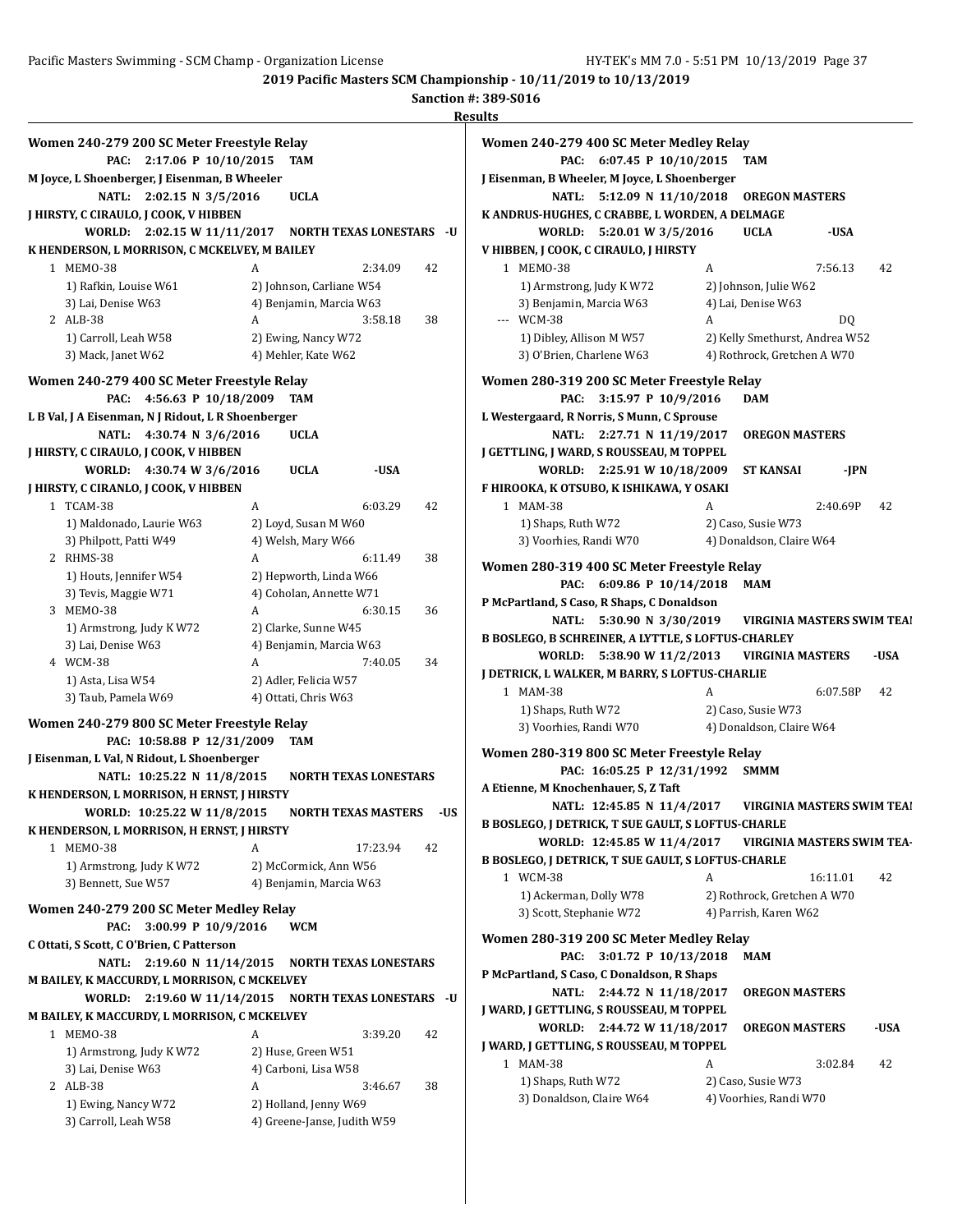**2019 Pacific Masters SCM Championship - 10/11/2019 to 10/13/2019 Sanction #: 389-S016**

|                                                       |                                                     |      | <b>Results</b>                                                            |                           |    |
|-------------------------------------------------------|-----------------------------------------------------|------|---------------------------------------------------------------------------|---------------------------|----|
| (Women 280-319 200 SC Meter Medley Relay)<br>2 WCM-38 | 4:13.86<br>A                                        | 38   | Men 120-159 200 SC Meter Freestyle Relay<br>PAC: 1:40.44 P 12/31/2003 WCM |                           |    |
| 1) Taub, Pamela W69<br>3) Scott, Stephanie W72        | 2) Thursby, Nancy L W72<br>4) Boettler, Lori W73    |      | Andy Nonaka, Brown, Volpp, David Boatwright                               |                           |    |
|                                                       |                                                     |      | NATL: 1:32.97 N 10/24/2009                                                | SOUTHERN CAL AQUATIC MAST |    |
| Women 320-359 200 SC Meter Freestyle Relay            |                                                     |      | M CORNUE, M MCGINNIS, P FORD, D WEGNER                                    |                           |    |
|                                                       | NATL: 3:25.71 N 10/13/2002 FLORIDA MAVERICK MASTERS |      | WORLD: 1:31.65 W 8/14/2016                                                | -JPN<br><b>THE STAR</b>   |    |
| J TROY, K SCHIMPF, G ZINT, F CARR                     |                                                     |      | T FUKUI, J FUKUI, K MATSUNAGA, K TOGASHI                                  |                           |    |
| WORLD: 2:55.60 W 2/16/2013                            | <b>BIG YOKOHAMA</b>                                 | -JPN | 1 USF-38                                                                  | A<br>1:36.45P             | 42 |
| S YONEZAWA, S WATANABE, M KAMOSHITA, M KURATA         |                                                     |      | 1) Owen, Cameron M30                                                      | 2) Gouvea, Arthur M31     |    |
| 1 WCM-38                                              | A<br>3:57.71                                        | 42   | 3) Brilhante, Andre M25                                                   | 4) Samotyj, John M38      |    |
| 1) Hirsch, Ann W88                                    | 2) Wood, Caroline W W84                             |      | 2 MEMO-38                                                                 | 1:49.16<br>A              | 38 |
| 3) Boettler, Lori W73                                 | 4) Ackerman, Dolly W78                              |      | 1) Dunnigan, Sean M28                                                     | 2) Harding, Keevan M28    |    |
| Men 72-99 200 SC Meter Medley Relay                   |                                                     |      | 3) Monaghan, Ryan M35                                                     | 4) Ward, Roger M29        |    |
| PAC: 1:49.11 P 10/10/2015                             | TOC                                                 |      | 3 MVM-38                                                                  | A<br>2:00.15              | 36 |
| M Murray, J Leopold, C Babcock, B Offutt              |                                                     |      | 1) Stinson, Ian M33                                                       | 2) Green, Zachary Y M30   |    |
| NATL: 1:48.69 N 11/18/2017                            | PHOENIX SWIM CLUB                                   |      | 3) Campbell, Chris M58                                                    | 4) Thomas, Michael M27    |    |
| K BARCINAS, E WONG, S SAIKO, G GAMROTH                |                                                     |      | Men 120-159 400 SC Meter Freestyle Relay                                  |                           |    |
| 1 WCM-38                                              | 2:01.13<br>A                                        | 42   | PAC: 3:36.25 P 12/31/1995                                                 | <b>DAM</b>                |    |
| 1) Mefford, Jake M25                                  | 2) Rivera, Diego M22                                |      | Andy McPherson, Collins, Winsor, Keppeler                                 |                           |    |
| 3) Ward, Lee M26                                      | 4) York, Paul M22                                   |      | NATL: 3:23.69 N 12/5/2009                                                 | SOUTHERN CAL AQUATIC MAST |    |
|                                                       |                                                     |      | D WEGNER, E HOCHSTEIN, E TOLMACHOFF, M MCGINNIS                           |                           |    |
| Men 100-119 400 SC Meter Freestyle Relay              |                                                     |      | WORLD: 3:23.55 W 5/20/2018                                                | <b>JFE KEIHIN</b><br>-JPN |    |
| PAC: 3:49.97 P 10/14/2018 WCM                         |                                                     |      | R TAGUCHI, T TAKEMOTO, T UEKI, S UCHIYAMA                                 |                           |    |
| A Nonaka, P York, R Tiernan, J Mefford                |                                                     |      | 1 USF-38                                                                  | A<br>3:33.42P             | 42 |
| NATL: 3:24.61 N 12/5/2015                             | <b>GOLDEN ROAD AQUATICS</b>                         |      | 1) Owen, Cameron M30                                                      | 2) Gouvea, Arthur M31     |    |
| A ACEINO, N POPOV, M MARSHALL, D COLUPAEV             |                                                     |      | 3) Brilhante, Andre M25                                                   | 4) Samotyj, John M38      |    |
| WORLD: 3:27.03 W 5/22/2016                            | <b>FARUM SVOMMEKLUB</b>                             | -DEI | 2 WCM-38                                                                  | A<br>4:16.38              | 38 |
| N HEDEGAARD, M WAGNER, J HANSEN, F SIEM PEDERSEN      |                                                     |      | 1) Barrett, Jeffrey M42                                                   | 2) York, Paul M22         |    |
| 1 WCM-38                                              | 3:40.94P<br>A                                       | 42   | 3) Rivera, Diego M22                                                      | 4) Gronert, Karsten M54   |    |
| 1) Ward, Lee M26                                      | 2) Mefford, Jake M25                                |      | 3 MVM-38                                                                  | 4:24.50<br>A              | 36 |
| 3) Lutzker, Michael M22                               | 4) Kline, Peter R M30                               |      | 1) Stinson, Ian M33                                                       | 2) Green, Zachary Y M30   |    |
| 2 MEMO-38                                             | 4:47.08<br>A                                        | 38   | 3) Thomas, Michael M27                                                    | 4) Pereira, Ed M34        |    |
| 1) Owens, Derek S M30                                 | 2) Gibbons, Kevin Y M35                             |      | 4 MEMO-38                                                                 | A<br>4:31.02              | 34 |
| 3) Redd, Cameron M24                                  | 4) Duncan, Jacob M29                                |      | 1) Dankman, Aaron M33                                                     | 2) Ramirez, Brent M39     |    |
| Men 100-119 200 SC Meter Medley Relay                 |                                                     |      | 3) Qi, Andy M27                                                           | 4) Monaghan, Ryan M35     |    |
| PAC: 1:44.87 P 12/31/2012                             | <b>TOC</b>                                          |      | 5 ALB-38                                                                  | 5:08.82<br>A              | 32 |
|                                                       |                                                     |      | 1) Rossbach, Alexander M29                                                | 2) Metzger, Louis M37     |    |
| M A Eckert, J W Dorr, J Taylor, C Talbott             |                                                     |      | 3) Chang-Siu, Evan M35                                                    | 4) Kolb, Vladyslav M38    |    |
| NATL: 1:39.29 N 12/3/2016                             | <b>GOLDEN ROAD AQUATICS</b>                         |      |                                                                           |                           |    |
| T COX, N KORTH, M MARSHALL, L PECHMANN                |                                                     |      | Men 120-159 200 SC Meter Medley Relay                                     |                           |    |
| WORLD: 1:39.29 W 12/3/2016                            | <b>GOLDEN ROAD AQUATICS -US</b>                     |      | PAC: 1:45.06 P 12/31/2009                                                 | <b>TOC</b>                |    |
| T COX, N KORTH, M MARSHALL, L PECHMANN                |                                                     |      | L Wanie, G Marshall, T Holsman, S Greenwood                               |                           |    |
| 1 ALB-38                                              | A<br>2:11.10                                        | 42   | NATL: 1:45.01 N 4/16/1994                                                 | <b>BAYLOR / LONE STAR</b> |    |
| 1) Metzger, Louis M37                                 | 2) Cobleigh, Hunter M25                             |      | J YARID, G RHODENBAUGH, B PATTEN, M RHODENBAUGH                           |                           |    |
| 3) Rossbach, Alexander M29                            | 4) Large, Robbie V M26                              |      | WORLD: 1:38.46 W 3/18/2018                                                | <b>JFE KEIHIN</b><br>-JPN |    |
| 2 MEMO-38                                             | 2:21.89<br>A                                        | 38   | T TAKEMOTO, Y KANAYA, R TAGUCHI, S UCHIYAMA                               |                           |    |
| 1) Duncan, Jacob M29                                  | 2) Redd, Cameron M24                                |      | 1 WCM-38                                                                  | 1:55.51<br>A              | 42 |
| 3) Qi, Andy M27                                       | 4) Harding, Keevan M28                              |      | 1) Kline, Peter R M30                                                     | 2) Nonaka, Andy J M40     |    |
|                                                       |                                                     |      | 3) Mellinger, Jeff M40                                                    | 4) Lutzker, Michael M22   |    |
|                                                       |                                                     |      | 2 MVM-38                                                                  | A<br>2:08.38              | 38 |
|                                                       |                                                     |      | 1) Pereira, Ed M34                                                        | 2) Green, Zachary Y M30   |    |
|                                                       |                                                     |      | 3) Thomas, Michael M27                                                    | 4) Stinson, Ian M33       |    |
|                                                       |                                                     |      | 3 MEM0-38                                                                 | 2:13.33<br>A              | 36 |
|                                                       |                                                     |      | 1) Monaghan, Ryan M35                                                     | 2) Song, Jimmy M36        |    |
|                                                       |                                                     |      | 3) Ward, Roger M29                                                        | 4) Owens, Derek S M30     |    |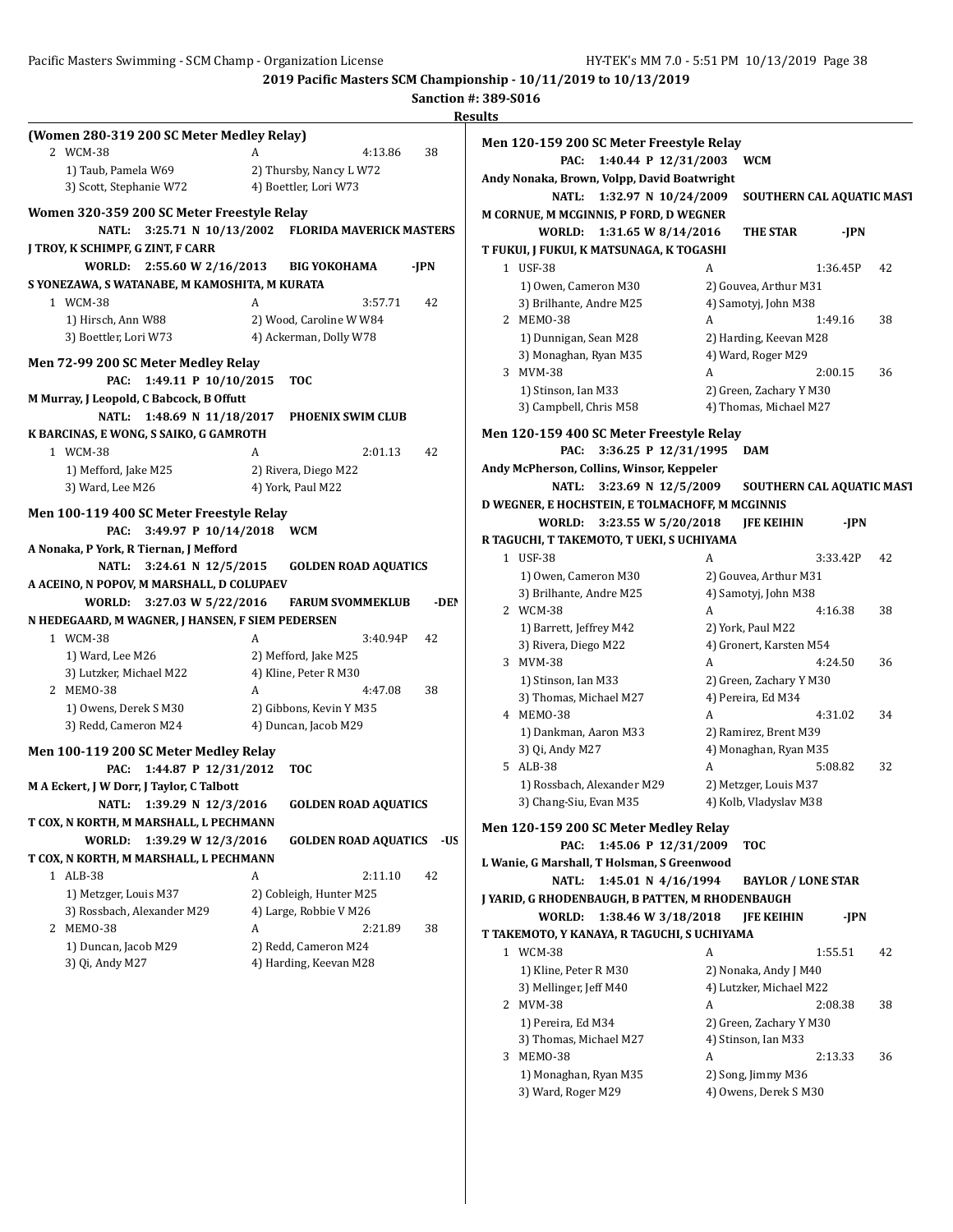**Sanction #: 389-S016**

|                                                                                                    | Men 120-159 400 SC Meter Medley Relay           | Men 1                        |
|----------------------------------------------------------------------------------------------------|-------------------------------------------------|------------------------------|
| 4:12.32 P 12/31/1995<br>PAC:                                                                       | <b>DAM</b>                                      |                              |
| McPherson, Collins, Winsor, Grahn                                                                  |                                                 | Arcuni                       |
| <b>NATL:</b><br>3:57.49 N 12/6/2009                                                                | SOUTHERN CAL AQUATIC MAST                       |                              |
| E HOCHSTEIN, D SCHLESINGER, E TOLMACHOFF, M CORNUE                                                 |                                                 | <b>A RASM</b>                |
| 3:40.00 W 5/20/2018<br>WORLD:                                                                      | <b>JFE KEIHIN</b><br>-JPN                       |                              |
| T TAKEMOTO, H IKEGAMI, R TAGUCHI, S UCHIYAMA                                                       |                                                 | <b>M TER</b>                 |
| 1 MEMO-38                                                                                          | 4:33.95<br>A<br>42                              |                              |
| 1) Monaghan, Ryan M35                                                                              | 2) Ward, Roger M29                              |                              |
| 3) Dunnigan, Sean M28                                                                              | 4) Harding, Keevan M28                          |                              |
| 2 WCM-38                                                                                           | A<br>4:48.90<br>38                              | Men <sub>2</sub>             |
| 1) Lutzker, Michael M22<br>3) Nonaka, Andy J M40                                                   | 2) Guadagni, Peter M M64<br>4) Vaiana, Nick M27 |                              |
| 3 MVM-38                                                                                           | 5:04.80<br>A<br>36                              | A Jaego                      |
| 1) Green, Zachary Y M30                                                                            | 2) Stinson, Ian M33                             |                              |
| 3) Thomas, Michael M27                                                                             | 4) Campbell, Chris M58                          | A GAIN                       |
|                                                                                                    |                                                 |                              |
| Men 160-199 200 SC Meter Freestyle Relay                                                           |                                                 | <b>A GAIN</b>                |
| 1:39.11 P 12/31/2003<br>PAC:                                                                       | <b>BAC</b>                                      |                              |
| Garrett, McAweeney, Whatley, Robert Mackenzie<br>1:35.44 N 11/16/2008                              | <b>LONGHORN AQUATICS</b>                        |                              |
| NATL:<br>T BLESSING, M VAROZZA, A RASMUSSEN, M STINCHCOMBE                                         |                                                 |                              |
| 1:33.91 W 3/28/2009<br>WORLD:                                                                      | <b>LAHDEN KALEVA</b><br>-FIN                    |                              |
| J VIRTANEN, T MATKANIEMI, A AILIO, T RUNDGREN                                                      |                                                 |                              |
| 1 WCM-38                                                                                           | 1:49.62<br>42<br>A                              |                              |
| 1) Nonaka, Andy J M40                                                                              | 2) Mellinger, Jeff M40                          |                              |
| 3) Barrett, Jeffrey M42                                                                            | 4) Selinger, Ili M46                            |                              |
| 2 MEMO-38                                                                                          | 2:08.41<br>A<br>38                              |                              |
| 1) Jegers, Daniel R M50                                                                            | 2) Ramirez, Brent M39                           |                              |
| 3) Inchausti, Robert M57                                                                           | 4) Gonzales, Victor M40                         |                              |
|                                                                                                    |                                                 |                              |
|                                                                                                    |                                                 |                              |
| Men 160-199 400 SC Meter Freestyle Relay<br>PAC:                                                   | <b>WAMS</b>                                     | Men 2                        |
| 3:51.22 P 12/31/2011<br>B Bergen, D S Cuniff, T Harvill, M P Volzing                               |                                                 | A Jaego                      |
| NATL: 3:32.44 N 12/5/2009                                                                          | <b>LONGHORN AQUATICS</b>                        |                              |
| A RASMUSSEN, T BARTEE, T BLESSING, M VAROZZA                                                       |                                                 |                              |
| <b>WORLD:</b><br>3:31.49 W 3/25/2018                                                               | <b>ASB NUOTO MASTERS</b><br>-ITA                |                              |
| G ERMETI, A MANIERO, M TERSAR, M GIALDI                                                            |                                                 |                              |
| 1 WCM-38                                                                                           | 4:15.90<br>42                                   |                              |
| 1) Selinger, Ili M46                                                                               | 2) Nonaka, Andy J M40                           |                              |
| 3) Mellinger, Jeff M40                                                                             | 4) Volpp, Bryan M62                             |                              |
| Men 160-199 800 SC Meter Freestyle Relay                                                           |                                                 |                              |
| 8:29.70 P 12/31/2006<br>PAC:                                                                       | <b>FIRE</b>                                     | <b>CLYDE</b><br><b>CLYDE</b> |
| Steiner, Barnell, Czekala, Scollon                                                                 |                                                 |                              |
| <b>NATL:</b><br>7:52.82 N 12/4/2009                                                                | <b>LONGHORN AQUATICS</b>                        |                              |
|                                                                                                    |                                                 |                              |
| 7:52.68 W 3/12/2016<br>WORLD:                                                                      | SIGMA SWIM<br>-DEN                              |                              |
| T BLESSING, M VAROZZA, T BARTEE, A RASMUSSEN<br>M GJERLOV, J LERCKE SKYTTE, H PEDERSEN, C LERCHE I |                                                 |                              |
| 1 WCM-38                                                                                           | A<br>10:16.79<br>42                             |                              |
| 1) Nonaka, Andy J M40                                                                              | 2) Mc Donough, Patrick M46                      | Men 2<br>J R Moi             |
| 3) Heaney, Michael M53                                                                             | 4) Stahl, Stephen M54                           |                              |
|                                                                                                    |                                                 | A GAIN                       |
|                                                                                                    |                                                 | A GAIN                       |

|                           | Men 160-199 400 SC Meter Medley Relay            |    |                                    |          |      |
|---------------------------|--------------------------------------------------|----|------------------------------------|----------|------|
| PAC:                      | 4:12.93 P 12/31/2003                             |    | <b>MELO</b>                        |          |      |
| Arcuni, Kemp, Batis, Howe |                                                  |    |                                    |          |      |
| NATL:                     | 3:50.93 N $11/15/2008$                           |    | <b>LONGHORN AQUATICS</b>           |          |      |
|                           | A RASMUSSEN, T BARTEE, T BLESSING, M VAROZZA     |    |                                    |          |      |
| WORLD:                    | 3:50.15 W 3/24/2018                              |    | <b>ASD NUOTO MASTERS</b>           |          | -ITA |
|                           | M TERSAR, A MANIERO, M EROLI, M GIALDI           |    |                                    |          |      |
| 1 MEMO-38                 |                                                  | A  |                                    | 5:55.53  | 42   |
| 1) Ramirez, Brent M39     |                                                  |    | 2) Song, Jimmy M36                 |          |      |
| 3) Ngo, Minh M48          |                                                  |    | 4) Gonzales, Victor M40            |          |      |
|                           | Men 200-239 200 SC Meter Freestyle Relay         |    |                                    |          |      |
| PAC:                      | 1:44.19 P 12/6/2013                              |    | <b>WAMS</b>                        |          |      |
|                           | A Jaegers, S Trimble, M Volzing, T Harvill       |    |                                    |          |      |
| <b>NATL:</b>              | 1:38.79 N 10/16/2010                             |    | <b>BLU FROG TEAM</b>               |          |      |
|                           | A GAINES, K SWITZER, M MIDDLETON, S WEISS        |    |                                    |          |      |
| WORLD:                    | 1:38.79 W 10/16/2010                             |    | <b>BLU FROG</b>                    | -USA     |      |
|                           | A GAINES, K SWITZER, M MIDDLETON, S WEISS        |    |                                    |          |      |
| 1 WCM-38                  |                                                  | B  |                                    | 1:59.74  | 42   |
| 1) Tittle, Kenneth M56    |                                                  |    | 2) Heaney, Michael M53             |          |      |
| 3) Cook, Doug J M56       |                                                  |    | 4) Duggan, Patrick M56             |          |      |
| 2 WCM-38                  |                                                  | A  |                                    | 2:00.18  | 38   |
| 1) Boone, Jon M56         |                                                  |    | 2) Chao, Hector M55                |          |      |
| 3) Stahl, Stephen M54     |                                                  |    | 4) O'Brien, Kerry M62              |          |      |
| 3 WCM-38                  |                                                  | C. |                                    | x2:07.98 |      |
| 1) Nootbaar, Tom M56      |                                                  |    | 2) Romdhane, Bechir M55            |          |      |
| 3) France, Kermit M53     |                                                  |    | 4) King, Ian M57                   |          |      |
| 4 MEMO-38                 |                                                  | A  |                                    | 2:21.57  | 36   |
| 1) Tsugawa, Peter M61     |                                                  |    | 2) Mahoney, Garrett M58            |          |      |
| 3) Ngo, Minh M48          |                                                  |    | 4) Downey, Daniel P M52            |          |      |
|                           | Men 200-239 400 SC Meter Freestyle Relay         |    |                                    |          |      |
| PAC:                      | 3:55.72 P 12/6/2013                              |    | <b>WAMS</b>                        |          |      |
|                           | A Jaegers, S Trimble, M Volzing, T Harvill       |    |                                    |          |      |
| <b>NATL:</b>              |                                                  |    | 3:40.26 N 10/15/2011 BLU FROG TEAM |          |      |
|                           | C LYDECKER, R BOHLKEN, K SWITZER, A GAINES       |    |                                    |          |      |
| WORLD:                    |                                                  |    | 3:40.26 W 10/15/2011 BLU FROG TEAM |          | -USA |
|                           | C LYDECKER, R BOHLKEN, K SWITZER, A GAINES       |    |                                    |          |      |
| 1 WCM-38                  |                                                  | А  |                                    | 4:26.01  | 42   |
| 1) Culpepper, Spence M48  |                                                  |    | 2) Chao, Hector M55                |          |      |
| 3) Duggan, Patrick M56    |                                                  |    | 4) Stahl, Stephen M54              |          |      |
| 2 WCM-38                  |                                                  | B  |                                    | 4:55.38  | 38   |
| 1) Romdhane, Bechir M55   |                                                  |    | 2) France, Kermit M53              |          |      |
| 3) Heaney, Michael M53    |                                                  |    | 4) King, Ian M57                   |          |      |
| 3 MEMO-38                 |                                                  | A  |                                    | 4:57.14  | 36   |
| 1) Coombs, Craig M59      |                                                  |    | 2) Downey, Daniel P M52            |          |      |
| 3) Ardourel, Franck M55   |                                                  |    | 4) Song, Jimmy M36                 |          |      |
|                           | Men 200-239 800 SC Meter Freestyle Relay         |    |                                    |          |      |
| PAC:                      | 8:33.40 P 10/18/2009                             |    | <b>SRM</b>                         |          |      |
|                           | J R Morales, J S Dunn, F L Canales, W Schenstrom |    |                                    |          |      |
| <b>NATL:</b>              | 8:03.40 N 10/14/2011                             |    | <b>BLU FROG TEAM</b>               |          |      |
|                           | A GAINES, C LYDECKER, T BUCKLEY, K SWITZER       |    |                                    |          |      |
|                           | WORLD: 8:03.40 W 10/14/2011 BLU FROG TEAM        |    |                                    |          | -USA |
|                           | A GAINES, C LYDECKER, T BUCKLEY, K SWITZER       |    |                                    |          |      |
| 1 MEMO-38                 |                                                  | A  |                                    | 11:48.24 | 42   |
|                           |                                                  |    |                                    |          |      |
| 1) Coombs, Craig M59      |                                                  |    | 2) Ardourel, Franck M55            |          |      |
| 3) Inchausti, Robert M57  |                                                  |    | 4) Small, Stephen M67              |          |      |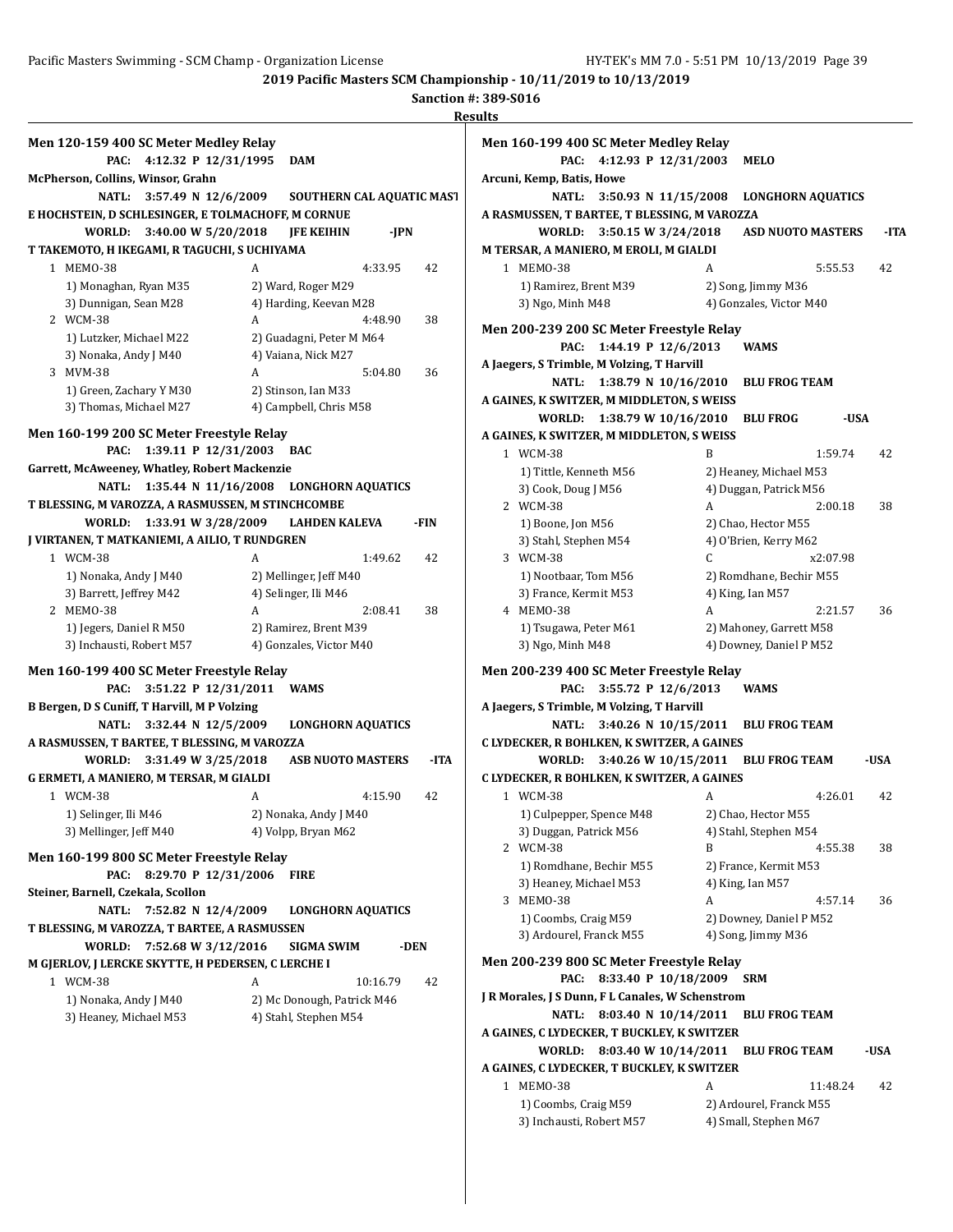**2019 Pacific Masters SCM Championship - 10/11/2019 to 10/13/2019**

**Sanction #: 389-S016**

|                                                                                   |                                                | R    |
|-----------------------------------------------------------------------------------|------------------------------------------------|------|
| Men 200-239 200 SC Meter Medley Relay                                             |                                                |      |
| 1:58.75 P 12/7/2013<br>PAC:                                                       | <b>WAMS</b>                                    |      |
| S Trimble, A Jaegers, T Harvill, M Volzing                                        |                                                |      |
| NATL: 1:49.42 N 12/1/2012                                                         | <b>LONGHORN AQUATICS</b>                       |      |
| A RASMUSSEN, D GUTHRIE, J SAUER, M VAROZZA                                        |                                                |      |
| 1:49.42 W 12/1/2012<br>WORLD:                                                     | <b>LONGHORN AQUATICS</b>                       | -USA |
| A RASMUSSEN, D GUTHRIE, J SAUER, M VAROZZA                                        |                                                |      |
| 1 WCM-38                                                                          | A<br>2:07.26                                   | 42   |
| 1) Chao, Hector M55<br>3) Boone, Jon M56                                          | 2) Duggan, Patrick M56<br>4) Selinger, Ili M46 |      |
| 2 WCM-38                                                                          | 2:15.93<br>C                                   | 38   |
| 1) Stahl, Stephen M54                                                             | 2) Gothberg, Brad M57                          |      |
| 3) Culpepper, Spence M48                                                          | 4) King, Ian M57                               |      |
| 3 WCM-38                                                                          | B<br>x2:16.87                                  |      |
| 1) Ottati, Dean M59                                                               | 2) Gronert, Karsten M54                        |      |
| 3) Halbrecht, Kenneth M58                                                         | 4) Stump, R Chris M49                          |      |
| 4 MEMO-38                                                                         | A<br>2:37.25                                   | 36   |
| 1) Downey, Daniel P M52<br>3) Coombs, Craig M59                                   | 2) Wu, Long M54<br>4) Ardourel, Franck M55     |      |
|                                                                                   |                                                |      |
| Men 200-239 400 SC Meter Medley Relay                                             |                                                |      |
| 4:24.83 P 12/8/2013<br>PAC:                                                       | <b>WAMS</b>                                    |      |
| S Trimble, A Jaegers, T Harvill, M Volzing                                        |                                                |      |
| <b>NATL:</b><br>3:59.68 N 12/2/2012<br>A RASMUSSEN, D GUTHRIE, J SAUER, M VAROZZA | <b>LONGHORN AQUATICS</b>                       |      |
| WORLD:<br>3:59.68 W 12/2/2012                                                     | LONGHORN AQUATICS                              | -USA |
| A RASMUSSEN, D GUTHRIE, J SAUER, M VAROZZA                                        |                                                |      |
| 1 WCM-38                                                                          | 4:59.49<br>A                                   | 42   |
| 1) Chao, Hector M55                                                               | 2) Duggan, Patrick M56                         |      |
| 3) King, Ian M57                                                                  | 4) Culpepper, Spence M48                       |      |
| 2 MEMO-38                                                                         | A<br>6:03.75                                   | 38   |
| 1) Downey, Daniel P M52                                                           | 2) Wu, Long M54                                |      |
| 3) Jegers, Daniel R M50<br>3 ALB-38                                               | 4) Ardourel, Franck M55<br>A<br>8:01.14        | 36   |
| 1) Eckman, Noadiah S M49                                                          | 2) Murakawa, Yoshio M79                        |      |
| 3) Large, Robbie V M26                                                            | 4) Woodruff, Michael M74                       |      |
|                                                                                   |                                                |      |
| Men 240-279 200 SC Meter Freestyle Relay                                          |                                                |      |
| PAC: 1:57.25 P 10/14/2018 DAM<br>M Evans, S Keegan, S Kahn, A McPherson           |                                                |      |
| NATL:                                                                             | 1:43.21 N 10/14/2012 BLU FROG TEAM             |      |
| R ABRAHAMS, M MIDDLETON, L MEISENHEIMER, R BOHLKEN                                |                                                |      |
| 1:43.21 W 10/14/2012<br>WORLD:                                                    | <b>BLU FROG TEAM</b>                           | -USA |
| R ABRAHAMS, M MIDDLETON, L MEISENHEIMER, R BOGLKEN                                |                                                |      |
| 1 MEMO-38                                                                         | A<br>2:20.16                                   | 42   |
| 1) Cramer, Steven M61                                                             | 2) Coombs, Craig M59                           |      |
| 3) Wan, Danny M56                                                                 | 4) Small, Stephen M67                          |      |
| Men 240-279 400 SC Meter Freestyle Relay                                          |                                                |      |
| 4:14.97 P 10/16/2011<br>PAC:                                                      | <b>WCM</b>                                     |      |
| C M Daniels, J R De Lacy, J B Smyers, L Druz                                      |                                                |      |
| 3:56.97 N 10/14/2012<br>NATL:                                                     | <b>BLU FROG TEAM</b>                           |      |
| R BOHLKEN, M MIDDLETON, L MEISENHEIMER, R ABRAHAMS                                |                                                |      |
| 3:56.97 W 10/14/2012<br>WORLD:                                                    | <b>BLU FROG TEAM</b>                           | -USA |
| R BOHLKEN, M MIDDLETON, L MEISENHEIMER, R ABRAHAMS                                |                                                |      |
| 1 WCM-38                                                                          | A<br>4:33.48                                   | 42   |
| 1) Nootbaar, Tom M56                                                              | 2) Guadagni, Peter M M64                       |      |
| 3) Druz, Loren M63                                                                | 4) O'Brien, Kerry M62                          |      |

| 2 | RHMS-38                                            | A | 4:52.69                                       | 38         |
|---|----------------------------------------------------|---|-----------------------------------------------|------------|
|   | 1) Laudenslager, Greg M58                          |   | 2) Van Boer, Eric M65                         |            |
|   | 3) Maritzen, Michael M63                           |   | 4) Cochrane, James M61                        |            |
|   | 3 MEMO-38                                          | A | 5:45.02                                       | 36         |
|   | 1) Tsugawa, Peter M61                              |   | 2) Bauer, David M64                           |            |
|   | 3) Inchausti, Robert M57                           |   | 4) Small, Stephen M67                         |            |
|   | 4 TCAM-38                                          | A | 6:19.81                                       | 34         |
|   | 1) Johnson, Gary M68                               |   | 2) Fairfield, David M M80                     |            |
|   | 3) Fogarty, Peter M68                              |   | 4) Stock, Kyle M46                            |            |
|   |                                                    |   |                                               |            |
|   | Men 240-279 800 SC Meter Freestyle Relay           |   |                                               |            |
|   | PAC: 10:20.31 P 10/10/2010                         |   | MAM                                           |            |
|   | M McClelland, J Clemmons, P Bush, C McGregor       |   |                                               |            |
|   | <b>NATL:</b><br>8:50.43 N 12/4/2015                |   | <b>VENTURA COUNTY MASTERS</b>                 |            |
|   | J MC CONICA, G GRUBER, M BLATT, M SHAFFER          |   |                                               |            |
|   | WORLD:<br>8:50.43 W 12/4/2015                      |   | <b>VENTURA COUNTY MASTERS</b>                 |            |
|   | J MCCONICA, G GRUBER, M BLATT, M SHAFFER           |   |                                               |            |
|   | 1 WCM-38                                           | A | 10:06.83P                                     | 42         |
|   | 1) Nootbaar, Tom M56                               |   | 2) Williams, Michael M70                      |            |
|   | 3) Volpp, Bryan M62<br>2 WCM-38                    | B | 4) Gothberg, Brad M57                         |            |
|   |                                                    |   | 10:51.67                                      | 38         |
|   | 1) Bell, Gordon M67<br>3) Puryear, Stephen M71     |   | 2) Duggan, Patrick M56                        |            |
|   |                                                    |   | 4) King, Ian M57                              |            |
|   | Men 240-279 200 SC Meter Medley Relay              |   |                                               |            |
|   | PAC:<br>2:10.85 P $10/2/2016$                      |   | <b>DAM</b>                                    |            |
|   | S Kahn, S McAdam, A McPherson, S Keegan            |   |                                               |            |
|   | <b>NATL:</b><br>1:54.15 N $11/10/2018$             |   |                                               |            |
|   |                                                    |   | <b>RICE AQUATIC MASTERS</b>                   |            |
|   | J YARID, D GUTHRIE, J FIELDS, B WILLIAMS           |   |                                               |            |
|   | WORLD:<br>1:57.52 W 11/20/2016                     |   | <b>PUGET SOUND MASTERS</b>                    |            |
|   | C HAYNIE, R COLELLA, D GRAHAM, D HANNULA           |   |                                               |            |
|   | 1 WCM-38                                           | A | 2:18.98                                       | 42         |
|   | 1) Volpp, Bryan M62                                |   | 2) Guadagni, Peter M M64                      |            |
|   | 3) O'Brien, Kerry M62                              |   | 4) Druz, Loren M63                            |            |
|   | 2 RHMS-38                                          | A | 2:21.72                                       | 38         |
|   | 1) Van Boer, Eric M65                              |   | 2) Laudenslager, Greg M58                     |            |
|   | 3) Maritzen, Michael M63                           |   | 4) Cochrane, James M61                        |            |
|   | 3 WCM-38                                           | B | 2:55.25                                       | 36         |
|   | 1) Piazza, Michael M73                             |   | 2) Smith, Roger M67                           |            |
|   | 3) Ridgway, Paul M65                               |   | 4) Hahner, Joseph M65                         |            |
|   | 4 ALB-38                                           | А | 3:25.40                                       | 34         |
|   | 1) Terusaki, Steven M66                            |   | 2) Murakawa, Yoshio M79                       |            |
|   | 3) Kolb, Vladyslav M38                             |   | 4) Woodruff, Michael M74                      |            |
|   |                                                    |   |                                               |            |
|   | Men 240-279 400 SC Meter Medley Relay              |   |                                               |            |
|   | 4:41.38 P 12/31/2012<br>PAC:                       |   | TAM                                           |            |
|   | Richard Burns, Kenneth Frost, Greg Tull, Tate Holt |   |                                               |            |
|   | 4:19.86 N 11/11/2018<br><b>NATL:</b>               |   | <b>RICE AQUATIC MASTERS</b>                   |            |
|   | J YARID, D GUTHRIE, J FIELDS, B WILLIAMS           |   |                                               |            |
|   | WORLD:<br>4:23.96 W 11/19/2016                     |   | <b>PUGET SOUND MASTERS</b>                    |            |
|   | C HAYNIE, R COLELLA, D GRAHAM, D HANNULA           |   |                                               |            |
|   | 1 WCM-38                                           | A | 5:52.72                                       | 42         |
|   | 1) Hahner, Joseph M65                              |   | 2) Gronert, Karsten M54                       |            |
|   | 3) Tittle, Kenneth M56                             |   | 4) Smith, Roger M67                           |            |
|   | 2 MEMO-38                                          | A | 6:29.30                                       | 38         |
|   | 1) Chew, Thomas M62<br>3) Tsugawa, Peter M61       |   | 2) Coombs, Craig M59<br>4) Cramer, Steven M61 | -US<br>-US |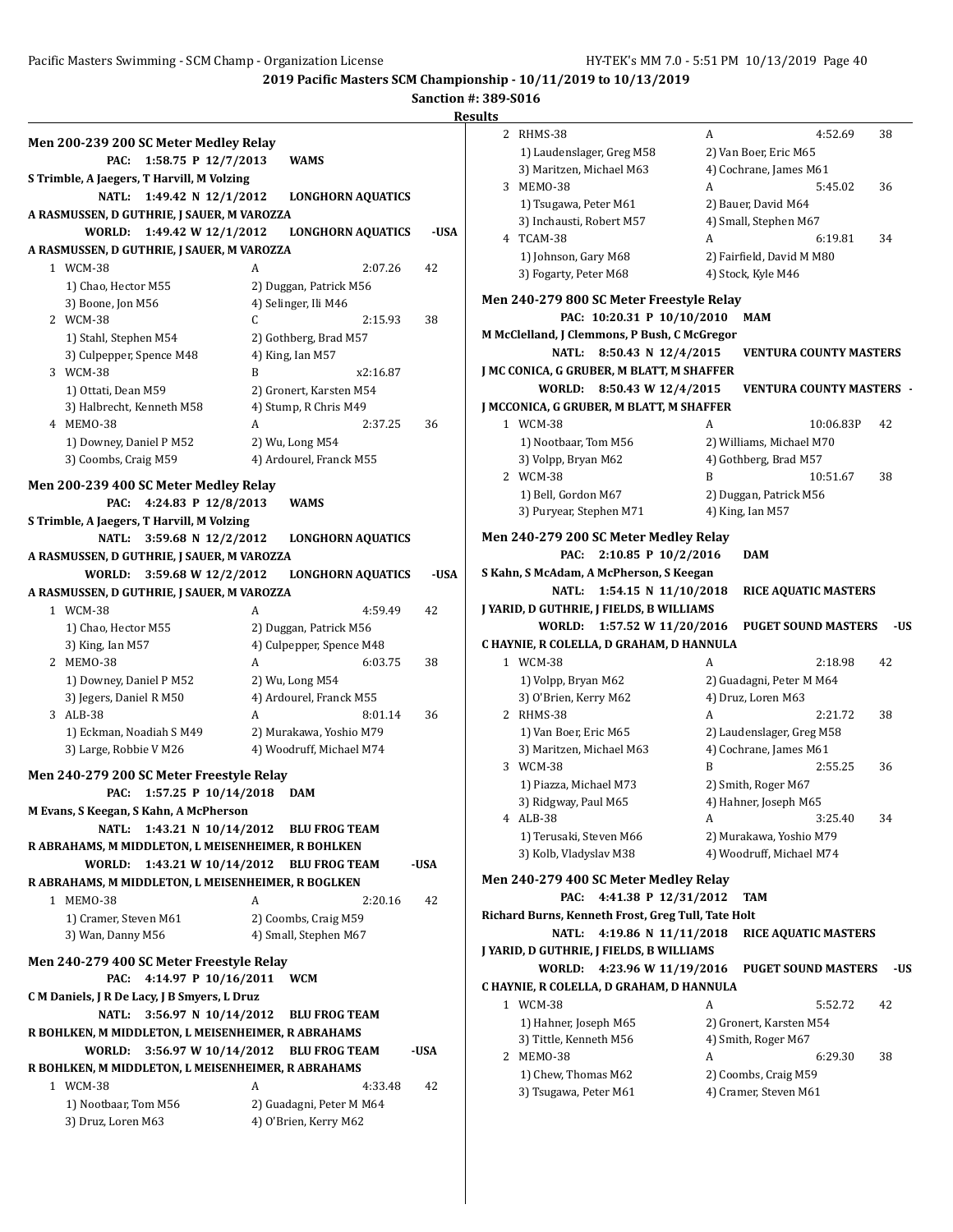| Men 280-319 200 SC Meter Freestyle Relay           |                                                        |
|----------------------------------------------------|--------------------------------------------------------|
| 2:15.38 P 10/12/2014<br>PAC:                       | <b>RHMS</b>                                            |
| Bill Adkison, D Davis, D Pierce, D Soroka          |                                                        |
| <b>NATL:</b><br>1:54.44 N $10/11/2015$             | <b>GOLD COAST MASTERS</b>                              |
| K LODWIG, J SODERSTROM, L CHILDS, D QUIGGIN        |                                                        |
| WORLD:<br>1:54.44 W 10/11/2015                     | <b>GOLD COAST MASTERS</b><br>-USA                      |
| K LODWIG, J SODERSTROM, L CHILDS, D QUIGGIN        |                                                        |
| 1 MEMO-38                                          | A<br>3:14.52<br>42                                     |
| 1) Senz, Doug M67                                  | 2) Maxwell, Irving M69                                 |
| 3) Galvin, Barry M86                               | 4) Chew, Thomas M62                                    |
|                                                    |                                                        |
| Men 280-319 400 SC Meter Freestyle Relay           |                                                        |
| 5:38.23 P 10/21/2007<br>PAC:                       | <b>WCM</b>                                             |
| A Emory Haworth, N E Stupfel, R W Mayo, M S Piazza |                                                        |
| <b>NATL:</b>                                       | 4:21.85 N 10/11/2015 GOLD COAST MASTERS                |
| L CHILDS, J SODERSTROM, K LODWIG, D QUIGGIN        |                                                        |
| WORLD:                                             | 4:21.85 W 10/11/2015 GOLD COAST MASTERS<br>-USA        |
| L CHILDS, J SODERSTROM, K LODWIG, D QUIGGIN        |                                                        |
| 1 ALB-38                                           | A<br>7:10.73<br>42                                     |
| 1) Terusaki, Steven M66                            | 2) Rawson, Thomas M75                                  |
| 3) Murakawa, Yoshio M79                            | 4) Woodruff, Michael M74                               |
| 2 MEMO-38                                          | A<br>7:29.48<br>38                                     |
| 1) Benjamin, David M70                             | 2) Aikele, Mark M64                                    |
| 3) Maxwell, Irving M69                             | 4) Galvin, Barry M86                                   |
| Men 280-319 200 SC Meter Medley Relay              |                                                        |
| 2:46.41 P 10/21/2007<br>PAC:                       | <b>WCM</b>                                             |
| J E Perilman, N E Stupfel, J M Haworth, R W Mayo   |                                                        |
| NATL:                                              | 2:12.29 N 5/26/2019    VENTURA COUNTY MASTERS          |
| S HECK, H KERNS, G GRUBER, B ROLLINS               |                                                        |
|                                                    | WORLD: 2:12.76 W 3/15/2015 PAINEIRAS DO MORUMBY<br>-BI |
| J ORLANDO LORO, A CARLOS ORSELLI, P MOTTA, G PAVET |                                                        |
| 1 TCAM-38                                          | A<br>2:49.00<br>42                                     |
|                                                    | 2) Smith, Kirby M73                                    |
| 1) Fogarty, Peter M68<br>3) Gass, Matthew M62      | 4) Fairfield, David M M80                              |
| 2 MEMO-38                                          | A<br>3:54.11<br>38                                     |
| 1) Benjamin, David M70                             | 2) Maxwell, Irving M69                                 |
| 3) Bauer, David M64                                | 4) Galvin, Barry M86                                   |
|                                                    |                                                        |
| Men 280-319 400 SC Meter Medley Relay              |                                                        |
| 5:49.27 P 12/31/2006<br>PAC:                       | WCM                                                    |
| Brown, Perilman, Haworth, Mayo                     |                                                        |
| <b>NATL:</b><br>4:59.48 N 5/25/2019                | <b>VENTURA COUNTY MASTERS</b>                          |
| S HECK, H KERNS, G GRUBER, B ROLLINS               |                                                        |
| <b>WORLD:</b><br>5:02.97 W 3/18/2017               | <b>MICHIGAN MASTERS</b><br>-USA                        |
| E LOKENSGARD, K OLZMANN, L DAY, C OLSON            |                                                        |
| 1 MEMO-38                                          | A<br>9:01.99<br>42                                     |
| 1) Benjamin, David M70                             | 2) Maxwell, Irving M69                                 |
| 3) Bauer, David M64                                | 4) Galvin, Barry M86                                   |
|                                                    |                                                        |

| Men 320-359 200 SC Meter Freestyle Relay                 |                                            |   |                                                           |         |      |
|----------------------------------------------------------|--------------------------------------------|---|-----------------------------------------------------------|---------|------|
| PAC:                                                     | 2:53.97 P 10/10/2010                       |   | AAM                                                       |         |      |
| H Goldsmith, P Hathaway, A Motmans, A Jones              |                                            |   |                                                           |         |      |
|                                                          | NATL: 2:25.21 N 12/3/2006                  |   | <b>SAN DIEGO SWIM MASTERS</b>                             |         |      |
| F PIEMME, J SCHMIDT, D WEBSTER, K KIMBALL                |                                            |   |                                                           |         |      |
|                                                          | WORLD: 2:20.85 W 4/27/2003                 |   | <b>JUEI CLUB</b>                                          | -JPN    |      |
| S SHIDA, K NAKAMURA, K SHIRAYAMA, I TAMURA               |                                            |   |                                                           |         |      |
| 1 WCM-38                                                 |                                            | A |                                                           | 3:17.08 | 42   |
| 1) Bledsoe, Dennis M80                                   |                                            |   | 2) Silvey, Rick M77                                       |         |      |
| 3) Boettler, Fred M84                                    |                                            |   | 4) Morner, Stan M85                                       |         |      |
| Men 320-359 400 SC Meter Freestyle Relay                 |                                            |   |                                                           |         |      |
| NATL:                                                    | 5:40.37 N 12/2/2007 SAN DIEGO SWIM MASTERS |   |                                                           |         |      |
| F PIEMME, D WEBSTER, J SCHMIDT, B BEST                   |                                            |   |                                                           |         |      |
|                                                          | WORLD: 5:48.17 W 3/19/2016                 |   | <b>MICHIGAN MASTERS</b>                                   |         | -USA |
| K CROMPTON, J LOCKWOOD, R MARTIN, E LOKENSGARD           |                                            |   |                                                           |         |      |
| 1 WCM-38                                                 |                                            | A |                                                           | 7:22.87 | 42   |
| 1) Lane, Ed M80                                          |                                            |   | 2) Bledsoe, Dennis M80                                    |         |      |
| 3) Boettler, Fred M84                                    |                                            |   | 4) Morner, Stan M85                                       |         |      |
| Mixed 72-99 200 SC Meter Freestyle Relay                 |                                            |   |                                                           |         |      |
| PAC:                                                     | 1:43.33 P 12/31/1995                       |   | <b>TOC</b>                                                |         |      |
| Scott, Walker, Patrick, Hermann                          |                                            |   |                                                           |         |      |
|                                                          | NATL: 1:43.33 N 10/15/1995                 |   | THE OLYMPIC CLUB                                          |         |      |
| S SCOTT, A WALKER, J PATRICK, M HERMANN                  |                                            |   |                                                           |         |      |
| 1 WCM-38                                                 |                                            | A |                                                           | 1:53.61 | 42   |
| 1) Clark, Alexa W22                                      |                                            |   | 2) Hwang, Jenn W27                                        |         |      |
| 3) Rivera, Diego M22                                     |                                            |   | 4) Lutzker, Michael M22                                   |         |      |
| Mixed 100-119 200 SC Meter Freestyle Relay               |                                            |   |                                                           |         |      |
| PAC:                                                     | 1:45.27 P 10/18/2009                       |   | BAY                                                       |         |      |
| D H Chen, C Ketterling, M E Baker, C P Jones             |                                            |   |                                                           |         |      |
| NATL:                                                    | 1:40.78 N 11/24/2013                       |   | <b>PHOENIX SWIM CLUB</b>                                  |         |      |
| H BEHM, J KONARZEWSKI, E CAMPBELL, N INADA               |                                            |   |                                                           |         |      |
| <b>WORLD:</b>                                            | 1:39.37 W 11/29/2014 POSEIDON              |   |                                                           | -RUS    |      |
| O KLIUCHNIKOVA, A TESLIK, A MARKOVA, A ZATCEPIN          |                                            |   |                                                           |         |      |
| 1 ALB-38                                                 |                                            | A |                                                           | 1:48.42 | 42   |
| 1) Cobleigh, Hunter M25                                  |                                            |   | 2) Rossbach, Alexander M29<br>4) Yamauchi, Penelope R W29 |         |      |
| 3) Yamauchi, Sophia W26<br>--- MEMO-38                   |                                            | A |                                                           | DQ      |      |
| 1) Wyant, Becca W29                                      |                                            |   | 2) Redd, Cameron M24                                      |         |      |
| 3) Duncan, Jacob M29                                     |                                            |   | 4) Reilly, Marley W37                                     |         |      |
|                                                          |                                            |   |                                                           |         |      |
| Mixed 100-119 200 SC Meter Medley Relay                  |                                            |   |                                                           |         |      |
| PAC:                                                     | 1:51.60 P 10/10/2010                       |   | тос                                                       |         |      |
| F O'Donnell-McCar, G N Marshall, E P Reilly,             |                                            |   |                                                           |         |      |
| <b>NATL:</b>                                             | 1:48.37 N 12/2/2017                        |   | <b>GOLDEN ROAD AQUATICS</b>                               |         |      |
| M ACEINO, L PECHMANN, A ACEINO, L IBANEZ LOPEZ           |                                            |   |                                                           |         |      |
| WORLD:<br>M ACEINO, L PECHMANN, A ACEINO, L IBANEZ LOPEZ | 1:48.37 W 12/2/2017                        |   | <b>GOLDEN ROAD</b>                                        |         | -USA |
| 1 MEM0-38                                                |                                            | A |                                                           | 2:35.45 | 42   |
| 1) Dankman, Aaron M33                                    |                                            |   | 2) Gibbons, Kevin Y M35                                   |         |      |
| 3) Peter, Hannah W30                                     |                                            |   | 4) Laszlo, Nora W21                                       |         |      |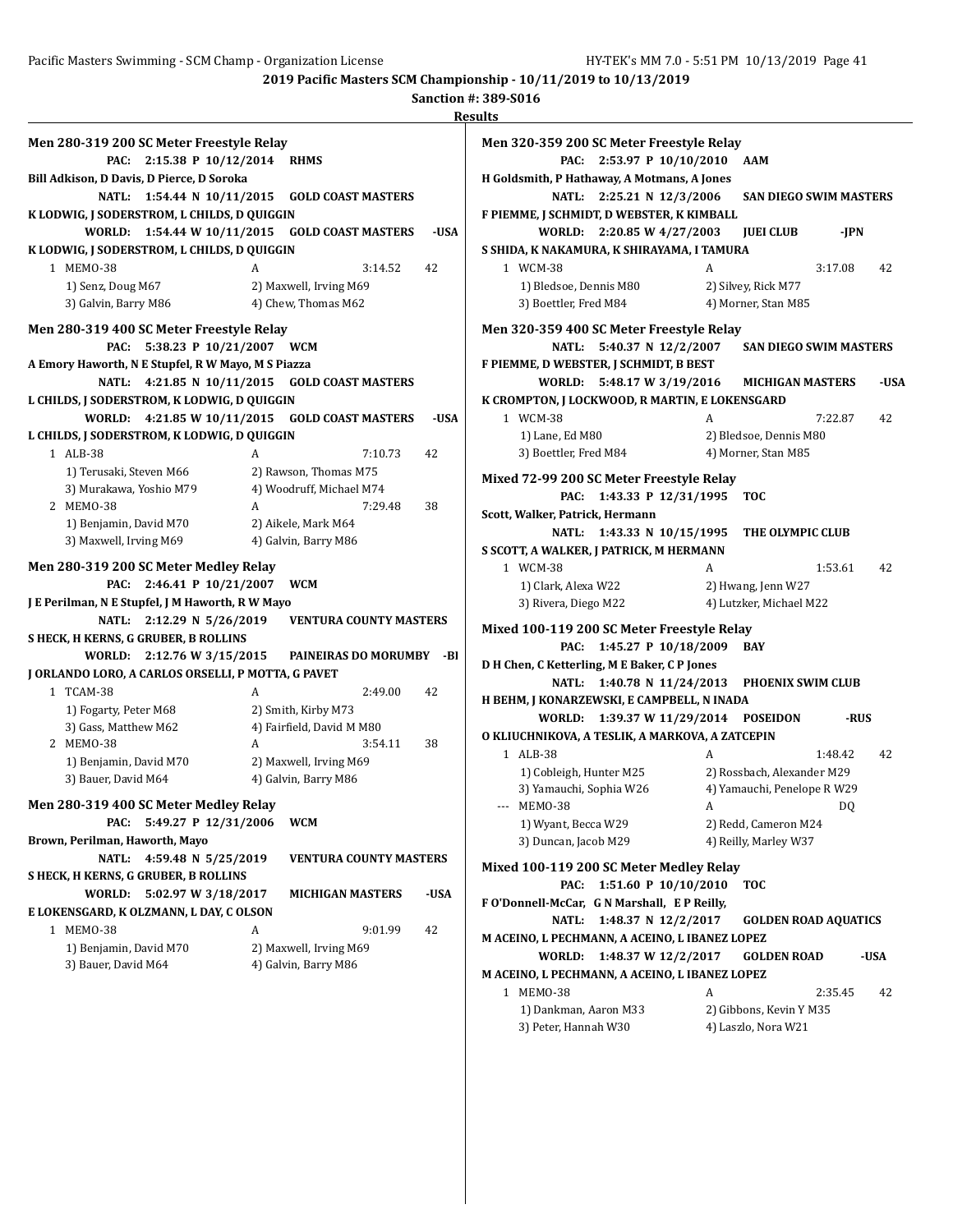|    |                                                         |                                | ке  |
|----|---------------------------------------------------------|--------------------------------|-----|
|    | Mixed 100-119 400 SC Meter Medley Relay                 |                                |     |
|    | PAC:<br>4:29.60 P 10/18/2009                            | <b>BAY</b>                     |     |
|    | C Ketterling, M E Baker, D H Chen, C P Jones            |                                |     |
|    | 4:16.58 N $12/15/2002$<br>NATL:                         | <b>NEW ENGLAND MASTERS</b>     |     |
|    | <b>B LO-PINTO, S MORAWSKI, J EADDY, J STOKES</b>        |                                |     |
|    | 4:05.65 W 1/25/2014<br>WORLD:                           | <b>DWK</b><br>-NED             |     |
|    | M ELLENKAMP, N VAN GEMERT, P GOUWENS, M VAN DEN BE      |                                |     |
|    | 1 ALB-38                                                | A<br>4:23.25P                  | 42  |
|    | 1) Yamauchi, Penelope R W29                             | 2) Cobleigh, Hunter M25        |     |
|    | 3) Rossbach, Alexander M29                              | 4) Yamauchi, Sophia W26        |     |
|    | Mixed 120-159 200 SC Meter Freestyle Relay              |                                |     |
|    | 1:46.89 P 10/18/2009<br>PAC:                            | <b>WCM</b>                     |     |
|    | A K Lee, R R Tukua, S A Stahl, A J Nonaka               |                                |     |
|    | 1:41.37 N $12/10/2000$<br><b>NATL:</b>                  | <b>EL SEGUNDO MASTERS</b>      |     |
|    | <b>B BERGEN, P FRANCIS, D GRANER-GALLAS, D ROBINSON</b> |                                |     |
|    | 1:37.54 W 11/29/2014<br>WORLD:                          | <b>TSUNAMI</b><br>-RUS         |     |
|    | V CHERNYY, I SHLEMOVA, L YUDINA, S MUKHIN               |                                |     |
| *1 | DAM-38                                                  | 2:05.41<br>A                   | 40  |
|    | 1) Roper, Matt M38                                      | 2) Mohn, Jennifer W28          |     |
|    | 3) Sintetos, Nerissa W35                                | 4) Waterson, Kevin M40         |     |
|    | *1 WCM-38                                               | 2:05.41<br>A                   | 40  |
|    | 1) Mefford, Jake M25                                    | 2) Santos, Debbie W51          |     |
|    | 3) Kline, Peter R M30                                   | 4) Kelly Smethurst, Andrea W52 |     |
|    | Mixed 120-159 400 SC Meter Freestyle Relay              |                                |     |
|    | 3:51.21 P 12/31/2009<br>PAC:                            | <b>TOC</b>                     |     |
|    | C Hessler, L Welting, S Guzman, S Greenwood             |                                |     |
|    | $3:48.17 \text{ N } 12/1/2018$<br><b>NATL:</b>          | <b>GOLDEN ROAD AQUATICS</b>    |     |
|    | MEGAN MELGAARD, MEGAN JEX, LUKE PECHMANN, TONY COX      |                                |     |
|    | 3:42.83 W 10/29/2016<br>WORLD:                          | <b>TEDDINGTON MASTERS</b>      | -GB |
|    | P GRIFFIN, G HEYN, Z LIOKALOS, L SMITH                  |                                |     |
|    | 1 MEMO-38                                               | A<br>4:17.79                   | 42  |
|    | 1) Ward, Roger M29                                      | 2) Harding, Keevan M28         |     |
|    | 3) Beier, Genna W33                                     | 4) Corwin, Elyse W37           |     |
|    | 2 DAM-38                                                | A<br>4:36.28                   | 38  |
|    | 1) Waterson, Kevin M40                                  | 2) Nehrebecki, Helene W39      |     |
|    | 3) Belluomini, Melanie W42                              | 4) Roper, Matt M38             |     |
| 3  | RHMS-38                                                 | 4:40.62<br>A                   | 36  |
|    | 1) Arrigo, Nicholas M34                                 | 2) Erickson, Douglas M47       |     |
|    | 3) Rhoden, Darcie W24                                   | 4) Burton, Sarah W32           |     |
|    | Mixed 120-159 800 SC Meter Freestyle Relay              |                                |     |
|    | 8:28.22 P 10/16/2011<br>PAC:                            | <b>WCM</b>                     |     |
|    | R J Santos, A H Zamanian, L A Beaudreau, A J Nonak      |                                |     |
|    | <b>NATL:</b><br>8:25.57 N 11/30/2012                    | <b>NOVAQUATICS MASTERS</b>     |     |
|    | C LEWIS, E KRAUS, A COLLINS, D FERNANDEZ                |                                |     |
|    | WORLD:<br>8:13.69 W 11/23/2014                          | <b>NOTTINGHAM LEANDER</b>      | -GE |
|    | I MACMILLAN, S BURGESS, R MILNES, A THURSTON            |                                |     |
|    | 1 MEMO-38                                               | A<br>11:14.76                  | 42  |
|    | 1) Reilly, Marley W37                                   | 2) Song, Jimmy M36             |     |
|    | 3) Readal, Stacy W42                                    | 4) Durbin, Timothy M43         |     |
|    |                                                         |                                |     |
|    |                                                         |                                |     |
|    |                                                         |                                |     |
|    |                                                         |                                |     |
|    |                                                         |                                |     |

| Mixed 120-159 200 SC Meter Medley Relay                                             |                                                |
|-------------------------------------------------------------------------------------|------------------------------------------------|
| PAC:<br>1:42.97 P 10/2/2011                                                         | <b>VACA</b>                                    |
| N Lillard, D M Stewart, J A Rondoni, K Jensen                                       |                                                |
| <b>NATL:</b><br>1:47.51 N 11/23/2013                                                | <b>PHOENIX SWIM CLUB</b>                       |
| N INADA, J COMMINGS, E CAMPBELL, J KONARZEWSKI                                      |                                                |
| WORLD:                                                                              | 1:47.51 W 11/23/2013 PHOENIX SWIM CLUB<br>-USA |
| N INADA, J COMMINGS, E CAMPBELL, J KONARZEWSKI                                      |                                                |
| 1 USF-38                                                                            | 42<br>A<br>2:02.06                             |
| 1) Gouvea, Arthur M31                                                               | 2) Petrakis, Danae W27                         |
| 3) Petrakis, Kristina W30                                                           | 4) Samotyj, John M38                           |
| 2 RHMS-38                                                                           | A<br>2:19.56<br>38                             |
| 1) Rhoden, Darcie W24                                                               | 2) Arrigo, Nicholas M34                        |
| 3) Burton, Sarah W32                                                                | 4) Erickson, Douglas M47                       |
| 3 DAM-38                                                                            | A<br>2:20.39<br>36                             |
| 1) Waterson, Kevin M40                                                              | 2) Nehrebecki, Helene W39                      |
| 3) Roper, Matt M38                                                                  | 4) Mohn, Jennifer W28                          |
| Mixed 120-159 400 SC Meter Medley Relay                                             |                                                |
| 4:32.45 P 10/18/2009<br>PAC:                                                        | <b>WCM</b>                                     |
| J Melinger, D M Santos, A M Brown, A K Lee                                          |                                                |
| 3:56.24 N $11/24/2013$<br>NATL:                                                     | <b>PHOENIX SWIM CLUB</b>                       |
| N INADA, J COMMINGS, E CAMPBELL, J KONARZEWSKI                                      |                                                |
| WORLD:<br>3:56.24 W 11/24/2013                                                      | <b>PHOENIX SWIM CLUB</b><br>-USA               |
| N INADA, J COMMINGS, E CAMPBELL, J KONARZEWSKI                                      |                                                |
| 1 WCM-38                                                                            | 4:32.35P<br>42<br>A                            |
| 1) Gaudinier, Lindsay W30                                                           | 2) Kline, Peter R M30                          |
| 3) Lawrence, Laura W39                                                              | 4) Ward, Lee M26                               |
| 2 MEMO-38                                                                           | A<br>5:09.73<br>38                             |
| 1) Wyant, Becca W29                                                                 | 2) Flynn, Elizabeth W40                        |
| 3) Torres, Emmanuel M33                                                             | 4) Duncan, Jacob M29                           |
|                                                                                     |                                                |
| Mixed 160-199 200 SC Meter Freestyle Relay                                          |                                                |
| 1:47.35 P 10/9/2016<br>PAC:                                                         | <b>WCM</b>                                     |
| A Nonaka, E Richards, A Zamanian, J Flakoll                                         |                                                |
| 1:42.03 N 11/22/2009<br><b>NATL:</b>                                                | <b>COLORADO MASTERS SWIMMII</b>                |
| R ABRAHAMS, S VON DER LIPPE, S HART, C O'SULLIVAN                                   |                                                |
| WORLD:<br>1:40.86 W 11/28/2015                                                      | <b>NEVA STARS</b><br>-RUS                      |
| P LEBEDEV, A POLIAKOVA, O POZNIAKOVA, V PREDKIN                                     |                                                |
| 1 MEM0-38                                                                           | 2:11.92<br>42<br>А                             |
| 1) Flynn, Elizabeth W40                                                             | 2) Schley, Kelly W40                           |
| 3) Torres, Emmanuel M33                                                             | 4) Ardourel, Franck M55                        |
| 2 ALB-38                                                                            | 2:24.80<br>38<br>A                             |
| 1) Klensch, Sabine A W39                                                            | 2) Lowe, Tonia W48                             |
| 3) Eckman, Noadiah S M49                                                            | 4) Large, Robbie V M26                         |
| Mixed 160-199 400 SC Meter Freestyle Relay                                          |                                                |
| 4:04.88 P 12/31/2004<br>PAC:                                                        | <b>BAC</b>                                     |
| Chalmers, McAweeney, Ferrara, Miller                                                |                                                |
| <b>NATL:</b><br>3:46.01 N 11/21/2009                                                | <b>COLORADO MASTERS SWIMMII</b>                |
| C O'SULLIVAN, R ABRAHAMS, S VON DER LIPPE, S HART                                   |                                                |
|                                                                                     |                                                |
| 3:46.01 W 11/21/2009<br>WORLD:<br>C O'SULLIVAN, R ABRAHAMS, S VON DER LIPPE, S HART | <b>COLORADO MASTERS SWIMMII</b>                |
|                                                                                     |                                                |
| 1 WCM-38                                                                            | A<br>5:16.32<br>42                             |
| 1) Bell, Gordon M67                                                                 | 2) Teasdale-Schafle, Nolan M30                 |
| 3) Miller, Janet W47                                                                | 4) Darling, Colleen W45                        |
| 2 CSTS-38                                                                           | A<br>5:25.20<br>38                             |
| 1) Limon, Rachel W39                                                                | 2) Reed, Doug M50                              |
| 3) Hoag, Scott M65                                                                  | 4) Hoag, Stephanie W30                         |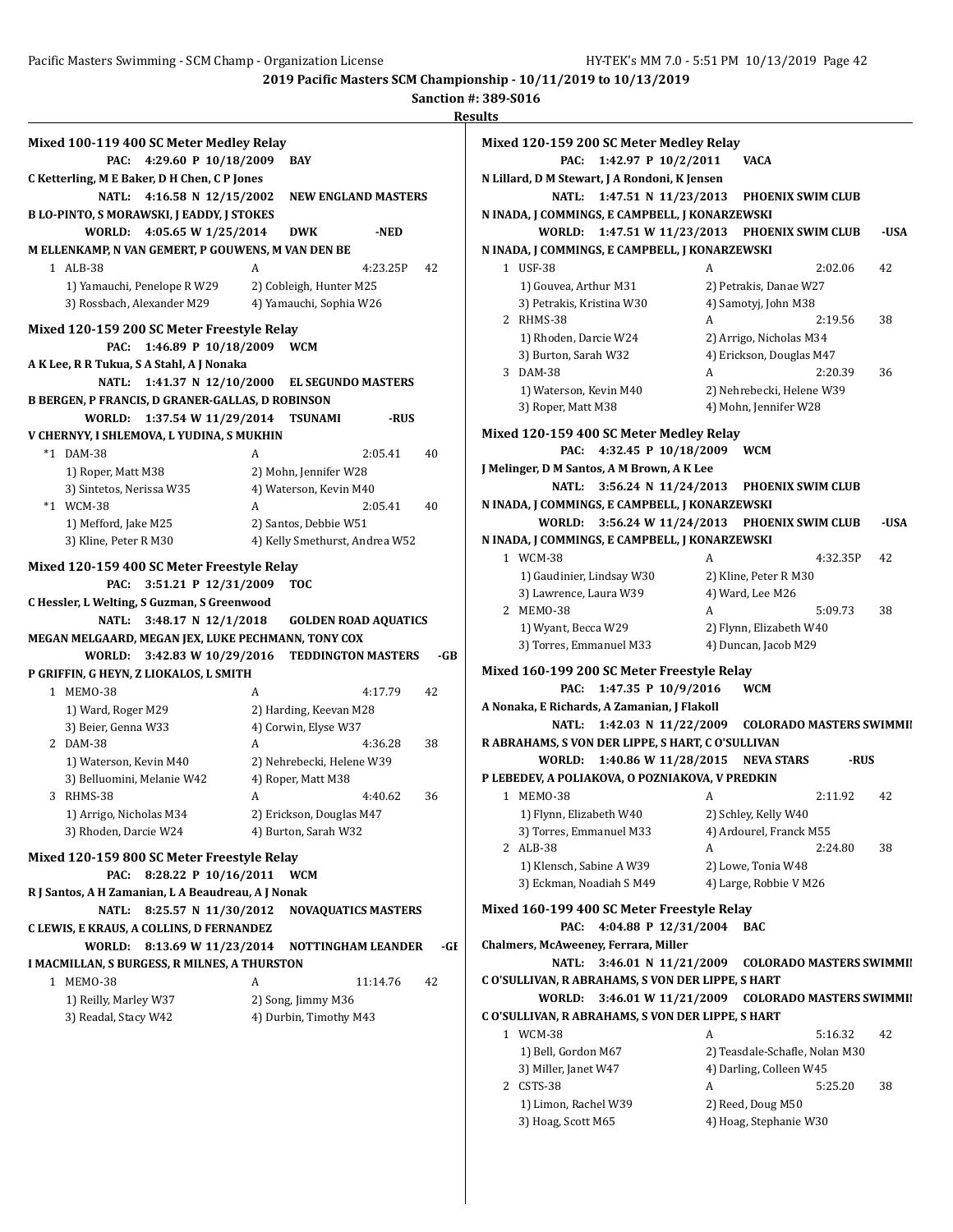| Mixed 160-199 800 SC Meter Freestyle Relay                                 |   |                                              |      |
|----------------------------------------------------------------------------|---|----------------------------------------------|------|
| PAC:<br>8:26.62 P 10/18/2009                                               |   | <b>WCM</b>                                   |      |
| J G Sorensen, A H Zamanian, M M Curran, R J Santos                         |   |                                              |      |
| <b>NATL:</b>                                                               |   | 8:26.62 N 10/16/2009 WALNUT CREEK MASTERS    |      |
| <b>J SORENSEN, A ZAMANIAN, M CURRAN, R SANTOS</b>                          |   |                                              |      |
| WORLD:                                                                     |   | 8:26.62 W 10/16/2009 WALNUT CREEK MASTERS    | -U   |
| J SORENSEN, A ZAMANIAN, M CURRAN, R SANTOS                                 |   |                                              |      |
| 1 MEMO-38                                                                  | A | 14:35.61                                     | 42   |
| 1) Lindahl, Sarah W43                                                      |   | 2) Clifford, Dan M49                         |      |
| 3) Ngo, Minh M48                                                           |   | 4) Espinosa, Rebecca W49                     |      |
| Mixed 160-199 200 SC Meter Medley Relay                                    |   |                                              |      |
| 2:04.64 P 10/9/2016<br>PAC:                                                |   | <b>WCM</b>                                   |      |
| H Chao, A Nonaka, A Zamanian, E Richards                                   |   |                                              |      |
| <b>NATL:</b>                                                               |   |                                              |      |
| 1:53.38 N 11/21/2009                                                       |   | <b>COLORADO MASTERS SWIMMII</b>              |      |
| S HART, S VON DER LIPPE, C O'SULLIVAN, R ABRAHAMS                          |   |                                              |      |
| 1:52.45 W 11/26/2017<br>WORLD:                                             |   | SIBMASTERS                                   | -RUS |
| S MAKOV, S GEIBEL, Y FROLOVA, M KUKSINA                                    |   |                                              |      |
| 1 MEMO-38                                                                  | A | 2:33.19                                      | 42   |
| 1) Ramirez, Brent M39                                                      |   | 2) Reilly, Marley W37                        |      |
| 3) Corwin, Elyse W37                                                       |   | 4) Ngo, Minh M48                             |      |
| 2 CSTS-38                                                                  | A | 2:46.31                                      | 38   |
| 1) Hoag, Stephanie W30                                                     |   | 2) Limon, Rachel W39                         |      |
| 3) Reed, Doug M50                                                          |   | 4) Hoag, Scott M65                           |      |
| Mixed 160-199 400 SC Meter Medley Relay                                    |   |                                              |      |
| 4:28.64 P 12/31/2007<br>PAC:                                               |   | <b>WCM</b>                                   |      |
| Ward, Santos, Mikuni, Crittenden                                           |   |                                              |      |
| 4:10.32 N $11/22/2009$<br>NATL:                                            |   |                                              |      |
|                                                                            |   | <b>COLORADO MASTERS SWIMMII</b>              |      |
| S HART, S VON DER LIPPE, C O'SULLIVAN, R ABRAHAMS                          |   |                                              |      |
| WORLD:                                                                     |   | 4:10.32 W 11/22/2009 COLORADO MASTERS SWIMMI |      |
| S HART, S VON DER LIPPE, C O'SULLIVAN, R ABRAHAMS                          |   |                                              |      |
| 1 MEMO-38                                                                  | A | 6:04.13                                      | 42   |
| 1) Cavalli, Christina W51                                                  |   | 2) Redd, Cameron M24                         |      |
| 3) Schley, Kelly W40                                                       |   | 4) Sanchez, Juan M46                         |      |
|                                                                            |   |                                              |      |
| Mixed 200-239 200 SC Meter Freestyle Relay<br>PAC:<br>1:54.66 P 10/16/2011 |   | <b>WCM</b>                                   |      |
| S A Stahl, K A Halbrecht, K Murphey, A Sue M Osbor                         |   |                                              |      |
| <b>NATL:</b><br>1:46.08 N 3/15/2014                                        |   | N CAROLINA MASTERS SWIMM                     |      |
| ERIKA BRAUN, SUE WALSH, JON BLANK, JONATHAN KLEIN                          |   |                                              |      |
| WORLD:                                                                     |   | <b>EAST LEEDS</b>                            | -GBR |
| 1:46.08 W 10/28/2016<br>P CLEMENCE, N WILLIAMS, D EMERSON, J HOYLE         |   |                                              |      |
| 1 WCM-38                                                                   | A |                                              | 42   |
|                                                                            |   | 2:09.57                                      |      |
| 1) Druz, Loren M63                                                         |   | 2) Cook, Amy W55                             |      |
| 3) Ward, Lisa W55                                                          |   | 4) Volpp, Bryan M62                          |      |
| 2 SMAC-38                                                                  | A | 2:13.88                                      | 38   |
| 1) Osborne, Glen M55                                                       |   | 2) Flecker, Donita L W37                     |      |
| 3) Connolly, Cindi W55                                                     |   | 4) Keating, Kevin M56                        |      |
| 3 WCM-38                                                                   | B | 2:32.14                                      | 36   |
| 1) Hahner, Joseph M65                                                      |   | 2) Dibley, Allison M W57                     |      |
| 3) Dibley, David M55                                                       |   | 4) Cannon, Lindsey W53                       |      |
| 4 CSTS-38                                                                  | A | 2:32.99                                      | 34   |
| 1) Gilkyson, Renate W49                                                    |   | 2) Miller, Pamela W47                        |      |
| 3) Hoag, Scott M65                                                         |   | 4) Reed, Doug M50                            |      |
| 5 MEMO-38                                                                  | A | 2:55.47                                      | 32   |
| 1) Sanchez, Juan M46<br>3) Bennett, Sue W57                                |   | 2) Johnson, Julie W62<br>4) Song, Jimmy M36  |      |

|                          | Mixed 200-239 400 SC Meter Freestyle Relay  |   |                                  |      |
|--------------------------|---------------------------------------------|---|----------------------------------|------|
|                          | 4:18.80 P 10/10/2010<br>PAC:                |   | <b>WCM</b>                       |      |
|                          | L Druz, P M Guadagni, B J R Henry, L A Ward |   |                                  |      |
|                          | <b>NATL:</b><br>3:56.10 N 12/14/2014        |   | <b>NORTH CAROLINA MASTERS</b>    |      |
|                          | E BRAUN, H STEWART, S WALSH, J KLEIN        |   |                                  |      |
|                          | WORLD:<br>3:56.10 W 12/14/2014              |   | <b>NORTH CAROLINA MASTERS -1</b> |      |
|                          | E BRAUN, H STEWART, S WALSH, J KLEIN        |   |                                  |      |
|                          | 1 WCM-38                                    | A | 6:04.98                          | 42   |
|                          | 1) Hahner, Joseph M65                       |   | 2) Dibley, Allison M W57         |      |
|                          | 3) Dibley, David M55                        |   | 4) Cannon, Lindsey W53           |      |
|                          | 2 MEMO-38                                   | A | 6:08.30                          | 38   |
|                          | 1) Ngo, Minh M48                            |   | 2) Wu, Long M54                  |      |
|                          | 3) Huse, Green W51                          |   | 4) Carboni, Lisa W58             |      |
|                          |                                             |   |                                  |      |
|                          | Mixed 200-239 800 SC Meter Freestyle Relay  |   |                                  |      |
|                          | PAC:<br>9:40.55 P 10/16/2011                |   | <b>WCM</b>                       |      |
|                          | L Druz, A Sue M Osborn, L A Ward, B D Volpp |   |                                  |      |
|                          | <b>NATL:</b><br>8:36.91 N 10/11/2015        |   | <b>ILLINOIS MASTERS</b>          |      |
|                          | L DILLMANN, D SIMS, A BLOCK, J TUCHLER      |   |                                  |      |
|                          | 8:36.91 W 10/11/2015<br>WORLD:              |   | <b>ILLINOIS MASTERS</b>          | -USA |
|                          | L DILLMANN, D SIMS, A BLOCK, J TUCHLER      |   |                                  |      |
|                          | 1 MEM0-38                                   | A | 11:29.16                         | 42   |
|                          | 1) Frick, Mark W M51                        |   | 2) Shu, Vicki W51                |      |
|                          | 3) Rafkin, Louise W61                       |   | 4) Tsugawa, Peter M61            |      |
|                          | Mixed 200-239 200 SC Meter Medley Relay     |   |                                  |      |
|                          | 2:11.24 P 10/9/2016<br>PAC:                 |   | <b>WCM</b>                       |      |
|                          | L Ward, I Selinger, J Boone, A Cook         |   |                                  |      |
|                          | <b>NATL:</b><br>1:57.65 N 10/10/2012        |   | <b>BLU FROG TEAM</b>             |      |
|                          | S HART, D CHANCE, M MIDDLETON, R ABRAHAMS   |   |                                  |      |
|                          | WORLD:<br>1:57.65 W 10/14/2012              |   | <b>BLU FROG TEAM</b>             | -USA |
|                          | S HART, D CHANCE, M MIDDLETON, R ABRAHAMS   |   |                                  |      |
|                          | 1 MAM-38                                    | A | 2:36.00                          | 42   |
|                          | 1) Cutting, Steve M62                       |   | 2) Perry, Rebecca W55            |      |
|                          | 3) Hamilton, Rick M52                       |   |                                  |      |
|                          |                                             |   |                                  |      |
|                          |                                             |   | 4) Chachkin, Myra W51            |      |
|                          | 2 WCM-38                                    | A | 2:41.59                          | 38   |
|                          | 1) King, Ian M57                            |   | 2) Kelly Smethurst, Andrea W52   |      |
|                          | 3) Cannon, Lindsey W53                      |   | 4) France, Kermit M53            |      |
| $\overline{\phantom{a}}$ | <b>MEMO-38</b>                              | A | DQ                               |      |
|                          | 1) Laszlo, Zsuzsanna W51                    |   | 2) Inchausti, Robert M57         |      |
|                          | 3) Tsugawa, Peter M61                       |   | 4) Lindahl, Sarah W43            |      |
|                          | Mixed 200-239 400 SC Meter Medley Relay     |   |                                  |      |
|                          | PAC:<br>4:24.83 P 12/8/2013                 |   | WAMS                             |      |
|                          | S. Trimble, A Jaegers, T Harvill, M Volzing |   |                                  |      |
|                          | <b>NATL:</b><br>4:23.63 N 10/11/2015        |   | <b>ILLINOIS MASTERS</b>          |      |
|                          | J TUCHLER, D SIMS, A BLOCK, L DILLMANN      |   |                                  |      |
|                          | WORLD:<br>4:23.63 W 10/11/2015              |   | <b>ILLINOIS MASTERS</b>          | -USA |
|                          | J TUCHLER, D SIMS, A BLOCK, L DILLMANN      |   |                                  |      |
|                          | 1 WCM-38                                    | A | 5:34.66                          | 42   |
|                          | 1) Santos, Debbie W51                       |   | 2) Volpp, Bryan M62              |      |
|                          | 3) Boone, Jon M56                           |   | 4) Darling, Colleen W45          |      |
|                          | 2 SMAC-38                                   | A | 5:42.19                          | 38   |
|                          | 1) Osborne, Glen M55                        |   | 2) Connolly, Cindi W55           |      |
|                          | 3) Keating, Kevin M56                       |   | 4) Jones, Amanda M W36           |      |
|                          | 3 WCM-38                                    | B | 6:05.38                          | 36   |
|                          | 1) Cook, Doug J M56                         |   | 2) Asmus, Paula W54              |      |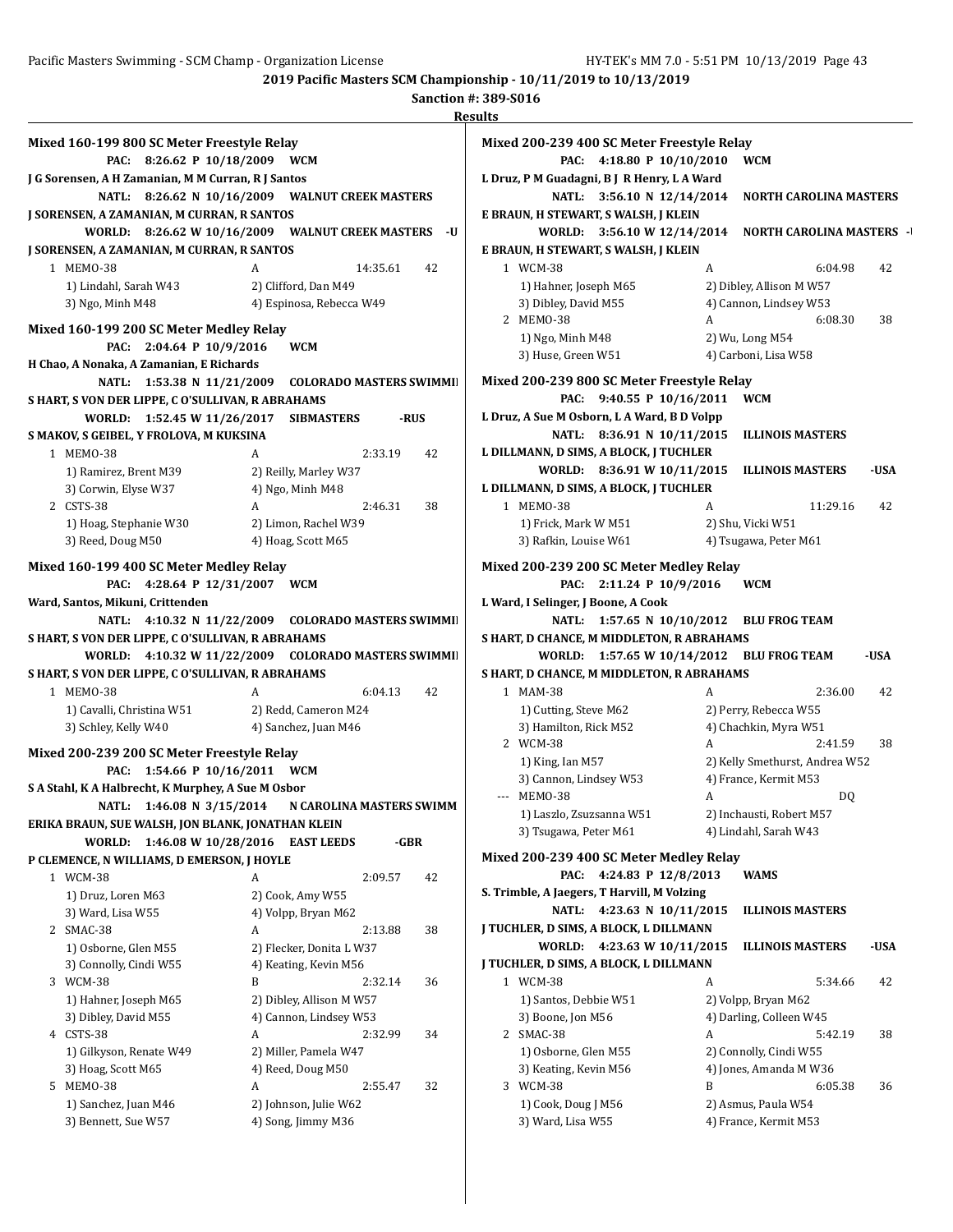**2019 Pacific Masters SCM Championship - 10/11/2019 to 10/13/2019 Sanction #: 389-S016**

|                                                                                |                                                      |     | <b>Results</b>                                                                                             |                                         |         |    |  |  |
|--------------------------------------------------------------------------------|------------------------------------------------------|-----|------------------------------------------------------------------------------------------------------------|-----------------------------------------|---------|----|--|--|
| (Mixed 200-239 400 SC Meter Medley Relay)<br>4 MEM0-38<br>1) Carboni, Lisa W58 | 7:09.22<br>A<br>2) Inchausti, Robert M57             | 34  | Mixed 240-279 200 SC Meter Medley Relay<br>PAC: 2:10.34 P 12/31/2009<br>R Burns, K Frost, L Val, B Wheeler | TAM                                     |         |    |  |  |
| 3) Clarke, Sunne W45                                                           | 4) Cramer, James M59                                 |     | NATL: 2:07.54 N 11/22/2015                                                                                 | <b>PUGET SOUND MASTERS</b>              |         |    |  |  |
| Mixed 240-279 200 SC Meter Freestyle Relay                                     |                                                      |     | D GRAHAM, R COLELLA, L DAHL, C DAVIS                                                                       |                                         |         |    |  |  |
| PAC: 1:57.60 P 12/31/2009<br>TAM                                               |                                                      |     | WORLD: 2:07.54 W 11/22/2015<br>-US<br><b>PUGET SOUND MASTERS</b>                                           |                                         |         |    |  |  |
| R Burns, L Val, B Wheeler, K Frost                                             |                                                      |     | D GRAHAM, R COLELLA, L DAHL, C DAVIS                                                                       |                                         |         |    |  |  |
|                                                                                | NATL: 1:52.68 N 11/14/2015 NORTH TEXAS LONESTARS     |     | 1 WCM-38                                                                                                   | A                                       | 2:48.88 | 42 |  |  |
| DOUG MARTIN, TOM BARTON, C MCKELVEY, LYNN MORRISON                             |                                                      |     | 1) O'Brien, Charlene W63                                                                                   | 2) Romdhane, Bechir M55                 |         |    |  |  |
|                                                                                | WORLD: 1:52.68 W 11/14/2015 NORTH TEXAS LONESTARS -U |     | 3) Williams, Michael M70                                                                                   | 4) Asta, Lisa W54                       |         |    |  |  |
| D MARTIN, T BARTON, C MCKELVEY, L MORRISON                                     |                                                      |     | 2 MEMO-38                                                                                                  | A                                       | 2:56.82 | 38 |  |  |
| 1 RHMS-38                                                                      | 2:11.58<br>A                                         | 42  | 1) Small, Stephen M67                                                                                      | 2) Rafkin, Louise W61                   |         |    |  |  |
| 1) Van Boer, Eric M65                                                          | 2) Laudenslager, Greg M58                            |     | 3) Aikele, Mark M64                                                                                        | 4) Benjamin, Marcia W63                 |         |    |  |  |
| 3) Houts, Jennifer W54                                                         | 4) Hepworth, Linda W66                               |     | 3 DAM-38                                                                                                   | A                                       | 3:02.43 | 36 |  |  |
| 2 MEMO-38                                                                      | 3:00.64<br>A                                         | 38  | 1) Westergaard, Leslie M W76                                                                               | 2) Kahn, Stuart L M66                   |         |    |  |  |
| 1) Armstrong, Judy K W72                                                       | 2) Cramer, James M59                                 |     | 3) Finley, Curtis M M66                                                                                    | 4) Guthrie, Sally W69                   |         |    |  |  |
| 3) Bauer, David M64                                                            | 4) Carboni, Lisa W58                                 |     |                                                                                                            | Mixed 240-279 400 SC Meter Medley Relay |         |    |  |  |
| Mixed 240-279 400 SC Meter Freestyle Relay                                     |                                                      |     | PAC: 5:03.67 P 12/31/2006 TAM                                                                              |                                         |         |    |  |  |
| PAC: 4:22.24 P 12/31/2012 TAM                                                  |                                                      |     | Burns, Frost, Val, Ridout                                                                                  |                                         |         |    |  |  |
| R Burns, L Val, B Wheeler, T Holt                                              |                                                      |     | NATL: 4:43.20 N 12/13/2009<br><b>OREGON MASTERS</b>                                                        |                                         |         |    |  |  |
| NATL: 4:16.39 N 11/20/2016<br><b>PUGET SOUND MASTERS</b>                       |                                                      |     | K ANDRUS-HUGHES, A STARK, C CRABBE, D RADCLIFF                                                             |                                         |         |    |  |  |
| R COLELLA, C DAVIS, D HANNULA, L DAHL                                          |                                                      |     | WORLD: 4:43.20 W 12/13/2009 OREGON                                                                         |                                         | -USA    |    |  |  |
| WORLD: 4:16.39 W 11/20/2016                                                    | <b>PUGET SOUND MASTERS</b>                           | -US | K ANDRUS-HUGHES, A STARK, C CRABBE, D RADCLIFF                                                             |                                         |         |    |  |  |
| R COLELLA, C DAVIS, D HANNULA, L DAHL                                          |                                                      |     | 1 RHMS-38                                                                                                  | A                                       | 6:01.38 | 42 |  |  |
| 1 DAM-38                                                                       | 5:22.55<br>A                                         | 42  | 1) Van Boer, Eric M65                                                                                      | 2) Houts, Jennifer W54                  |         |    |  |  |
| 1) Kahn, Stuart L M66                                                          | 2) Guthrie, Sally W69                                |     | 3) Laudenslager, Greg M58                                                                                  | 4) Hepworth, Linda W66                  |         |    |  |  |
| 3) Finley, Curtis M M66                                                        | 4) Russell, Jane W56                                 |     | 2 MEMO-38                                                                                                  | A                                       | 7:08.21 | 38 |  |  |
| Mixed 240-279 800 SC Meter Freestyle Relay                                     |                                                      |     | 1) Johnson, Carliane W54                                                                                   | 2) Rafkin, Louise W61                   |         |    |  |  |
| PAC: 9:34.91 P 12/31/2009                                                      | TAM                                                  |     | 3) Small, Stephen M67                                                                                      | 4) Senz, Doug M67                       |         |    |  |  |
| R Burns, L Val, B Wheeler, K Frost                                             |                                                      |     | Mixed 280-319 200 SC Meter Freestyle Relay                                                                 |                                         |         |    |  |  |
| NATL: 9:34.91 N 10/4/2009<br><b>TAMALPAIS AQUATIC MASTERS</b>                  |                                                      |     | PAC: 2:08.53 P 10/10/2015<br><b>TAM</b>                                                                    |                                         |         |    |  |  |
| R BURNS, L VAL, B WHEELER, K FROST                                             |                                                      |     | R Burns, L Val, K Frost, N Ridout                                                                          |                                         |         |    |  |  |
| WORLD: 9:34.91 W 10/4/2009                                                     | <b>TAMALPAIS AQUATIC MASTERS</b>                     |     | NATL: 2:08.18 N 5/24/2019                                                                                  | <b>SARASOTA SHARKS MASTERS</b>          |         |    |  |  |
| R BURNS, L VAL, B WHEELER, K FROST                                             |                                                      |     | J GROSELLE, B COUCH, J HOLBROOK, J CARSON                                                                  |                                         |         |    |  |  |
| 1 WCM-38                                                                       | 10:37.39<br>A                                        | 42  | WORLD: 2:08.53 W 10/11/2015                                                                                | <b>TAMALPAIS AQUATIC MASTERS</b>        |         |    |  |  |
| 1) Ward, Lisa W55                                                              | 2) Druz, Loren M63                                   |     | R BURNS, L VAL, K FROST, N RIDOUT                                                                          |                                         |         |    |  |  |
| 3) O'Brien, Charlene W63                                                       | 4) Guadagni, Peter M M64                             |     | 1 WCM-38                                                                                                   | A                                       | 2:41.34 | 42 |  |  |
| 2 DAM-38                                                                       | A<br>10:58.78                                        | 38  | 1) Williams, Michael M70                                                                                   | 2) Scott, Stephanie W72                 |         |    |  |  |
| 1) Kahn, Mary J W60                                                            | 2) Guthrie, Sally W69                                |     | 3) Collins, Susan W70                                                                                      | 4) Smyers, Jesse M73                    |         |    |  |  |
| 3) Kahn, Stuart L M66                                                          | 4) Woodruff, David M63                               |     | 2 RHMS-38                                                                                                  | A                                       | 2:53.56 | 38 |  |  |
| 3 RHMS-38                                                                      | 12:59.25<br>A                                        | 36  | 1) Gloystein, James M68                                                                                    | 2) Davis, Don M75                       |         |    |  |  |
| 1) Maritzen, Michael M63                                                       | 2) Gloystein, James M68                              |     | 3) Tevis, Maggie W71                                                                                       | 4) Coholan, Annette W71                 |         |    |  |  |
| 3) Hepworth, Linda W66                                                         | 4) Coholan, Annette W71                              |     | 3 WCM-38                                                                                                   | B                                       | 3:15.88 | 36 |  |  |
| 4 WCM-38                                                                       | B<br>13:52.14                                        | 34  | 1) Guadagni, Peter M M64                                                                                   | 2) Taub, Pamela W69                     |         |    |  |  |
| 1) Feiring, Keith M72                                                          | 2) Collins, Susan W70                                |     | 3) Thursby, Nancy L W72                                                                                    | 4) Boscovich, Harold M77                |         |    |  |  |
| 3) Piazza, Michael M73                                                         | 4) Santos, Debbie W51                                |     | Mixed 280-319 400 SC Meter Freestyle Relay                                                                 |                                         |         |    |  |  |
|                                                                                |                                                      |     | PAC: 4:53.99 P 10/10/2015                                                                                  | <b>TAM</b>                              |         |    |  |  |
|                                                                                |                                                      |     | R Burns, N Ridout, L Val, K Frost                                                                          |                                         |         |    |  |  |
|                                                                                |                                                      |     | NATL: 4:44.05 N 5/26/2019                                                                                  | <b>SARASOTA SHARKS MASTERS</b>          |         |    |  |  |
|                                                                                |                                                      |     | J GROSELLE, B COUCH, J HOLBROOK, J CARSON                                                                  |                                         |         |    |  |  |
|                                                                                |                                                      |     | WORLD: 4:53.99 W 10/10/2015                                                                                | <b>TAMALPAIS AQUATIC MASTERS</b>        |         |    |  |  |
|                                                                                |                                                      |     | R BURNS, N RIDOUT, L VAL, K FROST                                                                          |                                         |         |    |  |  |
|                                                                                |                                                      |     | 1 WCM-38                                                                                                   | A                                       | 6:00.78 | 42 |  |  |
|                                                                                |                                                      |     | 1) Williams, Michael M70                                                                                   | 2) Piazza, Michael M73                  |         |    |  |  |
|                                                                                |                                                      |     | 3) Scott, Stephanie W72                                                                                    | 4) Collins, Susan W70                   |         |    |  |  |
|                                                                                |                                                      |     |                                                                                                            |                                         |         |    |  |  |
|                                                                                |                                                      |     |                                                                                                            |                                         |         |    |  |  |